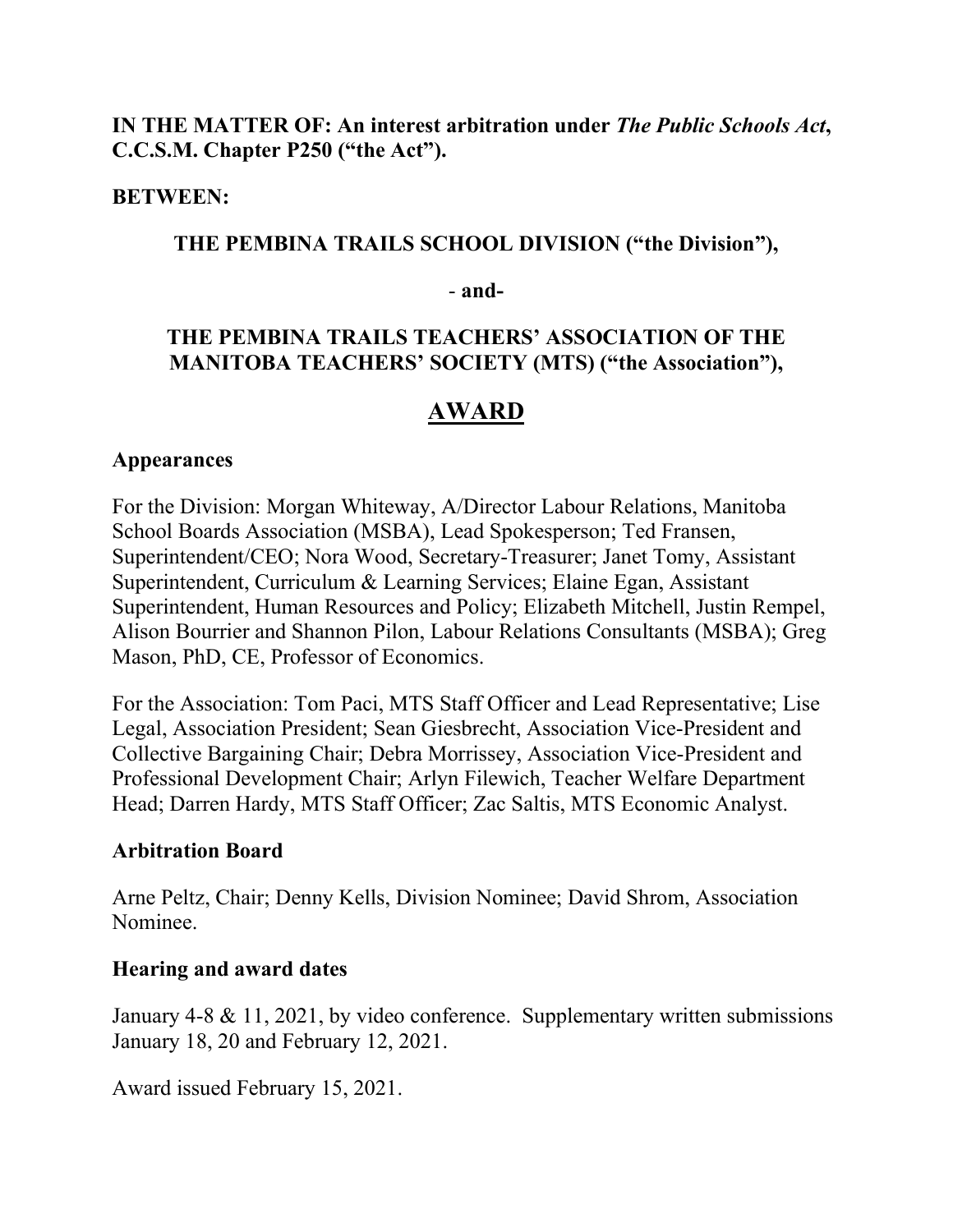# **TABLE OF CONTENTS**

| <b>Introduction</b>                                       | 3          |
|-----------------------------------------------------------|------------|
| <b>Pembina Trails School Division Profile</b>             | 5          |
| The collective bargaining environment                     | 7          |
| <b>Interest arbitration principles</b>                    | 12         |
| <b>Effective period: Article 1.4</b>                      | 20         |
| <b>Salaries and Allowances: Article 3</b>                 | 23         |
| <b>Teachers on Limited Term Contracts: Article 4.6</b>    | 53         |
| <b>Working Conditions: Article 5</b>                      | 69         |
| <b>Leave of Absence for Executive Duties: Article 6.3</b> | 90         |
| <b>Bereavement Leave: Article 6.7</b>                     | 92         |
| <b>Maternity/Parental/Adoptive Leave: Article 6.8</b>     | 95         |
| <b>Personal Leave: Article 6.11</b>                       | 105        |
| <b>Professional Development Fund: Article 7.5</b>         | 106        |
| <b>Health Spending Account: New Article</b>               | 108        |
| <b>Exceptional Students: New Article</b>                  | 110        |
| <b>Agreed Items</b>                                       | <b>110</b> |
| Conclusion                                                | 110        |
| <b>Jurisdiction retained</b>                              | 111        |
| <b>Appendix A</b>                                         | 112        |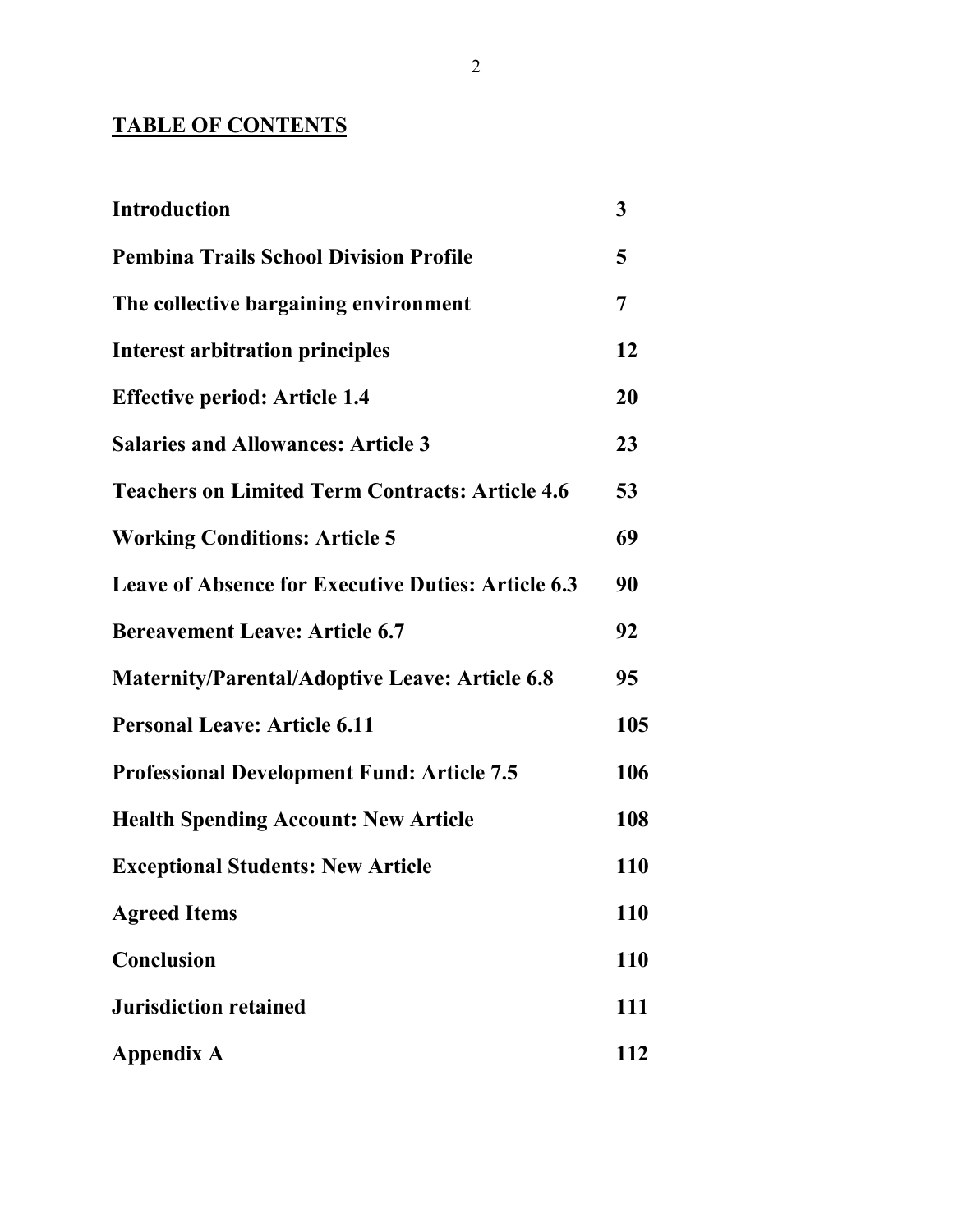## **Introduction**

- 1. The parties entered into a negotiated collective agreement for the period July 1, 2014 to June 30, 2018, which was the fifth agreement voluntarily negotiated between the Division and the Association since 2002. The average elapsed time to reach a new agreement over this period was 16 months. The Association was certified as bargaining agent for Pembina Trails teachers after the former Assiniboine South and Fort Garry school divisions were amalgamated. Notice to amend the 2014-2018 collective agreement was given in May 2018 but there was virtually no bargaining conducted. The same was true at every other teacher table in the province.
- 2. On July 27, 2018, the Association declared impasse and referred all matters in dispute to binding interest arbitration under the Act.
- 3. The failure to bargain was not attributable to the parties themselves. Even when the present arbitration hearing opened, not one of Manitoba's 38 teacher collective agreements had been voluntarily renewed through collective bargaining for the period post-2018.
- 4. The present board was constituted on or about January 19, 2019. On February 27, 2019, by agreement of the parties, the hearing was scheduled for April 2020, but with the emergence of the COVID-19 pandemic, it was necessary to adjourn and consider alternate approaches to conducting the hearing. Ultimately, the parties agreed to convene by video conference in January 2021. Briefs were pre-filed and a full hearing was held in the usual fashion,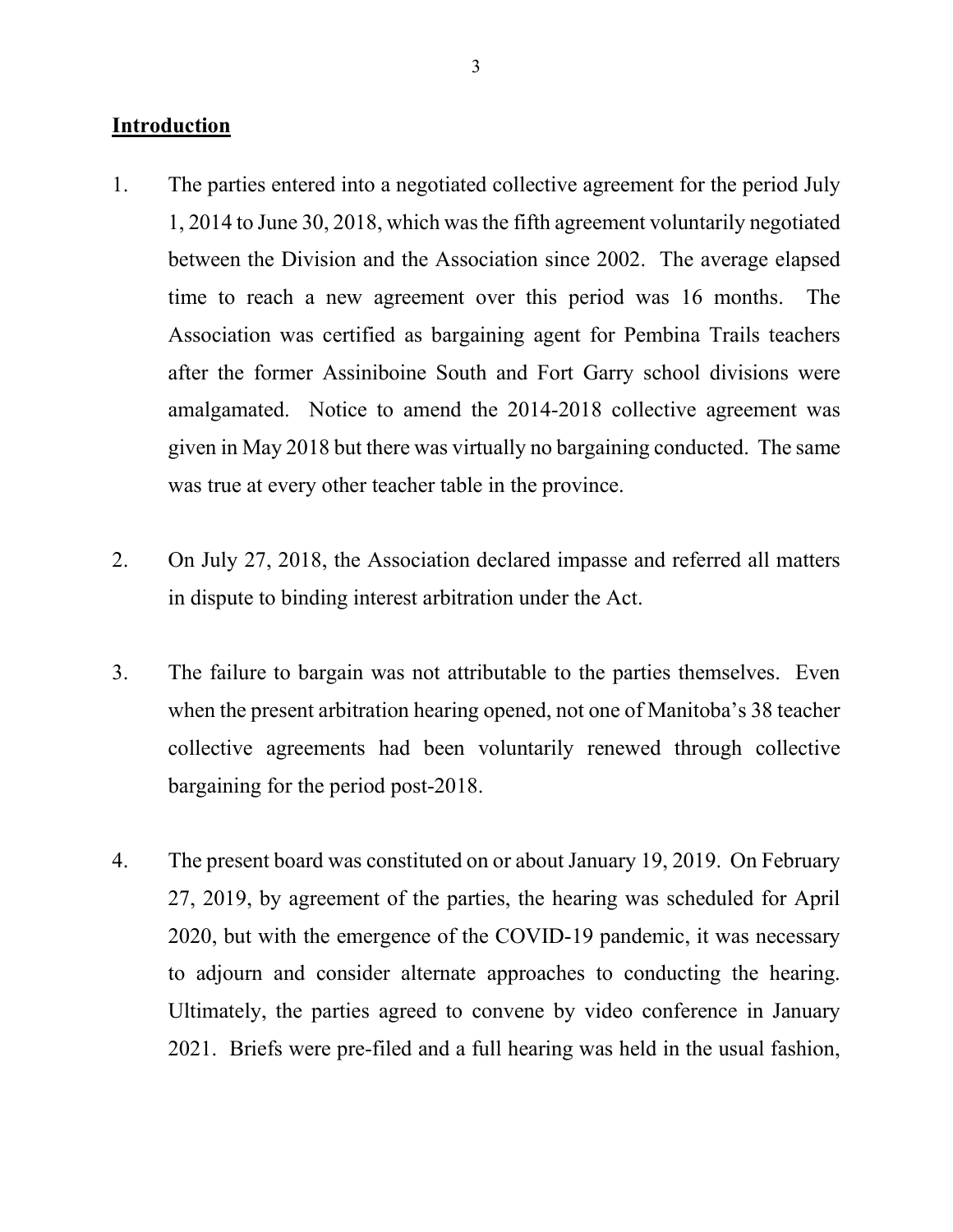albeit remotely. There were no concerns or objections raised regarding the hearing format.

- 5. In parallel with the present case, the current panel was also appointed to settle a new collective agreement between the Louis Riel School Division and the Louis Riel Teachers' Association. The hearing in that case took place in November-December 2019, and a unanimous award was issued on April 14, 2020: see [2020] M.G.A.D. No. 1, 2020 CanLII 30360 (MB LA) (hereafter referred to as "*Louis Riel*"). The bargaining context and some of the issues were similar to the present case. As a result, frequent reference will be made to *Louis Riel* in the course of this award.
- 6. The *Louis Riel* board stated as follows regarding the historic legal context in which teacher interest arbitration is conducted in Manitoba (at p. 3):

The Act prohibits teachers from striking and bars school boards from locking out their teachers. If collective bargaining fails to produce an agreement, the dispute must be resolved by arbitration, without stoppage of work. In this respect, the teacher bargaining regime in Manitoba differs from some other jurisdictions in Canada, where job action and economic sanctions may be deployed by the parties, with serious consequences for the community at large. Binding independent arbitration in exchange for ceding the right to strike was an historic compromise reached between MTS and Manitoba school trustees in 1956, when it was enshrined in law. As a result, Manitobans have been spared the adverse impacts of teacher strikes and lockouts. Interest arbitration has been accepted as a key feature of collective bargaining, not often utilized, but available when necessary to settle difficult disputes between teachers' associations and school boards.

7. While it is regrettable that the parties were unable to conclude another voluntary agreement, and thereby reach their own resolution of outstanding differences, the board believes it must face its responsibility to consider the issues and render an award consistent with governing principles.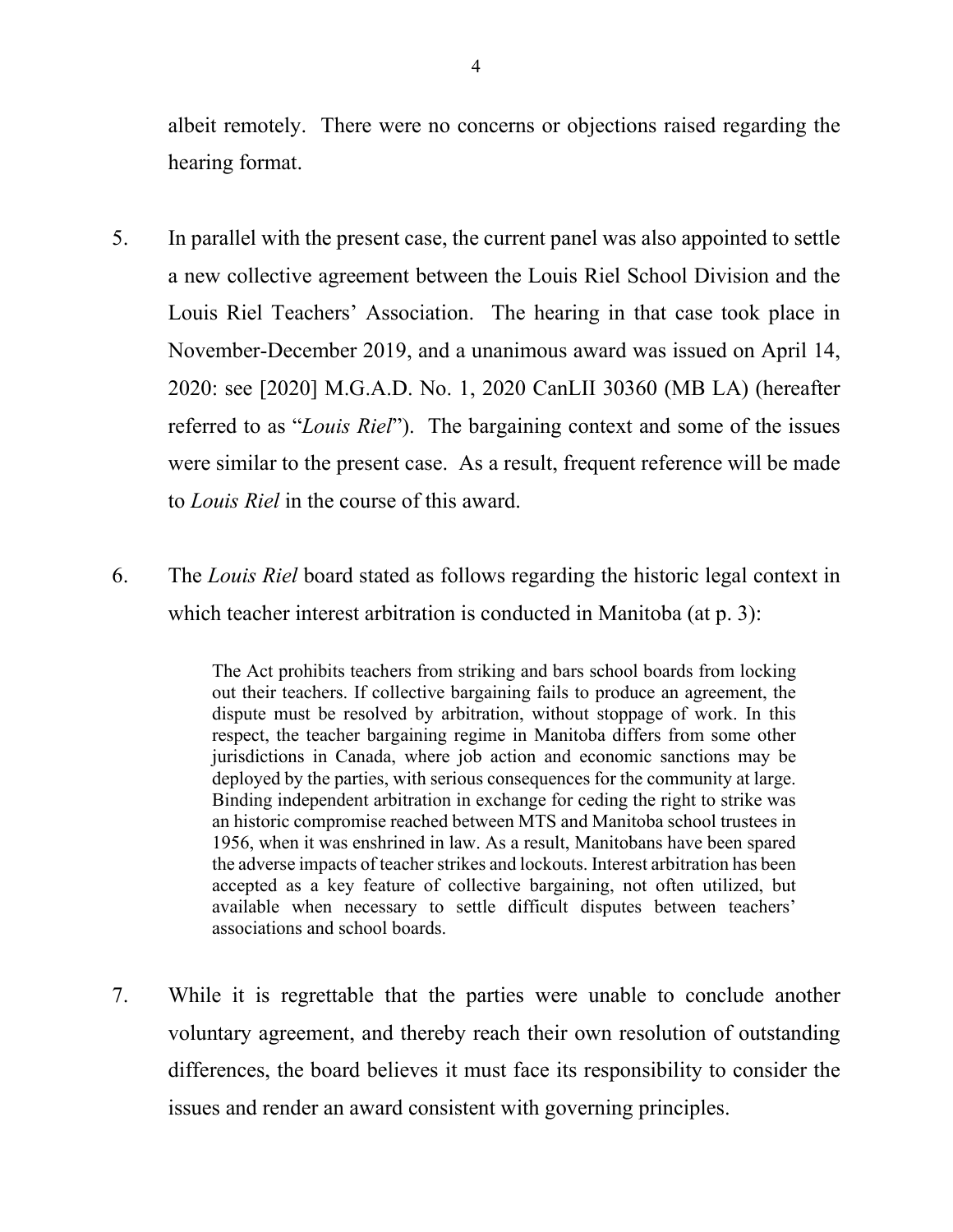- 8. In opening the hearing, the Association acknowledged a longstanding, productive working relationship with the Division, which has always yielded a liveable collective agreement. The current round has been different because of government intervention in public sector labour relations since 2017, as detailed in *Louis Riel*. In the Association's view, government is now hiding behind the pandemic in a continuing effort to suppress teacher salaries and benefits. The Association identified three priorities in a new agreement: inflation protection, defined teacher working time and improved job security for term teachers. It emphasized that these objectives are especially important now. COVID has meant unprecedented demands and risks for teachers as they persevere to deliver education during an ongoing pandemic, but without the extra compensation offered to other front-line workers.
- 9. For its part, the Division highlighted its motto, "Accomplish Anything", and three lofty expectations: student engagement in learning, meeting key curricular standards by the end of Grade 8, and a 100% high school graduation rate. Pembina Trails is considered one of the top divisions in the province. In opening comments, the Division stated bluntly that the Association's proposals, if granted, will imperil its high level of operation and achievement. The danger is especially grave while the Division struggles to maintain services during the pandemic. The Division asked the board to avoid imposing any new financial obligations, to grant relief where possible and to maintain much needed management flexibility.

## **Pembina Trails School Division Profile**

10. The Division consists of Charleswood, Tuxedo, Linden Woods, Linden Ridge, Whyte Ridge, North Fort Garry, Fort Richmond, Richmond West and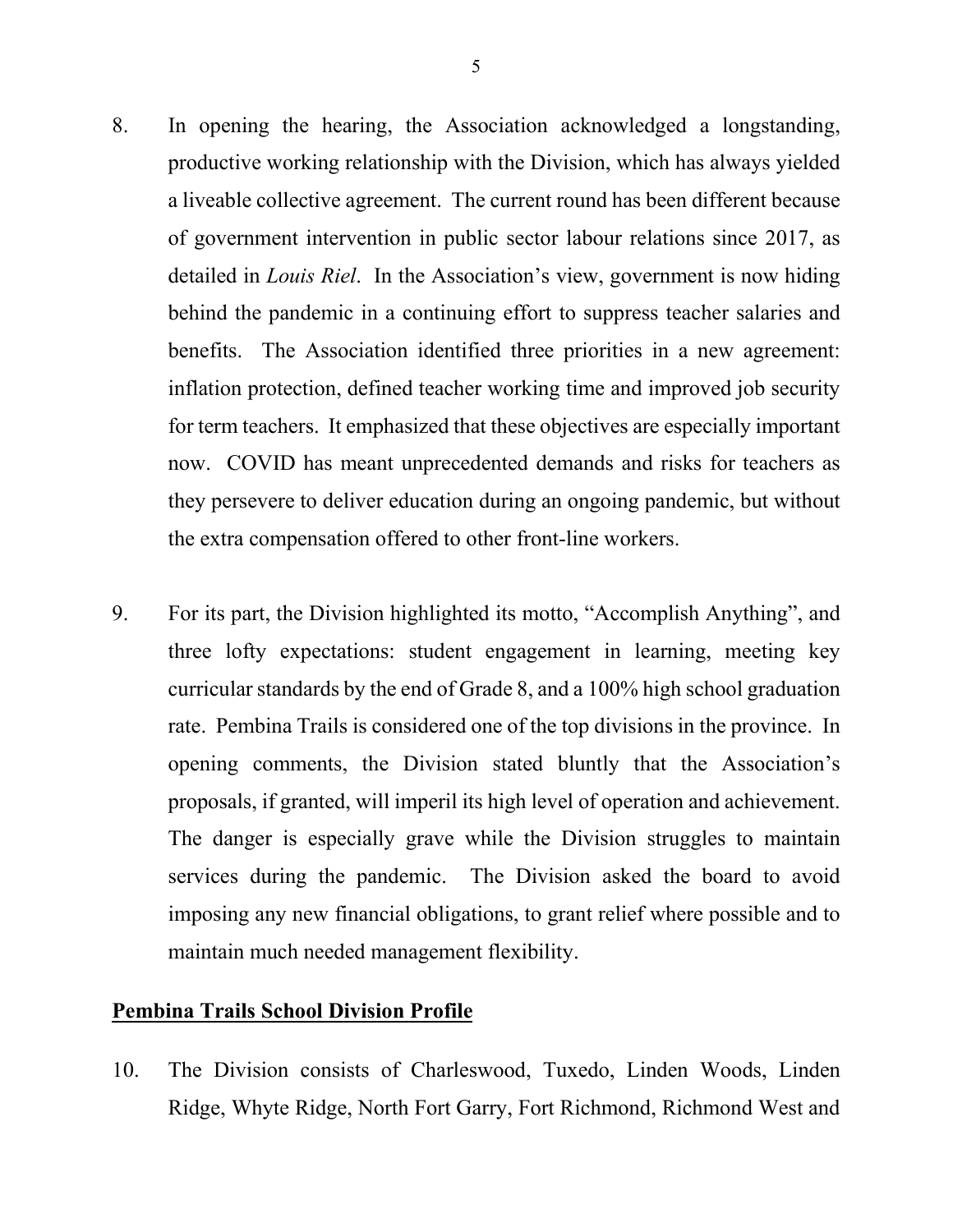Waverly West. These are relatively affluent neighbourhoods in Winnipeg. The Association described the Division as "wealthy and growing", with the highest property assessment per resident pupil in Metro Winnipeg. There is ongoing significant new home construction in the Division, as well as substantial immigration, resulting in projected growth of 500 new students per year. The Division said it is Manitoba's fastest growing school division. It also has the second largest EAL student population. There are currently 35 schools, with plans to build four new K-8 schools as well as a centrally located new high school. The Division has struggled to meet classroom space needs and there have been tensions over requirements to bus students out of their local neighbourhoods.

- 11. The Division employs 1,075 FTE teachers (2020-2021 school year). About 60% are at Class 4 and 5, while 38% have attained higher teaching credentials and are at Class 6 and 7. Two thirds of teachers have reached the top of the experience scale (9 years). The teacher payroll is approximately \$100M (2020-2021 budget). According to the Division, the average annual teacher salary is \$86,909 and average total compensation is \$96,448 (2019-2020). The average principal salary is \$121,645. The Association questioned the methodology used in arriving at these figures and stated that average teacher salary cost was \$88,448. It said the Division's calculation of average total compensation was overstated.
- 12. The Division asserted that it has no teacher recruitment or retention issues, a point not contested by the Association at this time.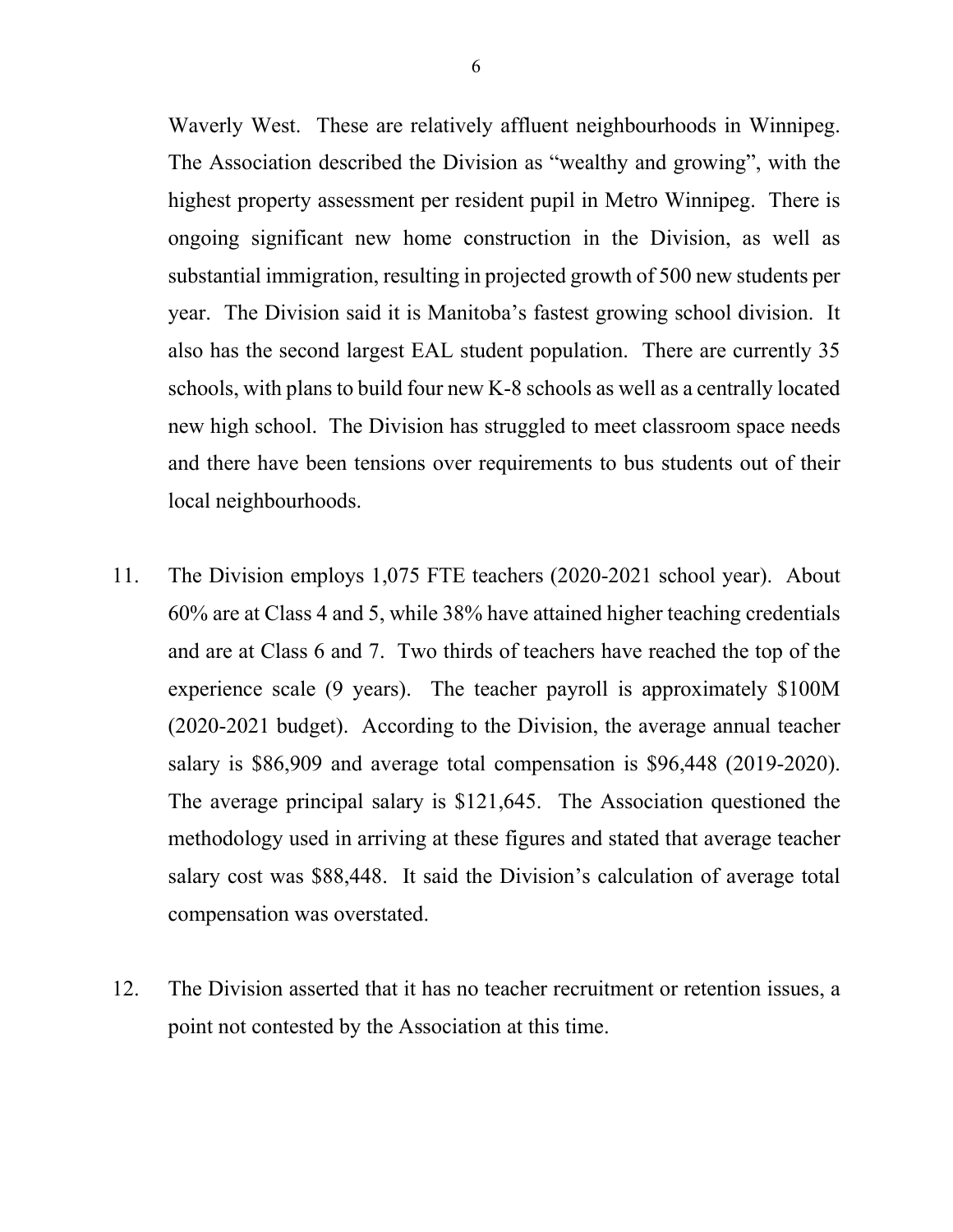#### **The collective bargaining environment**

13. In April 2020, the *Louis Riel* board summarized the collective bargaining environment facing those parties (at p. 5-8). The description was largely generic to Manitoba school divisions as a whole and therefore it is also applicable to Pembina Trails, except as noted:

> In 2017, the Legislature passed Bill 28, *The Public Services Sustainability Act*, S.M. 2017, c. 24, establishing a four-year period during which public sector employee compensation is limited to  $0 - 0 - 0.75% - 1.0%$ . If applied to the Division and the Association, the first year under Bill 28 would be 2018-2019. The bill comes into force upon proclamation but has not been proclaimed. The validity of Bill 28 was challenged under the *Canadian Charter of Rights and Freedoms* ("the Charter") by numerous unions and a decision is pending from the Court of Queen's Bench. Whatever the trial result, at least one appeal is likely.

> In February 2018, Government signalled an interest in moving to provincewide collective bargaining after expiry of the agreements ending in June 2018. Subsequently, legislation was placed on the Order Paper (Bill 26, March 2019), raising the prospect of merging 38 teacher collective agreements across the province, but the Bill did not proceed at that time. Meanwhile, the provincial funding increase for school divisions in 2018-2019 was limited to about 0.5% overall, the Tax Incentive Grant Program was phased out (over 6 years) and school division administrative cost caps were reduced by 15%.

> Government urged parties to accept the Bill 28 compensation pattern as collective bargaining was slated to commence. On June 12, 2018, the Ministers of Education and Finance jointly wrote to all school board chairs to clarify government's intentions. They stated that while Bill 28 was not law, this does not alter "government's traditional role in setting broad monetary collective bargaining mandates for employers within the public sector." The Ministers asked for local bargaining to proceed with a view to voluntarily achieving the targets set by Bill 28, namely a compensation cap of  $0 - 0 - 0.75\%$  - 1.0% over the next four years. In addition, government directed school boards not to impose tax increases exceeding 2 percent on local ratepayers, although no penalties were specified.

> In January 2019, Louis Riel School Division received an effective 1.2% funding increase for 2019-2020. This was a deeply disappointing allocation. With rising enrolment and other commitments, the Division had been expecting at least 3.6% as in the previous year. The result was a \$4 million budget reduction and a series of difficult cuts to core needs, including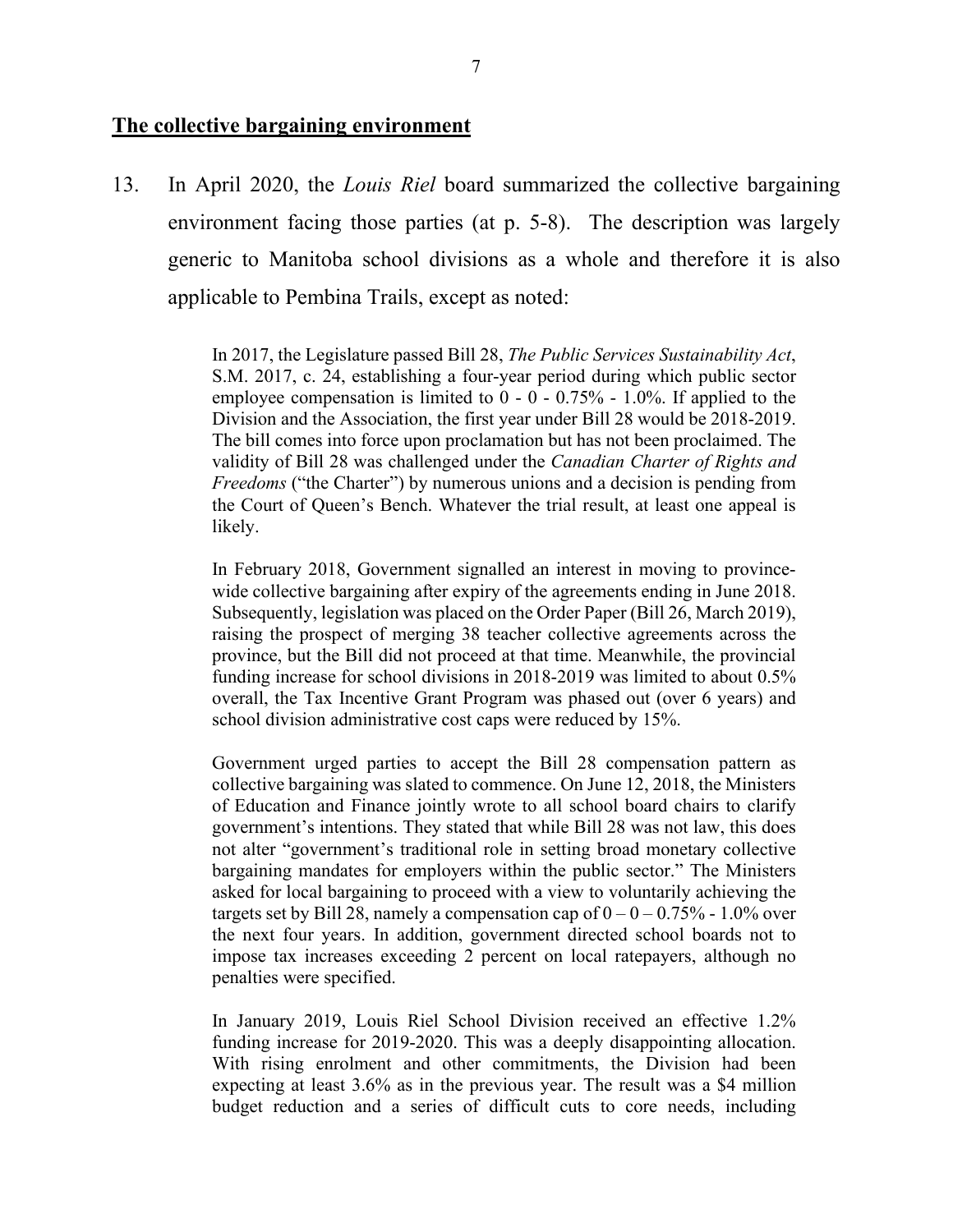transportation, special needs, technology, staff and three planned new teacher hires. According to the Division, a repeat next year would mean impacts on class size and support services. Again, government directed that local taxation was limited to 2% but this time, divisions were threatened with an additional cut in administrative costs if they exceeded the 2% ceiling.

At this time, government suggested it was considering a complete elimination of school board authority to levy property taxation, with all funding provided directly by the province.

In the fall of 2019, government introduced Bill 2, which amends Bill 28 by allowing "relatively modest" variations in compensation, in the sole discretion of the Minister. Also, Bill 2 retroactively voids any inconsistent collective agreements or arbitration awards. Bill 2 was replaced by Bill 9 in the current legislative session and is still before the assembly. The Association described this latest proposed legislation as an outrageous attack on independent interest arbitration.

The announced intent of these government actions was to provide students with a quality education while creating efficiency and controlling costs within the public education system. However, divisions were reassured by the Minister that Bill 28 would enable them to manage under this restrictive regime because teacher salary increases, the largest single cost item, would be effectively frozen or slowed under the public sector wage pattern.

Beyond these new or contemplated fiscal policies, government established the Manitoba Commission on Kindergarten to Grade 12 Education in 2019, with a broad mandate including student learning, teaching, accountability for student learning, governance and education funding. The report could lead to a major realignment of school divisions and other changes. Although the report was completed early in 2020, it has not been released and public review has been deferred until 2021.

The parties share a mutual anxiety over the unprecedented degree of uncertainty they face in the current environment, each from its own perspective.

The Association characterized Bill 28 and Bill 9 as a blunt, illegal intervention in free collective bargaining. Despite the absence of proclamation, the bills have had an inappropriate chilling effect on public sector negotiations, said the Association. For its part, the Division recognized that Bill 28 is not law at this time but submitted that the Bill 28 pattern is a relevant consideration for the arbitration board because it represents the environment in which the Division is required to operate. The Division said it feels somewhat like a pawn in a struggle between organized labour and government. The Association repeatedly stated that "the Division is not the problem." …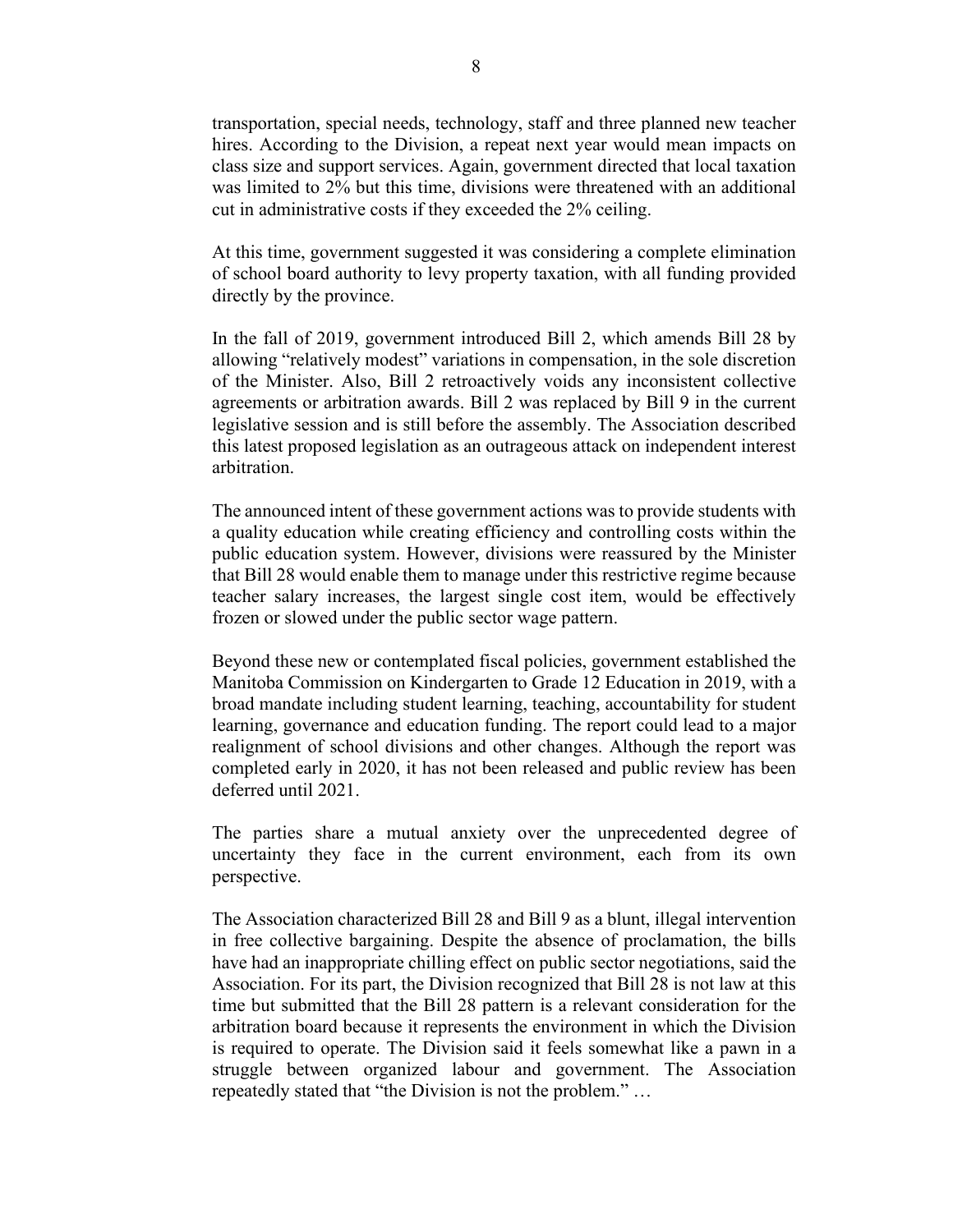- 14. The *Louis Riel* board concluded that the school division was functioning as a *de facto* branch of government and should be treated as such for arbitral purposes. The board made its decision independent of the government's mandate, applying the well-established replication principle, based on objective labour market data, declining to consider "ability to pay" but remaining attentive to the economic situation. In a two-year agreement (2018- 2020), the board awarded salary increases of 1.6% and 1.4%, as well as several operational changes.
- 15. There have been significant new developments since the issuance of the *Louis Riel* award, although the nature of the challenge facing the current parties remains essentially the same. Pembina Trails funding was increased 1.8% for the 2018-2019 school year but this did not account for enrolment growth, inflation, staff merit increases and payroll remittances. For 2019-2020, government directed further administrative cuts and granted the Division a 2.3% increase, which again was inadequate. The Division was surprised to receive a funding cut of -0.2% for 2020-2021, despite ongoing student population growth. The 2% cap on local taxation increases remained in place and a series of further administrative cost and staff reductions was ordered, applicable to all divisions. In February 2020, the Minister froze new management positions and instituted an outside review of organizational charts. The Division was forced to lay off a number of administrative staff, including an Assistant Superintendent and a Director of Clinical Services. No teachers have been laid off.
- 16. The Division stated that these provincial policies have led to cuts in educational programs, staff and services across the province. In a public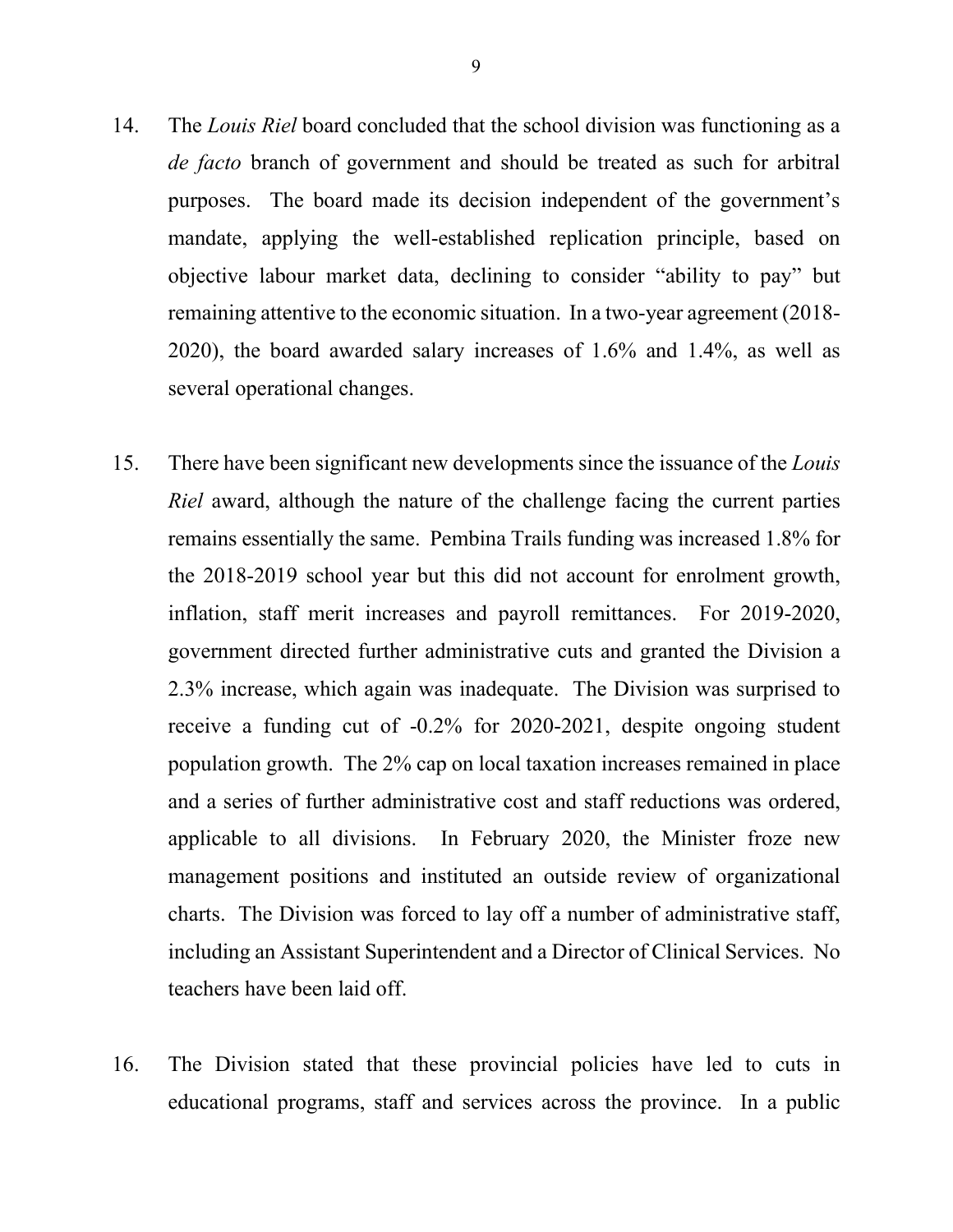statement made in early 2020, MTS said this was the fourth consecutive year of real dollar funding reductions for public schools, and cautioned there could be program cuts, school closures, teacher layoffs and fewer supports for special needs students.

- 17. Then on June 11, 2020, the court issued its decision on the constitutional validity of *The Public Services Sustainability Act* (the PSSA): *Manitoba Federation of Labour et al v. The Government of Manitoba*, [2020] M.J. No. 138, 2020 MBQB 92 (hereafter "*MFL*"). MTS was one of the plaintiffs. The court struck down the PSSA, concluding as follows (at para. 431-433):
	- 431 The PSSA, despite the fact that it has not been proclaimed, is effectively in force in the Province of Manitoba. It is clear from the "mandates" and policies utilized by the Government that the wage levels of zero per cent, zero per cent, 0.75 per cent and 1.0 per cent have been the applicable standards when dealing with unions. Further, the proclamation of the PSSA represents a looming presence for union representatives - particularly with regard to the claw back and debt due provisions of the legislation. The PSSA has been enacted and its application has clearly been impactful in this Province. It has created substantial interference with collective bargaining.
	- 432 The PSSA has made it impossible for the Plaintiffs to achieve their collective goals and limits the right to freedom of association. The s. 2(d) right cannot be exercised in a meaningful fashion. The PSSA is not saved by virtue of s. 1 of the Charter.
	- 433 I have concluded:
		- 1. this court has the requisite jurisdiction to rule on the constitutionality of the PSSA;
		- 2. the Government has violated the unions' s. 2(d) of the Charter with respect to the rights of public sector employees and the collective bargaining process;
		- 3. the violation of s. 2(d) Charter rights was not justified pursuant to s. 1; …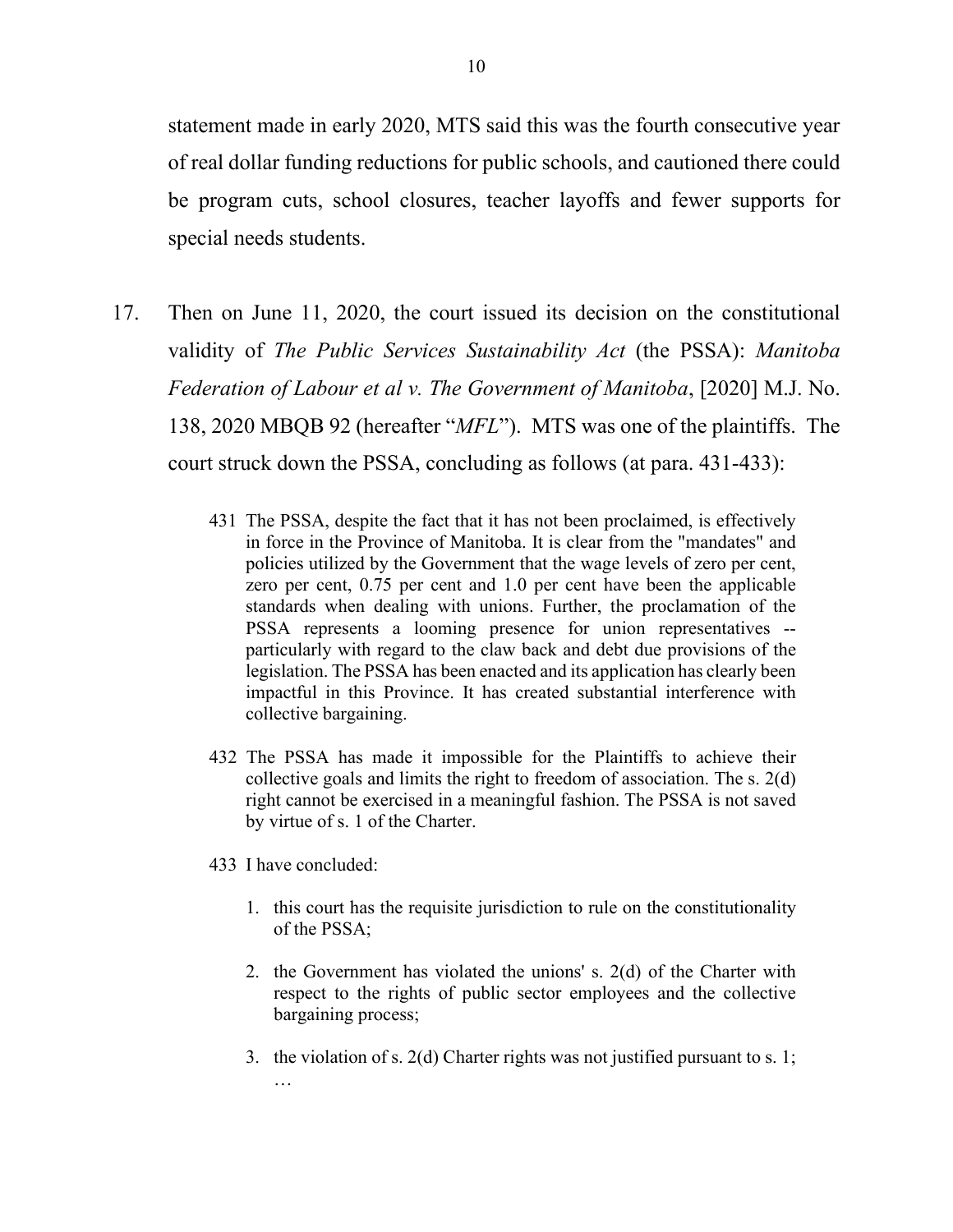- 18. A hearing is currently pending before the trial judge to determine detailed remedies, which may include the voiding of collective agreements settled under the influence of the PSSA and damages. Simultaneously, the government is pursuing an appeal before the Manitoba Court of Appeal.
- 19. In the October 2020 Throne Speech, the government announced that it would begin phasing out school division authority to levy local property taxation effective 2021, but without any assurance of funding for the 2021-2022 school year.
- 20. In order to comply with the government bargaining mandate as described above, the Division did not budget for any staff wage and salary increases between 2018 and 2020. It is understandably concerned about a potential salary award similar to *Louis Riel*.
- 21. On November 2, 2020, the government tabled Bill 45, *The Public Schools Amendment & Manitoba Teachers' Society Amendment Act*, which will roll all expired teacher collective agreements into a single provincial contract to be negotiated between MTS and the Manitoba School Boards Association. Collective agreements which have expired by the effective date of Bill 45 will remain frozen until the new provincial contract has been concluded.
- 22. Meanwhile, release of the K-12 Education Review was deferred until early 2021. The education sector is expecting, at a minimum, significant school division amalgamations, and perhaps even more sweeping changes, such as the elimination of local boards.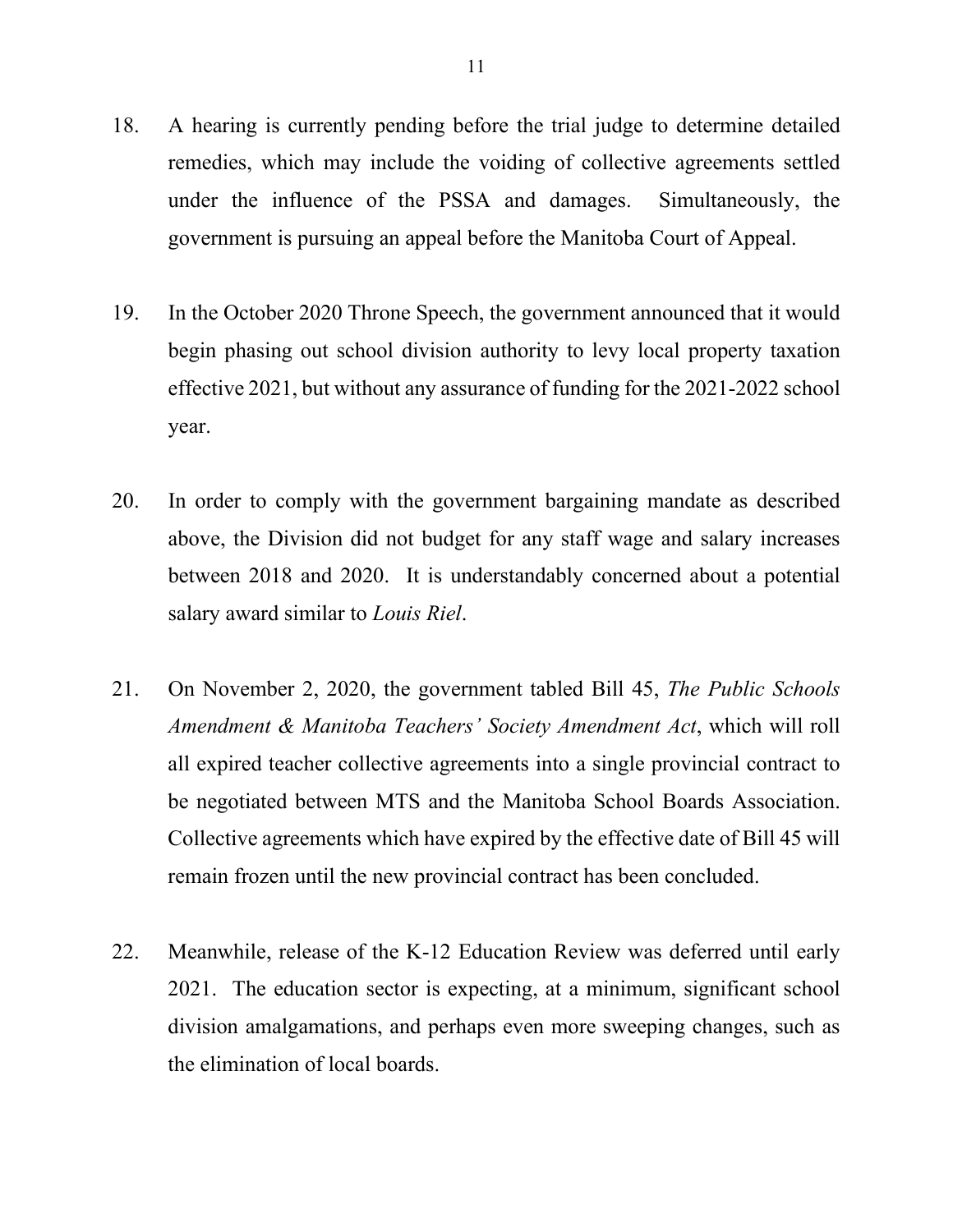- 23. For parties hoping to reach an agreement, it is difficult to imagine a more challenging collective bargaining environment.
- 24. On February 5, 2021, government announced its 2021-2022 funding for school divisions, continuing the pattern of an overall 0.5% increase. In addition, school divisions were ordered to freeze local property taxation at last year's rate. Government will give each division a 2.0% increase to replace lost local revenue. However, control over local taxation has now been lost. Shortfalls can no longer be made up from the ratepayer. For Pembina Trails, all this will mean a net revenue increase of \$3.05M, which will be insufficient to meet incremental staffing costs and a *Louis Riel* scale salary award. In its last filing with the arbitration board, the Division said it will need to reduce programming and classroom based supports by \$6.7M in order to balance the budget. "The Division will have to make severe choices for their budget, which is due March 31, 2021."

### **Interest arbitration principles**

- 25. Given the unprecedented bargaining environment, the *Louis Riel* Board heard extensive submissions on interest arbitration principles and issued a lengthy ruling addressing ability to pay. This ruling was not challenged by either of the present parties. *Louis Riel* accepted the analysis of Arbitrator Shime in *Re McMaster University and McMaster University Faculty Association* (1990), 13 L.A.C.  $(4^{th})$  199.
- 26. The board therefore adopts the analysis and conclusions in *Louis Riel* as follows (at  $p.19-23$ ):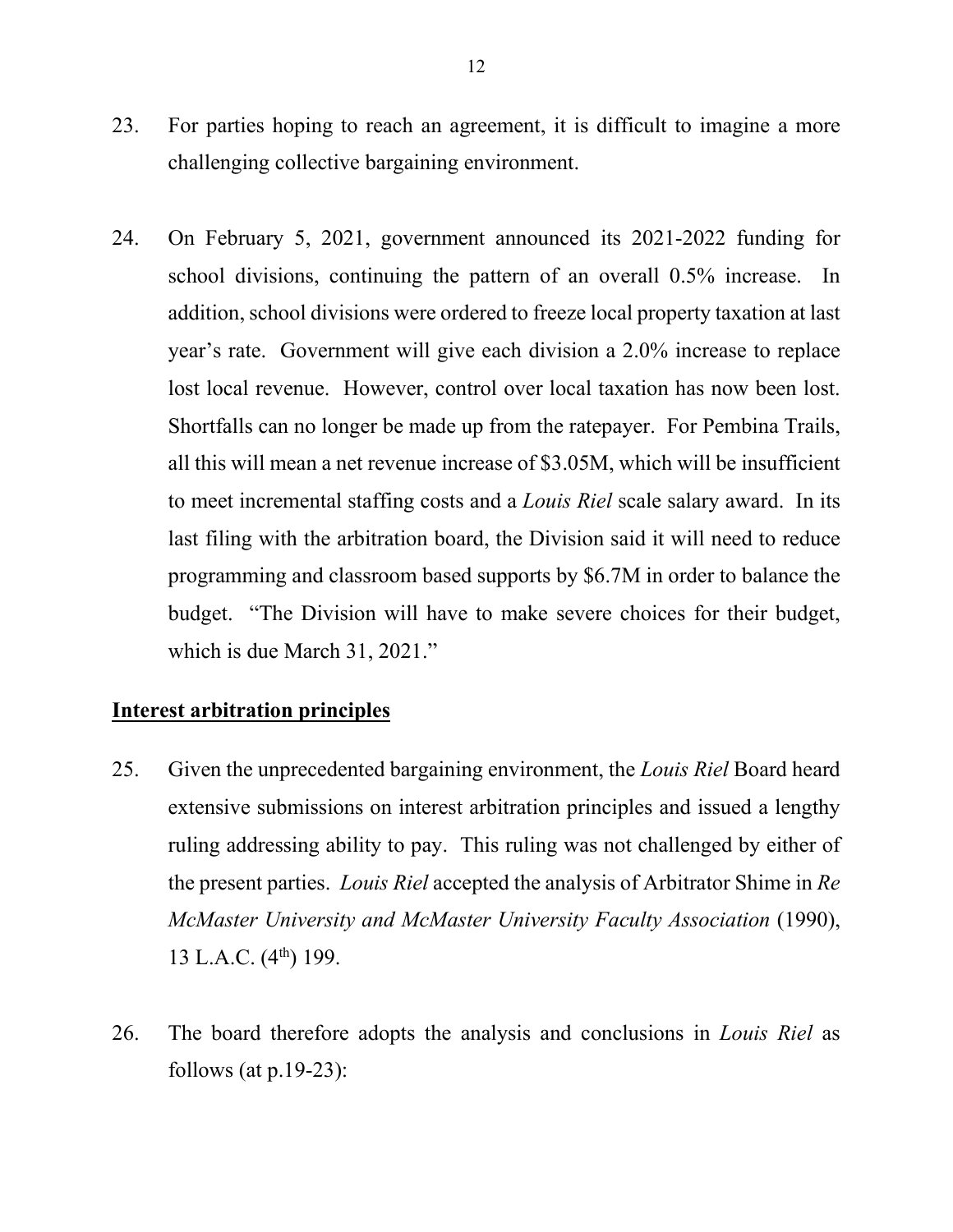To the board's knowledge, this precise set of circumstances has never been considered before in a Manitoba teacher arbitration award. Regarding Bill 28 *per se*, we have little hesitation in following the approach in *PARIM*. Government has expressed a clear policy choice for wage freezes followed by relatively modest salary increases. This preference has not been made law. It reflects the government's collective bargaining mandate to employers in the public sector. The Division has fallen in line. We take note of the mandate but are not bound by it.

What about the Division's ability to pay as a factor in awarding compensation? This is a more complex issue. The board accepts that the Division is significantly constrained in its ability to generate revenue through the special requirement and has been unable to persuade government to fund the budget it has proposed. Does this mean that "inability to pay" now becomes an overriding consideration, or at least a significant factor, as urged by the Division?

The Division's presenters painted a troubling picture of how important educational and community initiatives have been or may be scaled back due to restricted funding. In addition, the Division decided not to set aside funds to cover potential teacher salary increases for the 2018-2020 period because of severe budgetary pressures. As a result, any award greater than zero will have to be paid out of future revenues. The Division will not have funds on hand for such payments and unless additional resources are offered by government, the Division will be forced to make difficult allocational decisions.

The arbitral case law in Manitoba has never called for arbitrators to ignore economic realities in fashioning an award. The contrary is true. Arbitrators have repeatedly affirmed that this is an element of replication analysis. The present board shares this view.

In its submission, the division showed that ability to pay has been mentioned as a consideration in a number of Manitoba teacher awards over the years. Therefore, the Association is incorrect, at least in a Manitoba context, in asserting that arbitrators have universally rejected ability to pay as a factor in public sector cases. The *McMaster University* line of authority has rarely been discussed in Manitoba awards, although Arbitrator Scurfield did refer to it in passing as "mere sophistry" (*Brandon* 1998). At the time, ability to pay was a mandatory consideration by statute and Arbitrator Scurfield was essentially recognizing that school divisions might well have a demonstrable, diminished ability to pay. In the other Manitoba awards cited by the Division, ability to pay was one of a list of factors mentioned by those boards without further analysis or comment. The board in *Fort La Bosse* checked its award against the division's financial position but other factors were more prominent. In all prior cases, there was nothing like the present bargaining environment where government enforced a policy of funding restraint combined with restrictions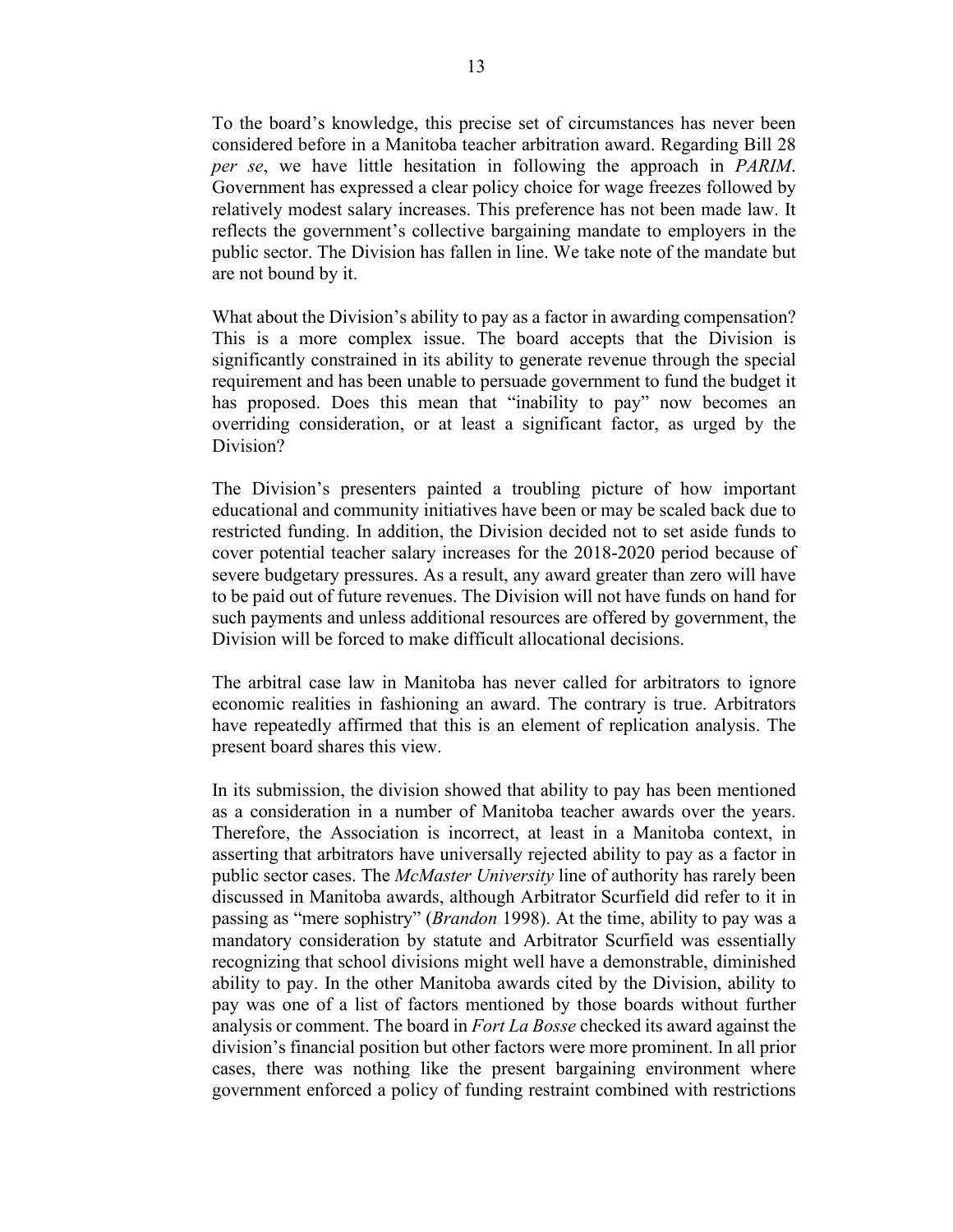on local taxation. Thus, no Manitoba teacher arbitration board to date has been so starkly confronted by the prospect that it may inadvertently become an agent of government policy.

The other distinction between the present case and the prior awards on ability to pay is the emergence of a constitutional right to collective bargaining in *Health Services and Support-Facilities Subsector Bargaining Association v. B.C.* [2007] 2 S.C.R. 391, reversing the so-called Labour Trilogy from 1987. This constitutional dimension did not exist in 1990's and 2000's when Manitoba arbitration boards included ability to pay as an arbitral factor. Because of *Saskatchewan Federation of Labour* (2015), it is now necessary to consider the integrity and fairness of an arbitration process that replaces the right to strike. For clarity, this board is not presuming to rule on any potential Charter issue, but in the exercise of our discretion, we should take care to ensure that teacher collective bargaining remains meaningful.

The essence of the *McMaster University* jurisprudence is that an independent arbitration board must *not* allow itself to become an agent of government, implementing public sector fiscal mandates. While Arbitrator Scurfield was somewhat dismissive of "unwillingness to pay" in *Brandon* (1998), two years earlier in *River East School Division* he wrote, "... an arbitration board cannot embrace the ideological proposition that a tax increase must be rejected. A decision which is supported solely by the object of avoiding a tax increase is inherently a political decision."

It is a truism that government has a political mandate from the electorate. It takes responsibility for the effect of its fiscal policies on public services. In *Kingston Hospital*, Arbitrator Swan distinguished between the political and arbitral roles in a passage which we adopt in the present case (at p. 12):

The decision as to whether a specific service should be offered in the public sector or not is an essentially political one, as is the provision of resources is to pay for that service. Arbitrators have no part in that political process, but have a fundamentally different role to play, that of ensuring that the terms and conditions of employment in the public service are fair and equitable.

Louis Riel School Division is an entity operationally distinct from government but as the evidence before the board established, the Division is subject to close government financial control, when government so chooses. Legally, the Division is a creature of government. At the present time, government has placed a high priority on expenditure restraint and taxpayer relief, both for provincial taxpayers and local ratepayers. The Government has made the Division a vehicle for delivery of this policy. At the same time, the Division's trustees retain the right and the obligation to make educational decisions within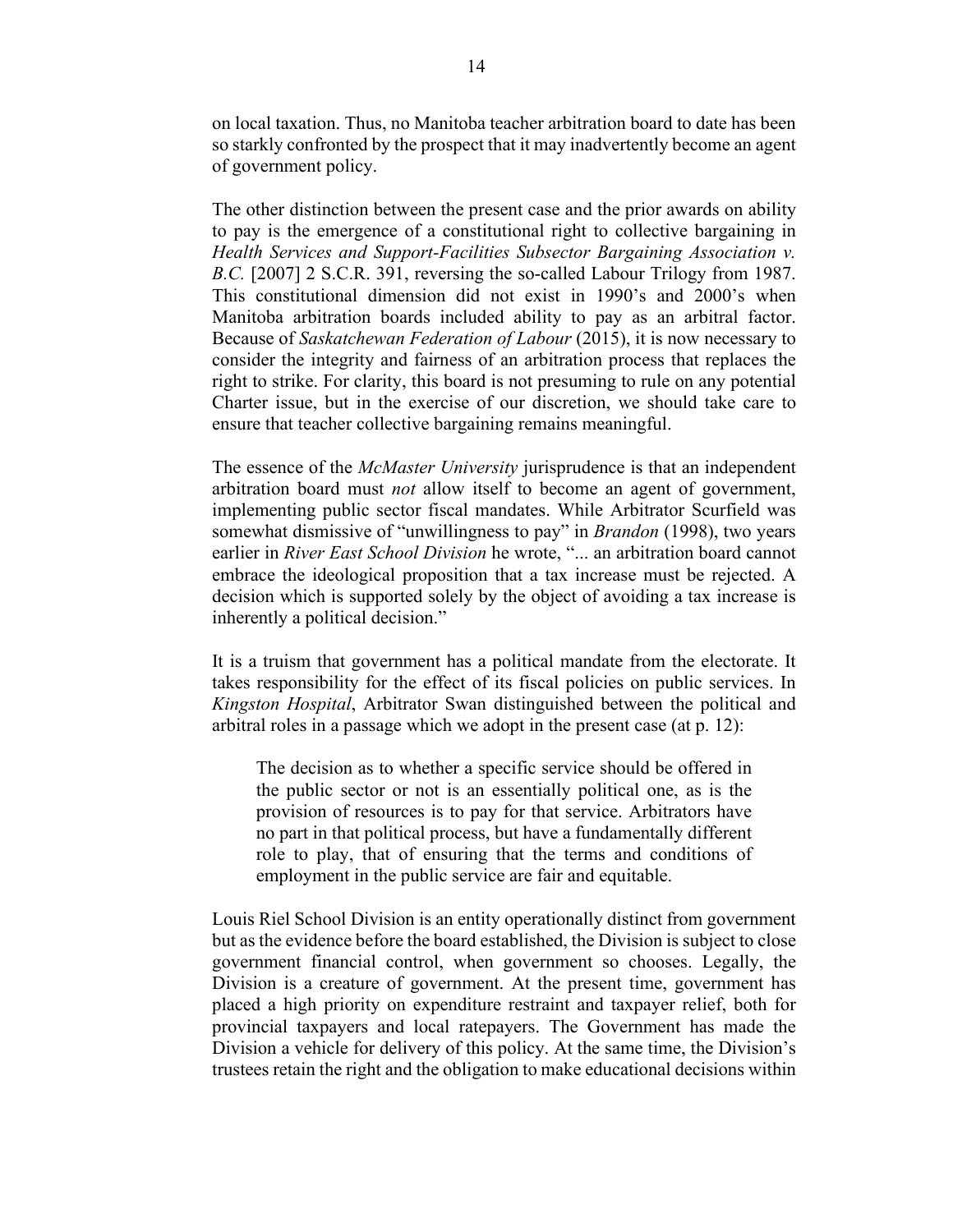the available financial resources. This is no easy task at the best of times, and especially so in the current environment.

Government could, if it wanted, abolish elected school divisions and operate public schools directly or through a new, centralized provincial agency. We were told that some provinces have already taken such a step and that this may lie ahead for Manitoba as well. Also, government could proclaim Bill 28, which would enforce its fiscal mandate directly, subject to the Charter challenge. This context illustrates the reality that the Division is functioning as a *de facto*  branch of government and should appropriately be treated as part of government for present arbitral purposes.

For these reasons, the board holds that the *McMaster University* jurisprudence applies. Government does not lack the ability to pay but has decided it is *unwilling* to pay more than a prescribed amount for labour costs at this time, opting instead for taxpayer relief as a policy choice. The level of public services and the provision of resources to pay for them is a political responsibility. The Division will have to live within these constraints, which include the arbitration board's jurisdiction to make an award based on objective labour market data and the established relevant factors.

The present board adopts Arbitrator Ready's caveat in *City of Regina*, where he endorsed the *McMaster* line of authority and stated as follows: "The fiscal objectives and taxation policies are for the politicians to develop. A considered application of the replication doctrine cannot, however, be completely blind to the economic situation." An independent arbitration board must be responsible in fashioning an award but must not allow government's bargaining mandate to dictate the result.

27. The present board also adopts the *Louis Riel* statement of the replication principle, as follows (at p. 43):

> Replication is by definition a theoretical exercise, but it is grounded in the objective reality of labour market data. In the present case, there are no Manitoba teacher comparables, but there is evidence of the parties' past bargaining patterns, general earning trends in Manitoba and public sector collective bargaining settlements, all of which the board has taken into account. The board has also taken into consideration the cost of living and the prevailing economic climate, since these factors can reasonably be expected to influence the result that the parties would have reached in bargaining. …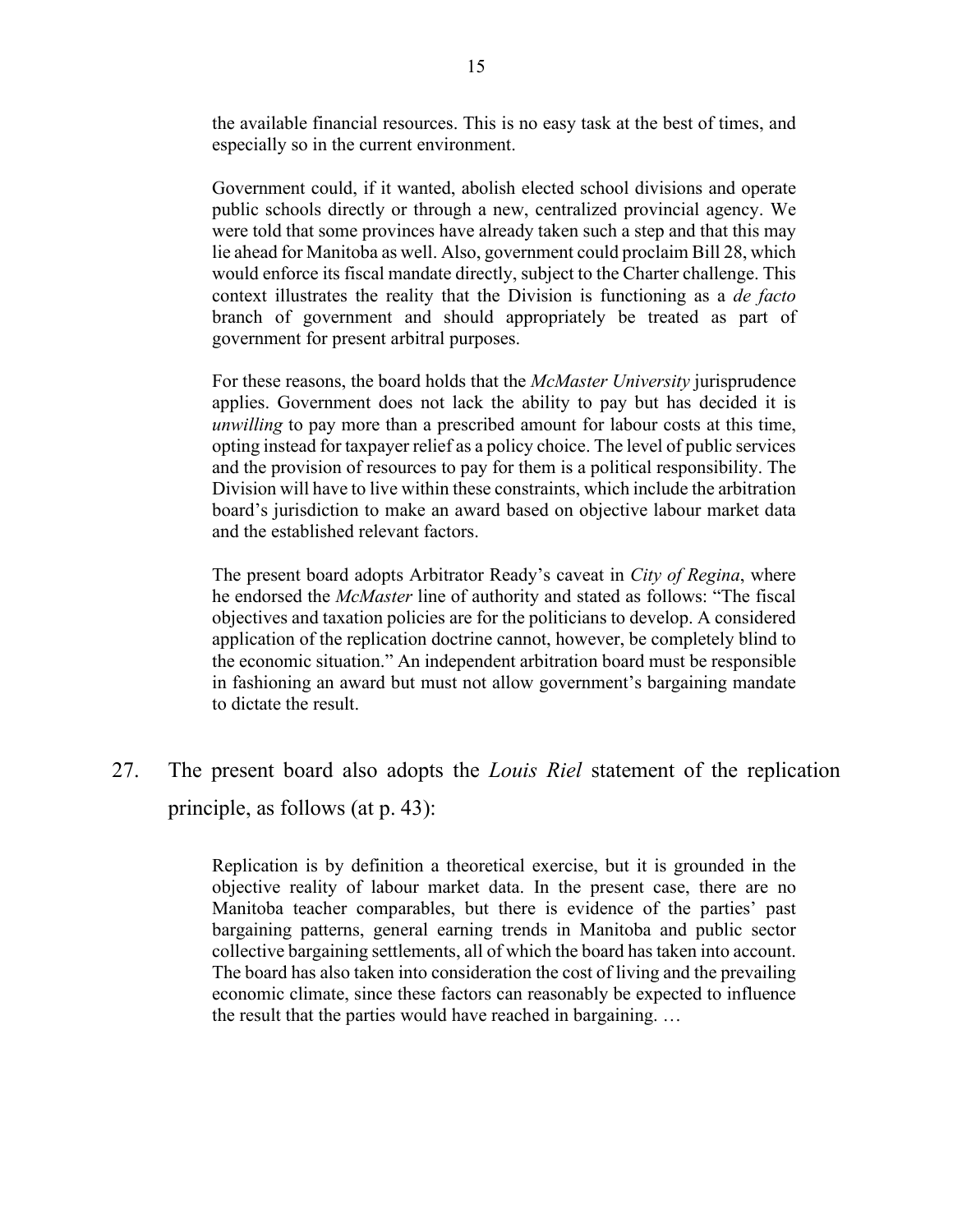- 28. Given the issuance of the *Louis Riel* award, there is now *one* Manitoba teacher settlement comparable, which the present parties agreed was relevant to replication. However, there was disagreement on the weight that should be given to *Louis Riel* as compared to other factors. The Division said it does not represent a pattern. It is a single settlement. The Association noted that historically in Manitoba teacher bargaining, once the first settlement is reached, it *is* treated as setting the pattern and virtually all other divisions follow suit. The record supports this assertion, but the board acknowledges that no single factor is determinative under replication analysis.
- 29. It is well established that the best comparator for replication purposes is other employees performing the same or similar work in a comparable market environment: *Teachers' Bargaining Committee (Saskatchewan Teachers' Federation) and Government-Trustee Bargaining Committee*, [2018] S.L.A.A. No. 9 (at p. 17, para. 36). However, ever since the leading case of *General Truck Drivers v. B.C. Rail Co.* (Shime: 1973), arbitrators have considered a number of comparables in public sector wage determination, which *B.C. Rail* listed as follows: (a) internal, (b)(i) external in the same industry; (ii) external, not in the same industry, but similar work. As "internal" comparators, the Division pointed to settlements it has reached with its non-teacher bargaining units following the Bill 28 pattern and argued that this is the most compelling factor in the absence of teacher comparables. The Association responded that no teacher arbitration award has given weight to settlements with bus drivers, clerks, tradespersons or educational assistants employed by a school division.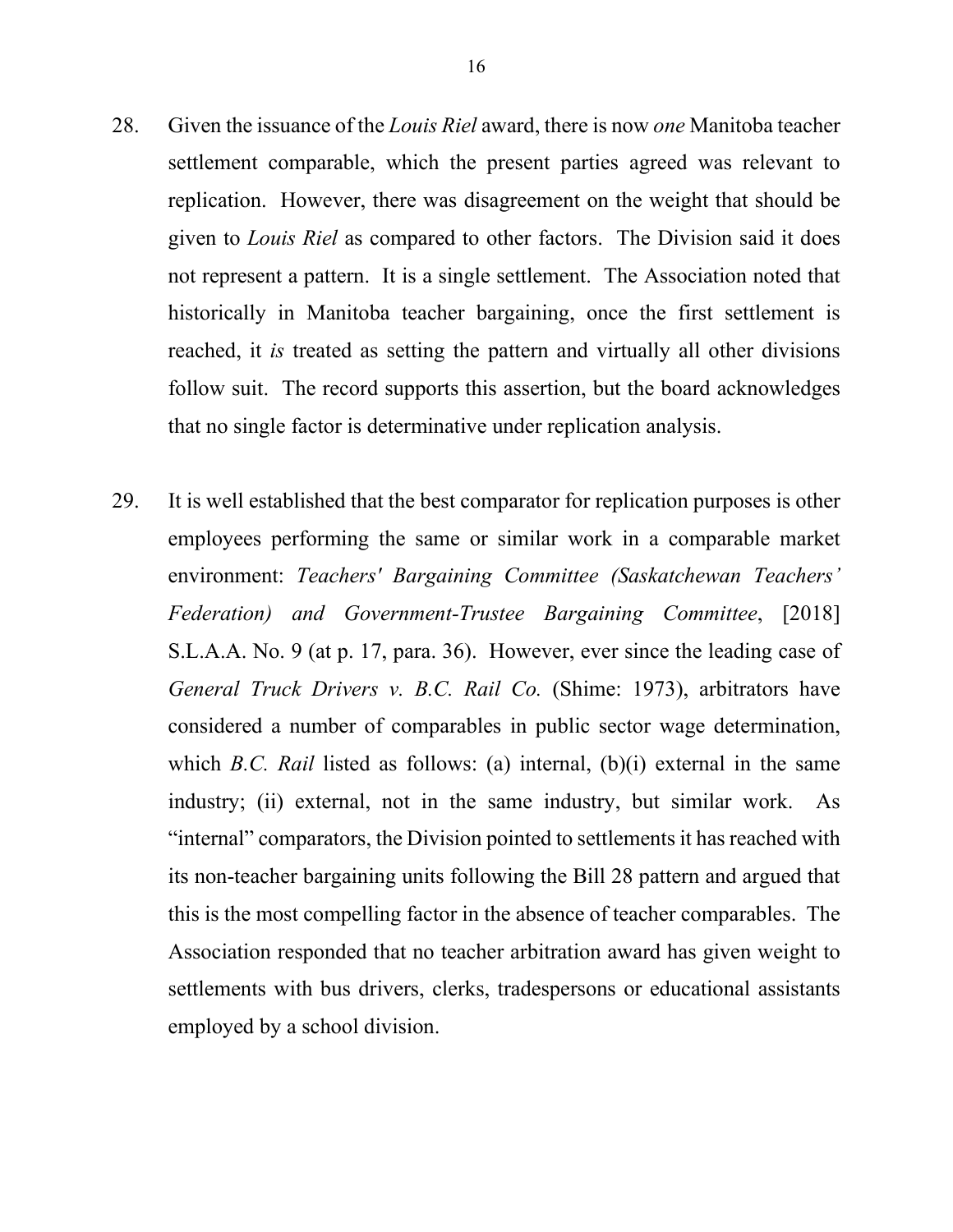- 30. In *McMaster University*, applying his own formulation from *B.C. Rail*, Arbitrator Shime listed the following sequence of comparators: (1) other Ontario university faculty salaries, (2) university faculty outside Ontario, (3) the education sector, *ie*, high school teachers and community college faculty, and (4) other professional salaries, *ie*, lawyers, doctors, engineers, social workers. There was no reference to non-faculty bargaining units at McMaster University as a comparator.
- 31. In *Fort La Bosse School Division No. 41 and Fort La Bosse Association No. 41 of the Manitoba Teachers Society* (Chapman: 1994), the board rejected comparability with the division's non-teaching employees, whose unions had settled for lower wages. The board held that it was "not satisfied that a comparison with individuals with different qualifications is as valid as the salaries paid to teachers in the immediately surrounding areas. There are different qualifications, responsibilities and duties incumbent on teachers" (at p. 6). It appears that no Manitoba teacher arbitration board in the past 25 years has qualified this finding.
- 32. From an equity perspective, it is understandable that the Division prefers to treat all its employees the same in this round. The board has taken note of the non-teacher agreements. However, the replication principle sets a price for labour based on market realities, and teachers do not share the same market with non-teaching employees. As *Fort La Bosse* said, teachers have different qualifications, responsibilities and duties. It may be arguable that well paid teachers can and should get by with the wage restraint accepted by the Division's support staff. However, that is a value judgement. Interest arbitrators have long avoided wearing "the mantle of a crusader for social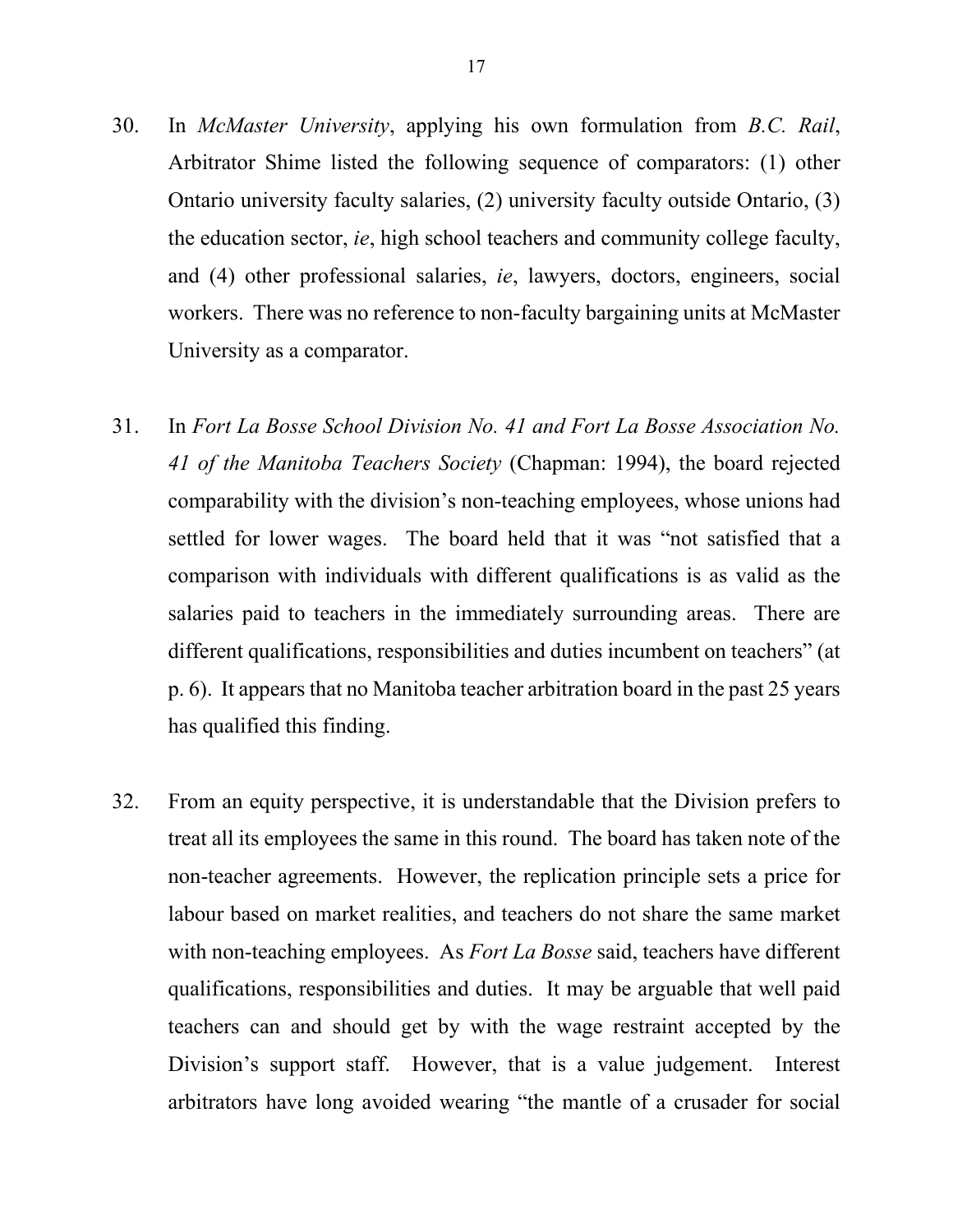change", imposing a personal notion of fairness: *City of Regina and Regina Police Association* (Ready: 1994), citing Mr. Justice Halvorsen in *Saskatchewan Health Care Association and CUPE*. Replication is the governing principle.

33. Both parties made proposals for operational changes to longstanding practices. As in *Louis Riel* (at p. 86), the board adopts the approach in *Turtle River Teachers' Association of the Manitoba Teachers' Society and Turtle River School Division* (Supplementary Award) (Graham: 2007) ("the *Turtle River* test"), where the board wrote (at p.6-7):

> … interest arbitrators in this province have frequently cautioned against dramatic departures from established norms and patterns. For example, John Scurfield, writing as the Chair of an interest arbitration board settling the terms of a collective agreement between the Birdtail School Division and its teachers in the mid-1990s stated:

… suffice it to say that departures from a well-established body of precedents are more often characterized as ill-advised then as bold initiatives.

Similarly, in the context of interest arbitration proceedings involved in the Brandon School Division and the Brandon Teachers Association in 1998, Scurfield said:

… arbitrators should be reluctant to unilaterally introduce entirely new articles into collective agreements which have been developed over a longer history of bargaining.

Other interest arbitrations have properly emphasized that it is important to carefully consider the "overall package", and a new initiative in one area may be problematic for the parties if it is not counterbalanced by an adjustment in another area.

While such statements may reflect a thoughtful and prudent approach by interest arbitrators generally, they cannot be interpreted as meaning no new approaches and no new initiatives should ever be undertaken by interest arbitrators. In fact, the history of interest arbitration in the public school context in Manitoba provides numerous examples of awards which included provisions representing significant departures from what had previously existed.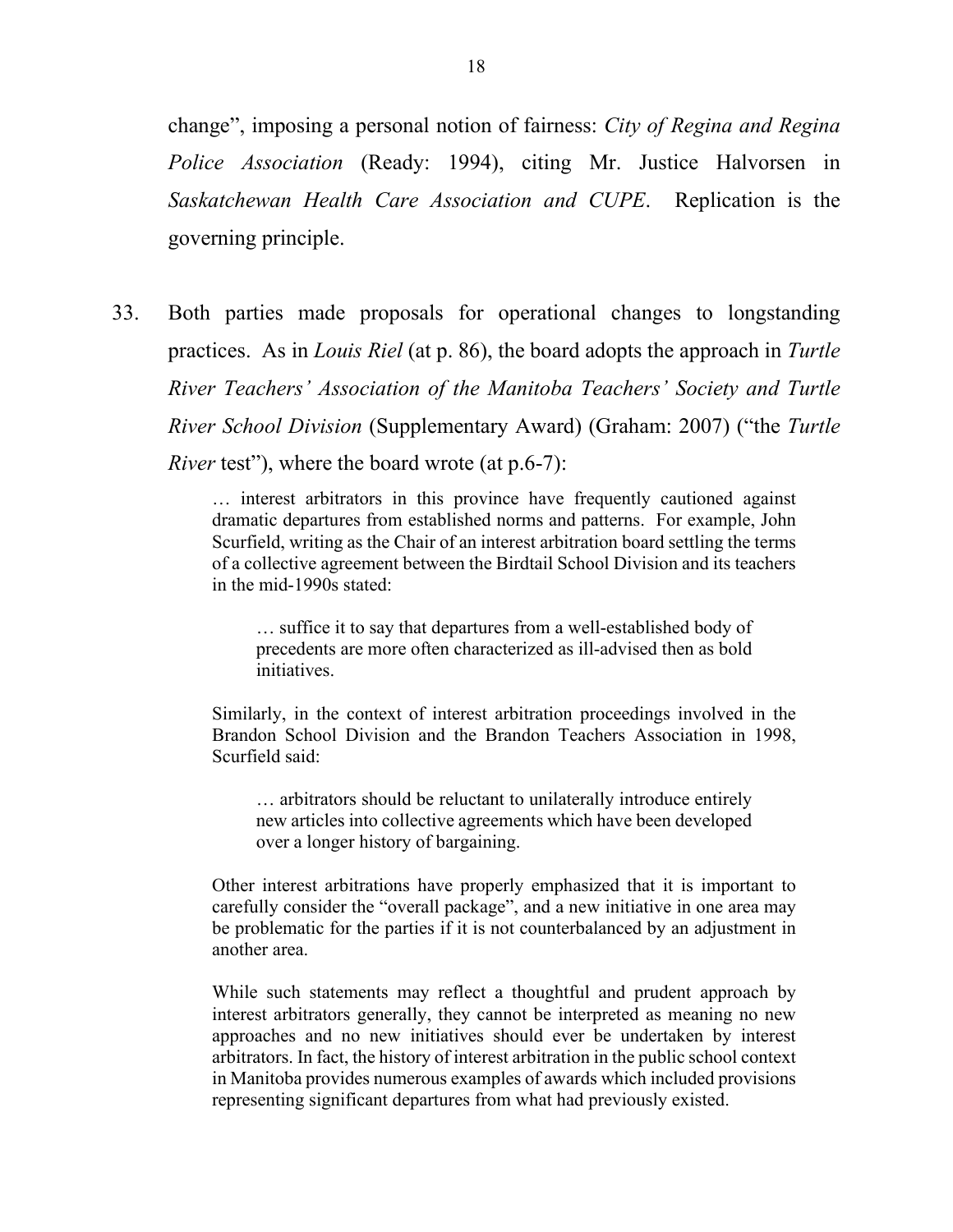Indeed, Arbitrator Scurfield, in the 1998 Brandon School Division interest arbitration award specifically stated that:

In my opinion, arbitrators have the right to impose new articles and collective agreements when the arbitrator has concluded, based on the evidence, that the reluctance of one party to agree to an article is not logical or fair.

With respect to the practice of maintaining long existing practices, he contemplated exceptions, when he wrote:

The exceptions to this approach should be based on evidence that the current practice is impractical, inequitable or out of step with what is occurring in other divisions.

- 34. Thus, the *Turtle River* test is evidence based and takes into account logic, fairness, practicality, equity and consistency. The test should not be reduced to a rote, formulaic exercise. It is not a checklist, where every box must be ticked. Like every other aspect of interest arbitration, the goal here is to achieve an outcome that is fair and reasonable for both parties.
- 35. The fact that an awarded item represents a breakthrough is not *per se* a valid basis for objection. Over time, collective bargaining does yield changes that may be styled as breakthroughs, and interest arbitration is designed to replicate reasonable collective bargaining. Arbitrators take a prudent approach to operational change, sometimes described as conservatism, but as emphasized by Arbitrator Graham in *Turtle River* (at p. 7), "the history of interest arbitration in the public school context in Manitoba provides numerous examples of awards which included provisions representing significant departures from what had previously existed." This allows for stability without unnecessary rigidity. In the end, proposals should be considered on their merits.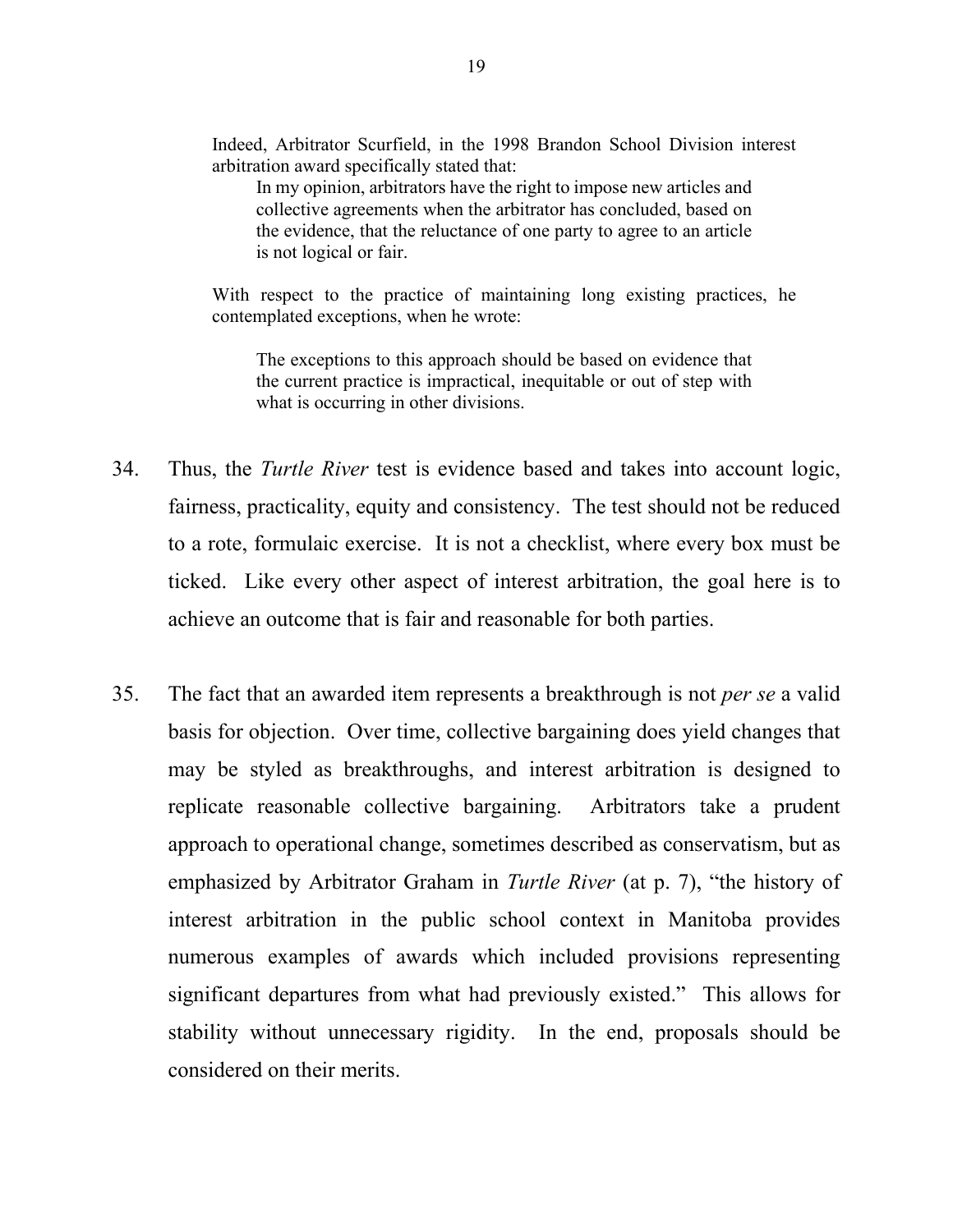### **Effective period: Article 1.4**

- 36. In its original bargaining proposals, the Association proposed a two year agreement, but this was amended to three years at arbitration (2018-2021). Past agreements between the parties have varied in duration. The first collective agreement was for 2 years. In the next two rounds, the duration was 3-years. The last two agreements were 4-year terms (2010-2014 and 2014-2018). The Association said it would consider another 4-year agreement if teachers could achieve a measure of protection from the uncertainty and turbulence prevailing in the public school sector. It did not particularize the meaning of "protection".
- 37. In April 2020, just as the COVID-19 pandemic was beginning to make itself felt, *Louis Riel* awarded a two-year contract (2018-2020), as follows (at p. 24):

But for the COVID-19 virus outbreak, the board would have awarded a threeyear agreement, for the following reasons. The second year is nearly over already and notice to bargain under a two-year agreement would have to be given by May 31, 2020. This would put the parties back into negotiations without much respite from a very difficult round. The Bill 28 litigation is still pending and leaves the parties in a state of uncertainty. There might be structural changes to public school labour relations coming in the next year. The parties both sought stability, something this arbitration board has limited ability to provide, but a three-year agreement might help to some degree.

Because the pandemic has created enormous uncertainty about conditions in 2020- 2021, the board awards only a two-year agreement, expiring June 30, 2020.

38. The Division strongly advocated a 4-year agreement on a number of grounds. First, in the previous round of bargaining, almost every school division across the province settled for four years. Pembina Trails itself has a history of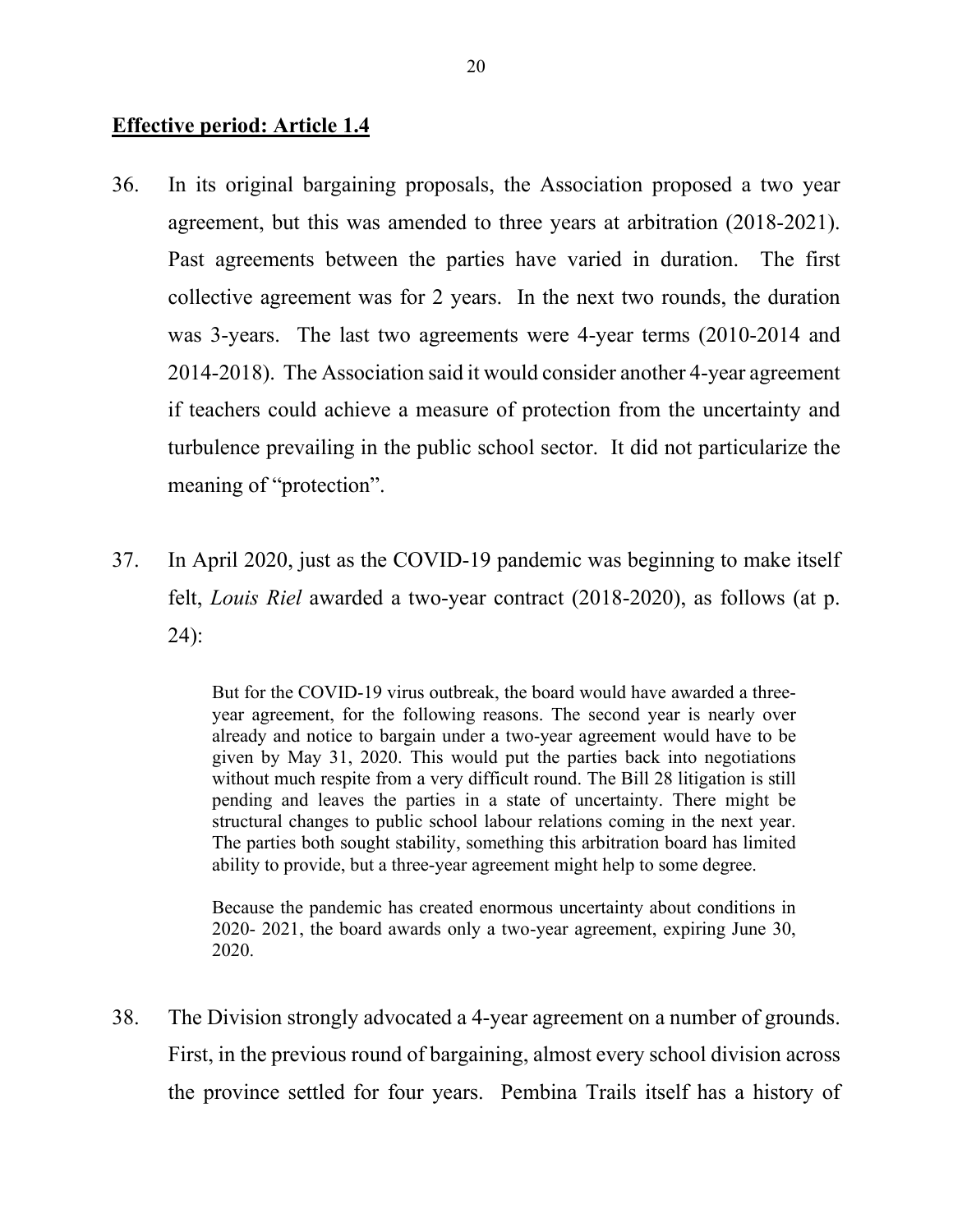longer agreements (three or four years), which have served the parties well by ensuring substantial periods of labour peace. The last agreement was signed in April 2015 and ran until June 2018, providing three years without the stress of bargaining. If the board now awards a 3-year agreement, notice to bargain will be required in a few months and the parties will have little opportunity to live with the awarded contract before returning to the table.

- 39. Second, Division management, staff and trustees have been overwhelmed by the pandemic. Many people are exhausted by the constant demands and changes involved in delivering education during a crisis. The Division described this process as "all consuming."
- 40. Third, the Division needs a period of stability given the pressures of the government's policy changes, which include the TIG phase-out, budget and administrative cuts, senior management downsizing, the cap on local taxation revenue and the pending K-12 Review.
- 41. The board has sympathy for both positions. Regrettably, there is little the board can do to provide stability for the parties, as we noted in *Louis Riel*. Moreover, if Bill 45 is enacted this year, the bargaining landscape will change dramatically and preparation will begin for negotiation on a provincial level. However, existing collective agreements will continue until they expire. A 4 year agreement carries the advantage of fixed terms and conditions until July 2022. Both parties would have a chance to catch their breath and focus on getting through the pandemic. The Division ranked a longer agreement as a priority and the Association was willing to consider it, subject to its interests being protected.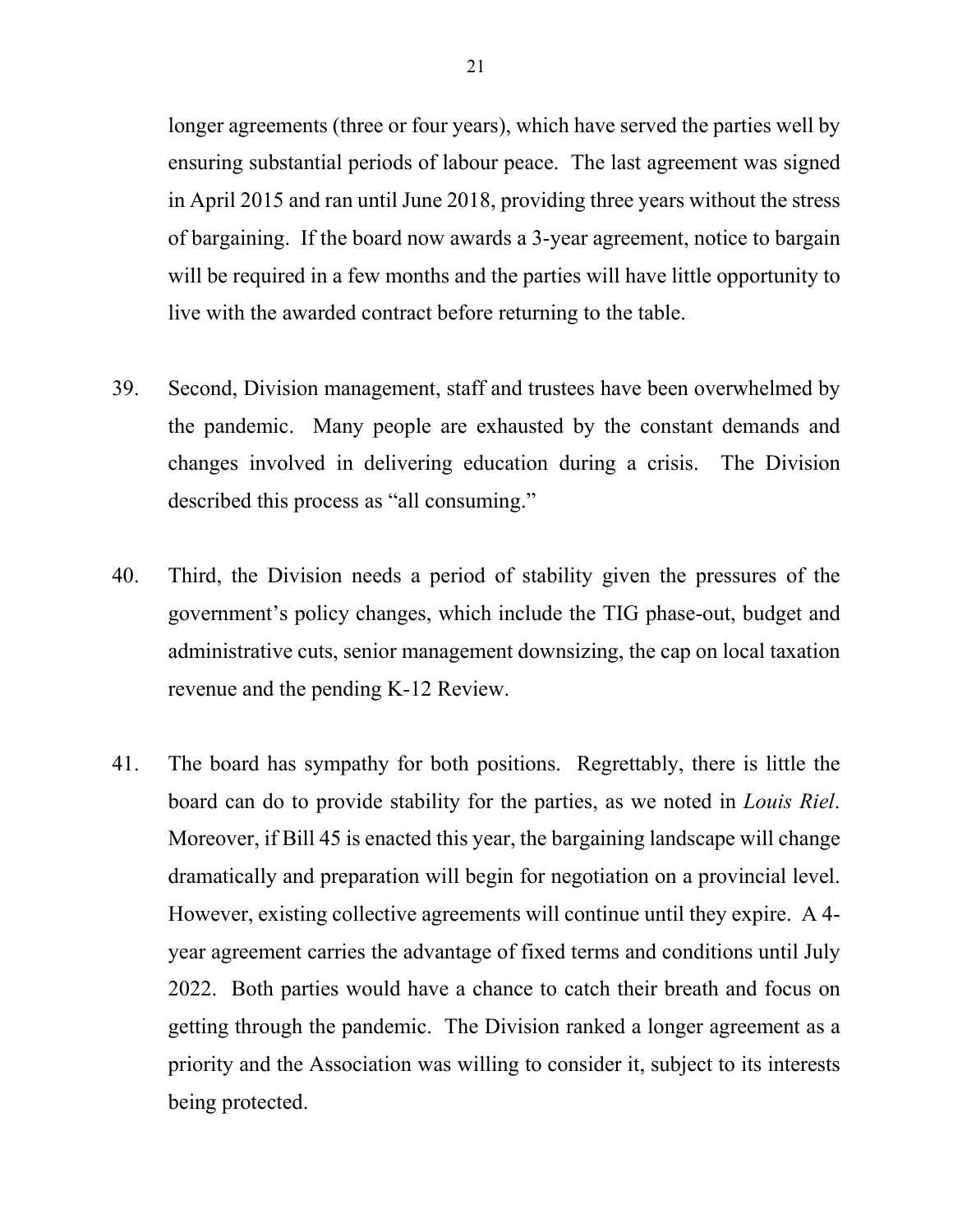- 42. Replication supports either a 3-year or a 4-year agreement. The board has considered the practicalities of each option. As will be discussed in detail below, due to COVID, there is significant uncertainty about economic conditions for the 2021-2022 period, whereas there is partial data now available for 2020-2021. The adverse effects of the first wave are known. Governments put a floor under the economy and there was a rapid recovery. The second wave is underway and there are some indications of the early impacts. The board agreed to receive updates from the parties until shortly before the issuance of the decision. Thus, an award covering 2020-2021 is manageable whereas a  $4<sup>th</sup>$  year is uncertain. The range of potential outcomes is substantial.
- 43. Optimistically, the virus will be relatively contained and vaccination will proceed expeditiously, restoring normal life by the fall of 2021. More darkly, there could be continuing new outbreaks of the current virus or a more serious mutation, and vaccines may not be delivered on time or may not protect the population as hoped. Arbitration boards are accustomed to the vagaries of economic forecasting evidence, but the degree of uncertainty for 2021-2022 is beyond normal expectations. Conceivably a wage re-opener could be utilized in the 4th year, but that would impose another bargaining burden and potentially lead to yet another arbitration. A pragmatic solution is required.
- 44. A cost-of-living clause (COLA) would deal with the uncertainty by fixing a formula for the  $4<sup>th</sup>$  year, with advantages for both parties. The Association would achieve its bottom-line goal of inflation protection. The Division would avoid an increase potentially greater than inflation, something teachers have often achieved in past bargaining. COLA in the 4<sup>th</sup> year is a result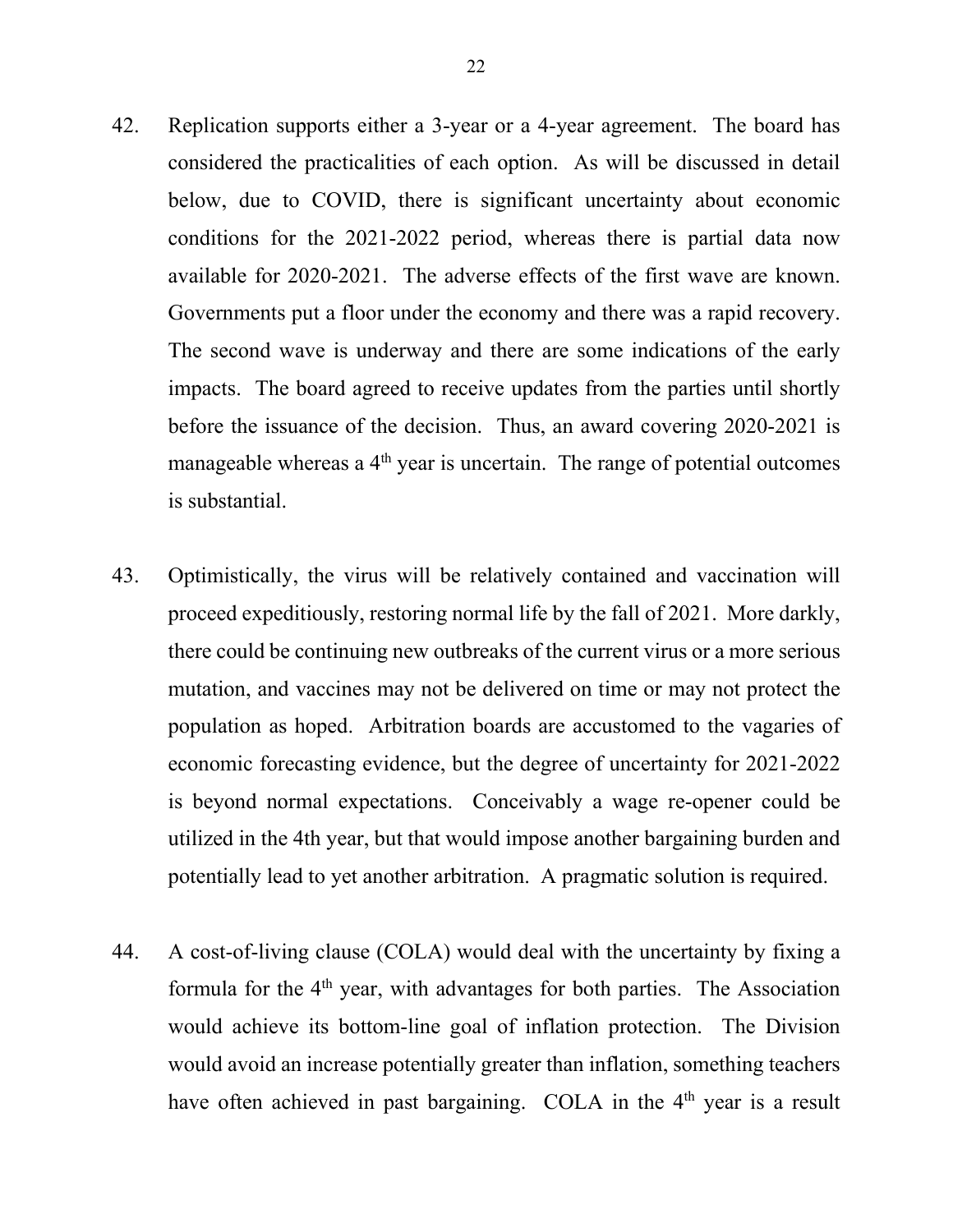consistent with reasonable collective bargaining in the current difficult circumstances, and thus the board will award it under the replication principle.

45. For clarity, the board is renewing the 2014-2018 collective agreement for four years by virtue of this award, notwithstanding that jurisdiction is retained in case the parties require assistance with implementation of some items.

## **Salaries and Allowances: Article 3**

- 46. The Association relied on the *Louis Riel* award of 1.6%-1.4% for the 2018- 2020 period and sought 0.5% for the third year to match the projected rate of inflation in 2020-2021. It was common ground that inflation has fallen markedly due to the pandemic. By accepting a reduced scale of 0.5% for the third year, the Association said it was incorporating the impact of the COVID pandemic into the award. This is the minimum justifiable increase for the third year because objective labour market data would support a higher award, it asserted.
- 47. The Association requested an additional 1.0% over the term of the new agreement to correct for the *Louis Riel* reliance on a group of comparator settlements the Association said were tainted by the PSSA. At the time of *Louis Riel*, the court judgement in *MFL* had not yet been issued and the board held it would give "some weight" to these settlements, which followed the PSSA pattern (0%-0%-0.75%-1.0%). Thus, in total, the Association proposed a 4.5% salary increase over three years, with a net impact of \$4.2M year by year. The Division costed this position at between \$9.1M and \$10.5M cumulatively over three years.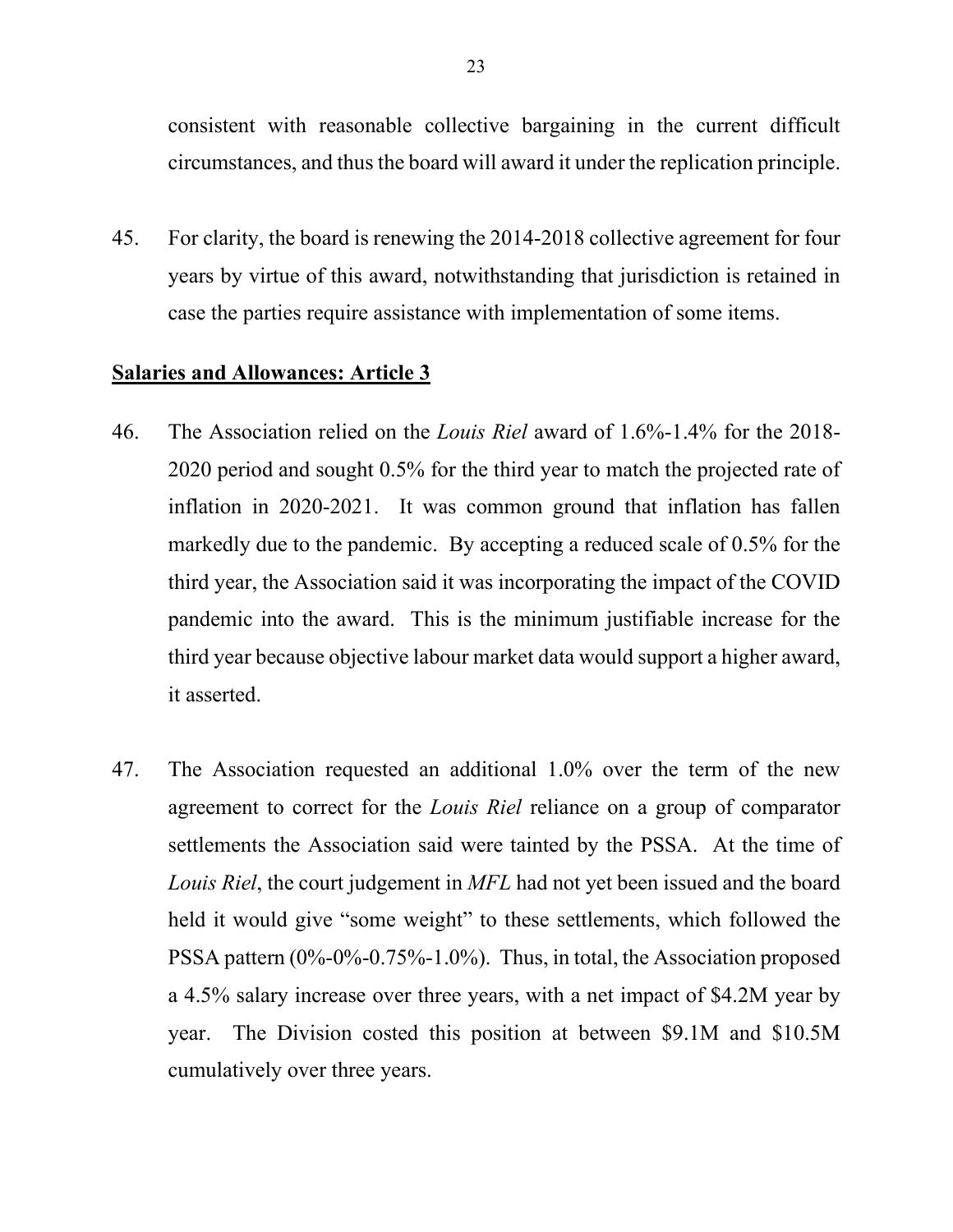48. The Division proposed zero in each year of the new collective agreement, characterized as "a wage pause", which was less than the PSSA pattern. The Division said this was justified by the severe public school bargaining environment and the fact of a COVID-induced recession, which will have adverse effects for years to come. Noting that other public sector employee groups are lower paid and have suffered layoffs or unpaid days due to the pandemic, the Division argued that teachers are in the best financial position to weather the storm. In its submission, the result in *Louis Riel* should not be followed.

#### **The** *Louis Riel* **salary award**

49. The main conclusions of the *Louis Riel* board were as follows (at p. 43-49):

The Association said that protection of purchasing power is its top priority in the current round. The record shows that over the years, teachers have often been successful in negotiating to keep ahead of inflation. Salary increases have been zero to 1.0% above inflation 37% of the time. Increases were greater than 1.0% above inflation 20% of the time. As the Association said, its current proposal is reasonable when seen in that context. However, there have also been extended periods when salaries lagged CPI. The Division readily acknowledged the pattern and urged that restraint should prevail at this time because of the economic and bargaining climate. Both parties made arguable points under replication analysis. An increase aligned with inflation is consistent with bargaining history unless another relevant factor suggests a lesser amount in this round.

Manitoba Average Weekly Earnings should be accorded some weight in the present case since Association salaries have tracked provincial income trends over time. Each party picked its preferred data points, but the most recent report was a 2.1% moving average AWE, roughly equal to inflation. It must be noted that this includes both collectively bargained wages and individual employment relationships.

The Association's group of 45 union settlements in Manitoba, covering more than 30,000 employees in both private and public sectors, also averaged out to 2.1% (2018-2021). The federal jurisdiction settlements in Manitoba were generally higher and pushed up the average. The three non-Bill 28 affected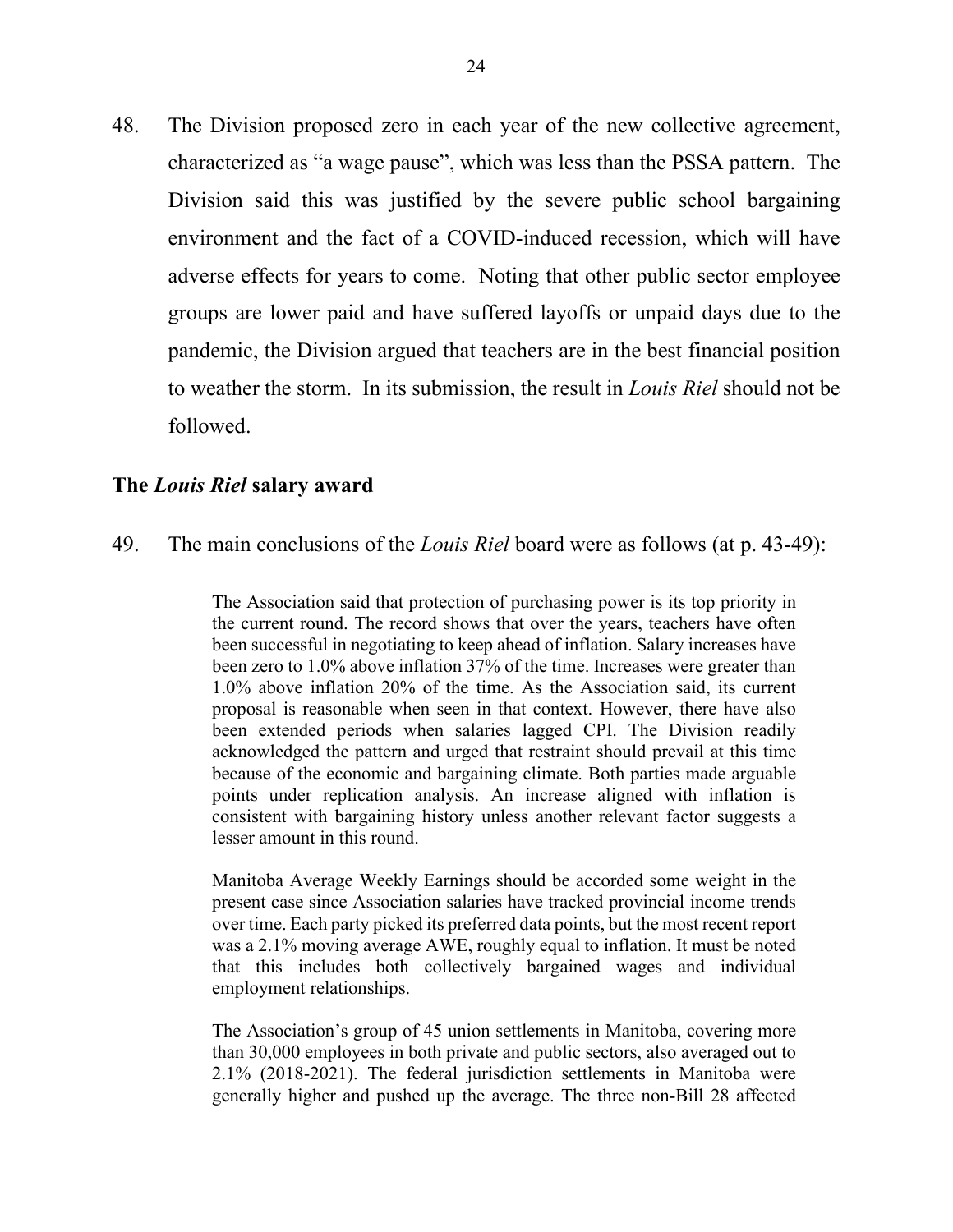settlements in the Manitoba public sector averaged 1.46%. The Manitoba private sector average settlement was 1.93%.

The board accepts the Association's contention that currently, many parties in free collective bargaining are settling at or near the rate of inflation but the pattern is far from universal. Admittedly these are not employees in positions directly comparable to teachers. Nevertheless, the data is relevant because it is some evidence of what the current economic climate can bear in terms of labour cost.

What about Manitoba public sector collective bargaining settlements that have adopted the Bill 28 pattern, specifically zeros in the first two years? There have been 14 such settlements signed between February 2018 and July 2019, plus the Doctors Manitoba agreement, which was an adjustment of the fee schedule and other terms, not an earnings freeze. The Association is correct that these settlements cannot be construed as completely free collective bargaining outcomes. The parties involved knew that their agreements could be voided by government at any time, even long after execution, if the salary increases exceeded Bill 28, subject to the outcome of the Charter litigation. Even so, the board hesitates to deem these results "tainted", as argued by the Association. They are real agreements reached under difficult circumstances, as collective agreements may be from time to time, for a variety of reasons including economic duress. There are some significant bargaining units on the list. They made the choice to conclude agreements amounting to a wage pause. Under replication analysis, the Bill 28 group is entitled to some weight.

At the same time, about 30 public sector contracts remain unresolved, including the largest employee groups such as the MGEU civil service, MPI, nurses and MAHCP. It cannot be concluded that there is a definitive public sector settlement pattern at this time. However, given the number of zeros already agreed in years one and two, it appears obvious that the ultimate public sector average wage settlement for 2018- 2020 will be lower than the Association's group of 45.

Settlements for zero made in the 2010-2013 period reflected non-financial trade-offs and are not true comparables for the purposes of this analysis.

After hearing an exhaustive review of the Manitoba economy by both parties, the board echoes the finding in *PARIM*, reached based on similar but slightly earlier data (at para. 97). The "relatively bleak picture" painted by the Division is more pessimistic than our assessment of the evidence for the 2018-2020 school year period. The Manitoba economy has its challenges, but independent non-political analysts describe modest growth (Real GDP) and significant underlying strength. The board does not accept the Division's characterization of Manitoba's economy as fragile. There are always risks due to international developments and unforeseen events, but as BMO stated very recently,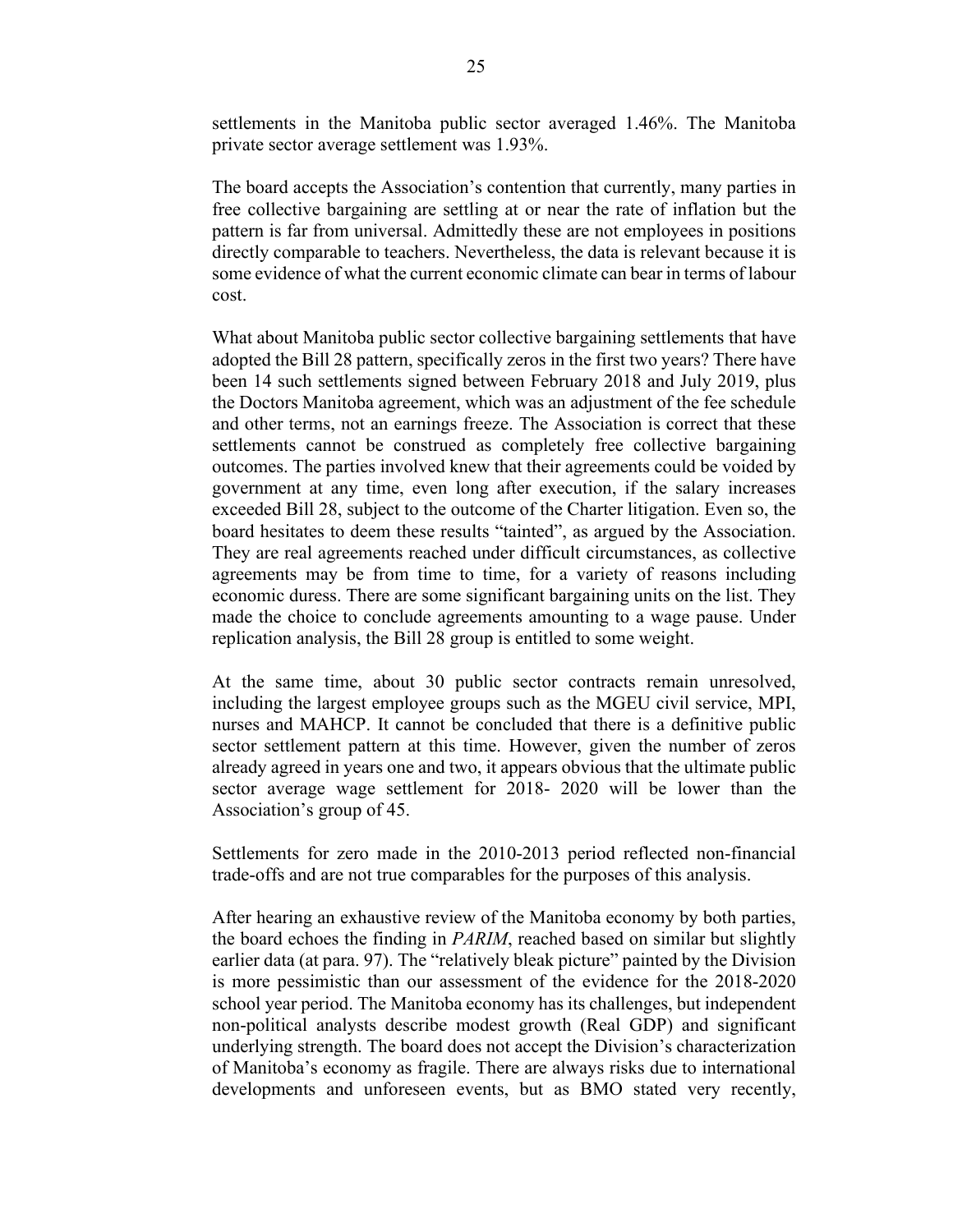Manitoba has probably the most diverse economy in Canada. If there is a slowdown, said the bank, Manitoba is expected to weather any storm relatively well. Budget 2019 calls Manitoba's economy the most stable in Canada.

We conclude that nothing in the economic climate precludes a salary award commensurate with current labour market trends for the 2018-2020 school years. To repeat the board's earlier caveat, circumstances for the 2020-2021 year and subsequent years may be different due to the pandemic, and this will be taken into account at a future time by the parties in bargaining.

The Division relied heavily on Manitoba government fiscal conditions, especially debt and deficit levels. It is a hotly contested public issue whether public debt and deficit levels are excessive. Being a political question, it is not one the arbitration board will attempt to resolve. Currently, government is pursuing an aggressive policy of deficit, debt and tax reduction, which are all legitimate political choices. The board acknowledges government's policy. Even so, Manitoba bond ratings remain favourable and its Net Debt to GDP ratio ranks in the mid-range of provinces at this time. There is no demonstrated lack of government fiscal capacity to pay for salary increases consistent with the labour market.

As for the Division's ability to pay, the board has already ruled on the applicability of this factor. However, we cannot be blind to economic realities and we recognize that public funds are not unlimited. The evidence shows that the Division does have the ability to make choices within its budget envelope of approximately \$200 million, and does have some available surplus, but all choices would be painful. It is clear that some potential program and support service cutbacks would have an adverse impact on teacher working conditions. In reasonable collective bargaining for this round, these circumstances would be understood by the parties and there would likely be a dampening effect on salaries.

As referenced above, in the recent Alberta teachers' award the government sought a rollback and the arbitrator awarded zero. …

Government also asked for a salary rollback in Saskatchewan. Teachers were awarded zero in 2017-18 and again for 2018-1019, with 1.0% on the final day of the second contract year. …

The economic climate in Manitoba for the 2018-2020 contract period, whether one adopts the Division's pessimistic view or the Association's optimistic perspective, is markedly different than the situation that resulted in these zero awards. Specifically, Manitoba has not been marked by recession, high unemployment, significant layoffs and flat wages for the period in question. The board recognizes that the economy will be impacted by the pandemic in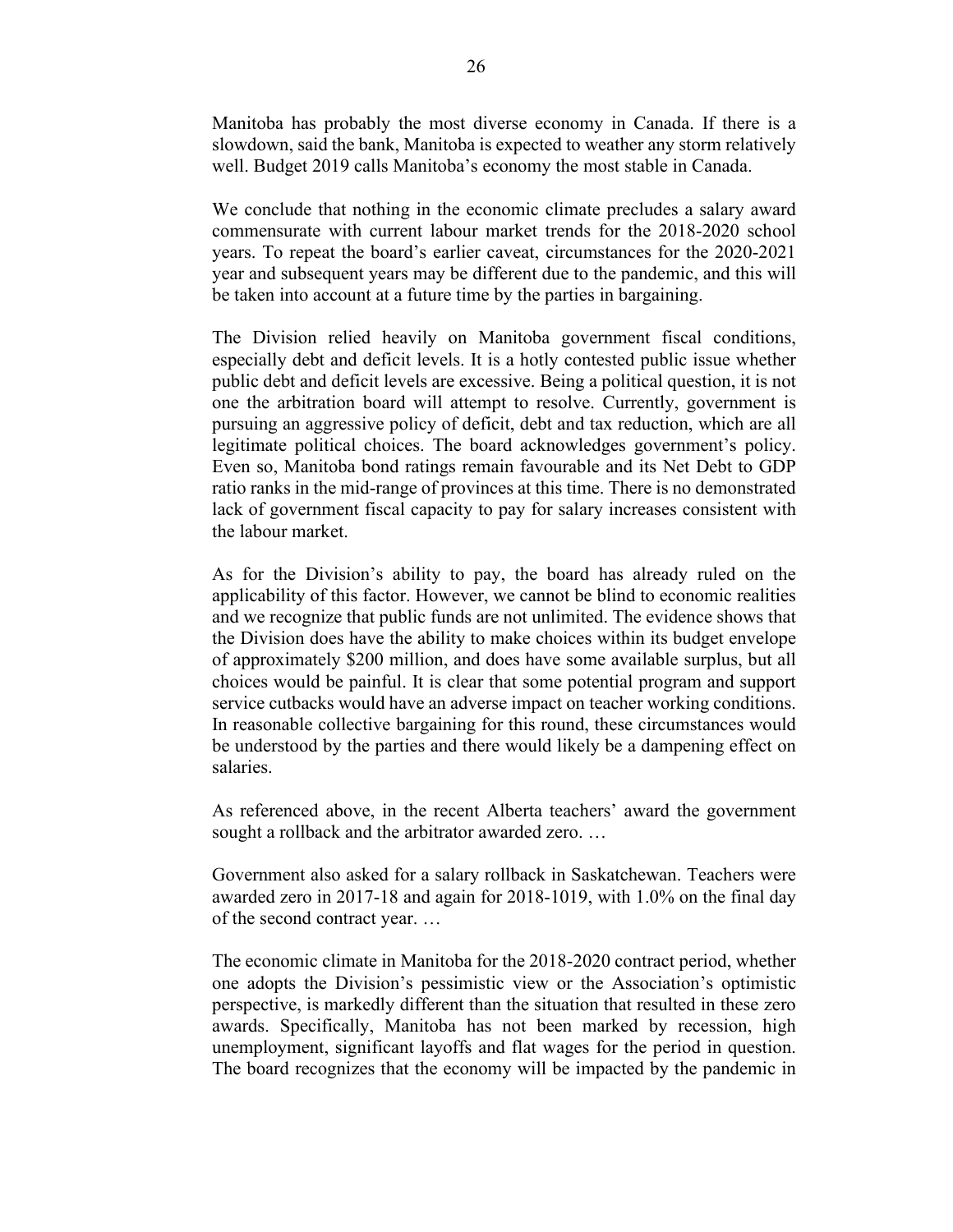the final months of the 2019- 2020 school year, but budgeting and hiring for this year was completed in early to mid 2019.

In the past 35 years of bargaining, the present parties have settled for less than inflation 15 times and have exceeded inflation 20 times. Cumulatively, salaries did not exceed CPI until 2009 when there was a market adjustment and Louis Riel became the Winnipeg salary leader. Subsequent bargaining resulted in annual increases both above and below inflation. Considering all factors, the board concludes that in this round, a replicated result should be below inflation, but still greater than zero, given that average Manitoba earnings, other collective agreement settlements and the economic climate for the period are favourable on balance.

Based on CPI data for 2018-2020, the board's present award will leave cumulative salary increases ahead of inflation by about 3 percent, roughly preserving the recent status quo.

#### **Submission of the Association**

50. The Association described *Louis Riel* as a watershed decision which remains fully applicable to the 2018-2020 period, except for the matter of PSSA comparables. *Louis Riel* moderated the salary award by giving "some weight" to zero increases accepted by public sector unions negotiating under the threat of *ex post facto* contract nullification and claw-backs. *Louis Riel* called these "real agreements reached under difficult circumstances" (at p. 45). However, shortly after the award was issued, a judge hearing a mandamus application to require the appointment of an interest arbitration board stated as follows in *MGEU v. Minister of Finance for the Government of Manitoba*, [2020] MJ No. 109, 2020 MBQB 68 (at para. 19):

> … The PSSA proposals were the starting point of Manitoba in the negotiation process and it is Manitoba that is in the position to have the PSSA proclaimed into effect at any time and to make its provisions retroactive, despite any advances made in negotiations up to that point. It is the sword of Damocles hanging over the bargaining process.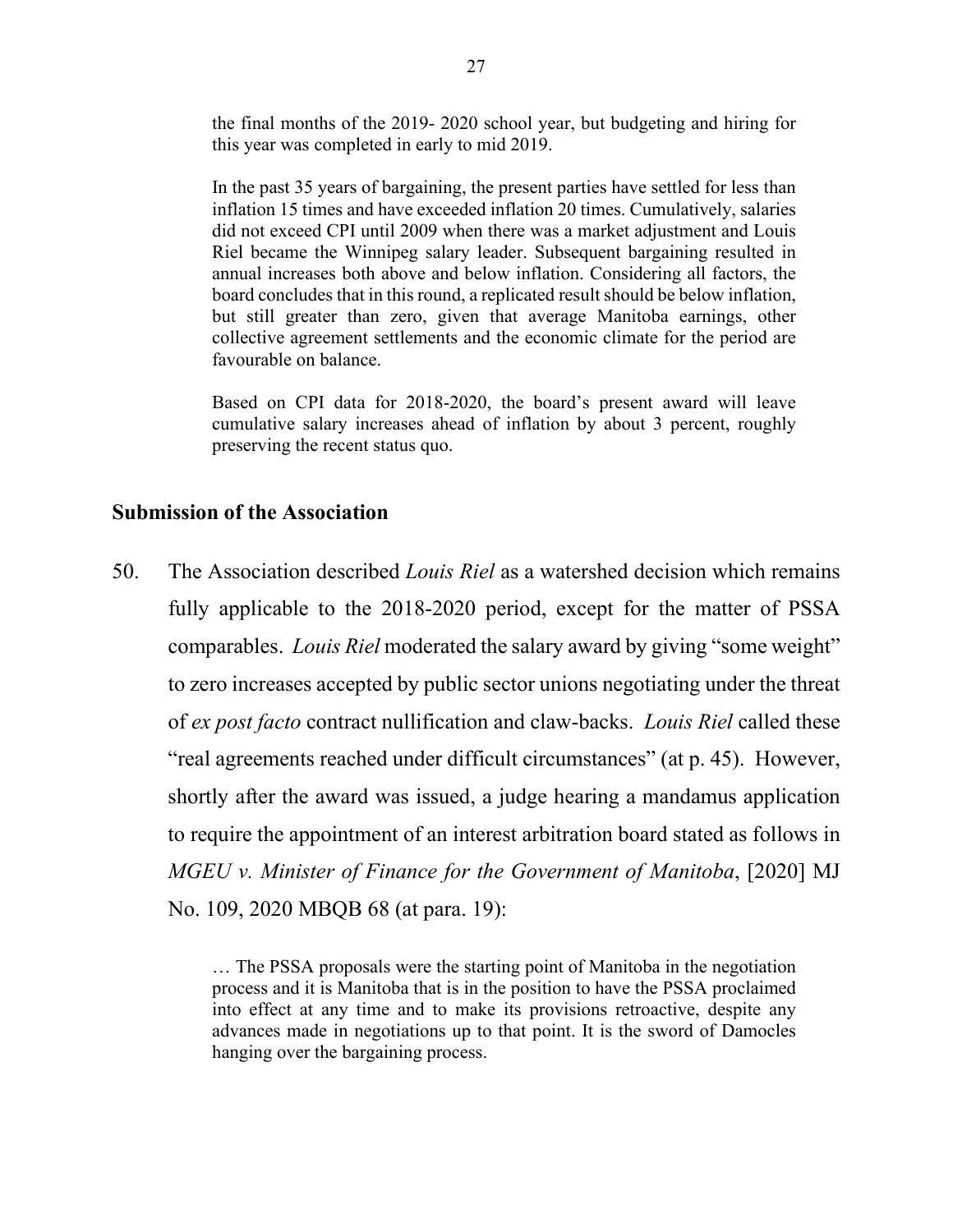- 51. The subsequent *MFL* judgement concluded that meaningful collective bargaining was nearly impossible under the PSSA. Referring to these settlements, the judge said they represented "more capitulation than negotiation" (at para. 430). A number of the agreements were only conditionally ratified and may eventually be renegotiated.
- 52. The present board now has the benefit of the *MFL* ruling and should revisit the question, said the Association. While the precise effect of according "some weight" the PSSA settlements is not quantifiable, the labour market evidence in *Louis Riel* suggested increases approximating 2.0% per year and the board award averaged 1.5% per year. Therefore, argued the Association, it would be reasonable that 1.0% be added to the present salary award over the term of the agreement as a correction. Two different options were offered for adding the 1.0% salary correction  $-0.5%$  added in each of the first two years, or 1.0% added in year 3. The Association clarified that it is not seeking judicial redress at the remedy hearing in the *MFL* litigation.
- 53. Turning to its principal submission that positive salary increases should be awarded instead of a wage pause, the Association relied on *MacDonald Youth Services and MGEU* (Freedman: July 21, 2020), which endorsed the general approach taken in *Louis Riel*, albeit without any reference to *MFL*. The arbitrator in *MacDonald Youth* rejected the PSSA pattern and awarded wage increases approximating *Louis Riel* in a two-year agreement (1.5% per year, 2018-2020), noting as follows (at para.79):

In my opinion successful negotiations in this situation, which I am to replicate to the extent possible, would necessitate movement on both sides, and not just by one party. The proposal of the Union comes closer to meeting the objective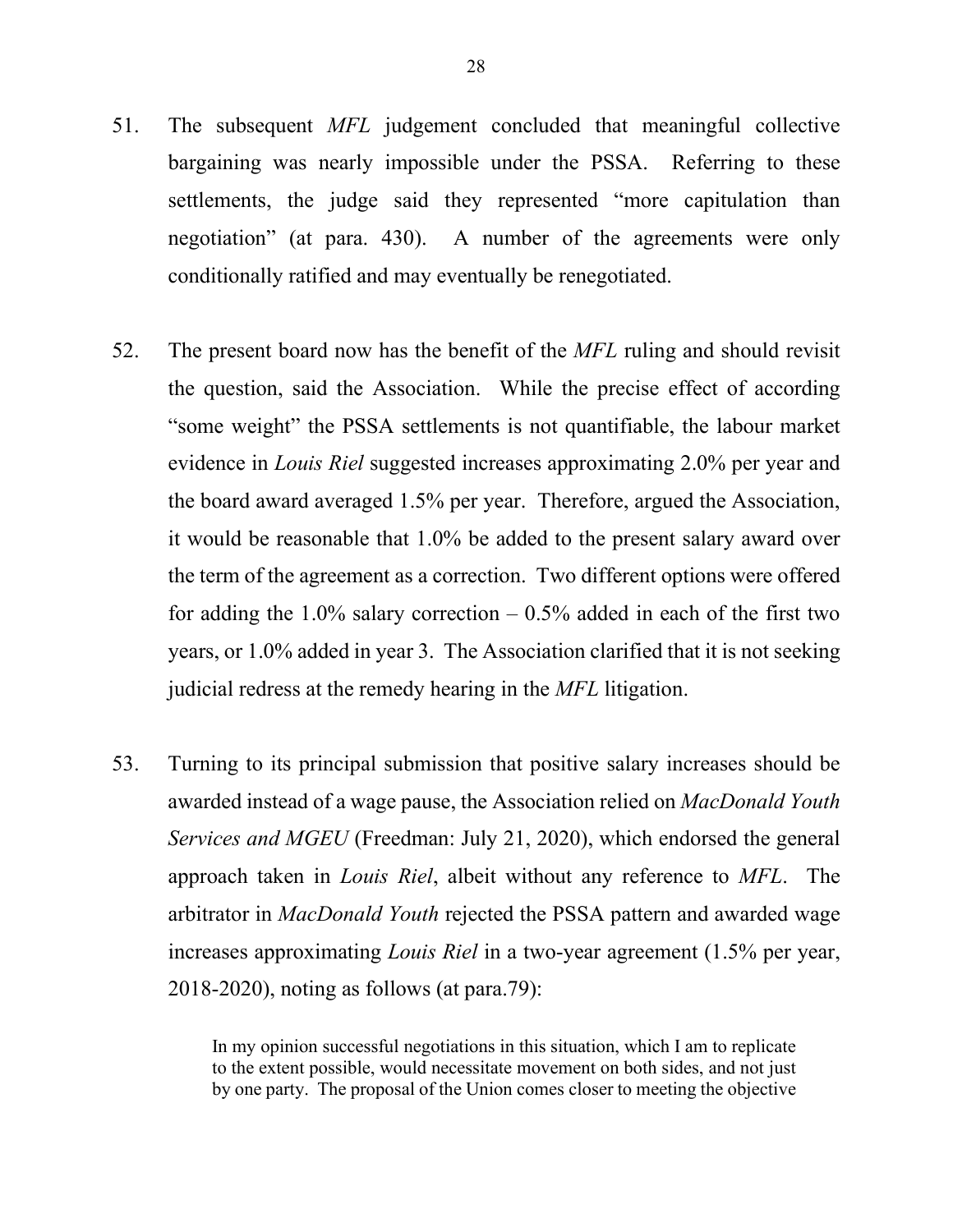criteria, such as wage increases in some other public sector settlements or awards, and cost-of-living increases, than does the Employer's 2-year proposal.

- 54. The bargaining history in Pembina Trails, over the course of five voluntary collective agreements, never included a zero salary increase, even during the 2008/2009 recession. Similar to *Louis Riel*, annual salary increases on average were above inflation (2.7% increases vs 1.8% inflation), and settlements over this period included various improvements in contract benefits and language. Thus, the Division's proposed wage pause is inconsistent with the replication principle.
- 55. As was argued in *Louis Riel*, the Association said the Manitoba economy has grown at an average annual rate of 2.3% over the last two decades, and continues to produce balanced, stable growth. In this period, Manitoba workers have enjoyed average annual wage growth exceeding inflation. In 2018 and 2019, unionized employees averaged 2.0% wage increases and nonunion employees averaged 3.0%. Salaried employees averaged 2.9%. In the Manitoba private sector, there were a number of settlements in the spring and summer of 2020 ranging from 2.1% to 2.5%. Parks Canada concluded an agreement in September 2020 with PSAC (2018-2021) at 2.8%-2.2%-1.35%, plus a one-time payment of \$500. Overall, Manitoba wage growth has trended around 2.0% annually. The most recent updates based on data to October-November 2020 confirm these findings, despite the pandemic. The price of labour is not falling.
- 56. These are well anchored expectations going forward, said the Association. In addition, teachers in Saskatchewan and Ontario signed agreements in the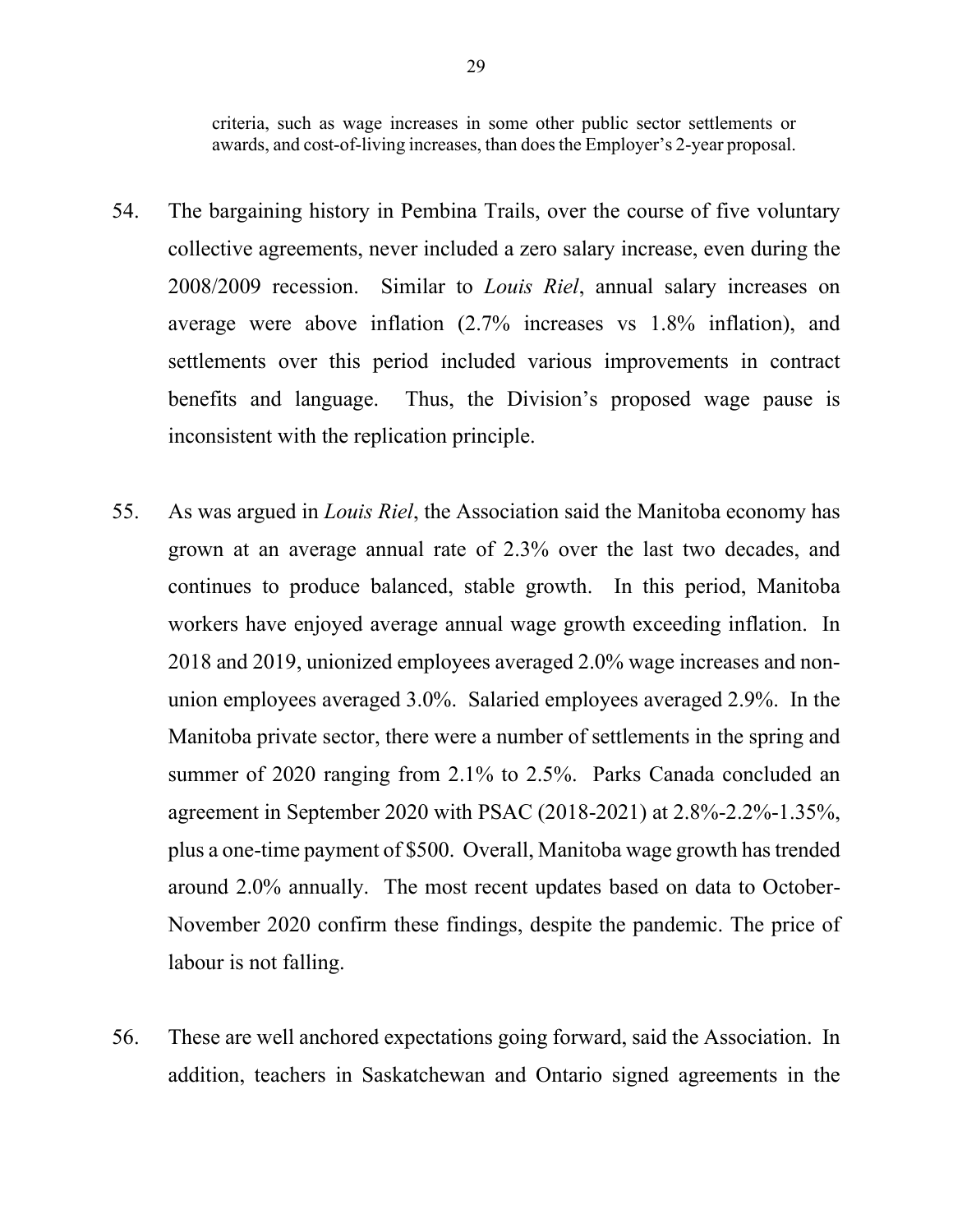spring of 2020, as the pandemic was beginning, for positive salary increases over multiple years. In this context, the PSSA pattern and the Division's wage pause are aberrations, detached from labour market realities.

- 57. The pandemic related shutdown in March-April 2020 precipitated the deepest, most rapid downturn in Manitoba history, estimated as a 4.2% loss of GDP for 2020 at the time of writing. The labour force shrank by 7.3%. However, this was followed by an astonishing recovery in Manitoba, which performed better than other provinces in this respect. By summer 2020, retail sales and wholesale trade had surpassed pre-pandemic levels. Total employment was at 98.5% of pre-pandemic levels by September 2020. Manitoba GDP is now forecasted to grow by 4.1% in 2021 and 3.6% in 2022 (Statistics Canada, Manitoba Growth Consensus Forecast; January 2, 2021). Manitoba has been forecast to recover fully by the end of 2021 (RBC Economics; December 15, 2020). However, actual GDP numbers are not available post-August 2020. Inflation is now forecasted as 0.5% for 2020.
- 58. The recovery has been widely attributed to unprecedented action by the federal government, as well as the provinces, who put a floor under the economy with fiscal and monetary interventions. As a policy choice, lost aggregate labour income was more than replaced by government. In August, Statistics Canada reported that national household income increased in Q2 while spending declined, increasing the saving rate from 7.6% to 28.2%. In December, BMO reported \$150B in excess savings (7% of GDP), which it described as "an enormous potential war chest to drive spending in 2021." The Association stated that this has created pent-up demand which will be unleashed as the economy re-opens. Moreover, federal government supports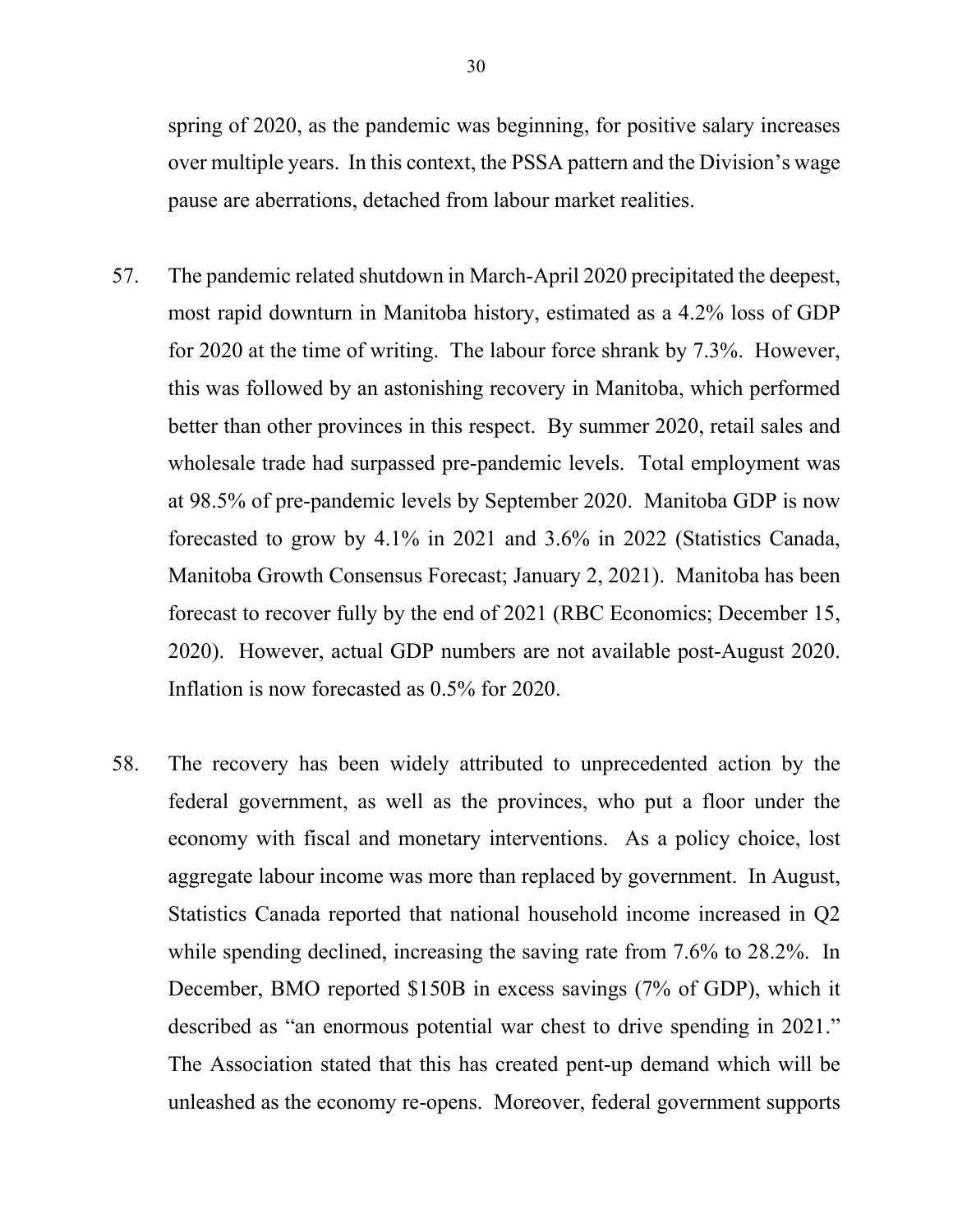will continue until the summer of 2021. Manitoba implemented a series of initiatives that helped 21,000 people keep working or return to work, balancing out the first wave decline. As a result of all the foregoing, the COVID down-turn is very different than past recessions and should not be used as an excuse to deny salary increases justified by the labour market.

- 59. The Association acknowledged that in November 2020, second wave restrictions caused employment losses in Manitoba again, mostly in part-time positions, but the drop (2.8%) was much smaller than during the first wave in April. These data are consistent with Manitoba's reputation for a stable, resilient economy.
- 60. As for the province's fiscal position, the 2020/21 Mid-Year Report (December 2020) projected a \$2.0B deficit, down from \$2.9B in Q1. The original 2020- 2021 budget forecast had been a deficit of \$220M. The mid-year improvement included \$648M in federal transfers for COVID spending. Nevertheless, the Manitoba government has continued its policy of tax cuts and declined to tap the Rainy Day Fund. The Association argued that while the pandemic has impacted Manitoba's fiscal position, the recovery will address the losses over time. The net-debt-to-GDP ratio will stabilize and decline. Manitoba's public debt is sustainable over the medium term. Interest rates are at historic lows and are expected to remain low. As a result, debt service costs are not projected to increase. There is no fiscal crisis. The government has choices, and as noted in *MFL*, it continues to forego revenue sources that would help address the deficit, preferring to force public sector employees to shoulder the burden (at para. 365).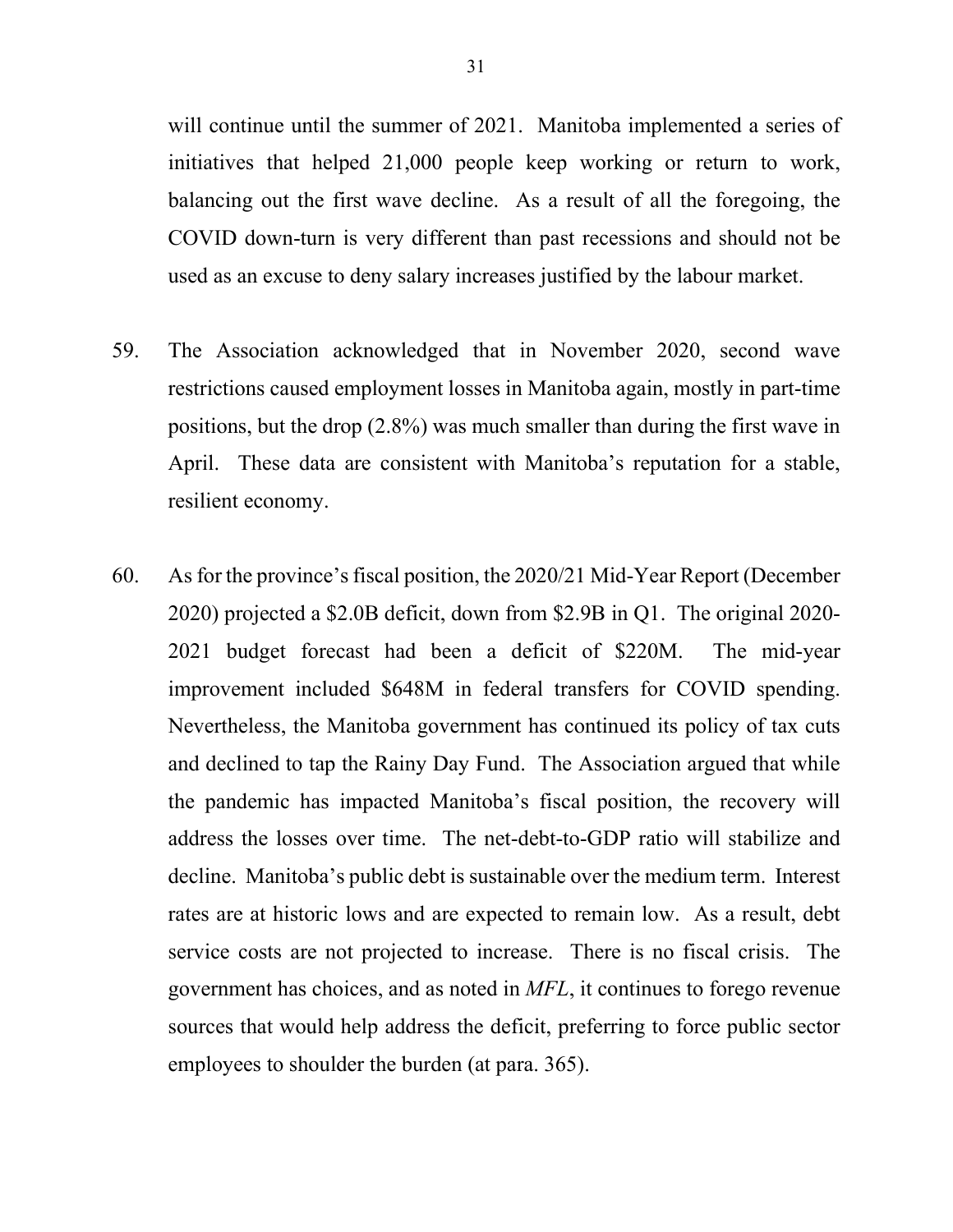61. In summation, the Association argued that even with the second COVID wave underway, it is apparent that the Manitoba economy will recover and thrive again in the near term. The economy has suffered an exogenous shock rather than the effect of any inherent weakness. Depending on the severity of the second wave and the timing of Manitoba's re-opening, the recovery may be delayed, but it will come. Some sectors such as real estate are surging now, which is unexpected. Vaccines are starting to roll out. In due course,

restrictions will ease and the economy will certainly rebound.

62. The Association argued that the Division's ability to pay salary increases is not a principal issue, as explained in *Louis Riel*. Even so, the Association pointed to a series of favourable indicators in Pembina Trails. There are strong residential growth rates, high assessed property values and aboveaverage household incomes. Moreover, the Division made a policy choice to forego available local taxation revenue over the years. In sum, Pembina Trails is a wealthy division and can afford to pay its teachers the market rate. The Division has the highest assessment per resident student in the Metro area, yet its expenditure per student is among the lowest. The Association also said there is flexibility in the Division's annual budget of \$180M and choices must be made. The undesignated surplus was \$5.5M (2018) and \$5.4M (2019). The consolidated accumulated surplus was \$48.6M (2019). Finally, the Association pointed to at least \$8.5M in additional funds in the current year flowing from COVID savings and redirected government support.

### **Submission of the Division**

63. The Division justified its wage pause proposal based on five main considerations: pressures of the education sector climate, the Division's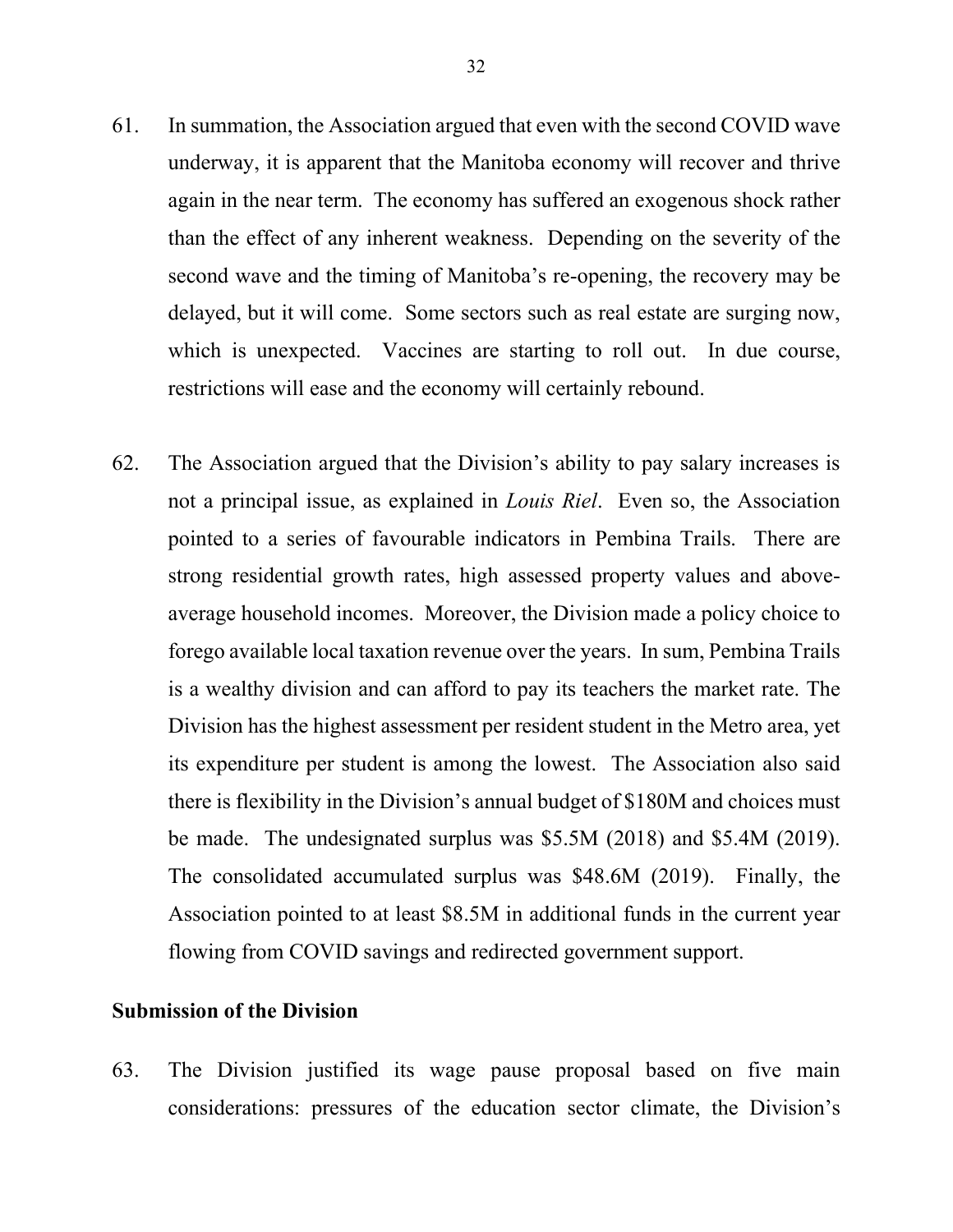financial position, the economy, the impact of COVID, and appropriate comparators.

- 64. **The education sector climate.** The public school sector has faced significant austerity and restraint since the current government was elected in 2016, as described earlier in these reasons. In this regard, the facts were not in dispute between the parties. However, the Division emphasized that due to government policy initiatives, its autonomy to manage Division operations has been severely restricted. This has necessitated zero wage increases for many employees as well as layoffs for some education support staff. The wage pause is not ideal, but it is reasonable under all the circumstances. The Association's presentation minimized or ignored the harsh realities. For example, the Association treated the current projected provincial deficit of \$2B as an insignificant factor, whereas in reality, this and other impacts of the pandemic are driving government decision-making.
- 65. **The Division's financial position.** Government funding is unpredictable and unreliable. For the 2018-2020 period, government instructed the Division not to budget for any salary increases. Thus, paying a *Louis Riel*-scale salary award now would be devastating. The Division is not allowed to adopt a deficit budget and local taxation is effectively capped. The Secretary-Treasurer stated as follows:

The LRSD (*Louis Riel*) award would necessarily require an increase in taxation to levels not currently permitted by the provincial government, deplete the accumulated surplus or likely, some combination of both. Either way, the LRSD award puts the school division in a very precarious and fragile fiscal position.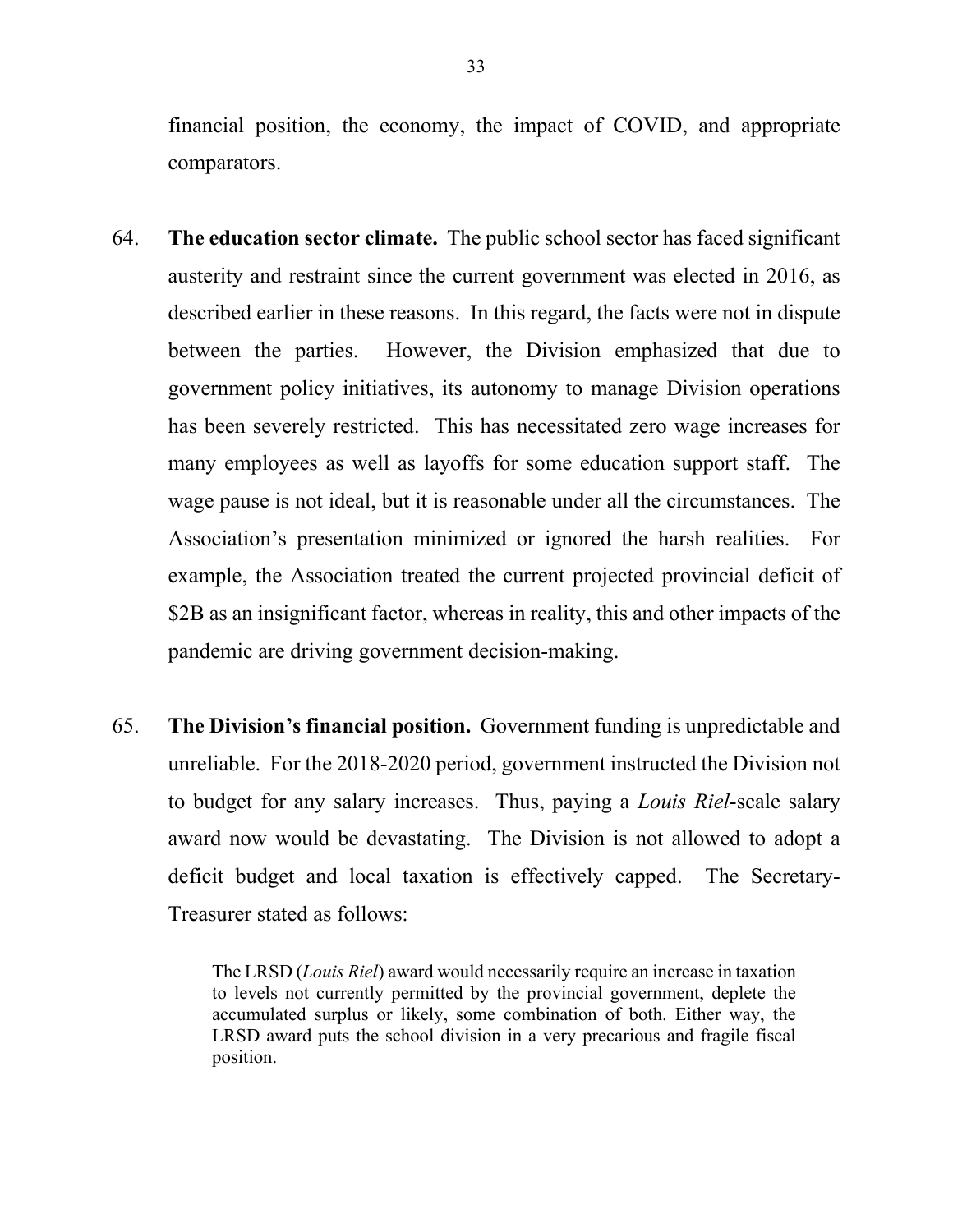- 66. The Division denied it has failed to access local taxation as a revenue source. With a 2.0% cap, the Division has increased the special requirement by 1.9%, 1.6% and 1.9% over the past three years, close to the limit. To meet the Association's wage demand through local taxation, the increase in 2021 would approximate 10.9%, which would create an unacceptable burden on ratepayers during an uncertain economic climate. It would also constitute defiance of the provincial cap and trigger financial penalties. In any case, after the close of the hearing, government ordered school divisions to freeze local taxation in 2021.
- 67. New schools are coming on stream but the cost is not fully covered by the province. Recently divisions were barred from retaining any surplus funds in their capital reserves, which previously could be used for school start-up costs. The Division now faces a \$6M shortfall in this respect. Aside from funding restraints, government has intervened in Division administration and staffing, which limits operational discretion.
- 68. The overall circumstances are dire. While the Division does not defend government policies, it has no alternative but to live with them.
- 69. In the spring of 2020, due to the COVID-19 pandemic, the Division moved to remote learning and issued hundreds of layoffs – 472 EA's, 24 bus drivers, 32 library technicians, 370 lunch supervisors and 36 other support staff. No teachers were laid off. By Department of Education directive, all savings were applied to remote learning costs and personal protective equipment. The maximum available further COVID funding is \$2.3M, not the figure cited by the Association.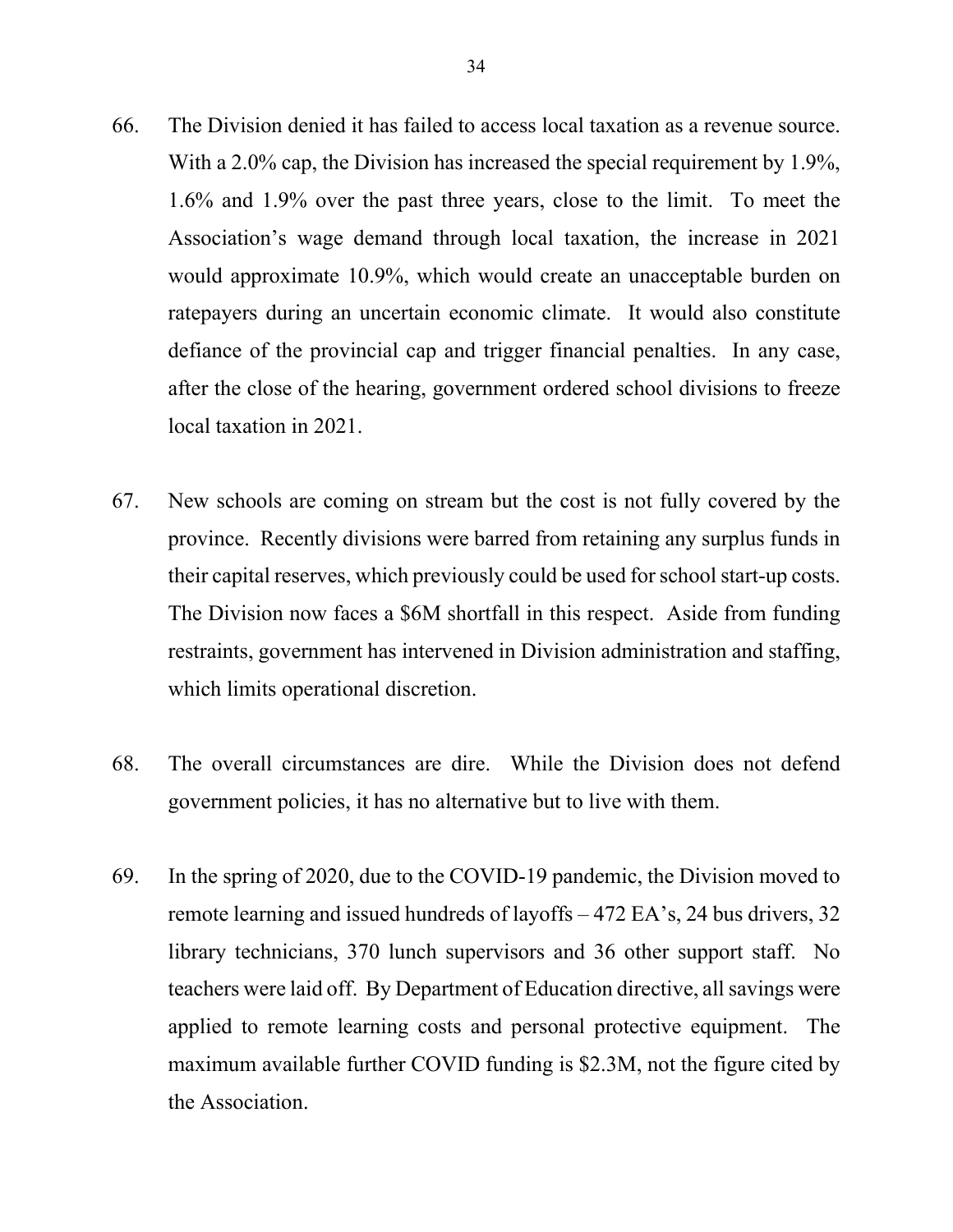70. Because of COVID layoffs, the Division saved \$6.96M and the operating surplus was larger than normal - \$12.7M. Government caps the surplus at 4% of the annual budget. It is typically used for non-budgeted expenses such as new busses, furniture and technology. This year the COVID savings were also designated. At June 30, 2020, the undesignated surplus was \$2.8M, which is a fraction of the Association's proposed salary increase cost.

#### 71. The Secretary-Treasurer summarized the Division's dilemma as follows:

Higher individual teacher salaries will undoubtedly result in a combination of lost student programming, staff layoffs and reductions, fewer teaching supports and educational resources along with the additional pressures associated with increased class sizes – all factors which administration repeatedly hears have *significant negative impacts* on student outcomes and teacher well-being and staff stress loads. (Emphasis in original)

72. The Division reported on how Louis Riel School Division paid for the salaries awarded in its arbitration, given that it had not budgeted for them and had minimal undesignated surplus. Because of the urgency of its situation, Louis Riel received a provincial exemption allowing it to utilize its \$4.6M COVID savings toward the \$5.5M retroactive wage bill. The balance came from surplus and other programs. While this solved the immediate problem, it left Louis Riel without funds to meet new COVID expenses. Going forward Louis Riel has some budget funds based on planning for a 0.75% increase in PSSA year 3, but meeting the rest of its salary cost may trigger a deficit. By June 2021, the accumulated surplus will be depleted. A written statement from the Louis Riel Secretary-Treasurer was tabled with the board setting forth this information. Provincial funding for 2021-2022 was unknown at the time of the hearing.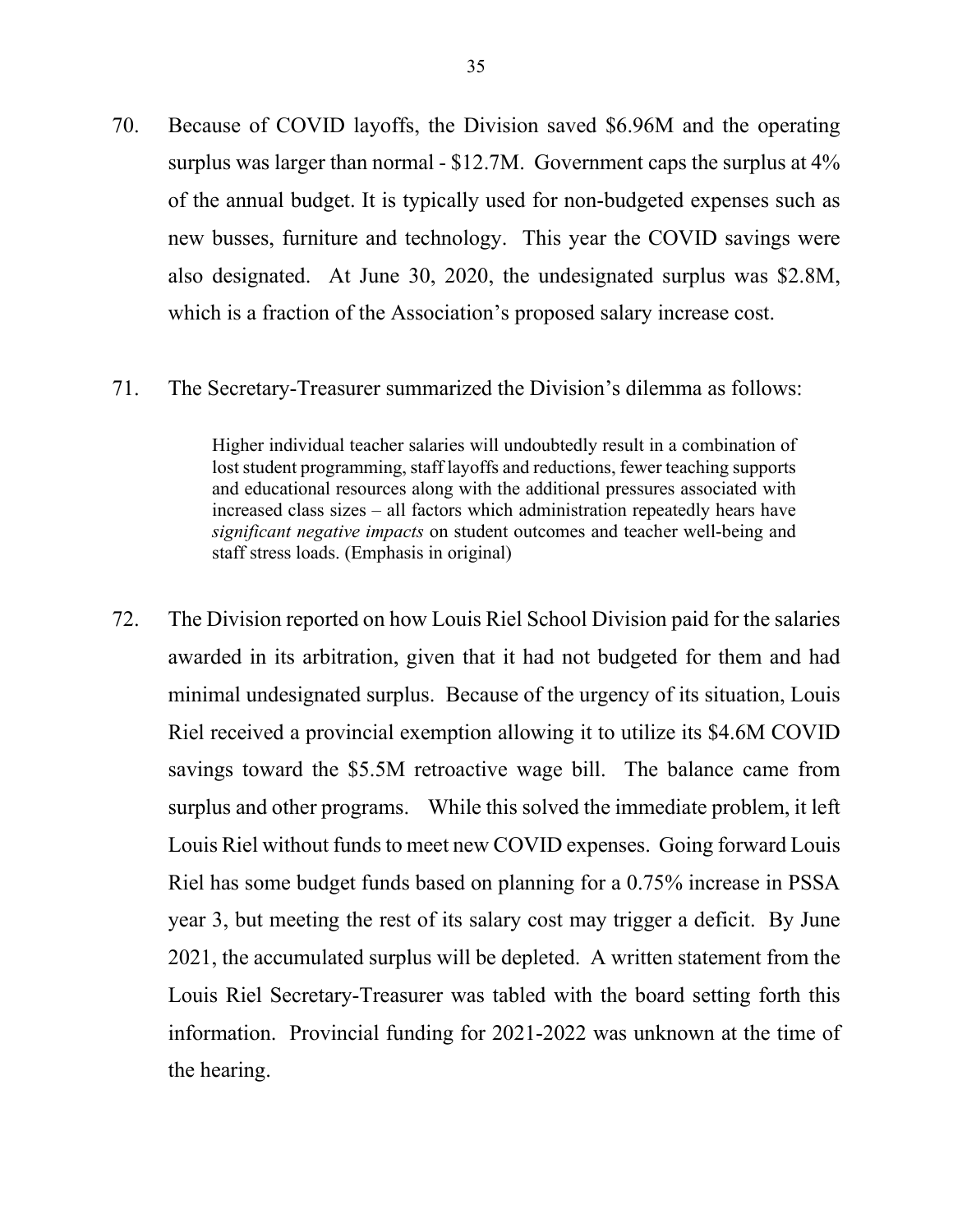- 73. Asked by the board whether much of the Division's submission was really a variation on ability to pay, which was rejected in *Louis Riel*, the Division responded that it is important for the board to understand the current environment. *Louis Riel* acknowledged (at p. 47) that public funds are not unlimited. This reality was underlined on February 5, 2021 when the Division received notice of its 2021-2022 funding from government. However, said the Division, replication is the governing arbitration principle, and the main issue is choosing an appropriate salary comparator.
- 74. **The economy and COVID.** The Division presented Economics Professor Greg Mason from the University of Manitoba, who prepared a synopsis of current economic trends both nationally and in Manitoba. He stated there was no disagreement between the parties over the present facts but there are live interpretive issues. At the best of times, forecasting is "an impossible exercise." During a pandemic, it is no longer possible to be certain about anything. In particular, Professor Mason took issue with the Association's prediction that there will be a rapid economic bounce-back. It is true that many economists believe there will be a V-shaped recovery. Historically, however, it has proven difficult to regain what has been lost in a recession. At best, the economy resumes its previous growth path. This will be even more difficult now because the Canadian economy is undergoing a structural change caused by the shift away from oil and gas resources.
- 75. The COVID shock to the economy is exogenous, as noted by the Association, and the second wave is less acute than the first wave, but the end point remains uncertain. It could get worse. Both the Canadian and Manitoba economies are inherently weak. Professor Mason agreed that Manitoba has a diversified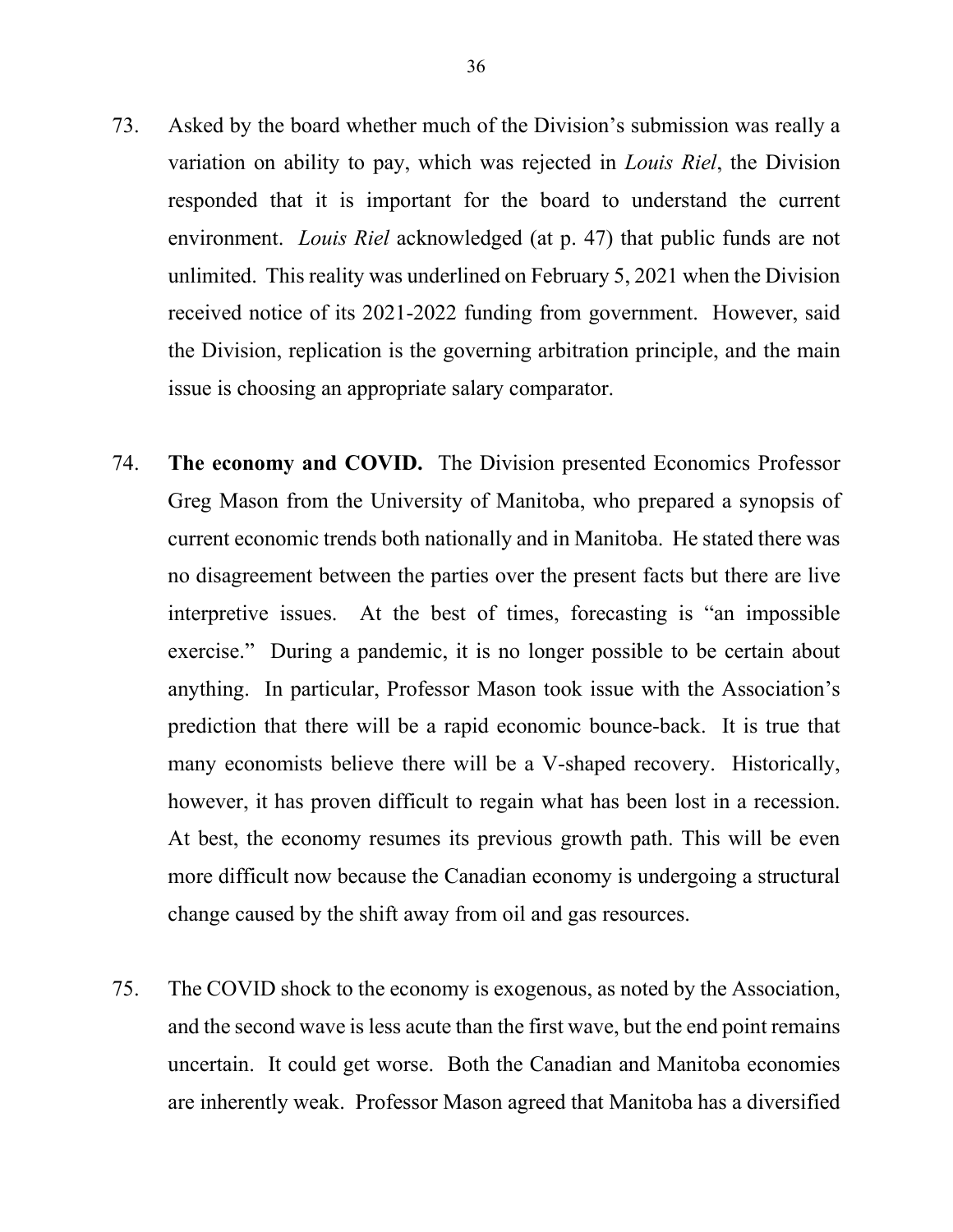economy but this does not negate the underlying weakness. The Manitoba economy has been slowing for the past 3-4 years – "running out of gas." The professor expressed the opinion that the recovery will be prolonged and difficult.

- 76. Over the past decade, national wage bill growth (distinguished from wage *rates*) has averaged about 1.0% but Professor Mason acknowledged that public sector workers have done better because of their "quasi-monopoly power". Politicians typically strive to avoid service interruptions. Employment levels and retail sales were restored in Manitoba after the first wave due to deferred consumer spending and generous government supports to the economy. The result of the second wave remains to be seen.
- 77. Professor Mason calculated the Winnipeg CPI increase from January 2019 to November 2020 as 0.33% and said it flatlined between May 2019 and November 2020. He stated that CPI data overstate the actual experience of price changes and do not reflect the improved quality and reliability of goods purchased.
- 78. In summation, the professor described three potential future scenarios under COVID. First, vaccine uptake reaches 70%, the pandemic is eradicated and economic life is restored by mid-summer/early fall 2021. Second, the virus mutates and becomes more contagious, delaying eradication and normal life until well into 2021. Third, hospitalizations and deaths are held to "sustainable" levels, but the disease becomes endemic and exerts a continuing drag on the economy. Whatever happens, certainty is no longer the norm, he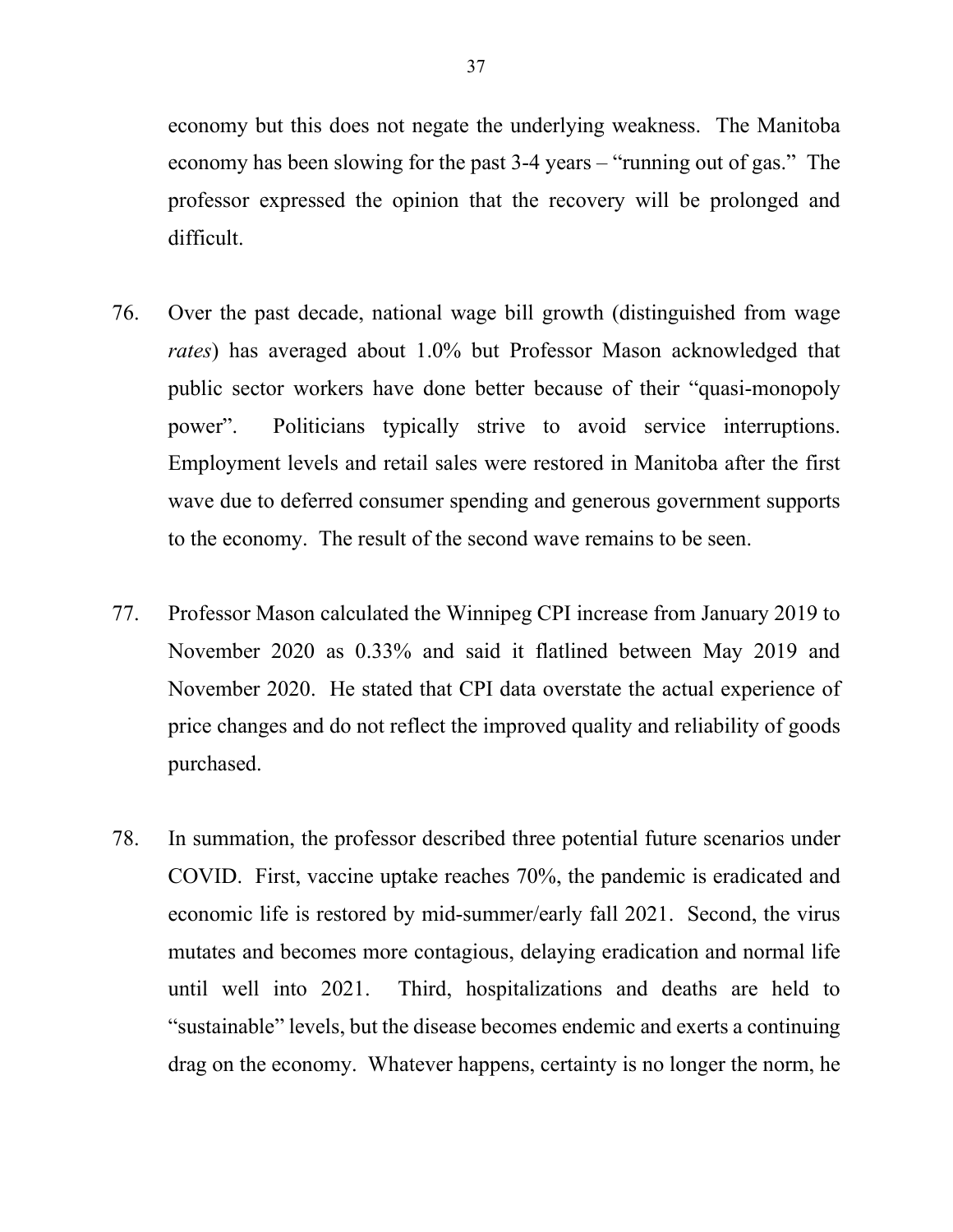said. In all this, the capacity of government to fund public services will be constrained. School boards will have to operate in this environment.

- 79. Finally, two competing narratives on the recovery were presented rapid recovery versus a struggle to regain lost ground. Professor Mason stated there is support for both views but the consensus seems to favour the pessimistic outlook.
- 80. The Division filed update data (January 11, 2021) showing a loss of 6,600 jobs in Manitoba in December, according to Statistics Canada's labour force survey. Commentators attributed the losses to Manitoba's Code-Red restrictions imposed in early November. However, one RBC economist predicted that Manitoba would be one of only two provinces to outpace pre-COVID output before the end of the year, due to a less severe first contraction, surges in summer retail sales and provincial government infrastructure investments. Nation-wide, there were 63,000 lost jobs in December.
- 81. In another update prepared on February 10, 2021, Professor Mason said events of the last month have confirmed his views. A rapid snap back to normal economic activity seems less and less likely.
- 82. **Comparators.** The Division argued that because of the pandemic, which began in March 2020, the *Louis Riel* award should not be used as a comparator. There is a new economic reality. As a result, the board should consider present circumstances and apply its analysis retroactively to lessen the Division's financial hardship.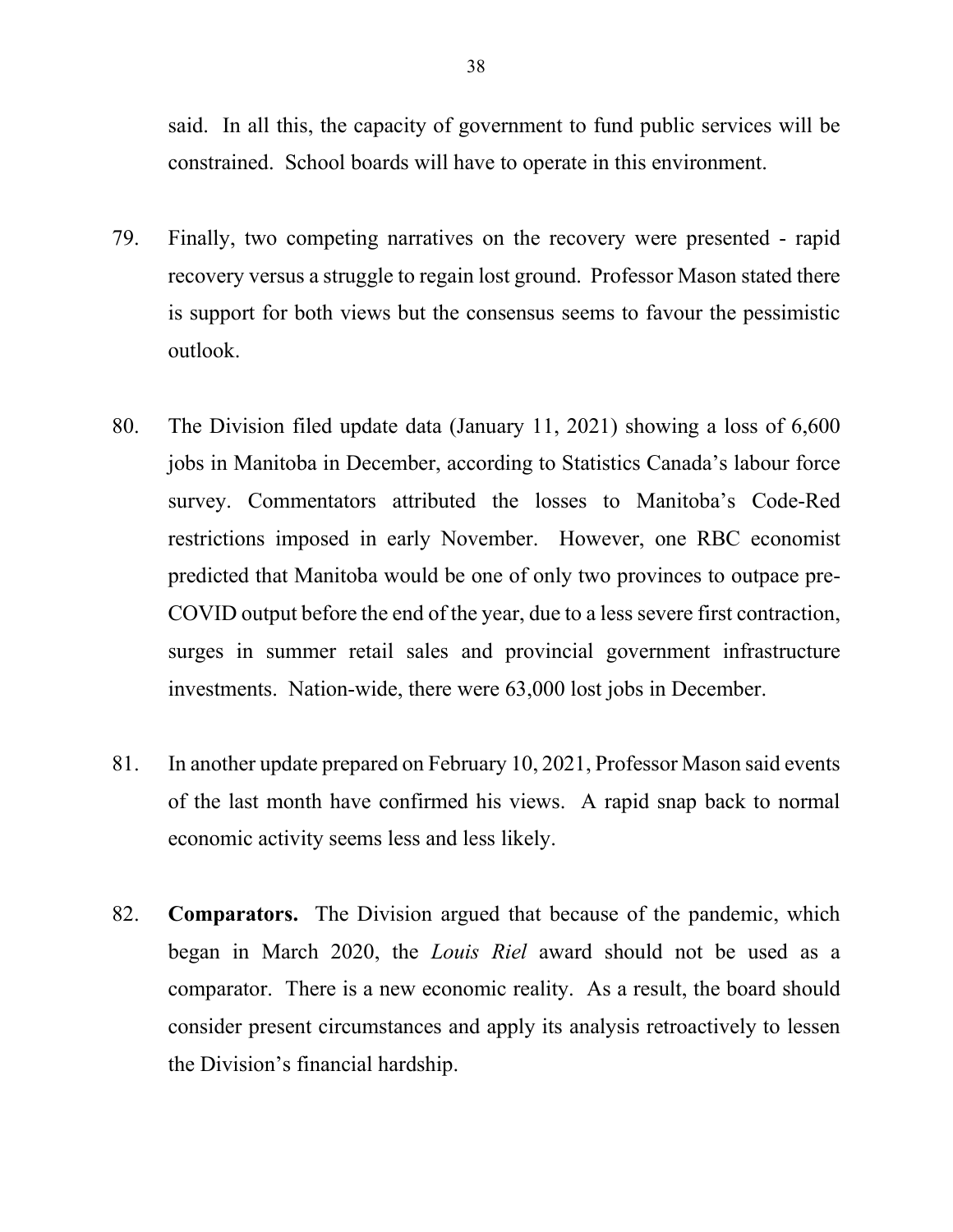- 83. To the extent that *Louis Riel* is given any weight, there should be no upward adjustment of the salary award by 1.0%, as urged by the Association. The Division acknowledged the *MFL* decision but noted that because it is under appeal, there is no finality at this time. *Louis Riel* considered and rejected the teacher argument that PSSA comparables were tainted and should not be taken into account. This finding should be respected. In any event, an arbitration board considers numerous factors and assigns weight in its discretion. The effect of the PSSA comparables cannot be quantified. Finally, it remains a fact that these settlements were negotiated by the respective parties and they remain in effect at this time.
- 84. The Division submitted that other teacher settlements across Canada should be considered as comparators. Over the past 10 years, wage pauses have been negotiated or awarded on multiple occasions in BC (four years), Alberta (six years), Saskatchewan, Ontario, Nova Scotia, New Brunswick and Newfoundland (five years). Manitoba teachers rank second for starting salaries and third for maximum salaries across Canada (2019). Because there were never zeros in Manitoba, teachers catapulted ahead during this period, despite comparative economic conditions and favourable living costs in Manitoba.
- 85. According to the Division, the most relevant comparators are the most recent settlements with its own staff. PTANTE (administrative and non-teaching employees) negotiated the PSSA pattern for 2016-2020 in June 2020. Educational Assistants agreed to the same settlement in October 2019. The PSSA pattern was implemented by the Division for non-unionized employees. In 2016-2017, CUPE negotiated five-year contracts for custodial, office and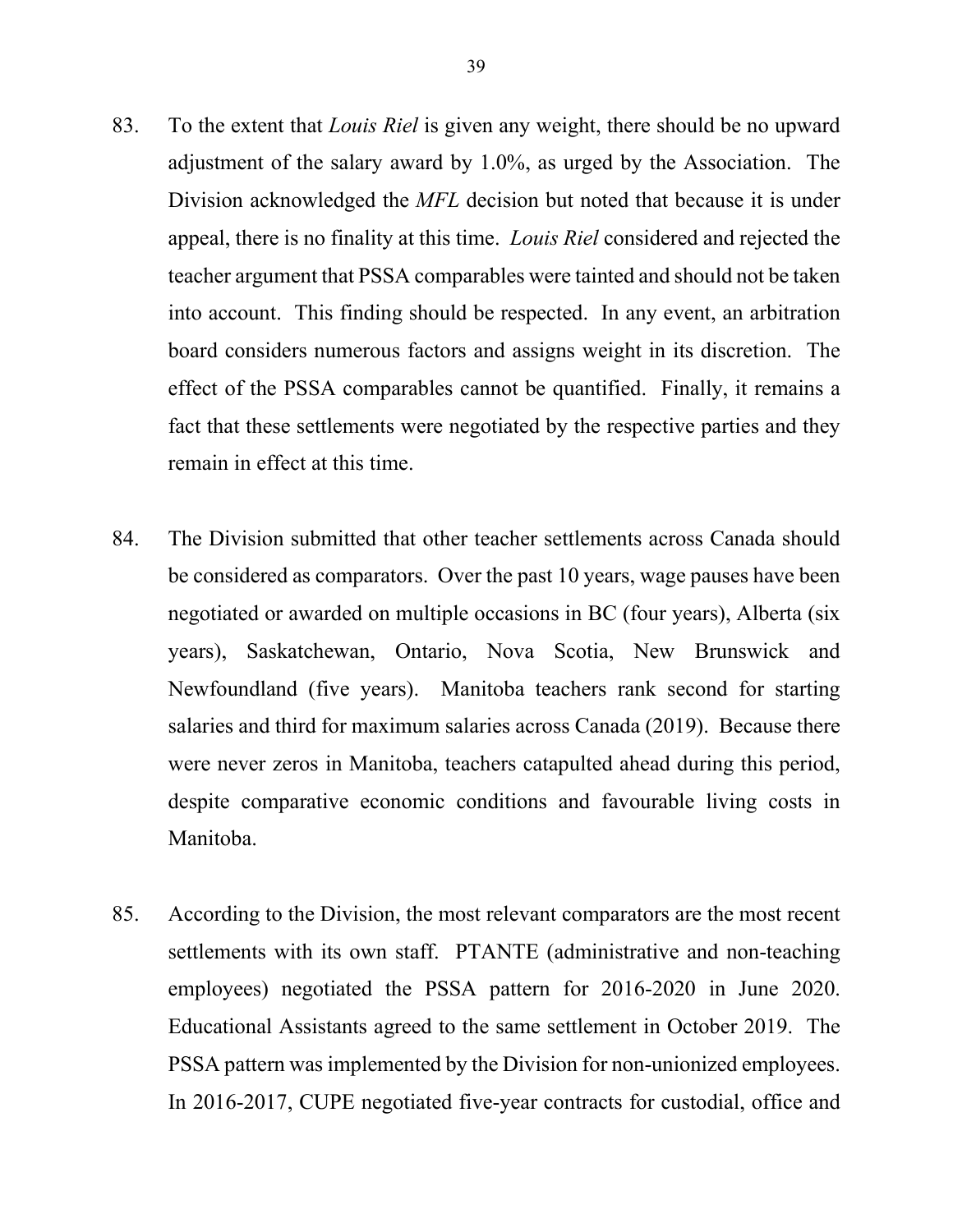trades units mirroring the last Association agreement (2.0%-2.0%-2.0%- 3.0%) plus a final year at 2.0%, but this preceded the PSSA and COVID bargaining mandates. In the Metro Winnipeg area, also before COVID (2019- 2020), the PSSA pattern was negotiated with seven other support staff unions for periods between 2016 and 2022 (UNIFOR, MANTE, MGEU and EASO (Seven Oaks)). The Division noted that in all these cases, divisions knew their costs and were able to budget for the increases going forward, unlike the situation now facing Pembina Trails after the *Louis Riel* award.

- 86. Comparing Pembina Trails to other Metro divisions, the Division generally pays above the median. Maximum teacher salaries rank highest along with Louis Riel (June 2018). Comparing across Manitoba, Pembina Trails ranks between  $3<sup>rd</sup>$  and  $7<sup>th</sup>$  place among all school divisions. In other words, Association members are well paid compared to provincial teacher comparables. A wage pause will not affect their relative position.
- 87. The next most significant comparator is the Manitoba post-secondary sector. Here most collective agreements since 2017 have been settled at the PSSA pattern. University of Manitoba-UMFA had a 5<sup>th</sup> year wage re-opener, which was settled by mediation in November 2020 at zero percent on scale, plus a one-time COVID stipend of \$1,950.
- 88. Finally, in the Manitoba public sector, most completed collective agreements have followed the PSSA pattern, including major employers such as WRHA, Manitoba Hydro, Manitoba Liquor & Lotteries, WCB and Manitoba Government Direct Service Workers.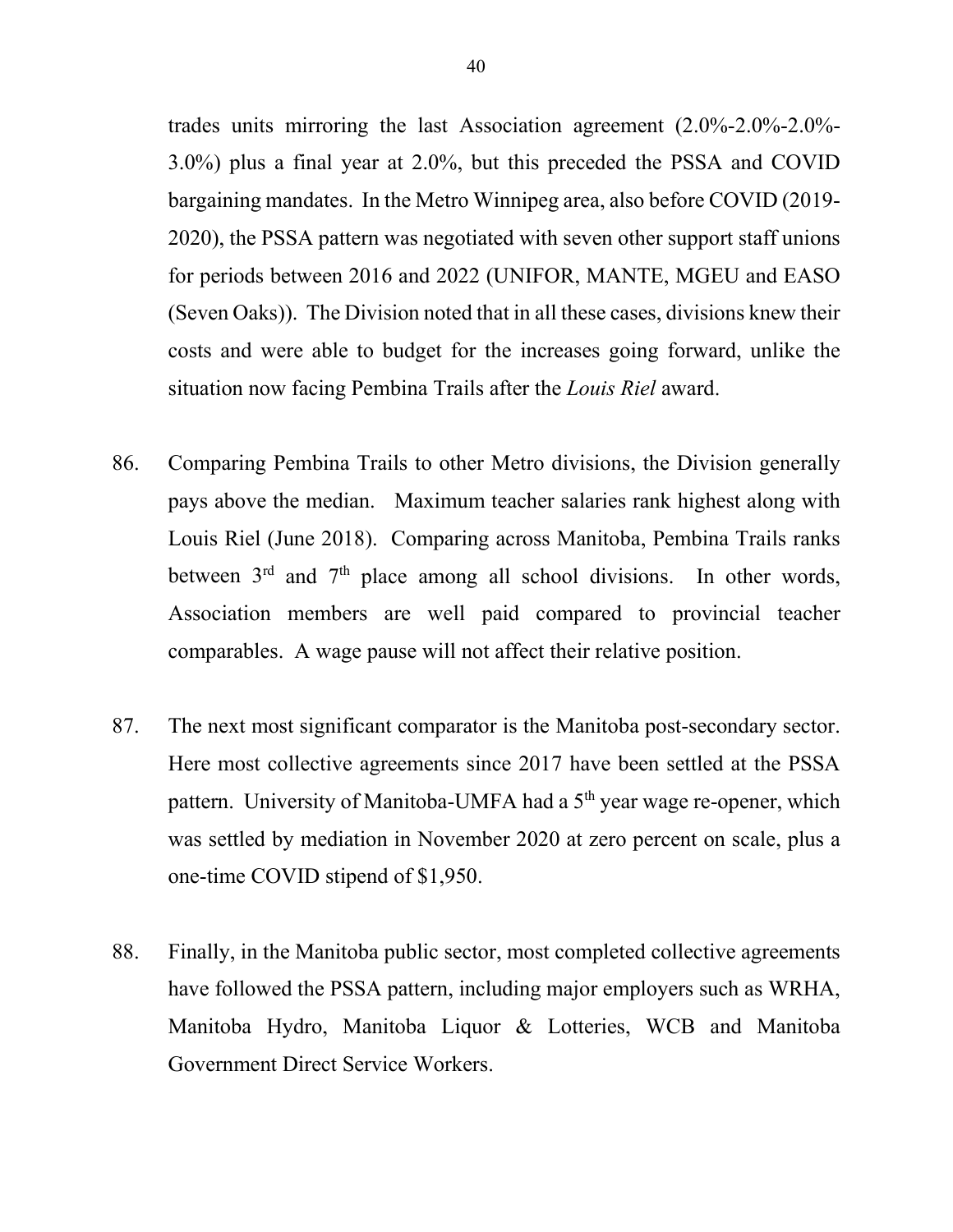89. The Division submitted that private sector parties bargain under unique firm and industry circumstances. The context of each collective agreement defines the outcome. The appropriate comparators for Pembina Trails teachers are employers funded by public taxation revenues. The PSSA pattern predominates in this sector. While a wage pause for the full contract period is slightly lower than PSSA, the difference is not significant. The PSSA settlements were negotiated before the onset of COVID and therefore a pause is not inconsistent with the relevant comparables.

# **Association reply submission**

- 90. The Association agreed that recessions have long term effects on the economy and result in a permanent loss of income, as stated by Professor Mason, but there is no doubt that incomes will continue to grow despite the current exogenous shock. Market economies are subject to both exogenous shocks (oil, COVID) and endogenous shocks (the business cycle). Without the various historic depressions, recessions and oil price shocks, Canadian Real GDP would be much higher today. Still, Canadians and Manitobans have enjoyed a rising standard of living since the early  $20<sup>th</sup>$  century.
- 91. The issue for the present board is to replicate a salary scale based on objective labour market data, which continue to indicate positive growth. The Conference Board projects average wage increases of 1.6% for unionized workers in Canada for 2021, even with some employers imposing wage freezes. The Division did not present any analysis of wage trends but the Association filed updates showing the positive trajectory of average weekly earnings in Manitoba to October 2020, the latest available data.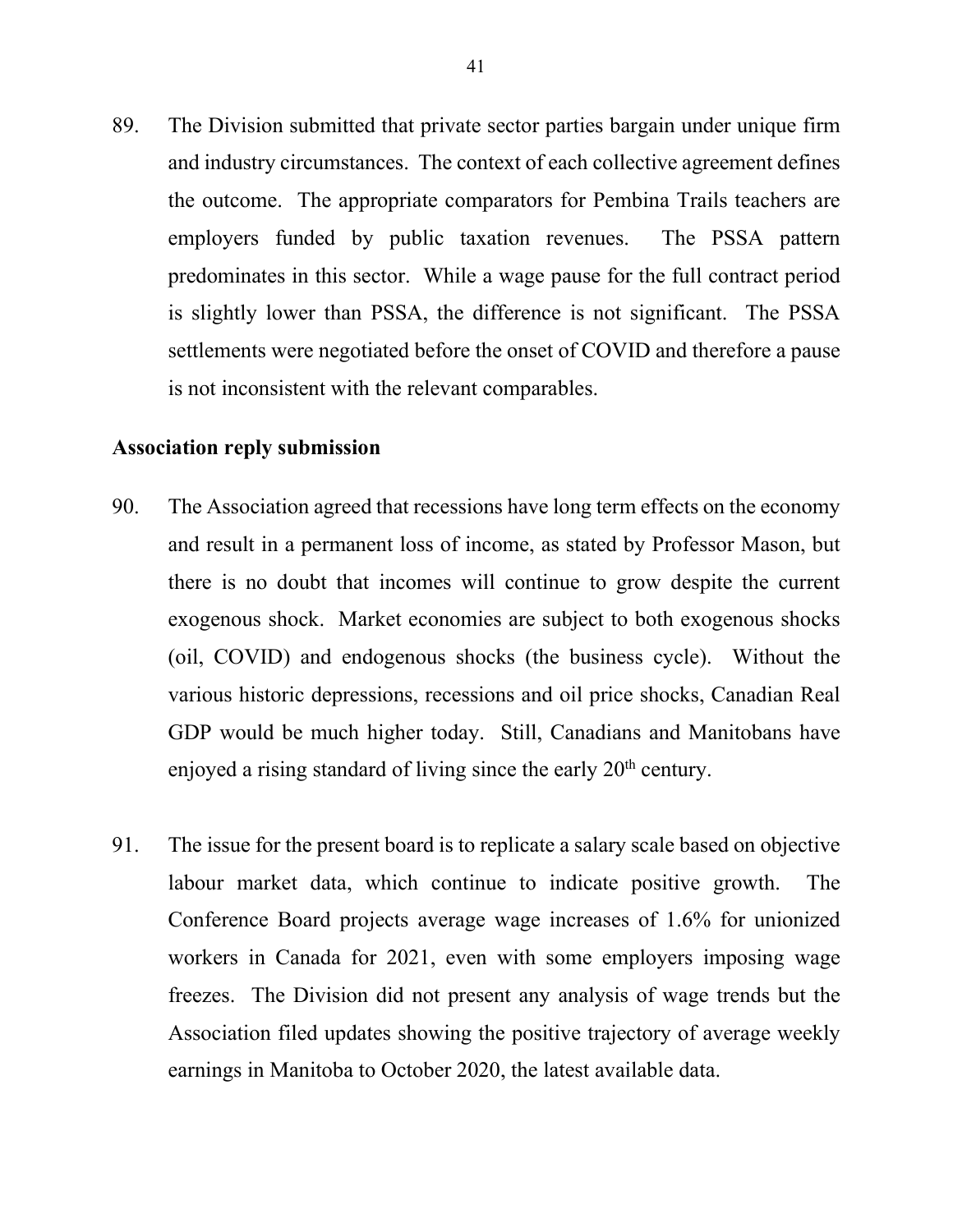- 92. As for Manitoba's economy, it has averaged 2.1% growth since the 2008-2009 recession, which is not anemic as suggested by the Division. The Association reiterated that the latest consensus forecast Real GDP for Manitoba is 4.1% in 2021 and 3.6% in 2022. Employment declined in November with the second wave but much less steeply than during the first wave. The latest labour force survey in December 2020 showed only 1.0% negative employment growth. The goods sector was unchanged whereas the service sector declined (hospitality, restaurants).
- 93. The Association argued that the latest COVID restrictions in Manitoba will delay the recovery but not derail it. Moreover, Manitoba continues to lead most of the provinces in the recovery. Ultimately, the Province of Manitoba backs the Division and provincial inability to pay has not been claimed. Provinces are managing their debt. The federal government and Bank of Canada have continued their supportive policies.
- 94. The Association responded to Professor Mason's inflation calculations by noting that he did not use accepted Statistics Canada methodology for CPI. As the year closes, the 2020 cost of living index increase has essentially been established at the 0.5% level, reflecting the effect of COVID. This forms the basis of the Association's modest salary proposal in the third year.
- 95. The Association agreed with Professor Mason that there is uncertainty but noted that there is also considerable data now available on the performance of the economy under two COVID waves. Forecasts can be made on a sufficiently reliable basis at this point in time.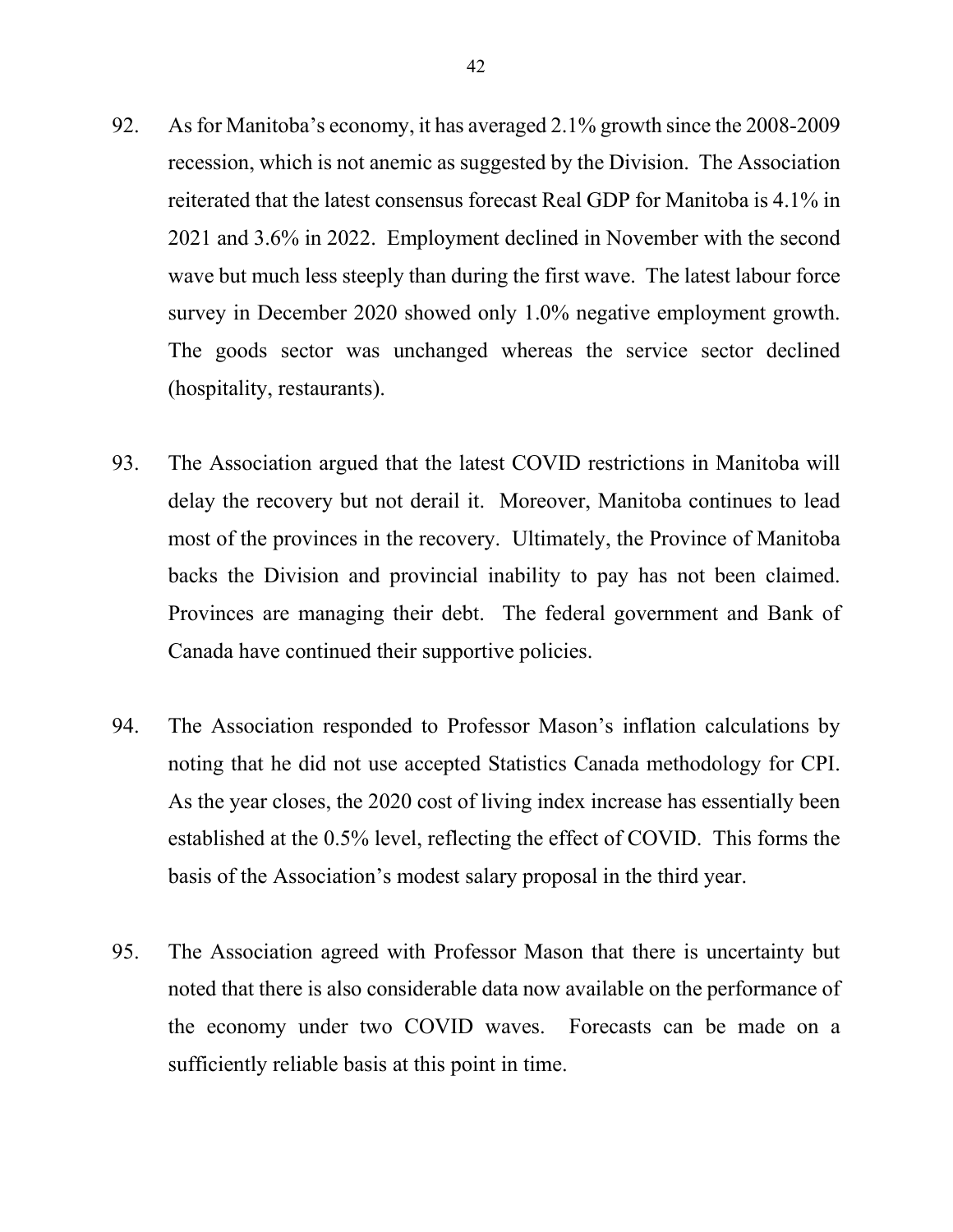- 96. As for the Division's finances, there were similar arguments made in *Louis Riel*, but that board awarded 1.6%-1.4%, and the increased salaries were paid. The Division can meet an equivalent award by using its available surplus and exercising management discretion. The Association did not dispute that because of harsh provincial government policies, the Division will face painful choices.
- 97. The Association rejected non-teacher staff as a comparable. This has never been the basis on which teacher salaries were set. It was rejected long ago in *Fort La Bosse* (Chapman: 1994). There may be a historic correlation, at least until the advent of the PSSA, but teachers have not sought to replicate nonteacher settlements.
- 98. The only comparators the Division accepted were PSSA agreements that the court found were negotiated under an unconstitutional regime that denied those unions the right to meaningful collective bargaining.
- 99. Teachers in other provinces have not been a comparable for Manitoba. However, to the extent they are relevant, the record shows positive wage increases for 2020 and 2021 in Saskatchewan, Ontario, BC, Nova Scotia and NWT, mostly negotiated after the onset of the pandemic. The range is 1.0% to  $2.5\%$ , not zero.
- 100. The best comparable remains *Louis Riel*, which has set the Manitoba pattern in the current round at 1.6%-1.4%, plus the 1.0% *MFL* adjustment. The Division asked for a retroactive elimination of this precedent by applying COVID considerations to bargaining that should have taken place in 2018.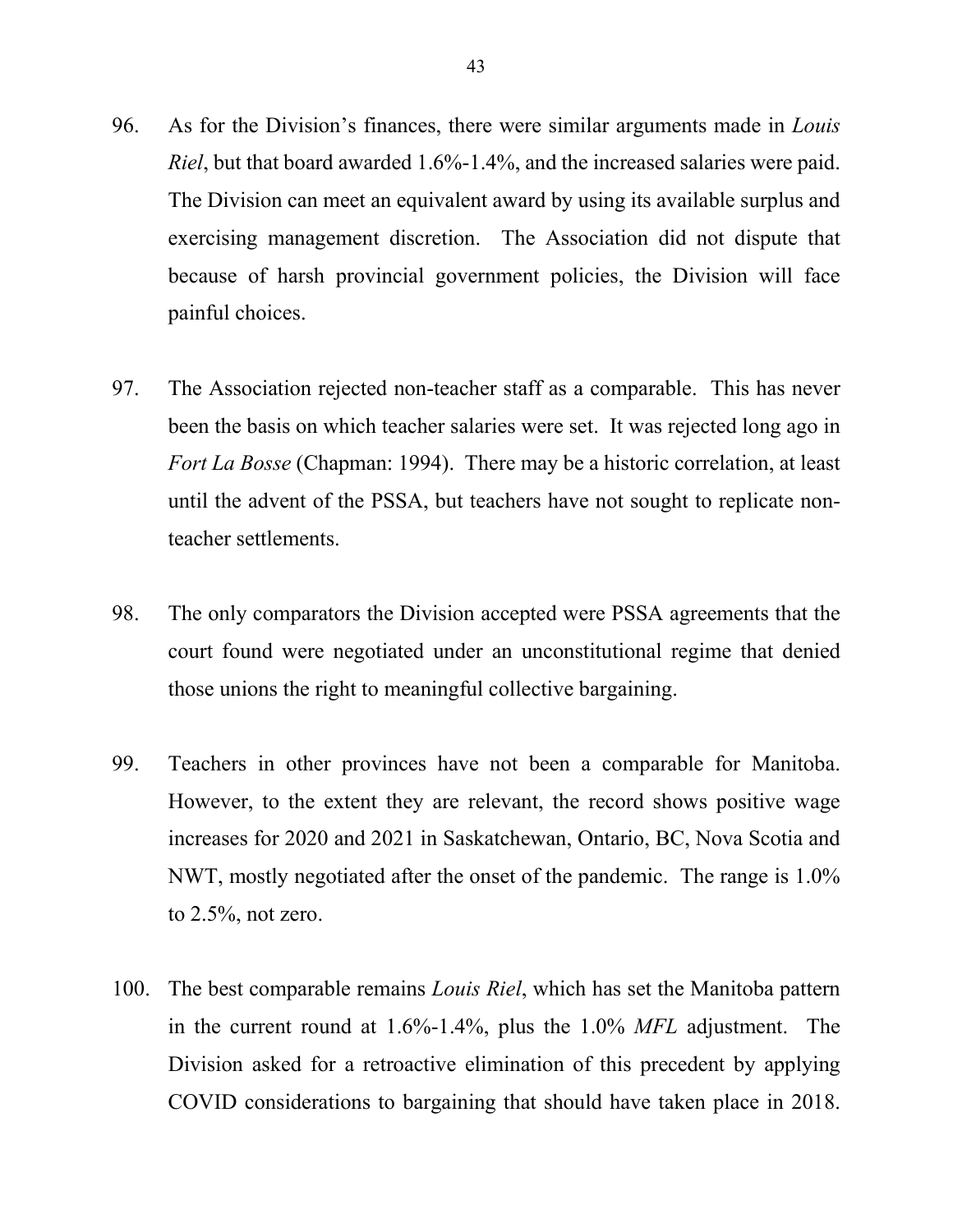The authorities, including *Louis Riel* itself*,* have rejected such an approach (at p. 25):

Interest arbitration awards are often issued long after the time frame during which collective bargaining took place and sometimes even after the expiry of the agreement being awarded. However, given that interest arbitration is deemed part of the bargaining process, replication requires an assessment of the landscape more or less as it would have appeared to the parties themselves while at the table. In the present case, notice to bargain was originally served in May 2018. By practice, ongoing financial forecasts are filed with an interest arbitration board as the hearing unfolds, and even afterwards, as occurred in the present case. This does not alter the fact that the award is a proxy for the bargained outcome the parties reasonably should have reached at the time they engaged in collective bargaining.

- 101. In this regard, *Louis Riel* followed *MacDonald Youth Services and MGEU* (Werier: 2016). Subsequent to *Louis Riel*, this approach to timing was endorsed in *MacDonald Youth Services and MGEU* (Freedman: 2020).
- 102. The Division cited the University of Manitoba-UMFA wage re-opener agreement (2020-2021), which was post-PSSA and reflected the government's current salary freeze directive. Nevertheless, in the face of a strike threat, the University paid a COVID-related stipend equivalent to 1.6% of the average faculty salary. In addition, substantial unresolved claims were reserved in the ongoing *MFL* litigation. As a settlement made in mid-November 2020, during the second wave of the pandemic, the UMFA agreement is strong replication evidence against the Division's wage pause.
- 103. In conclusion, the Association dismissed the Division's salary position as ideological and political, rather than based on sound arbitral principles. As such, the board should refuse to entertain it. Teachers should be awarded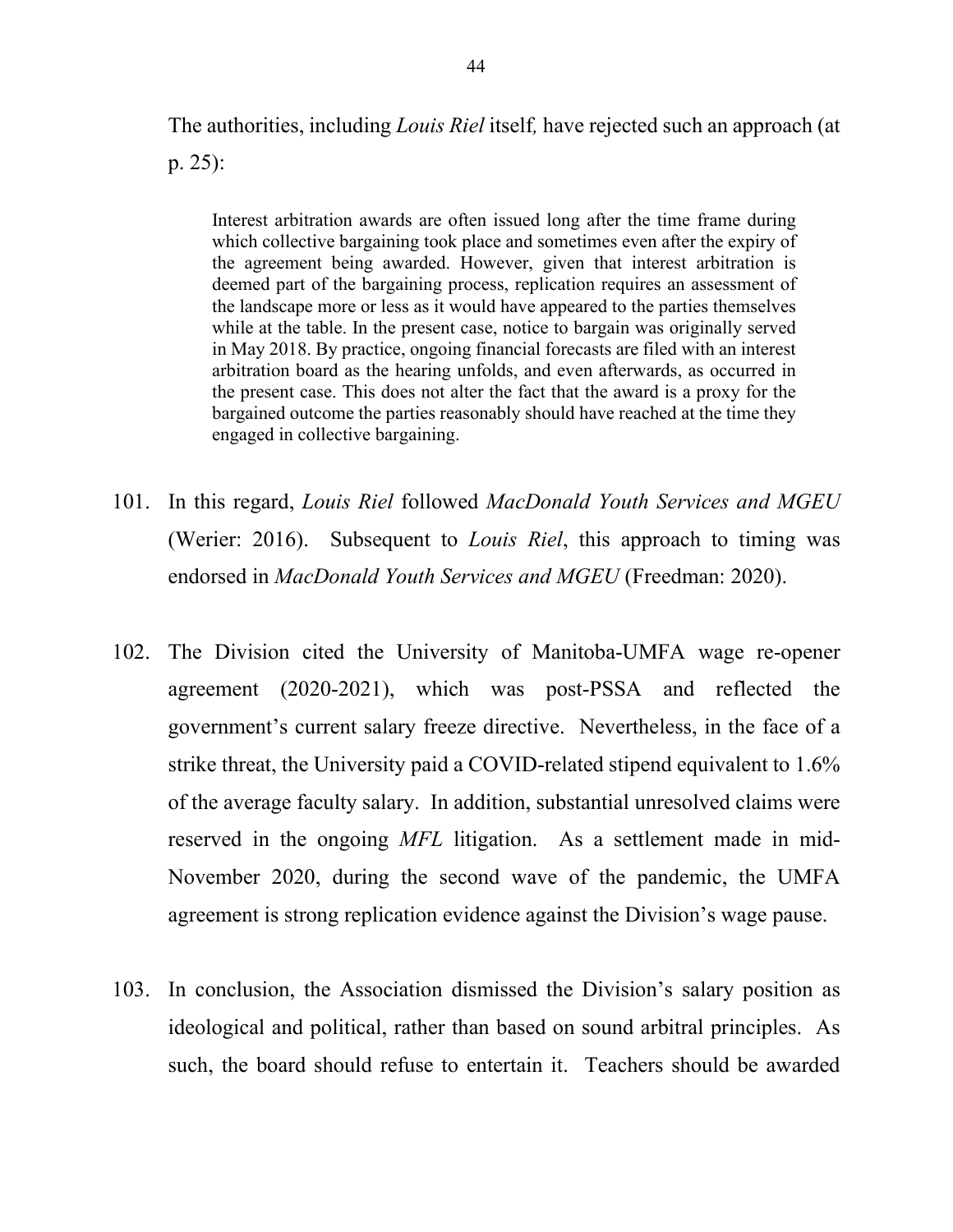reasonable salaries in line with objective labour market evidence, all of which supports the Association's proposal.

#### **Decision on Salaries and Allowances**

- 104. The notion that the Division has advanced an ideological position in seeking a wage pause was repeated several times by the Association during these proceedings, but it was an unfair charge, in the board's view. As in *Louis Riel*, the Division found itself in a vice grip of provincial policy, with little option but to plead for a zero-cost collective agreement. As the Division said, it does not defend government policy in the education sector but must live with it. In fact, the wage pause proposal was more pragmatic than ideological. The Division has been underfunded by government and barred from potentially using its own taxation authority to solve the problem. Its senior administration, needed now more than ever to deal with the crisis, has been hobbled by arbitrary cutbacks dictated by the ministry. Discretion to manage surplus has been constrained. None of these facts are in dispute. The board is entirely sympathetic to the Division's predicament.
- 105. Government is the party responsible for the Division's problem. Government *does* have an ideological position, as all governments rightfully do. *Louis Riel* noted (at p. 22) that "government has placed a high priority on expenditure restraint and taxpayer relief, both for provincial taxpayers and local ratepayers. The government has made the Division a vehicle for delivery of this policy." The end result is that the Division has essentially pleaded inability to pay the market rate for teachers, albeit the argument was thinly disguised as background on the education environment. Given that the board has adopted the ruling given in *Louis Riel* on ability to pay, the best we can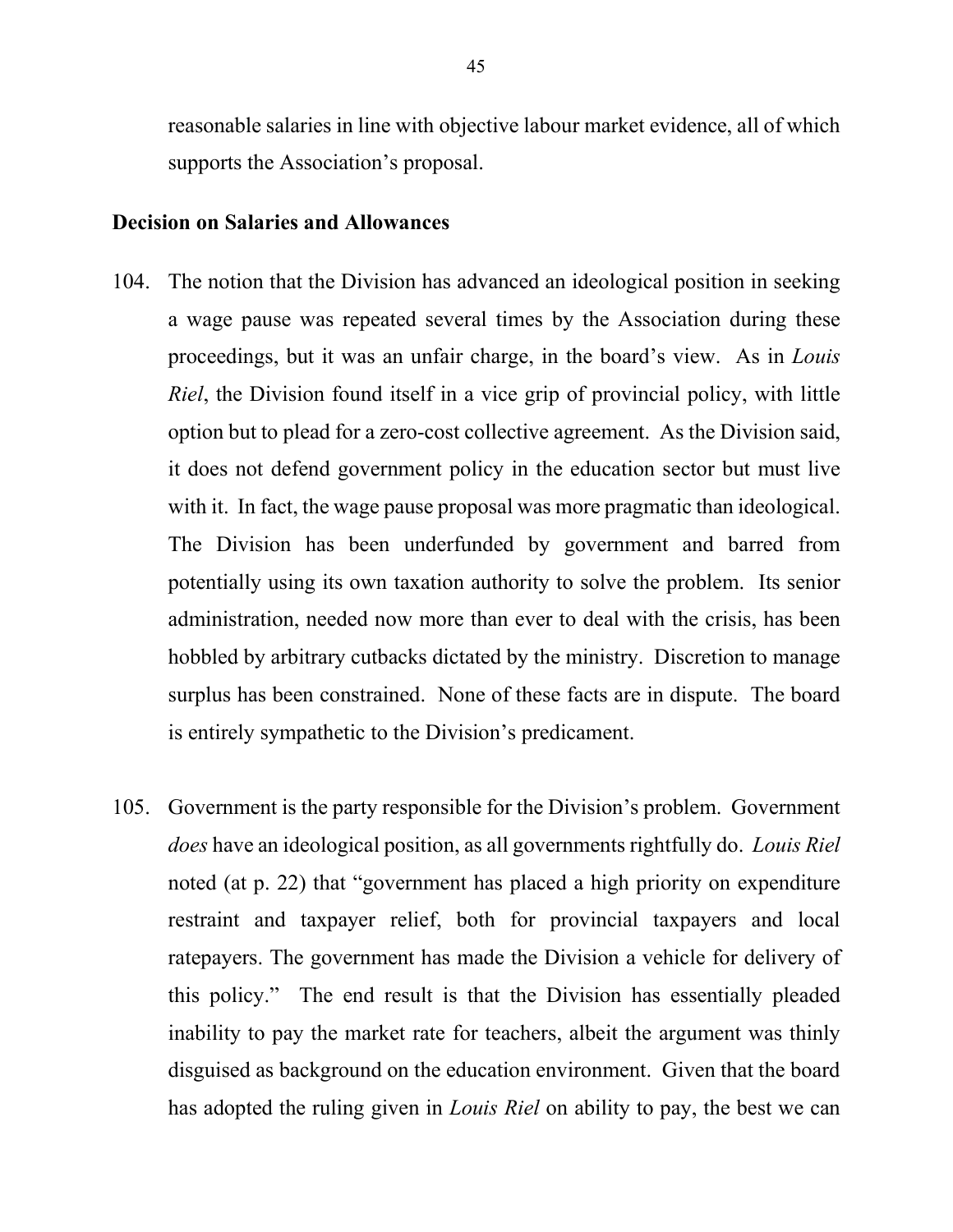do is to keep in mind the economic situation while still applying the replication principle as an independent arbitration board.

- 106. For this reason, the board heard and considered all the evidence presented by the Division on its financial position, including the challenge it will face if a *Louis Riel* scale award is made. In an unusual departure, the board even took evidence from the Louis Riel Secretary-Treasurer explaining the difficulties experienced after that award was issued in April 2020. It appears that that the province gave Louis Riel an exemption allowing it to use COVID savings to pay for most of the retroactive salary cost. The ongoing salary cost is still a problem but this sad affair highlights the reality described in *Louis Riel* (at p. 22). Legally, school divisions are creatures of government and they are subject to close government financial control. Government had the authority and means to fix the salary problem. It allowed Louis Riel a partial fix. Pembina Trails may need to seek a fix as well.
- 107. While the board sympathizes, it is still obligated to maintain the integrity of the arbitration process: *Saskatchewan Federation of Labour*, [2015] 1 S.C.R. 245 at para. 94. The board must be responsible in fashioning an award but must not allow government to dictate the result.
- 108. Under replication, there can be little doubt that the best comparable settlement is *Louis Riel*. It is a recent teacher award in an adjacent Metro division, and it was issued unanimously after a lengthy and vigorous hearing. It is a single settlement but it also constitutes the leader when teacher bargaining resumes. The Division expressed discomfort with pattern bargaining by teachers, but the record is clear that this represents longstanding past practice in Manitoba.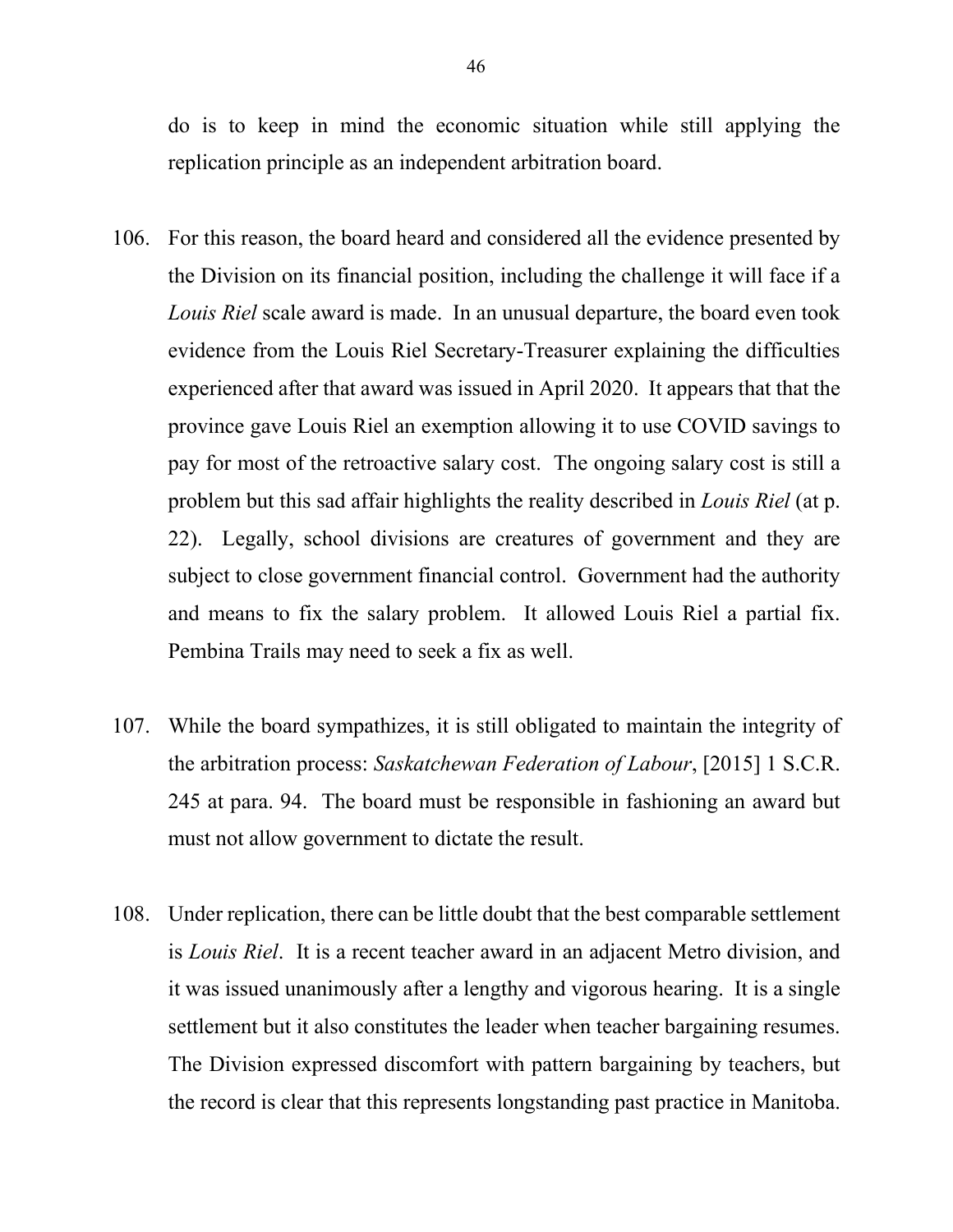The historical settlements embedded in pattern bargaining were made by two parties in each instance – an employer school division and a teacher association. A few were awarded but the vast majority were voluntary agreements. Under replication, these facts strongly support an award for Pembina Trails that matches *Louis Riel*, although no single factor is determinative. The teacher bargaining history in Pembina Trails also supports adoption of *Louis Riel* or a higher award. Settlements have been at or above inflation.

- 109. As discussed earlier in these reasons, the board is unable to accept the Division's position that settlements with its own support staff unions should be treated as the paramount comparator. *Fort La Bosse* (1994) held precisely the opposite, stating that teachers have different qualifications, responsibilities and duties than non-teaching employees of a division – school bus drivers, clerks, educational assistants, trades persons, office staff. Replication is a market analysis and the search is always for employees performing the same or similar work in a comparable market environment. These are different labour markets and different work.
- 110. Under *B.C. Rail* (1973), internal comparisons can be a factor in public sector wage determination, as the Division argued. *McMaster University* followed *BC Rail* but did not consider internal, non-faculty comparators. Nevertheless, the board has taken note of the Division's contracts with its staff, some of which were based on the PSSA pattern, as well as staff settlements made with other divisions. These settlements cannot outweigh the effect of *Louis Riel* as a direct teacher comparable.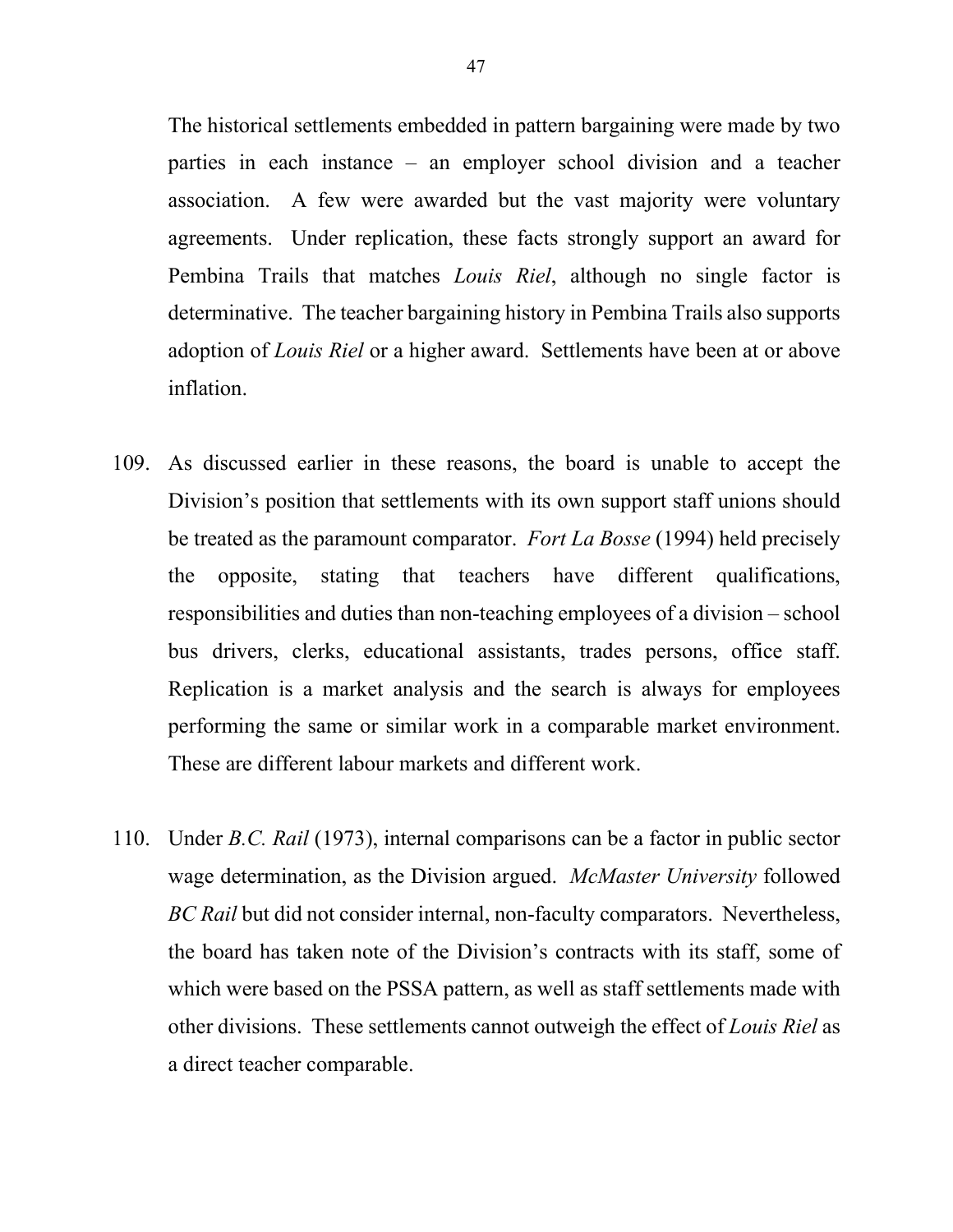- 111. While the board is required under replication to give primary weight to *Louis Riel* for 2018-2020, we do not accept the Association's proposed 1.0% correction flowing from the *MFL* decision. As the Division argued, every interest award is based on a judgemental weighing of many factors, and it is rarely possible to quantify the effect of each consideration. *Louis Riel* found (at p. 44) that collective bargaining results were trending around 2.0% but decided that a replicated result should be below inflation and greater than zero (at p. 48-49). Several factors aside from the PSSA settlements were considered as having a dampening effect on the likely negotiated outcome, had the parties reached an agreement. The present board finds that the *Louis Riel* award continues to be a proper replicated result for Pembina Trails in the 2018-2020 period.
- 112. Both parties cited teacher settlements in other provinces. The Association denied these were relevant comparators. In any case, the picture was mixed, as one would expect given the varied conditions across the country, and did not necessarily support a wage pause. The Manitoba education sector was also referenced by the Division. Most settled agreements did follow the PSSA pattern, but a recent fully voluntary settlement (University of Manitoba-UMFA in mid-November 2020) was not a true zero. At government's behest, the University refused to allow a scale increase, but did pay a COVID-related stipend of \$1,950 across the board, approximating 1.6% of average salary. Significant past salary claims allegedly owing under *MFL* were reserved to a later date, given the ongoing Charter of Rights litigation. The board interprets UMFA as evidence that in free collective bargaining, despite government's current freeze mandate and the onset of a second wave, a zero-cost settlement is not achievable.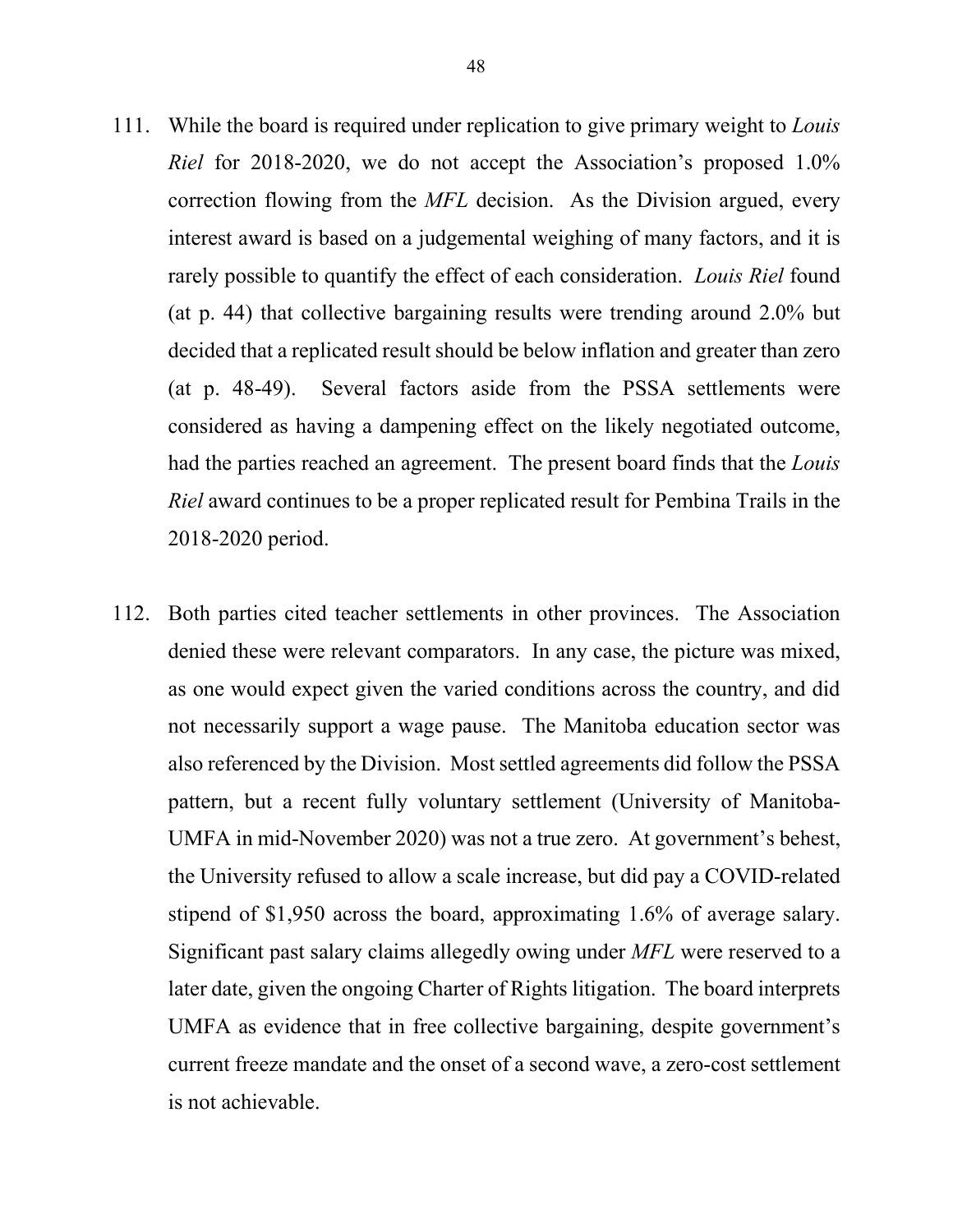- 113. In the broader public sector, there have been a number of zeros pursuant to the PSSA pattern, but also positive wage increases. Notably, in *MacDonald Youth Services* (Freedman), *Louis Riel* was followed and the arbitrator awarded 1.5%-1.5% for 2018-2020. In summer-fall 2020, the Treasury Board and PSAC signed a series of agreements at 2.8%-2.2%-1.35% for 2018-2020. In the same period, Canada Post agreed to 2.0%-2.0%-2.5%-2.9% for 2018- 2021. In August 2020, Bell MTS settled with UNIFOR clerical workers at 2.0%-2.0%-2.0% for 2020-2022. At the City of Winnipeg, several multiyear agreements negotiated prior to 2018 were settled with CUPE, police, fire fighters and paramedics in the range of 1.5% to 3.0%. In August 2020, WAPSO (City middle management) took 0%-0.5%-2.0%-2.0% for 2020- 2023. The majority of Manitoba government collective bargaining tables remain on hold due to the *MFL* litigation.
- 114. The public sector settlements are diverse and represent a multiplicity of circumstances, but overall they do not support the Division's proposed wage pause.
- 115. As for the Manitoba economy, the board finds no reason to revise the relatively positive *Louis Riel* assessment for the 2018-2020 period. *MacDonald Youth Services* concurred three months later, with the arbitrator stating as follows (at p. 29-30):

… the provincial economy appeared to be doing sufficiently well at the end of bargaining so that its then present and predicted state would not be a reason to deny increases to this bargaining unit if otherwise merited. … I agree with the Union that "By all objective measures, the economy was doing well" in 2018- 19 and 2019-20. In the early part of 2020 that changed, and great uncertainty replaced whatever level of confidence in the economy then existed (*sic*).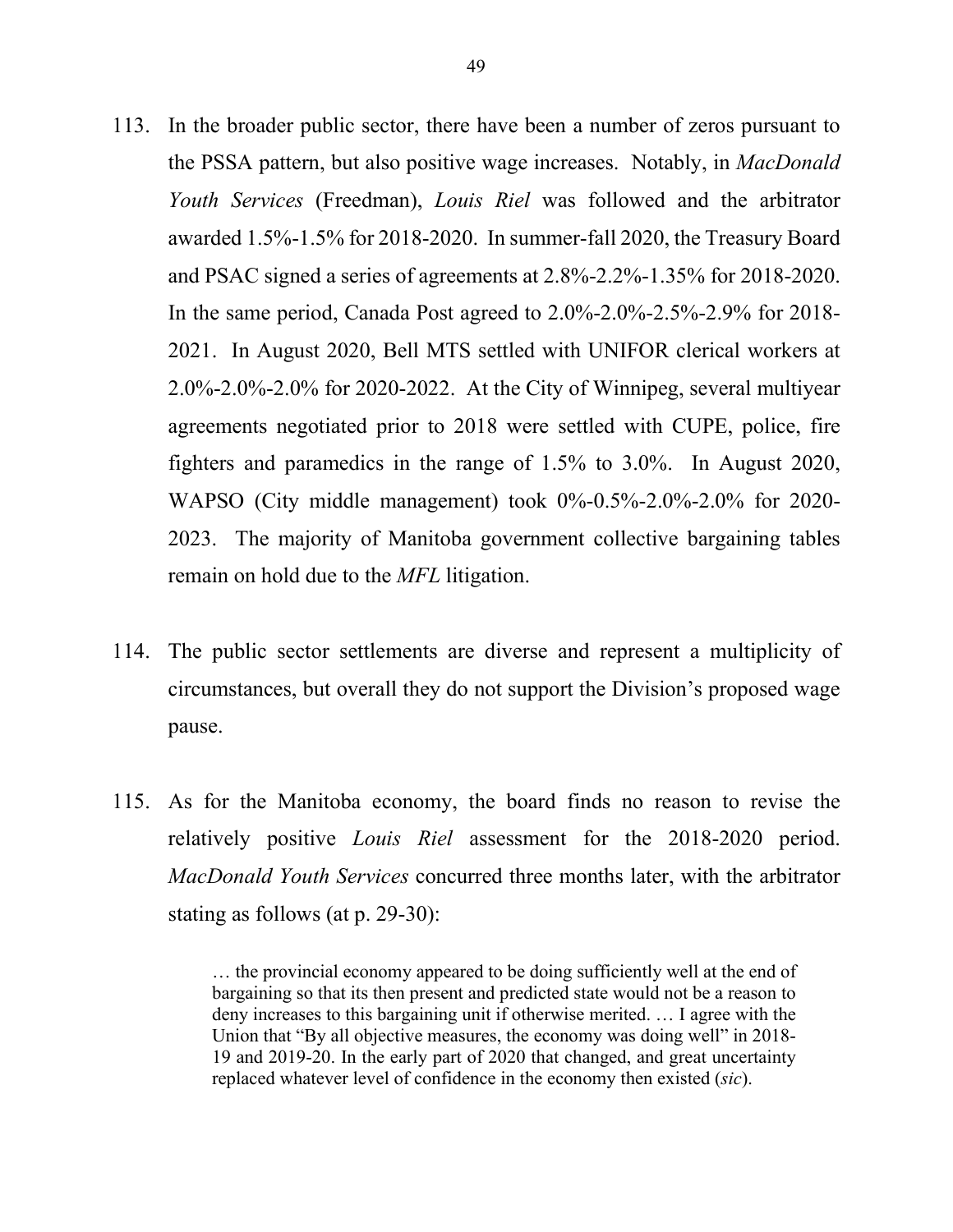- 116. The board does not accept the Division's argument that because of COVID, the foregoing assessments should be retroactively revised or ignored, and a wage pause should be substituted for increases that were justified under replication analysis at the time. We accept the *Louis Riel* finding (at p. 25) that "replication requires an assessment of the landscape more or less as it would have appeared to the parties themselves while at the table." This approach is well supported in Manitoba. It was first articulated by Arbitrator Werier in *MacDonald Youth Services* (2016), followed by *Louis Riel* and approved by Arbitrator Freedman in *MacDonald Youth Services* (2020). It also accords with first principles of interest arbitration. In the present case, the replication period is 2018-2019, based on the usual and expected period of teacher bargaining.
- 117. Because the provincial government interfered with public sector bargaining, teacher negotiations never took place. The full course of events was set forth in detail by the court in *MFL*. The Charter violation has been appealed by government and therefore the ultimate ruling is unknown at this time. However, the court heard detailed evidence about a number of tables including teacher bargaining. Mr. Paci testified for MTS at trial. Factual findings were made and these were not appealed by government. As a result, the board is obligated to consider these facts as established for purposes of the present case. The judge concluded that with monetary issues predetermined by the PSSA, meaningful collective bargaining was "unworkable and almost impossible" (at para. 333). Moreover, "by predetermining pay rate increases in favour of management the union is left with almost no ability to exercise bargaining power on non-monetary issues" (at para. 329).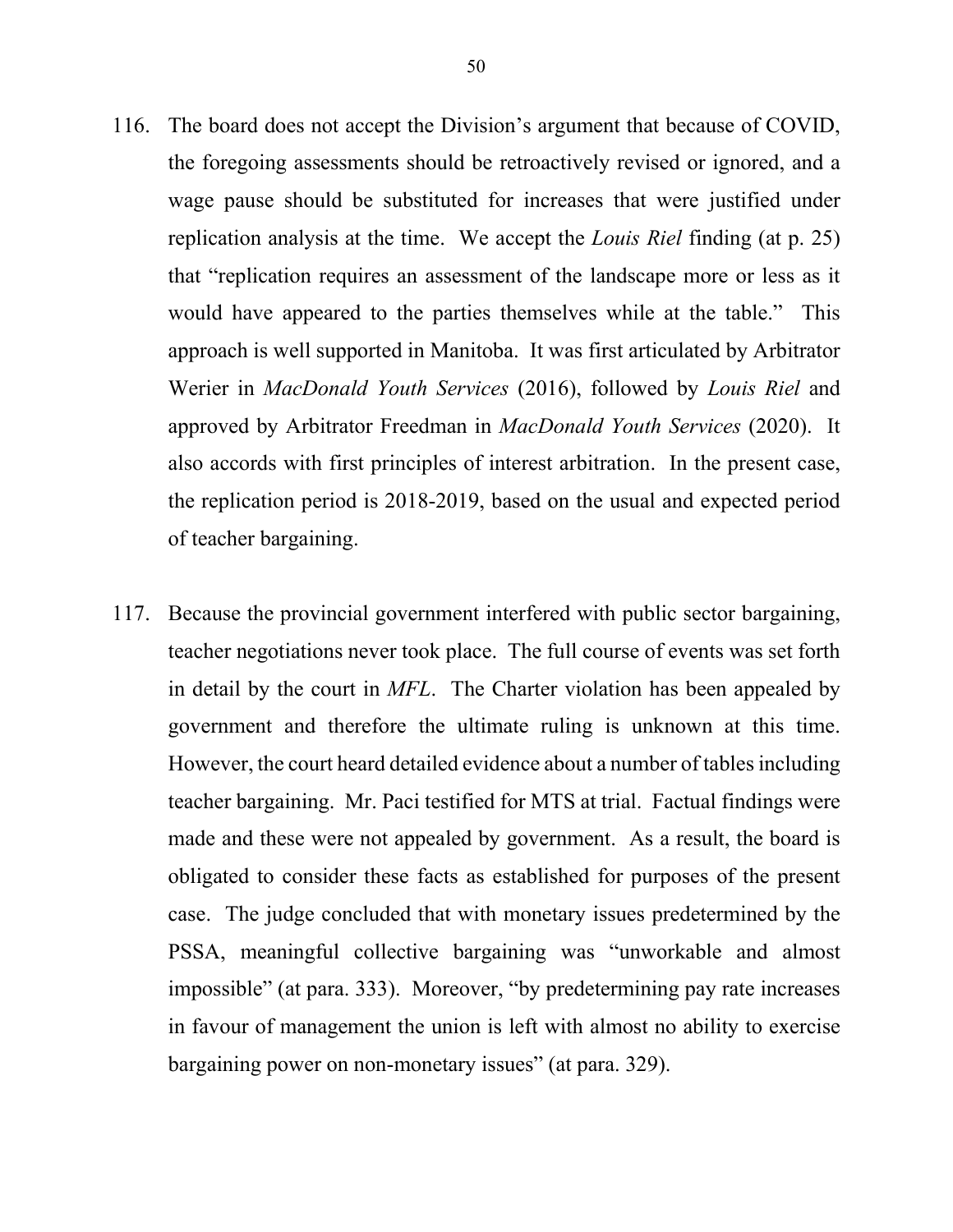- 118. The Association said it moved immediately to arbitration because the PSSA precluded meaningful collective bargaining. This reasonableness of this approach has been borne out by the court in *MFL*. The board does not disagree that in theory, an unexpected major economic downturn may justify revisiting wage and benefit levels that prevailed under better times. This is inherent in the caveat expressed by Arbitrator Ready in *City of Regina* (1994) that "A considered application of the replication doctrine cannot … be completely blind to the economic situation." However, here it was government that delayed and defeated the conduct of meaningful bargaining, and an independent arbitration board should not allow a party to benefit from such action. Basic fairness is essential to the integrity of any arbitration process. In these unique circumstances, it would be fundamentally unfair to ignore 2018-2019 bargaining data and impose COVID considerations retroactively.
- 119. The situation is obviously different for 2020-2021. The board accepts the Association's point that there was a strong recovery after the first wave and that despite a second wave, there is room for optimism that the economy will recover again in relatively short order. There is partial data for 2020 and 2021. Manitoba is well positioned among the provinces. However, employment and GDP numbers are a moving target. The province has already incurred a massive deficit, which will take years to pay down, even with consistent growth going forward. We cannot dispute Professor Mason's cautionary note that with COVID there is no more certainty. He fairly laid out the possible scenarios. He said that while there is support for the Association's prediction of rapid recovery, the consensus suggests it will be a struggle to regain lost ground.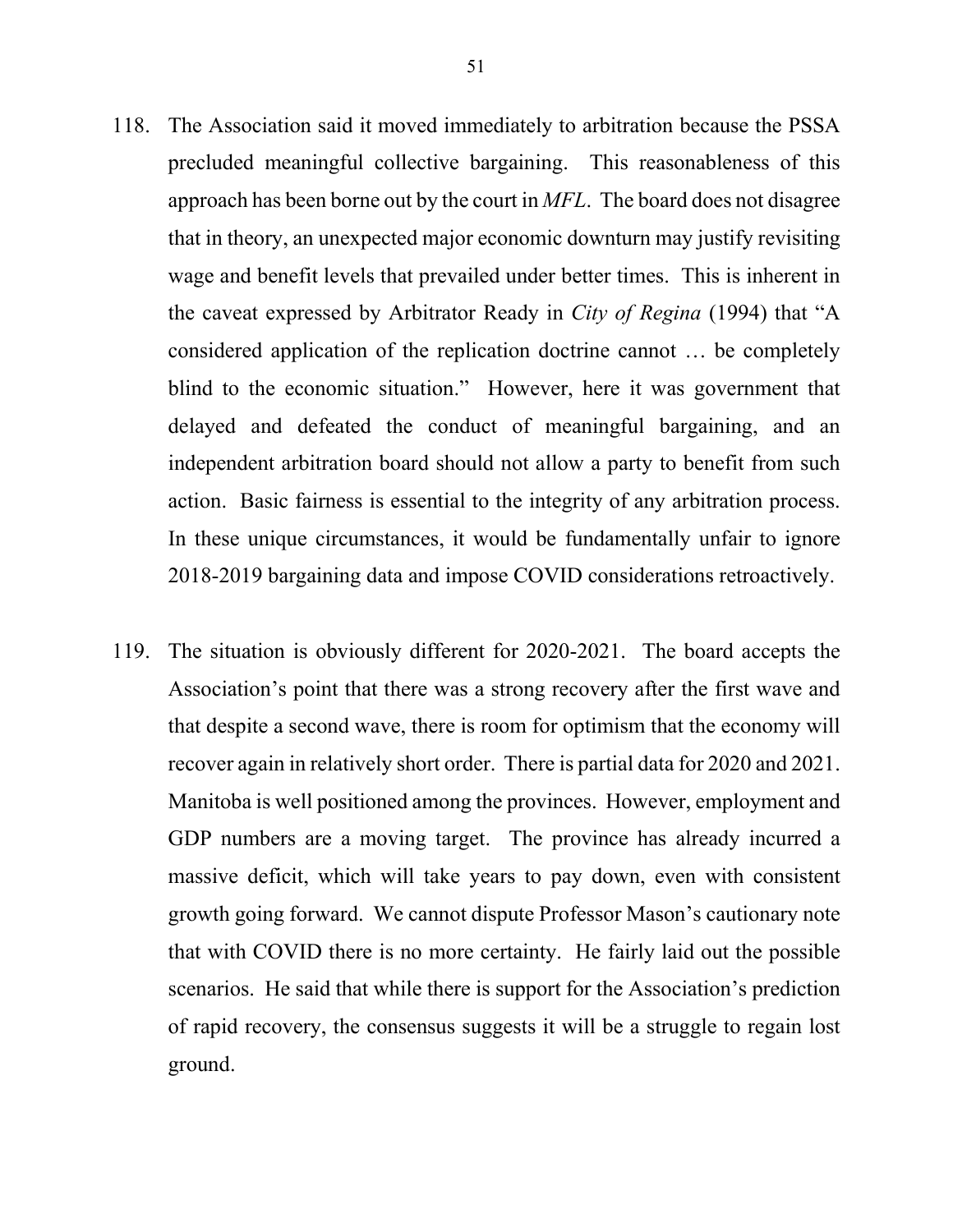- 120. The Association submitted that despite the negative effects of COVID on the economy, wage growth is still projected to be positive going into 2021. The Division did not dispute the point. However, inflation is down to 0.5% because of the pandemic, or lower using Professor Mason's non-traditional calculation. The Association said it could have made a case for a third-year increase in the same range as *Louis Riel*, but scaled it back in recognition of COVID. Its minimum position is inflation protection. In this regard, the parties are not far apart on salaries in year three.
- 121. Considering the replication analysis set forth above, and remaining attentive to the economic situation, the board agrees that 0.5% is a fair and reasonable salary increase for 2020-2021. In the next bargaining round, which will likely be a provincial table conducted under statutory principles, subject to the Charter of Rights and Freedoms, the parties will be better prepared to set future terms and conditions.
- 122. The board awards as follows:

July 1, 2018: 1.6% July 1 2019: 1.4%

July 1, 2020: 0.5%

July 1, 2021: COLA, as defined below.

123. COLA will be determined as follows. In January 2022, or as soon as possible thereafter, when the 12 month (January to December 2021) average annual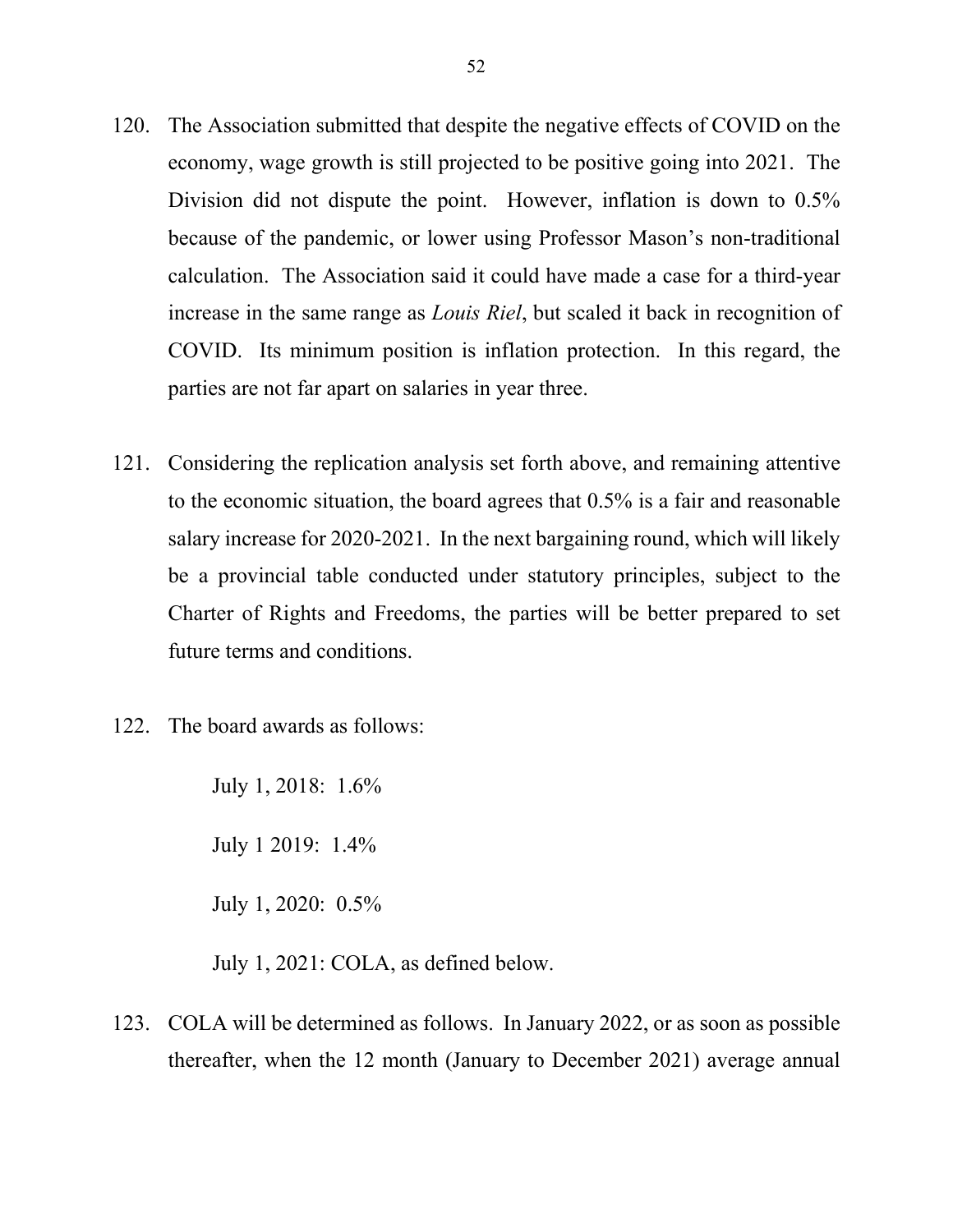Statistics Canada consumer price index change is made known, the increase will be applied retroactively to July 1, 2021.

- 124. As agreed, the general pay increases will apply to all salaries and allowances, parking rates and the professional development fund allocation.
- 125. Adjustments to substitute teacher rates will be effective the date of the award, except that COLA for the  $4<sup>th</sup>$  year will be effective on the date the parties confirm the amount of the adjustment. Jurisdiction is retained to settle any implementation issue relating to salaries and allowances.

# **Teachers on Limited Term Contracts: Article 4.6**

- 126. Under Article 4.6(a) of the current collective agreement, "Teachers on Limited Term Teacher-General Contracts are those teachers engaged to perform a specific task, or for a specific period of time or until the occurrence of a specific event." After two successive full years of service on a term contract, if the teacher is employed for a third successive school year, the teacher must be offered a Permanent Contract (Teacher-General Contract). However, if employment in the third year is expected to last less than three months, another Term Contract may be used. When a teacher achieves a Permanent Contract after two successive years under Term Contract, seniority and sick leave rights are deemed retroactive to their date of hire.
- 127. Job security is fundamentally important to teachers, said the Association, and there is a lengthy history of efforts to limit the excessive use of Term Contracts. MTS and individual associations have bargained, litigated and conducted law reform efforts on this issue over many years. This history was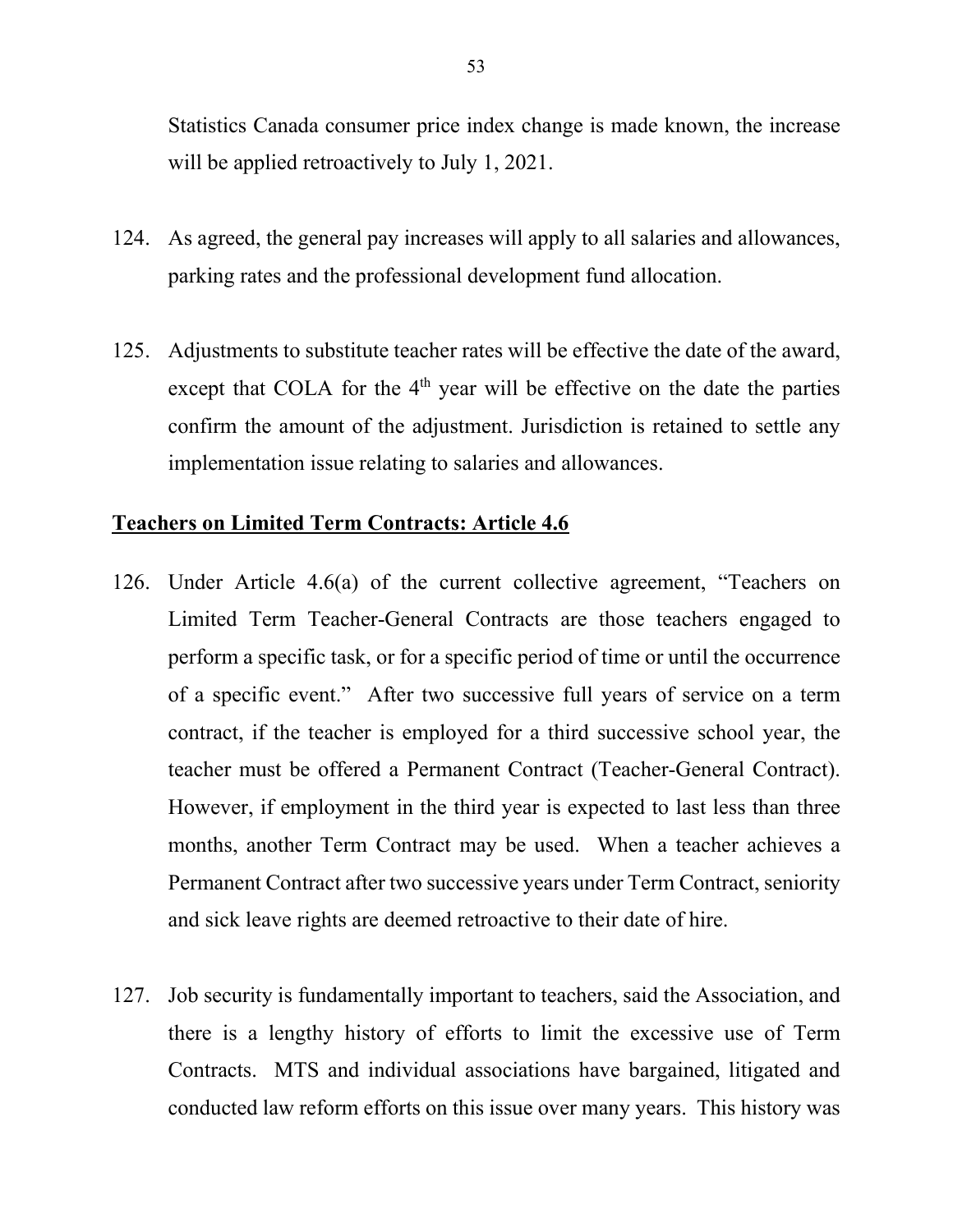recounted in *Louis Riel* (at p. 77-78, 81-82), where the board concluded that the *Turtle River* test had been met and new language should be awarded defining a more limited scope for Term Contracts. In its amended proposal before the present board, the Association sought language equivalent to the new Louis Riel School Division article, relying on the following findings by the *Louis Riel* arbitration board (at p. 83-87):

The fundamental thrust of the Association's proposals is to improve job security and seniority rights of teachers working under conditions of employment uncertainty. This is consistent with the legislative intent in broad terms. The Act requires that employment agreements between a teacher and a school board must be in the form and contain the content prescribed by the minister. Where a complaint is made against a teacher, a school board shall not terminate the agreement unless the complaint has been communicated to the teacher and there has been an opportunity to appear and answer the complaint. In the case of a Permanent Contract, employment is ongoing and may be terminated only for cause, subject to review by arbitration. However, review for cause is not applicable to Term Contracts. There is no assurance of continuing employment. There is no limit on the number of successive temporary contracts a division may decide to utilize, at least when there is a break in service.

Teachers working on such contracts do not have the kind of employment security generally expected in a professional teaching career.

For these reasons, teacher associations have been trying for decades to improve job security for term teachers, as described in the Association's submissions to the arbitration board. There have been nominal improvements as a result of collective bargaining. In addition, arbitrators have ruled that it would be fair and logical to give "some security" and "some protection and certainty" to teachers a division continues to employ, albeit on term contracts: *Brandon (1998), Fort Garry (2000)*. As the Division noted, the present chair declined to award a series of proposed improvements in *St. Vital (2001)*, redirecting the parties to the bargaining process. That was nearly 20 years ago, and the same issues appear to have resurfaced in the present case. …

The available data suggests that the Division frequently uses term contracts. An Association survey found that 67% of members began employment with the Division on a term contract. By their third year, 21% still had not achieved permanent status. The Division did not deny the Association's claim that insecure employment can create a sense of vulnerability for these teachers. In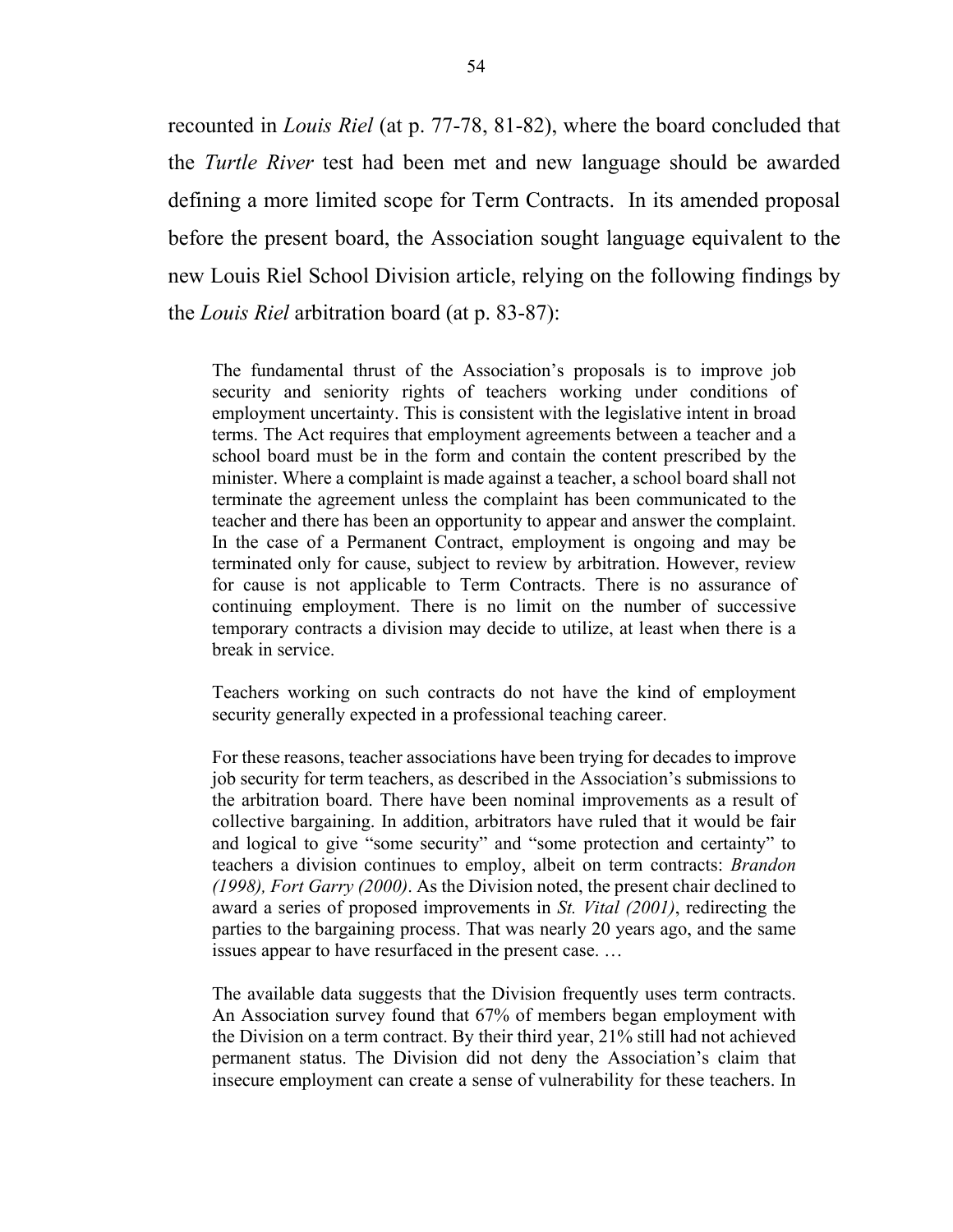the current year, with about 235 postings, there were over 130 term contracts and only 57 permanent hires.

This is not to criticize the Division, as every year it must respond to circumstances as they arise. The Division said it needed Term Contracts to cover 15 leaves of absence, 18 long term disability leaves, 62 maternity/parental leaves, 26 sick leaves, five secondments and eight other cases. The Division's position at arbitration was that by and large, it uses Term Contracts to replace teachers on leave but not exclusively for this purpose. The Association believes the practice is more insidious and claims that term teachers are being hired when there are vacancies that would permit a permanent hire. If true, the practice is certainly not contrary to the collective agreement as it stands. The question is whether there should be further limitations on the Division's resort to Term Contracts.

The board is sympathetic to the view that where an opening exists for a permanent teacher appointment, the Division should normally hire under a Permanent Contract, which carries statutory due process, seniority and employment security rights, rather than an insecure Term Contract. In this regard, the Act provides a balance between the teacher's interest in security and the employer's interest in assessing a new employee for suitability. Due process and just cause protection do not commence until the start of the second year: section 92(4). The Division has a reasonable opportunity to monitor and review the new permanent teacher. If the teacher is deemed not suitable after the initial school year, the Division must give reasons to the teacher but there is no right to arbitration.

At the same time, it is reasonable and justifiable to hire under a Term Contract to replace another teacher on leave. To the extent that the Division says this is largely how it utilizes Term Contracts now, a new collective agreement provision confirming this usage should not interfere with the proper administration of the Division. …

We accept and adopt the test in *Turtle River*, as discussed above, for awarding new language altering a longstanding practice. The board agrees with the spirit of prior arbitral comments that it is illogical and unfair not to allow a degree of security, protection and certainty to term teachers. It would be equitable to confine Term Contract usage to periods of one year or less while the term teacher is replacing a teacher on leave or in other limited circumstances. Reasonable collective bargaining between the parties would generate an agreement of this nature.

The board therefore awards the following revised clause …, as an exception to hiring under a Permanent Contract ...: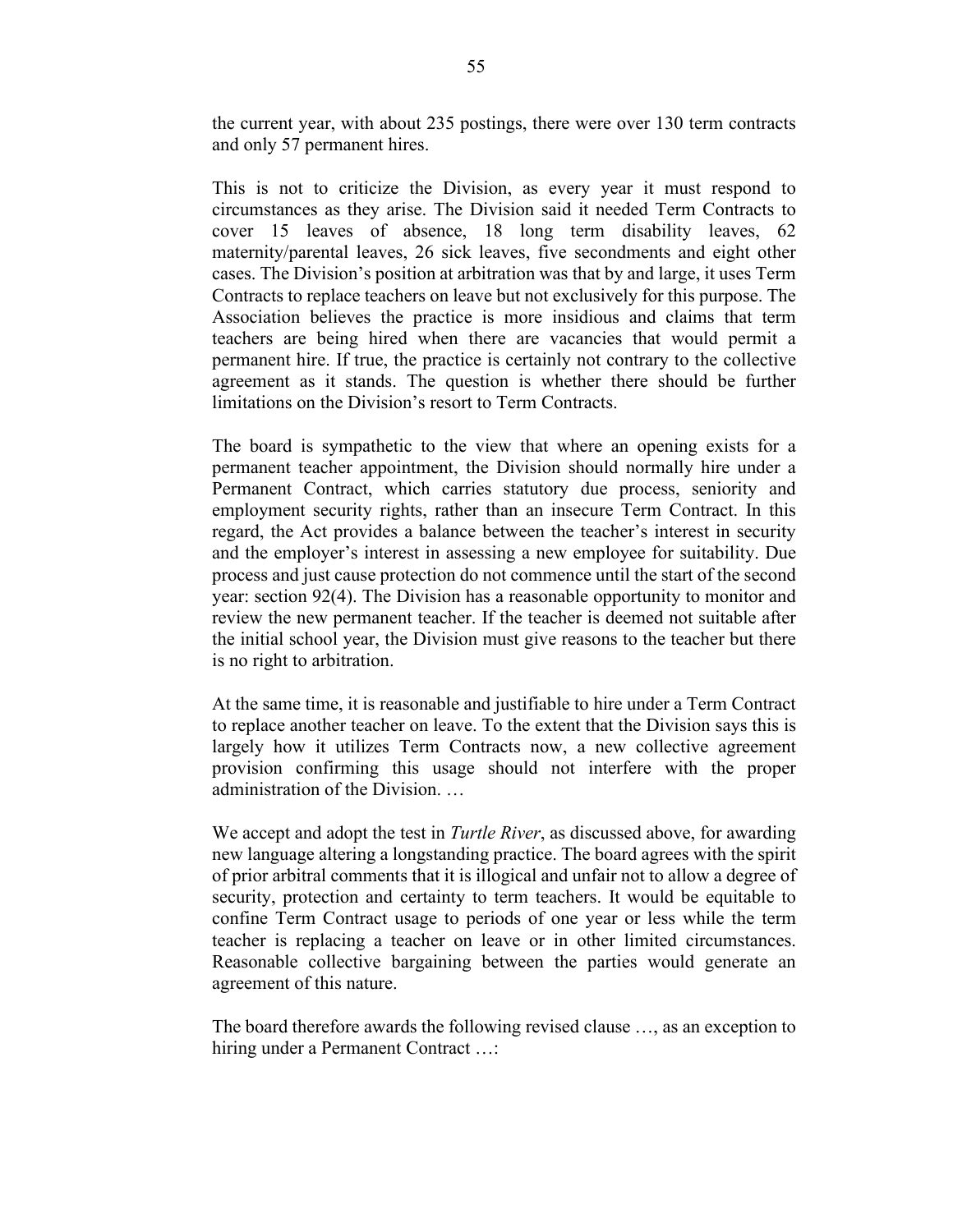B. The exception to (A) above shall be those term teachers employed for a term certain of one (1) school year or less (i) *to replace a teacher on an approved leave or secondment, or (ii) to replace a teacher who has terminated employment in the Division during the school year due to unforeseen circumstances, or (iii) to supplement classroom resources for a period of less than three (3) months*. Every such term teacher shall be employed by the Division under a form of contract approved by the Minister known as a Limited Term Teacher-General. (New language in italics.)

The new language should be reviewed in practice to ensure that it achieves the objective of providing greater employment security to teachers who work on Term Contracts. To reiterate the board's earlier observation, repetitive employment under a Term Contract does not provide the kind of security generally expected in a professional teaching career. If there are operational problems, the parties should discuss them with a view to resolution, and either party will have resort if necessary to future bargaining and arbitration.

- 128. Awarding the Louis Riel article would grant retroactive seniority and sick leave to term teachers who become permanent in their second year. It would also define an "entire" school year as 180 school days or more for purposes of the article. The requested language was as follows:
	- 1. Except as hereinafter provided, every teacher employed by the Division shall be employed under a written form of contract known as Form 2 and/or Teacher General in the Public Schools Act.
	- 2. The exception to 1. above shall be those term teachers employed for a term certain of one (1) school year or less (i) to replace a teacher on an approved leave or secondment, or (ii) to replace a teacher who has terminated employment in the Division during the school year due to unforeseen circumstances, or (iii) to supplement classroom resources for a period of less than three (3) months. Every such term teacher shall be employed by the Division under a form of contract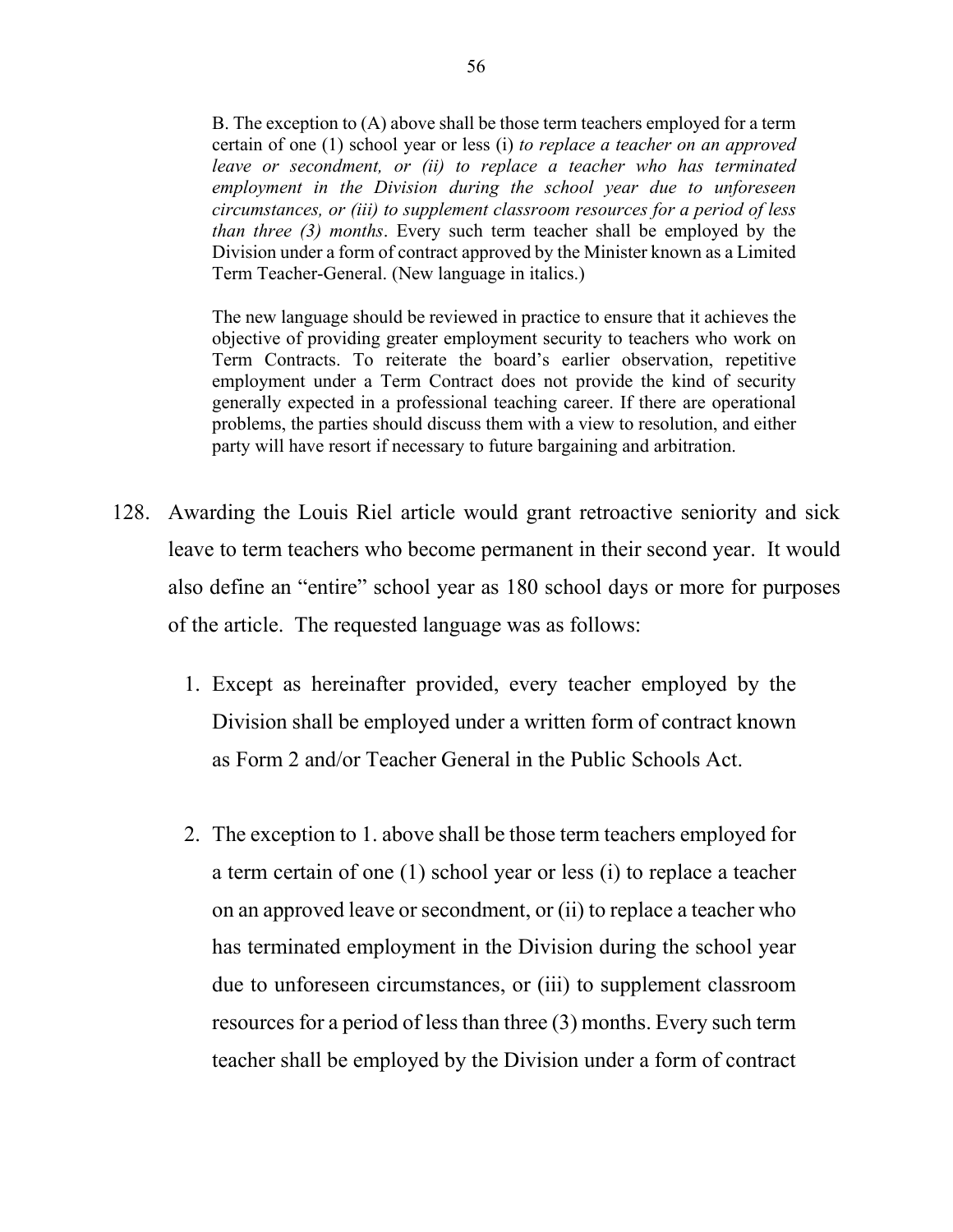approved by the Minister known as a Limited Term Teacher-General.

- 3. A teacher who has been employed full or part time in the Division under a Limited Term Teacher-General Contract for an entire school year and is employed the following school year under a Teacher General Contract shall be entitled retroactively to seniority and sick leave.
- 4. A teacher who has been employed full or part time in the Division under a Limited Term Teacher General Contract for two (2) successive entire school year shall, upon employment for a third consecutive entire school year, be signed to a Teacher General Contract and shall be entitled retroactively to seniority and sick leave. An "entire school year" means employment for 180 or more school days in the contract year.

# **Submission of the Association**

129. The Association argued that the *Louis Riel* language should be awarded based both on demonstrated need and replication. In general, teachers should be hired on a Permanent Contract unless there is a justifiable reason not to do so. A Pembina Trails membership survey in 2019 showed that most teachers were originally hired on term contract and about 20% stayed on contract up to four years. At the time of the survey, 12% of teachers were on contract. This leaves teachers anxious and distracted about their professional and personal lives. Hiring more permanent teachers is not unfair to the Division. If a staffing surplus occurs, the Division has the ability to lay off under Article 4.9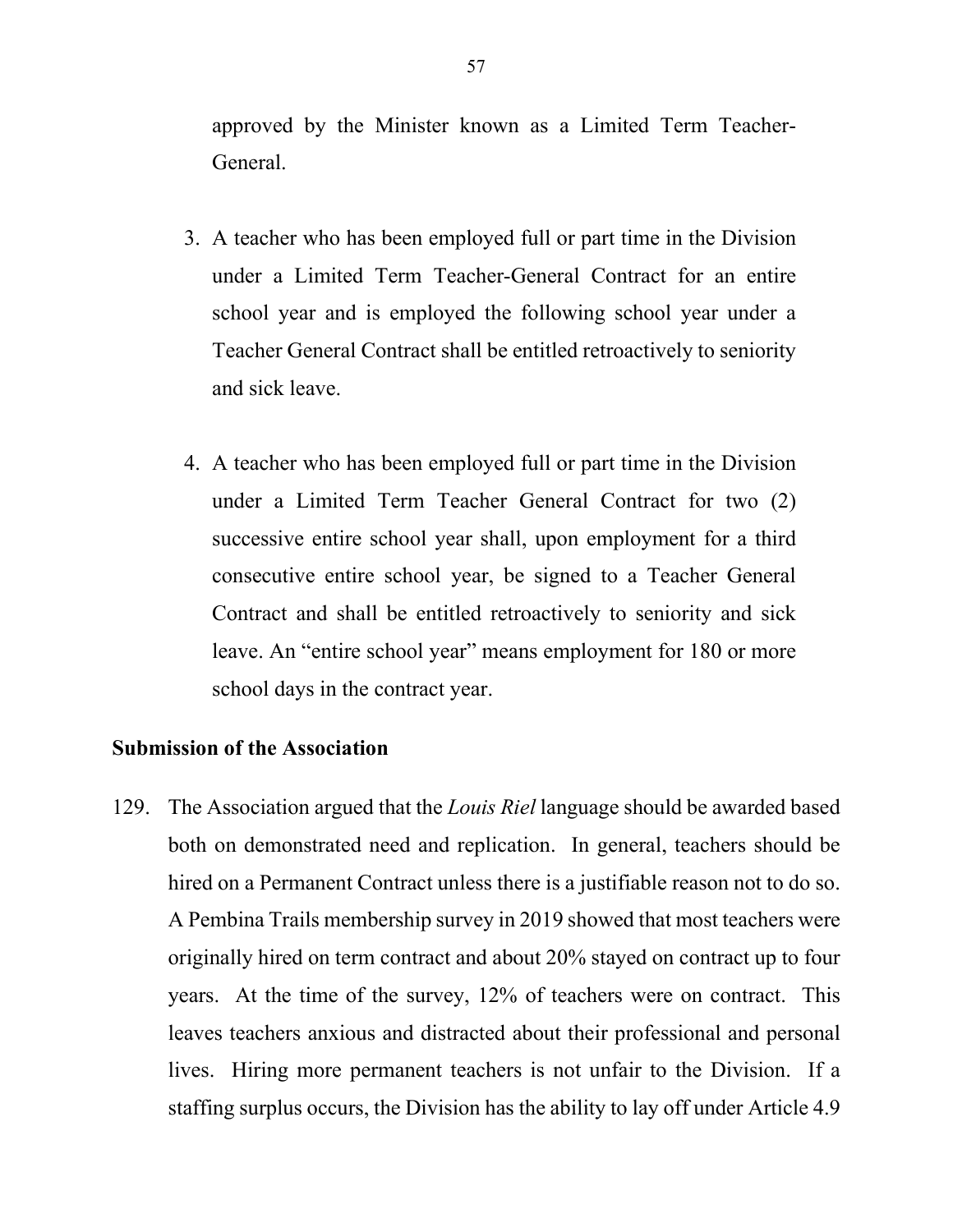of the agreement. The layoff article gives first consideration to retaining teachers based on seniority but subject to qualifications, experience and ability, so management retains ample discretion.

- 130. Achieving permanent status is life-changing for a teacher. It can make the difference in securing a residential mortgage or bank loan and starting a secure family life.
- 131. Marshall Jones, a High School Physical Education teacher at Vincent Massey Collegiate, made a presentation to the board describing his experience attempting to start his career with the Division. In the tumult of spring hiring in 2010, at the last moment, he secured a full-time term position created when a permanent teacher left the city and returned to living in the country. Mr. Jones was told the position was posted as a term so the Division could "try someone out" for a year to ensure "a good fit." His year went well but in spring 2011, he was told his job would again be posted as a term, without explanation. He was offered the job and accepted, assuming it would turn into a permanent position the next year. However, in spring 2012 he and eight other term teachers were notified there was a staffing crunch and they should all look for work elsewhere. The others left but his principal scraped together a 0.4286 FTE permanent contract for him, which was supplemented to become full time hours in the fall of 2012 when another phys-ed teacher took maternity leave.
- 132. In spring 2013, despite inquiries about achieving permanent full-time status after three years, Mr. Jones was told he was still only 0.4286 permanent, and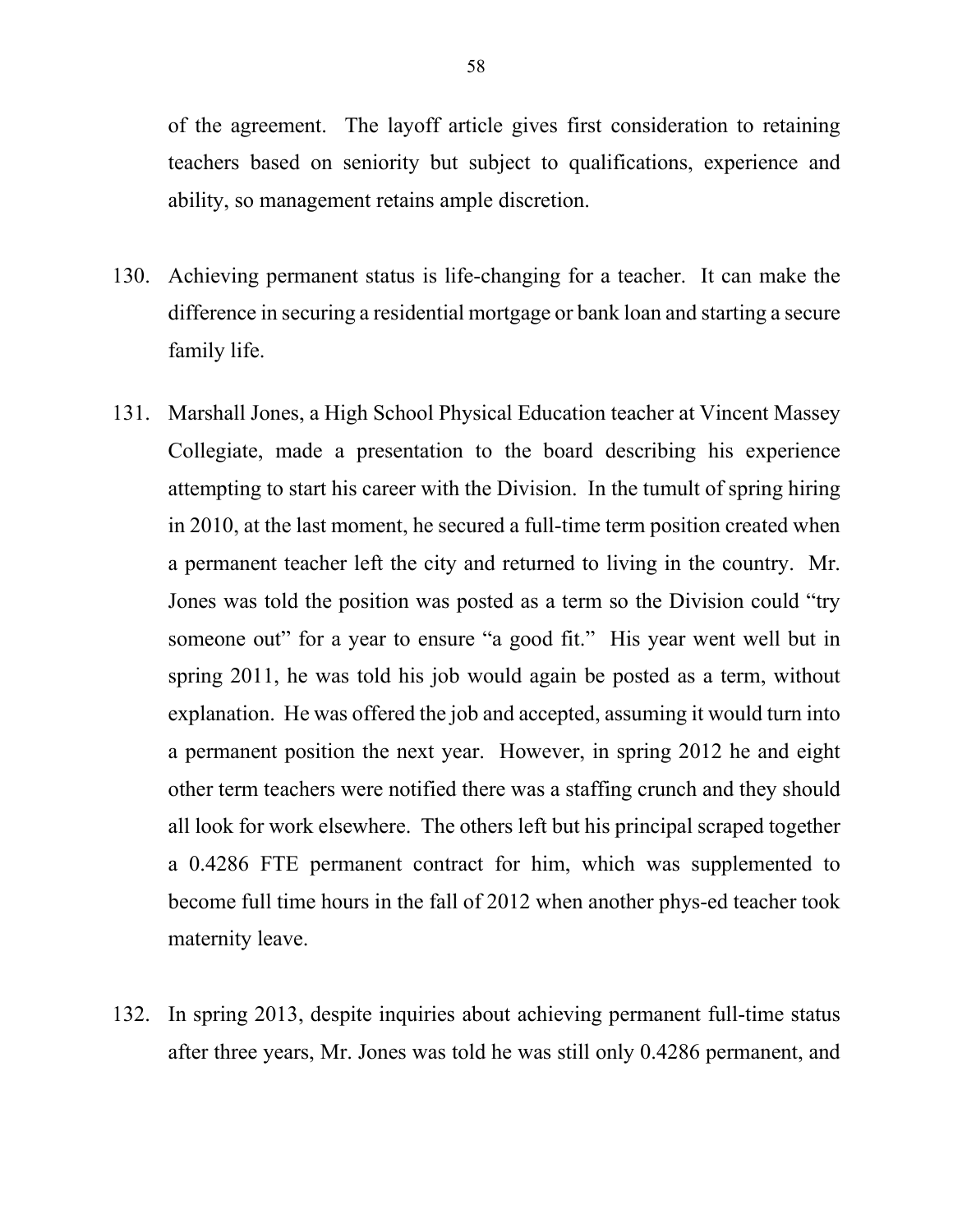his FTE in year 4 would be 0.857. A grievance was filed on behalf of several teachers and settled in 2014 with offers of full-time permanent contracts.

- 133. In the meantime, in order to qualify for a mortgage, he had to ask his parents to co-sign and go on title, which later triggered a \$3,000 expense to remove them from the title once he had a permanent position. While he loves his school and the work, Mr. Jones told the board the term contract process was stressful and made him feel undervalued: "I never really had job security and the unexpected financial implications were difficult to accept." He expressed the hope that other teachers would not have to experience this kind of ordeal to gain a permanent contract.
- 134. The Association submitted that every term contract should be a last resort. When a teacher is hired on a Teacher-General Contract, the Division still has a full year to assess their suitability and may decline to continue their employment without arbitral review.

# **Submission of the Division**

135. The Division rejected the Association's proposals and urged that the status quo be continued. The parties have lived with essentially the same language since the inception of the Division, and it has served them reasonably well by setting parameters for the use of Term Contracts. The collective agreement provides better benefits to teachers than the standard contracts under the provincial regulation. In terms of other divisions, only six define a school year as 180 days. No division except Louis Riel has such a restricted set of conditions for the use of Term Contracts.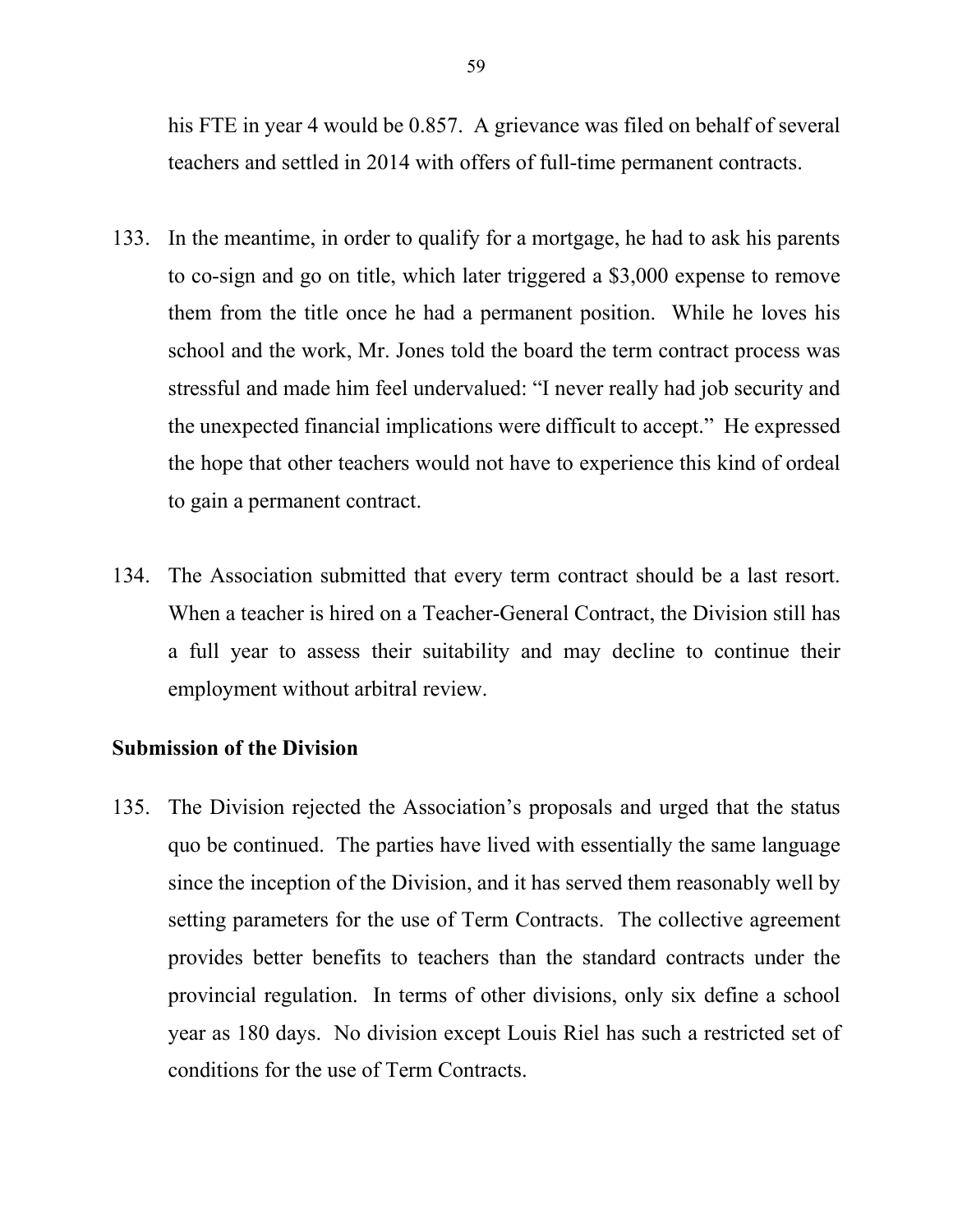- 136. As of January 31, 2020, teachers on leave accounted for 102.3113 FTE while teachers on Term Contracts accounted for 104.6878 FTE. The difference was only 2.4 FTE. This shows that the Division is primarily using Term Contracts for the purpose of replacing teachers on leave, which paragraph 2 of the Association proposal expressly allows. Thus, the status quo should suffice.
- 137. The Division also noted that paragraph 3 is a transcription of Louis Riel language and does not currently exist in Pembina Trails (retroactive rights when term teacher rehired in year 2 on a Teacher General). There was no evidence adduced on this point.
- 138. As well, paragraph 4 of the proposed new language is *less* favourable to teachers than the existing clause 4.6(b), because it would require that the third successive year of employment be an "entire" year before the teacher becomes entitled to a permanent position and retroactive rights. The present wording merely specifies employment for a "third successive year", without further definition. By matching with *Louis Riel*, teachers would be worse off, so the change can hardly be justified as necessary and fair. *Louis Riel* should not be taken as establishing a new standard.
- 139. While the Association said that surplus teachers could be addressed by layoff, in reality there would be frequent and recurring layoffs, which would have a demoralizing and destabilizing effect for teachers and the school community. The layoff article requires significant advance notice and is onerous. It is not an answer to the Division's concerns. In all its history, the Division has not invoked the layoff article.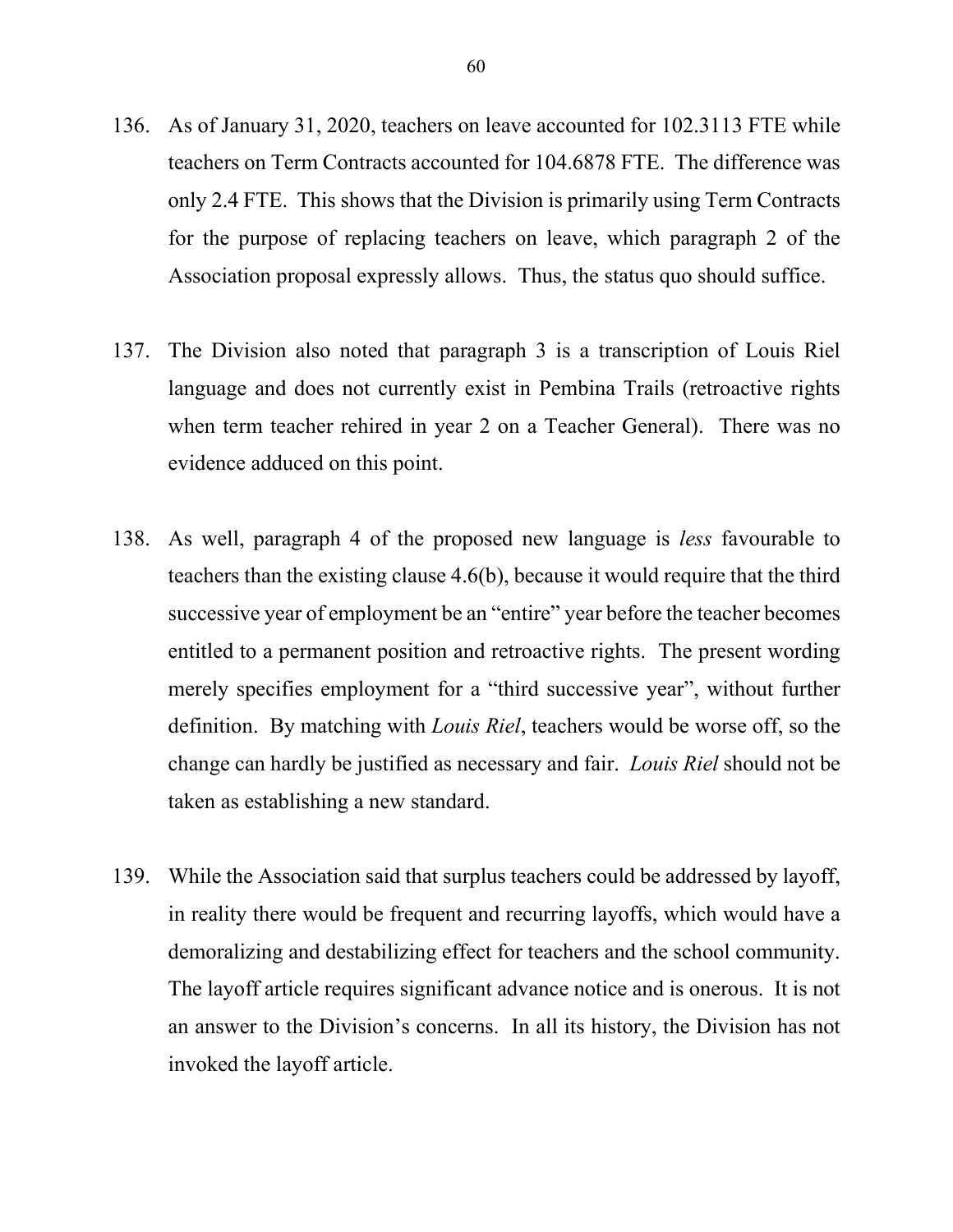- 140. The Division submitted that the *Turtle River* test was not met. A party's preference for new language is not enough. There was little evidence of need, and there would be serious operational problems. Staffing is a complex process and the present balancing of interests is reasonable. According to the evidence, most new teachers achieve permanent status in four years. This is how it works. There is no widespread problem. In any case, a short period of insecurity at the start of a professional career is not unique to teaching.
- 141. In support of this position, Assistant Superintendent Aitken from Louis Riel School Division made a presentation on experience in that division with the awarded language. She stated that there are more term postings than permanent ones in her division because the number of teachers on leave in any given school year outnumbers open permanent positions. Leaves in this context means Maternity, Parental, Adoptive, Education, Deferred Salary, Medical, LTD and approved leaves of absence. She tries to balance term teacher FTE to that of teachers on leave.
- 142. In exceptional circumstances, not occurring every year, there have been a few (*ie*, 1-6) more term contracts than the number of teachers on leave in Louis Riel. Ms Aitken listed the following situations. (i) During the year, enrolment increased in a classroom and the class was divided in two, requiring a term teacher. This also bumps up the FTE required for music and phys-ed teachers, which would not necessarily be required the following year. The same effect can occur if September enrolment is higher than projected but does not continue the following year. (ii) Temporary supports or a clinician were added to a school for part of the year, exceeding three months. This may be due to the temporary availability of grant funding or other reasons. (iii) A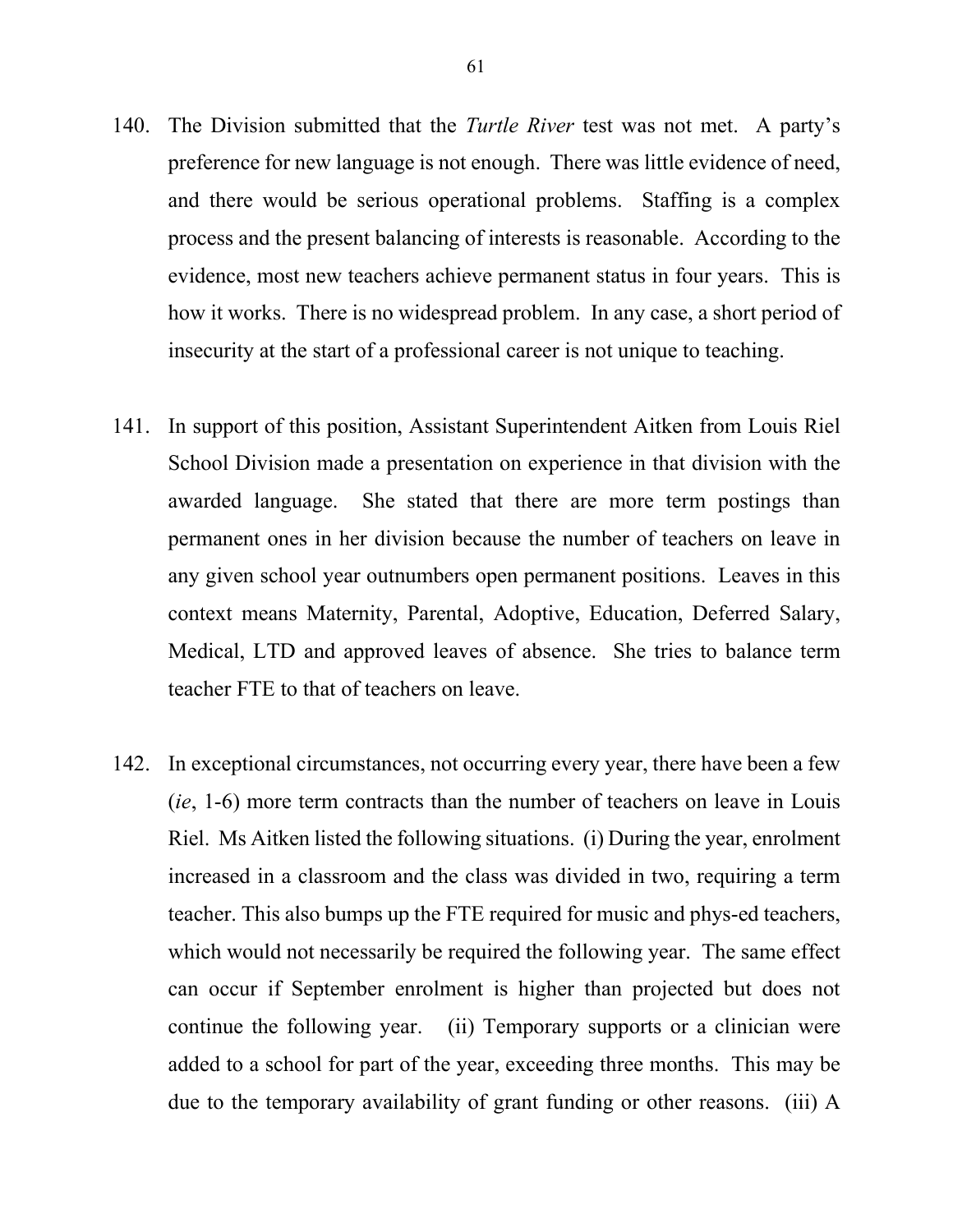unique one-year initiative is implemented, exceeding three months. (iv) A position is posted and reposted but by the end of June there is no qualified candidate. She summarized the experience as follows: "The new language has us re-thinking, re-examining, and being extremely mindful in our planning and decision making." In addition, COVID has required some new positions to meet distancing and home learning requirements. Because this was not covered in the awarded exceptions, permanent positions were created.

- 143. Ms Aitken added that she has met with the Association to discuss the new article and the parties have agreed on the operational meaning of some new terms. She made the general point that if additional teachers are needed for these kinds of reasons, and if term contracts are barred, it might become necessary to hire additional permanent teachers, at various EFT's. These teachers could become surplus at the end of the year, depending on overall enrolment and staffing picture for the next year. She said the layoff article does not speak to laying off part of a teacher's EFT, which might be necessary. Also, the collective agreement does not cover mid-year layoffs. She did not indicate that these collective agreement issues were discussed with the Louis Riel Teachers' Association. Over the years, however, Louis Riel has worked hard to avoid ever invoking the layoff article during surplus periods.
- 144. According to Ms Aitken, the first time she had to lay off employees in her 15 year tenure was last spring, when non-teaching staff were laid off due to COVID. She said the impact was devastating for the employees in question: "The worry, the anxiety, the uncertainty it has on an individual really needs to be understood and considered, and it should not be the fix to over-hiring as a result of the new article language as proposed by MTS."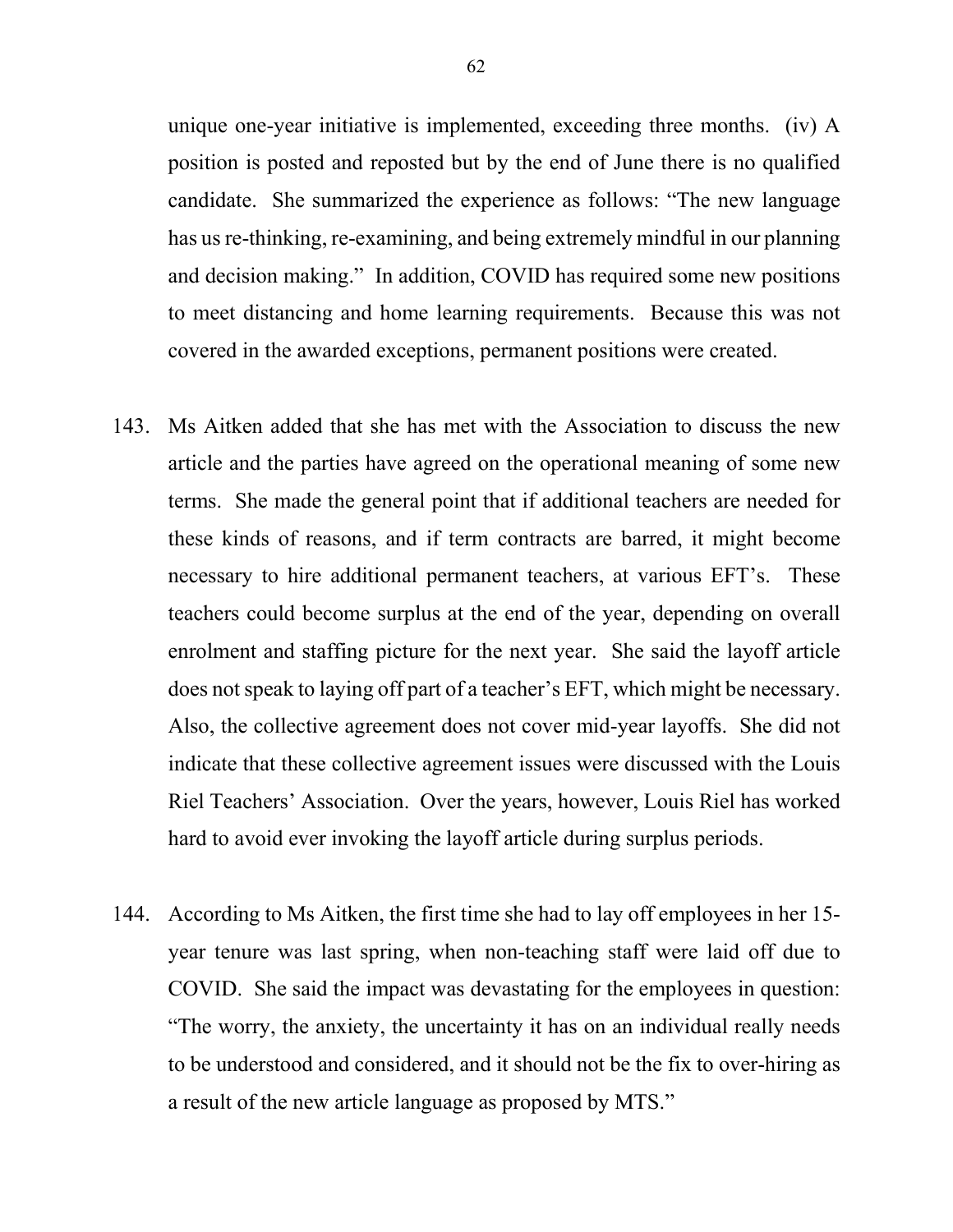- 145. Finally, Ms Aitken commented that the division may not always be able to hire the best candidate if forced to make a permanent hire for one of the foregoing reasons. The big pool of candidates is available in May-June when teachers from other divisions are able to look around for new opportunities. By definition, they are not available mid-year when a temporary teacher is normally hired.
- 146. Louis Riel intends to seek to amend the new language at the next bargaining round, as "it has inhibited the Division's ability to respond to emergent needs."
- 147. Speaking for Pembina Trails, Assistant Superintendent Egan responded to the experience of Marshall Jones as a term contract teacher. She observed that he showed excellence as a term teacher, his principal fought for him and he achieved a permanent position, despite some ups and downs. He made a persuasive case for himself. She understood the financial stress but added that the stress would be greater if he had been hired as a permanent teacher and then laid off. Ms Egan said that "we all began as terms and we were rigorously evaluated. We are not abusing our teachers. We hire the best teachers we can." Finally, she noted that due to COVID, 58 teachers had to increase their FTE's. If all these additional assignments were made permanent, "we would be hooped."
- 148. The Division cautioned that substitute teacher hiring could be precluded under the wording of paragraph 1 in the proposal and requested that this be remedied if the board awards new language.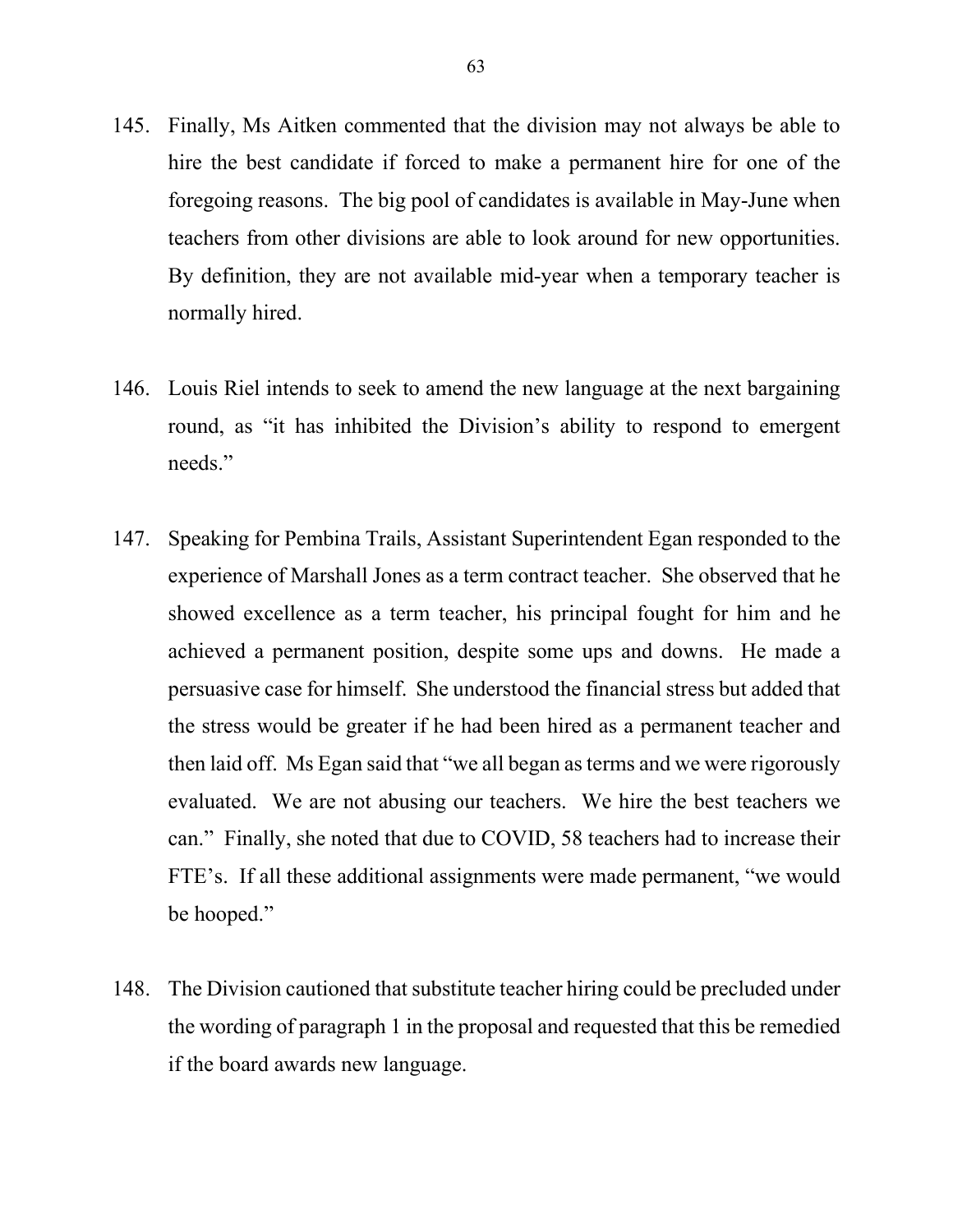#### **Association reply submission**

- 149. In response to Assistant Superintendent Aitken's presentation, the Association said that the Louis Riel Teachers' Association (LRTA) believes the impact of the award language has been positive. It has provided greater job security by requiring that use of a Term Contract should be a last resort. This has been an objective in teacher bargaining for decades. The LRTA acknowledged that the employer saw some difficulties, especially when COVID hit, which was unpredictable. There are always some adjustments necessary when new language is adopted and the LRTA is working on this with the division. Some of the issues raised by Ms Aitken in the present hearing were unknown to the LRTA despite the fact that those parties have met to discuss the implications of the award. The process will continue, and the Association committed itself to doing the same if its proposals are awarded by the present board.
- 150. The Association did not dispute that few grievances have been filed over Term Contracts. These members feel vulnerable and are reluctant to complain. Beyond that, some issues are not grievable under the current collective agreement, even though arguably unfair actions have been taken by the Division.
- 151. The Association pointed out that because the Division has no experience with teacher layoffs, it does not know what the impact would really be in practice. This can be discussed. The Association emphasized that a Permanent Contract can be terminated before the end of the teacher's first year without due process, in a case of surplus or unsuitability. In those situations, there would be no need to trigger a layoff. Mid-year retirements can be handled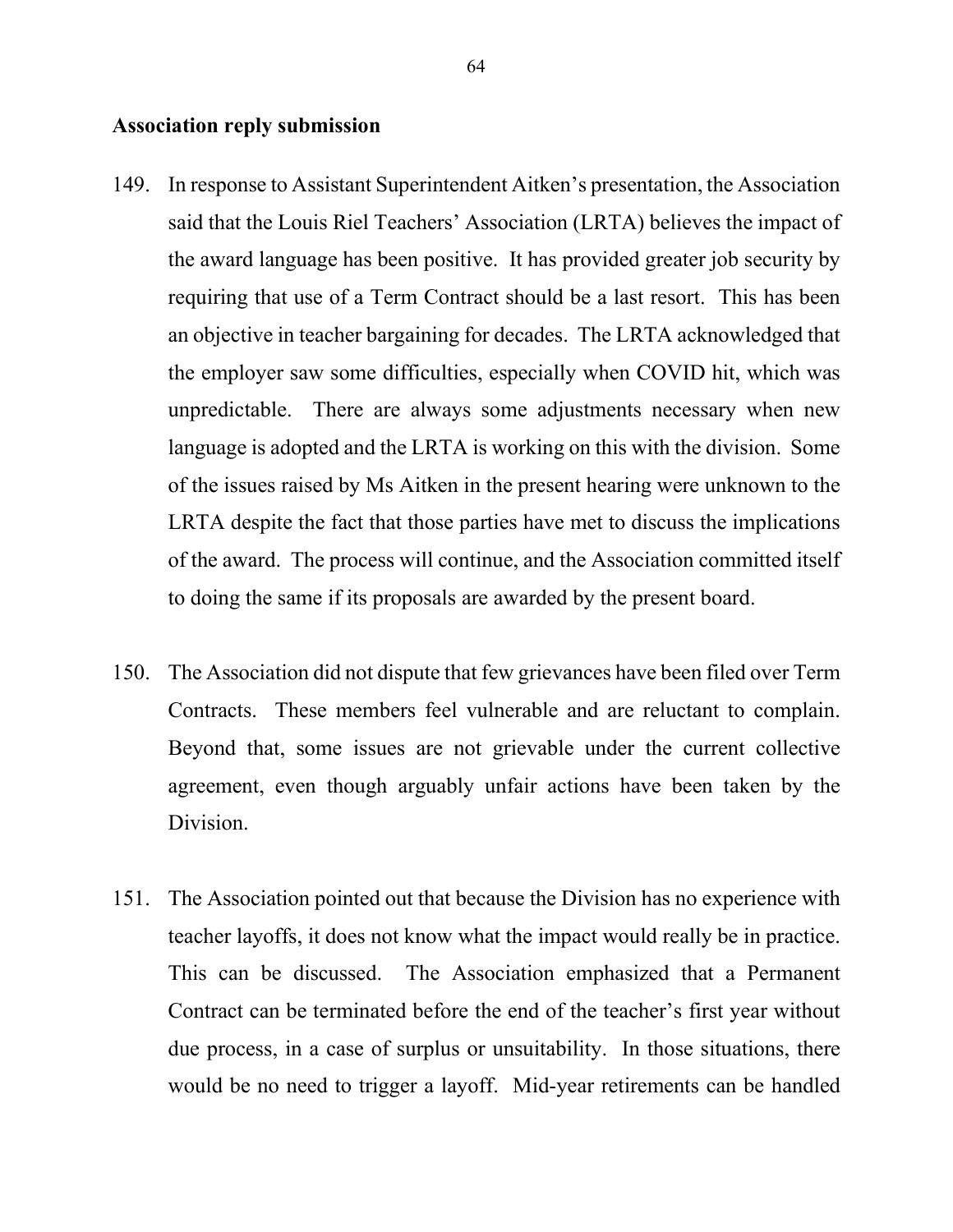with a term contract under the new language. Generally, the Association urged the board to follow *Louis Riel* and award the same article, after which the parties will cooperate to make it work.

#### **Decision on term contracts**

- 152. The Division's principal argument was that the status quo has served the parties adequately for many years and should not be changed. The teachers disagreed. On the basic issue of job security, *Louis Riel* was clear, following the lead of a number of Manitoba arbitrators over the years who incrementally enhanced term teacher employment security (at p. 84-85): "Teachers working on [term] contracts do not have the kind of employment security generally expected in a professional teaching career … The board is sympathetic to the view that where an opening exists for a permanent teacher appointment, the Division should normally hire under a Permanent Contract, which carries statutory due process, seniority and employment security rights, rather than an insecure Term Contract."
- 153. The circumstances in Pembina Trails were similar to Louis Riel, and the general background is the same. *Louis Riel* held that the *Turtle River* test was met and that new language should be awarded. The present board will take the same approach, subject to ensuring that there is a fair opportunity for the parties to address potential implementation issues, as explained below.
- 154. As in *Louis Riel* (at p. 86), the Division stated that it mostly uses term contracts to fill various leaves granted to teachers for a period of one year or less. These contracts are allowed under the awarded language. To this extent, a new provision confirming such usage should not interfere with staffing.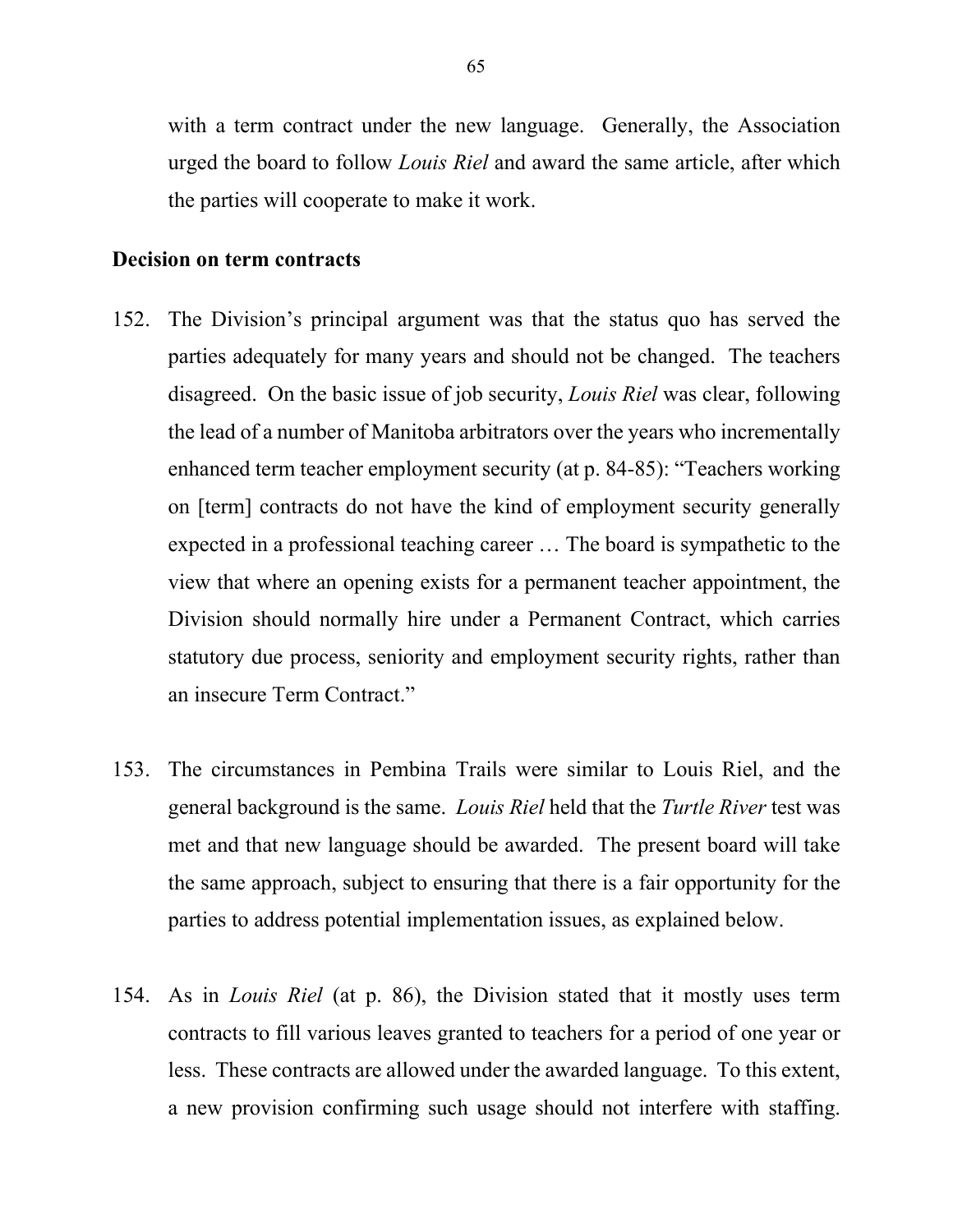Before the present board, Assistant Superintendent Aitken from Louis Riel listed a series of problems experienced or apprehended under the new language. None of this information was presented to the *Louis Riel* board. Ms Aitken described these as exceptional and infrequent circumstances, although the board appreciates that they are very real when they arise and must be addressed by management. The employer is reluctant to hire on permanent contract in these situations, where the need is perceived to be temporary, because this may create a teacher surplus for the next year.

- 155. The Association's answer was that the employer has a right to lay off surplus teachers, if that actually becomes necessary, as per Article 4.9. Because teacher layoffs have never occurred in Pembina Trails, neither party has experience with the process. The operational effect of the layoff language is not well understood. Can there be a mid-year layoff? Can there be a partial-EFT layoff? Ms Aitken said that the "worry, anxiety, the uncertainty" caused by a layoff needs to be considered, but of course these are precisely the ill effects term teachers live with every year. A reasonable balance is needed. The board will leave it to the parties to fine tune the language, as may be necessary based on actual experience and demonstrable problems. The award is final but the board will retain jurisdiction to settle any differences. We urge both parties to be realistic and cooperative in fulfilling the intent of this award. In particular, if layoff is the safety valve to avoid excess staffing, there must be agreement on a measure of flexibility under Article 4.9.
- 156. Assistant Superintendent Egan observed that "we all began on terms" and new teachers were rigorously evaluated before being offered a permanent contract. This reflects the experience of Marshall Jones in trying to start his career. It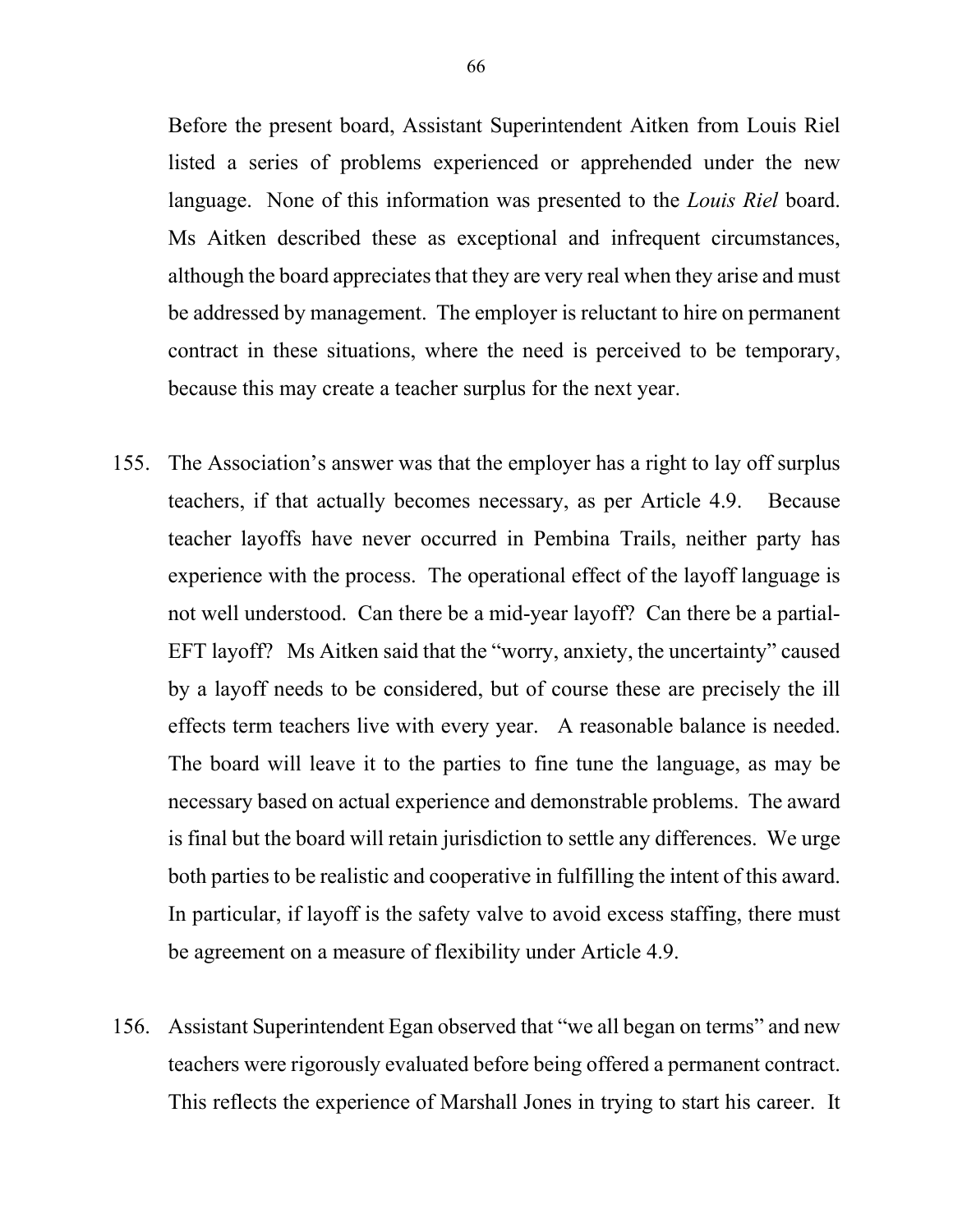is understandable as a management strategy but questionable as a universal practice. In any case, even if the awarded language reduces the total number of Term Contracts somewhat, there will always be a large pool of contract teachers because of the number of leaves granted every year. The board believes that in practical terms, it will still be possible to "try out" numerous new teachers while still assuring greater overall employment security.

- 157. To ensure that substitute teacher hiring is not obstructed, the board has revised paragraph 1 of the awarded article as suggested by the Division.
- 158. In addition, because the pandemic has created unprecedented demands on the Division and necessitated adding temporary teacher resources on an emergency basis, the board will create a COVID exception with a sunset clause. By agreement, the parties may amend the expiry date of the COVID exception, and the board will retain jurisdiction to settle any differences.
- 159. The board awards the following replacement Article 4.6 effective the date of issuance of the award:
	- 1. Except as hereinafter provided, every teacher employed by the Division other than as a substitute teacher shall be employed under a written form of contract known as Form 2 and/or Teacher General Contract in the Public Schools Act.
	- 2. The exception to 1. above shall be those term teachers employed for a term certain of one (1) school year or less (i) to replace a teacher on an approved leave or secondment, or (ii) to replace a teacher who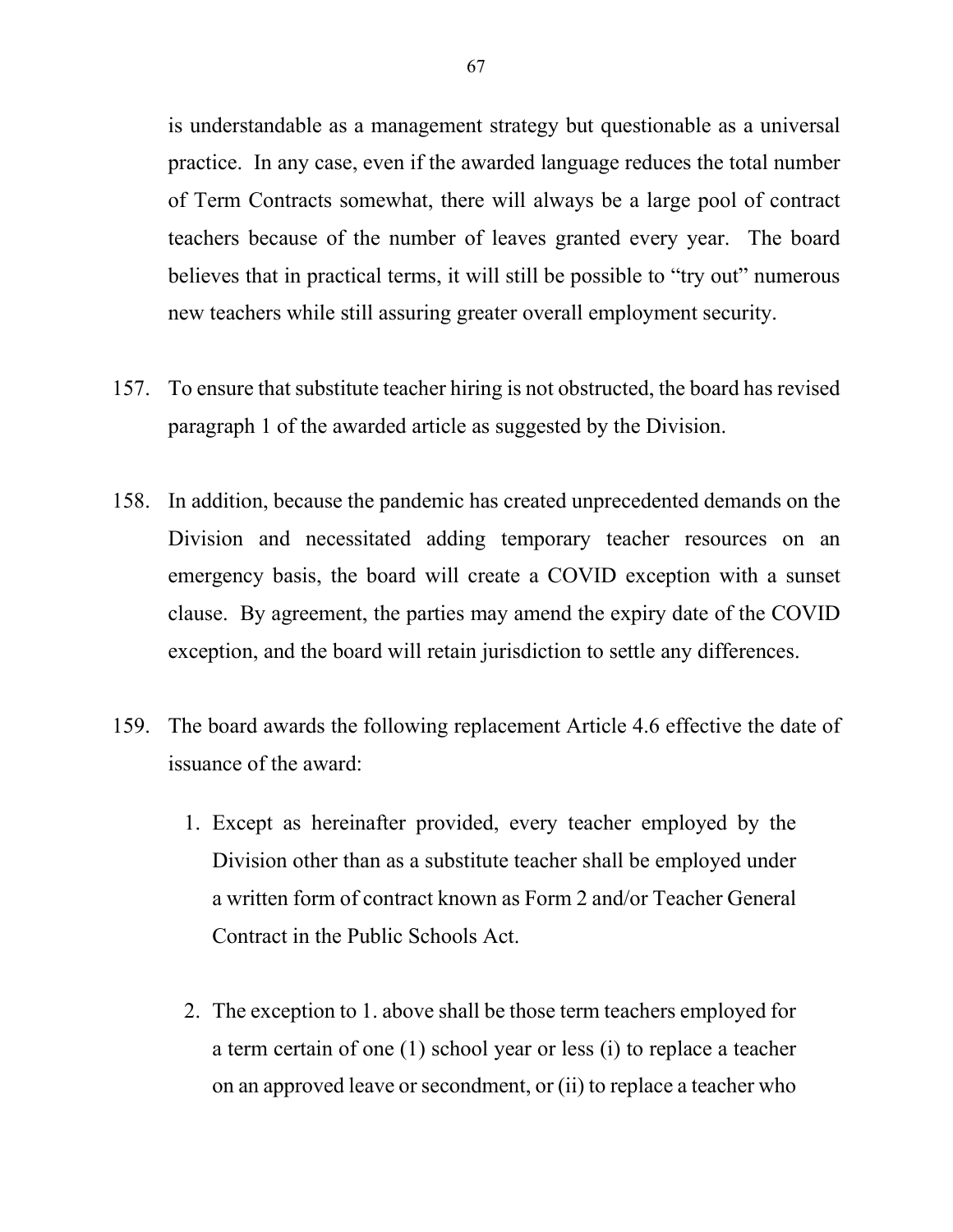has terminated employment in the Division during the school year due to unforeseen circumstances, or (iii) to supplement classroom resources for a period of less than three (3) months. Every such term teacher shall be employed by the Division under a form of contract approved by the Minister known as a Limited Term Teacher-General.

- 3. A teacher who has been employed full or part time in the Division under a Limited Term Teacher-General Contract for an entire school year and is employed the following school year under a Teacher General Contract shall be entitled retroactively to seniority and sick leave.
- 4. A teacher who has been employed full or part time in the Division under a Limited Term Teacher General Contract for two (2) successive entire school years shall, upon employment for a third consecutive entire school year, be signed to a Teacher General Contract and shall be entitled retroactively to seniority and sick leave. An "entire school year" means employment for 180 or more school days in the contract year.
- 5. As an additional, temporary exception, a teacher may be employed on a Limited Term Teacher General Contract where necessary to meet the Division's obligations specifically arising due to the COVID-19 pandemic. This clause expires on June 29, 2022 unless otherwise agreed by the parties.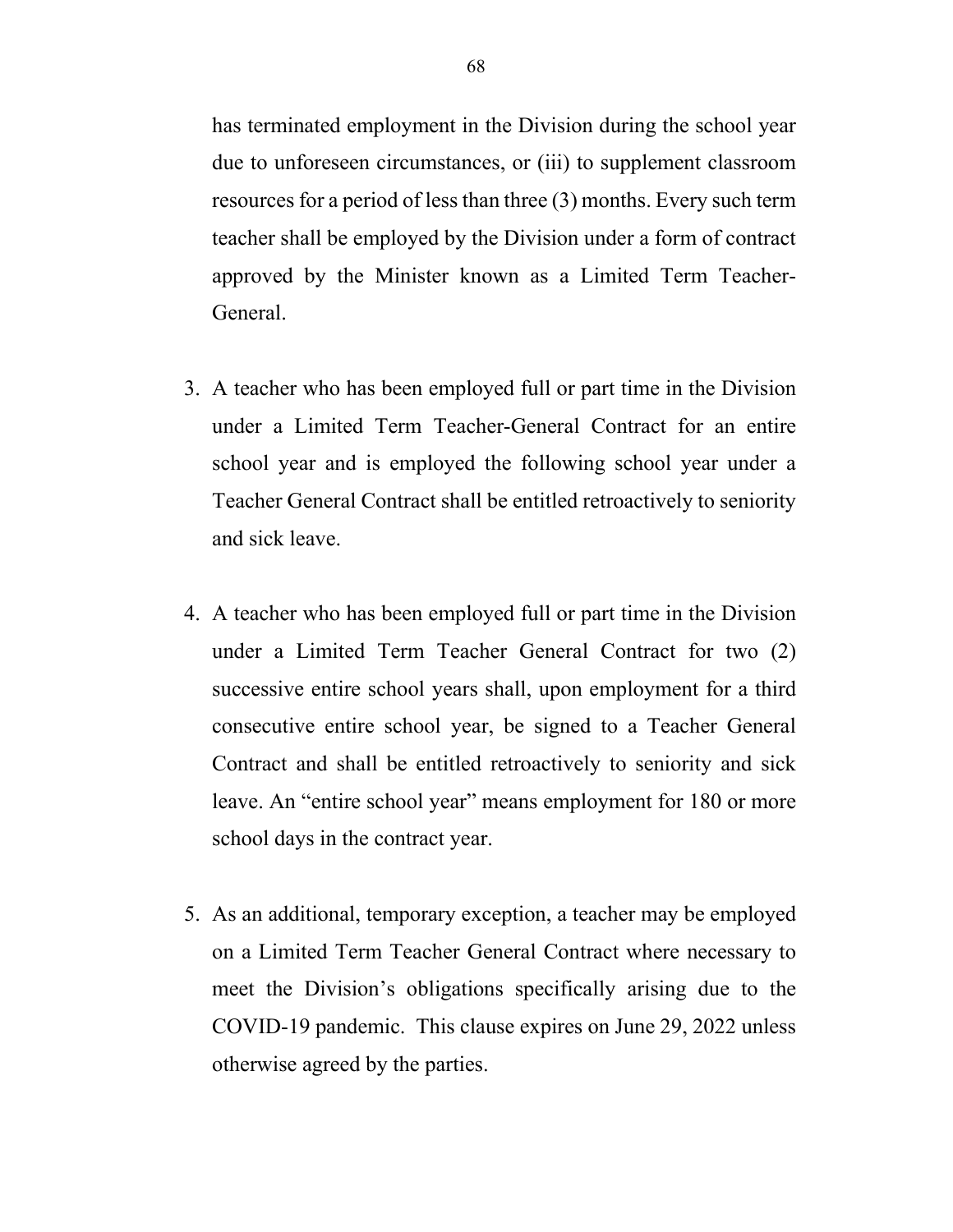160. The board retains jurisdiction to settle any differences for the purpose of implementing this article, on request by either party.

### **Working Conditions: Article 5**

- 161. When the current bargaining round began, the Association prepared a detailed proposal for a newly entitled article "Assignable Time", which was intended to replace Article 5.1 (Contact Time), Article 5.2 (Extracurricular Activities) and Article 5.3 (Lunch Period). "Teacher's Time" was defined as falling into three categories – assigned time, time spent on professional responsibilities beyond assigned time, and voluntary time spent on extracurricular activities and similar matters beneficial to students and the educational system. The proposal addressed school hours (instructional day), instructional time, supervision time, travel time, preparation time, lunch time, staff time, release time for reporting, obligations outside the instructional day and the school year.
- 162. As arbitration approached, the Association amended its initial proposal and reduced the scope of the new article to encompass four topics, replacing current Article 5.1, but not Article 5.2 and 5.3. The amended proposal covered length of the instructional day, preparation time, staff meetings after the instructional day and after-school events. The Division was adamantly opposed to the amended proposal and made lengthy submissions in its brief explaining the operational and financial burdens of such new language. The Division asked that the board not award any new language and not interfere with the daily operation of schools. It argued that the collective agreement was not a proper vehicle for determination of key educational issues affecting students or teachers.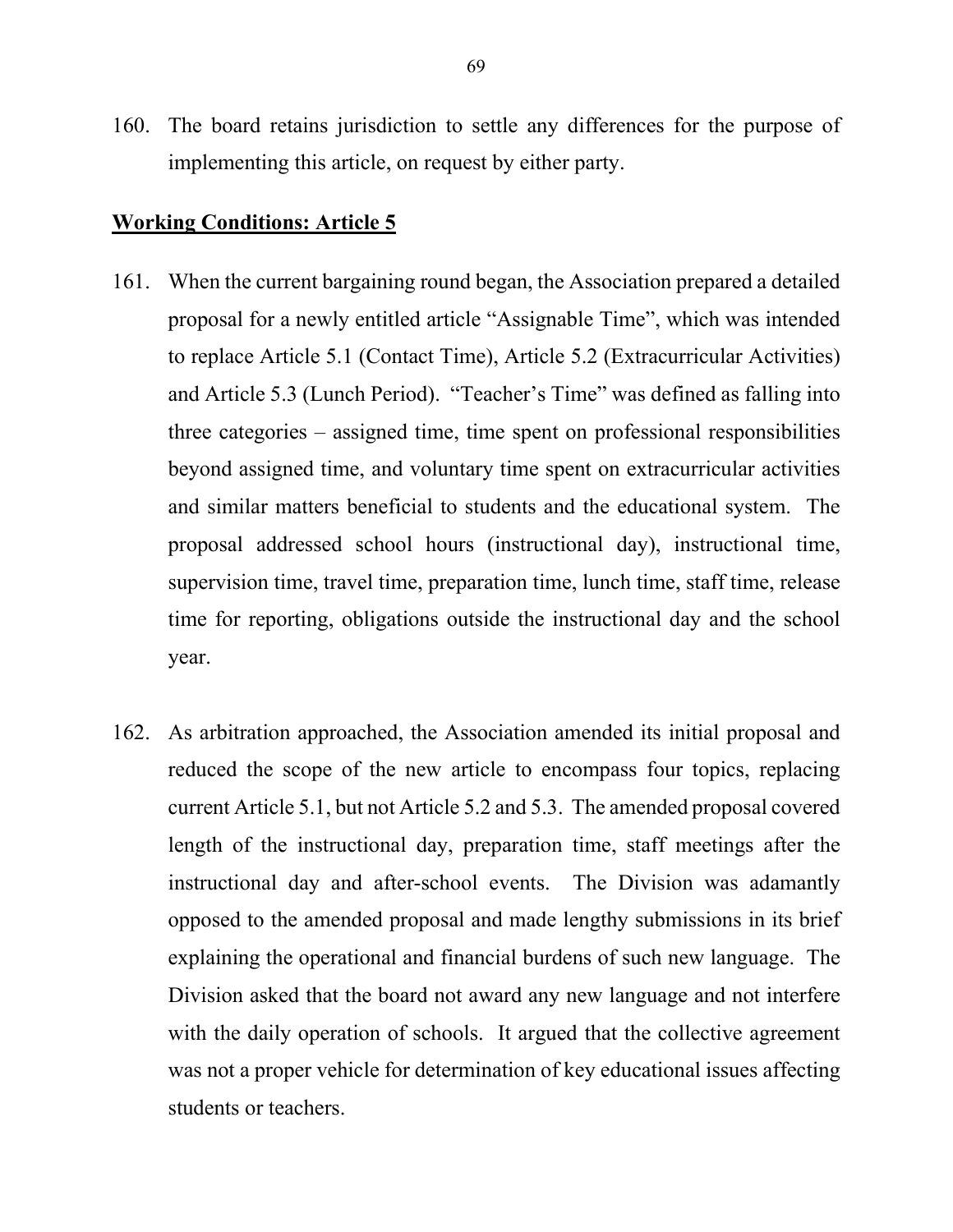- 163. The Association submitted that teacher time has been a longstanding concern of teachers but said that little progress has been made despite many rounds of bargaining and extended dialogue between the parties through BACE (Board Association Council on Education), a joint liaison committee. A defined instructional day and other workload issues have been tabled at every negotiating table since 2002. The Division refused all proposals. Meanwhile, the demands on a teacher's time have been increasing, as has the complexity and intensity of the role, but teachers have no certainty or control regarding their work time. The Association noted that in *Louis Riel*, there were lengthy presentations by both parties on this subject, but the board declined to make an award because the proposals were complex, might cause departures from current practice and could generate real cost increases (at p. 73, 75). As the present case drew to a close, the Association further simplified its proposal, leaving some of its concerns for another day, and opting for a small step toward greater certainty in teacher work time.
- 164. Under the final proposal made by the Association, the existing Article 5.1 (Contact Time) would remain the same, as would Articles 5.2 and 5.3 (extracurricular activities, lunch period). New language would be introduced on only two topics, such that Article 5 would read as follows (new language in italics, subject to numbering):

#### **5.1 Contact Time**

(a) The student contact time assigned in any school year to any member, whether such time is in a teaching, consultative, or supervisory role, shall not, without the consent of the Association, be greater than 5% above the average student contact time assigned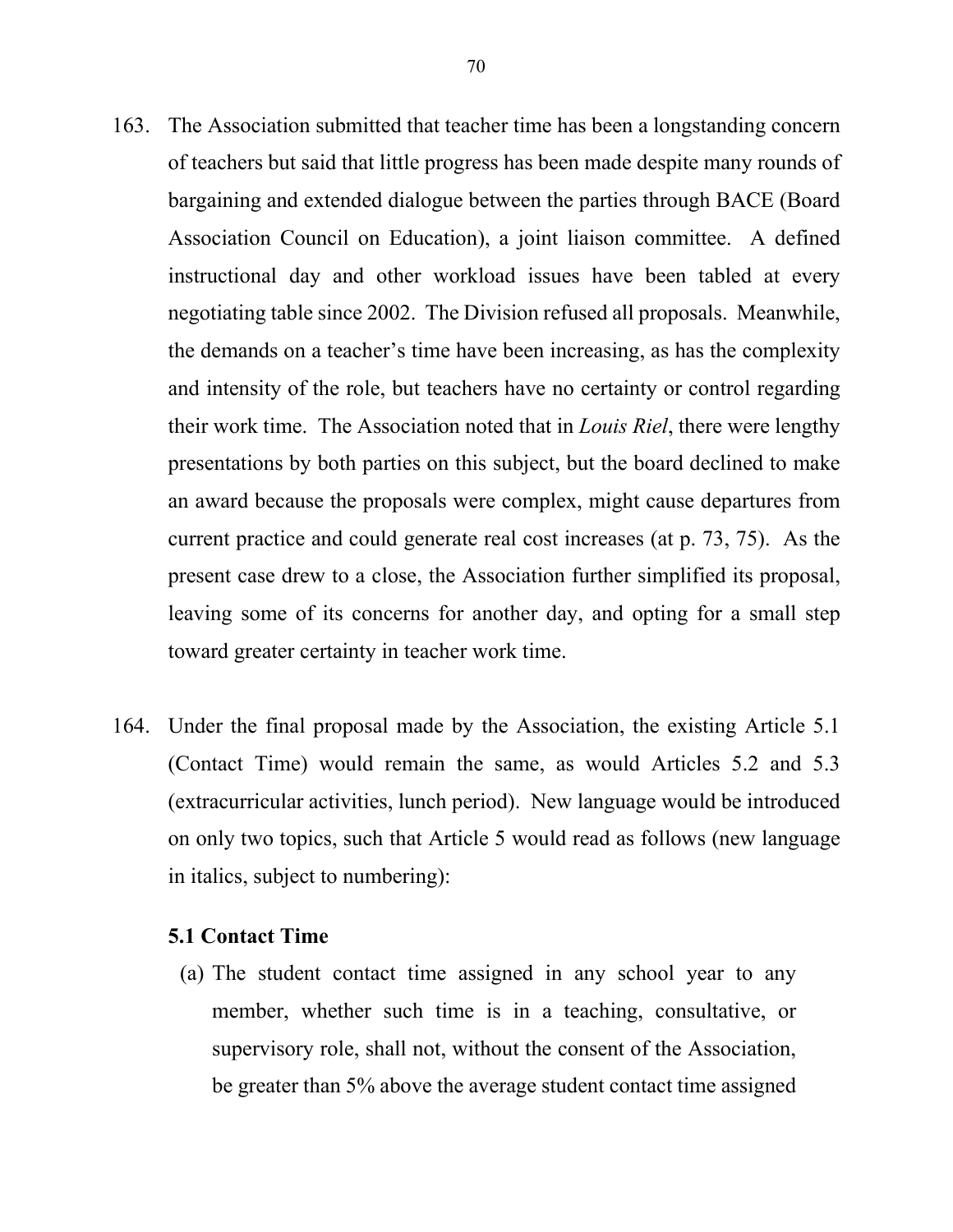to members in each of Elementary, Junior High and Senior High, by the Division (former Fort Garry) during the school year of September 1999 to June 2000.

(b) Part-time teachers shall be provided preparation time pro-rata based on their percentage of contract.

# **5.2 Extra Curricular Activities**

Participation in extra curricular activities by teachers is voluntary.

### **5.3 Lunch Period**

An uninterrupted lunch period of sixty (60) consecutive minutes shall be provided to each teacher in the Division between the hours of 11:00 AM and 2:00 PM.

# **5.4 Length of the Instructional Day**

*The length of the instructional day in each school shall be as per the chart provided at Appendix A based on the 2019/2020 school year. The instructional day is exclusive of the lunch period outlined in Article 5.3 – Lunch Period and exclusive of the statutory obligation of teachers to be on duty at least 10 minutes before the morning session begins and at least 5 minutes before the afternoon session begins.*

*Note: Within 60 days of the arbitration award, the parties will confirm and agree to the length of the instructional day in each school.* 

### **5.5 After School Events**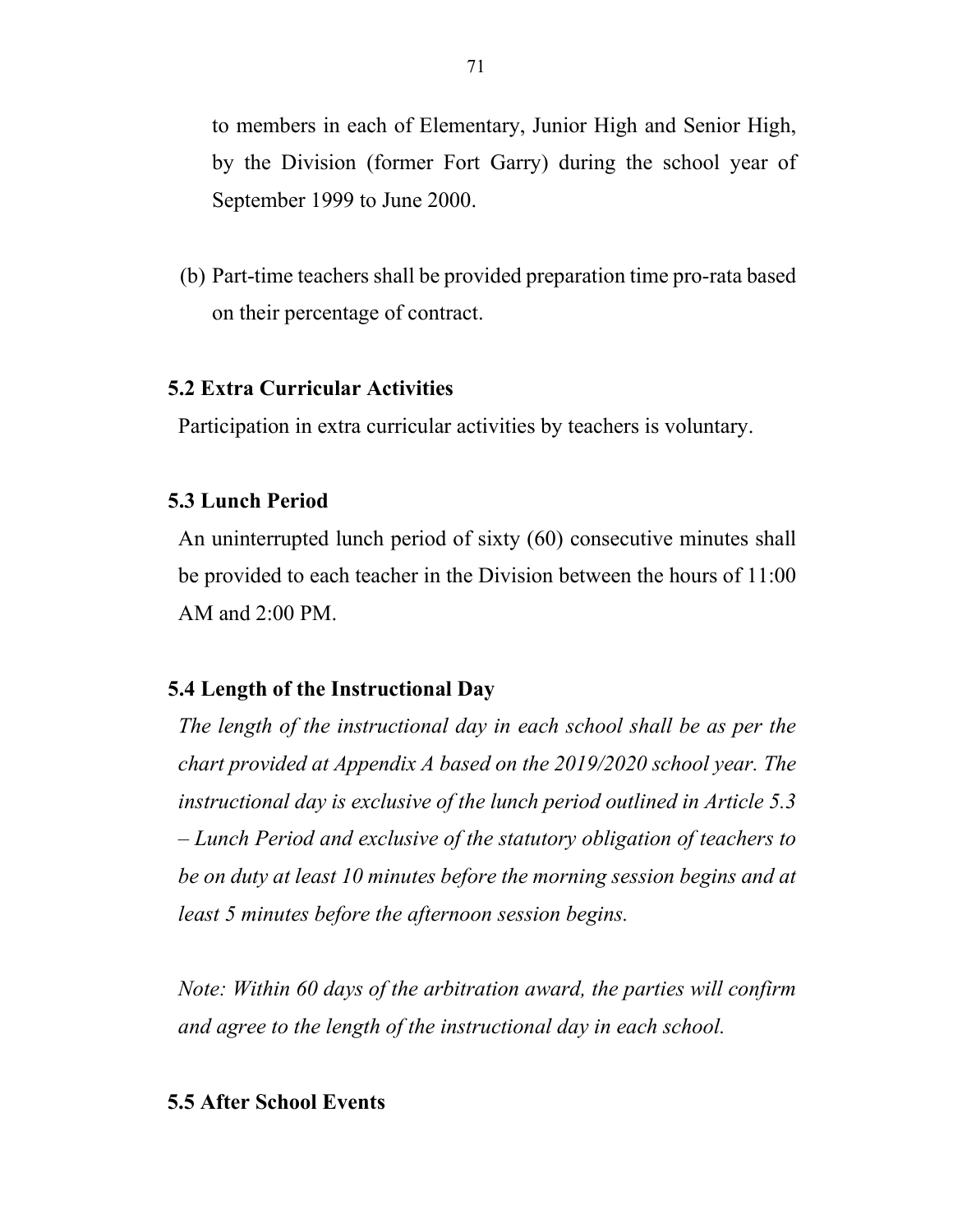*Teachers may be assigned to attend no more than three (3) after school events in any school year. After school events include meet the teacher, parent teacher interviews, tri-conferencing, open house, concerts etc.* 

- 165. The Association's Draft Appendix A listed all current High Schools and Other Schools in the Division, along with the current length of the instructional day in minutes for each school. In some cases, where schools have a schedule that varies by days of the week, a five-day average was stated. High School instructional days range from 330 to 350 minutes. Other schools range from 330 to 345 minutes. The Association said this reflected the current practice and therefore the proposal would not cause operational problems or trigger cost consequences. Future changes would be negotiated.
- 166. The Division did not accept that this latest version of the assignable time proposal was status quo and no-cost, especially going forward. It remained very much opposed, for the reasons set forth in detail below.

### **The** *Louis Riel* **award**

167. Similar teacher time issues were raised in *Louis Riel*. In fact, much of the evidence is generic to the teaching profession and the Association re-filed the entire LRTA arbitration brief with the present board. *Louis Riel* reviewed the history and the issues as follows (at p. 65-73):

> The Association made a comprehensive presentation on teacher workload and work intensity. Despite the fact that most collective agreements carefully specify the working time of employees, in return for which compensation is paid, teacher time in Manitoba remains an undefined commodity. In *Winnipeg Teachers' Association No. 1 of the Manitoba Teachers' Society v. Winnipeg School Division* No. 1, [1976] 2 S.C.R. 695, which arose from a "work to rule" over noon hour supervision duties, Chief Justice Laskin held as follows in a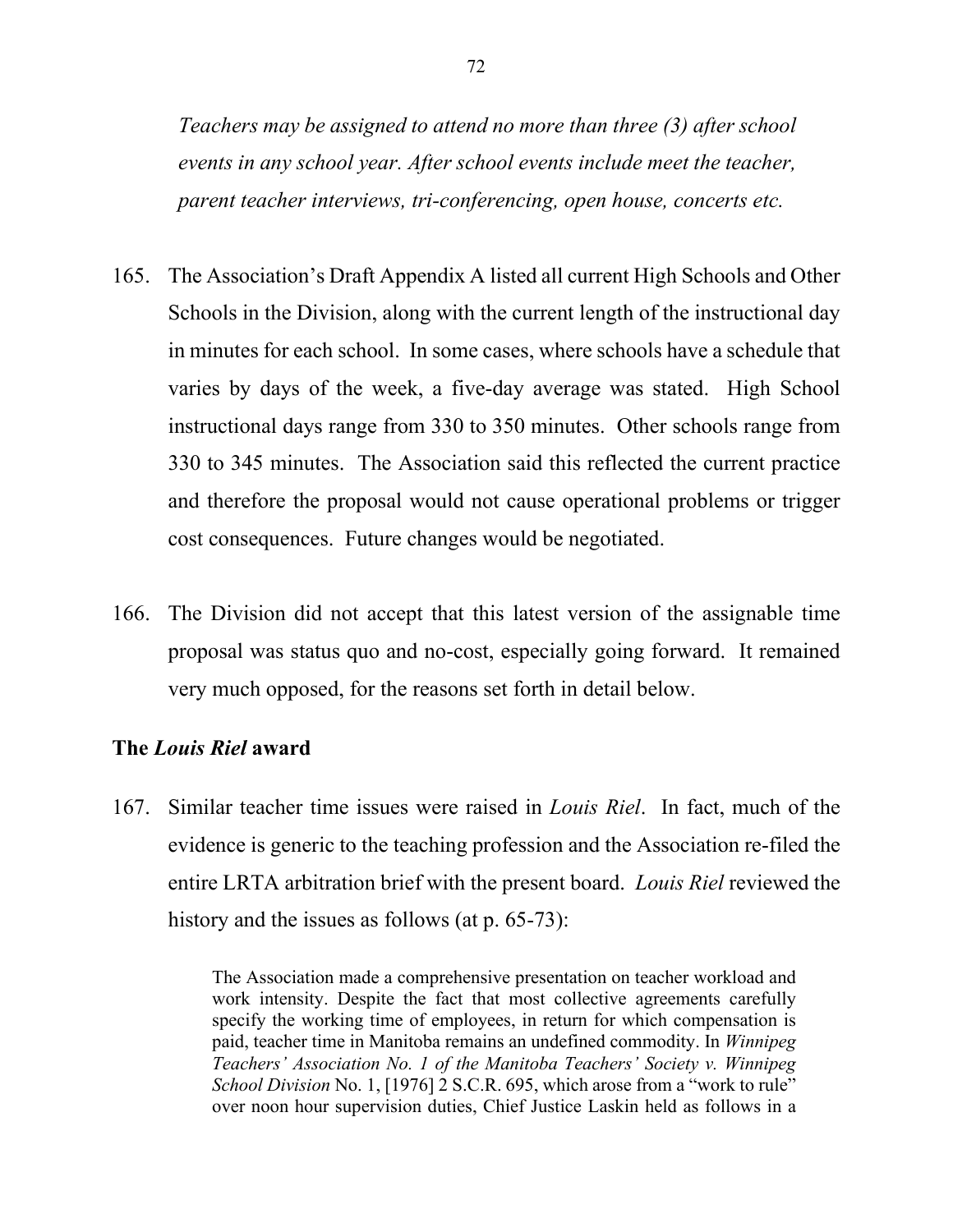passage that has been accepted by arbitrators ever since as authoritative ("the Laskin test":

Almost any contract of service or collective agreement which envisages service, especially in a professional enterprise, can be frustrated by insistence on "work to rule" if it be the case that nothing that has not been expressed can be asked of the employee. Before such a position can be taken, I would expect that an express provision to that effect would be included in the contract or in the collective agreement. Contract relations of the kind in existence here must surely be governed by standards of reasonableness in assessing the degree to which an employer or a supervisor may call for the performance of duties which are not expressly spelled out. They must be related to the enterprise and be seen as fair to the employee and in furtherance of the principal duties to which he is expressly committed.

Teachers carry out a multitude of tasks beyond the basic instruction and assessment of students. There is no known workday and no agreed maximum quantity of required work. The Association observed that almost anything teachers do can be deemed "related to the enterprise" and "in furtherance of the principal duties". The only apparent limit on assigned work is the court's caveat that it must be fair to the teacher under a standard of reasonableness.

In practice, said the Association, it has been difficult to maintain fair and reasonable assigned time for teachers. In *Transcona-Springfield School Division No. 12* (Freedman: 1989), the association made a series of proposals intended to define a realistic aggregate workload. There was no evidence of excessive demands by the division, but the arbitration board accepted that a unilateral employer right to increase workload without recourse "has elements in it of at least potential unfairness" (at p. 44). As a result, the board awarded a 5% cap on any increased student contact time in the 1988-1989 school year. The board added this observation: "Ultimately the Agreement may have a much more detailed provision on contact time; we do not think we should impose such a detailed provision now. We certainly expect that this issue will be the subject of negotiations between the parties for their 1990 agreement" (at p. 46).

In *River East School Division No. 9* (Marr: 1996), a grievance award, participation in extra-curricular activities was held to be an implied contractual duty of teachers. The arbitrator stated, however, that the employer was not entitled to demand unlimited activities and hours of work. The time spent by the grievors on extra- curricular activities was held to be unreasonable, but there was no broader remedy. The parties were urged to negotiate a reasonable balance.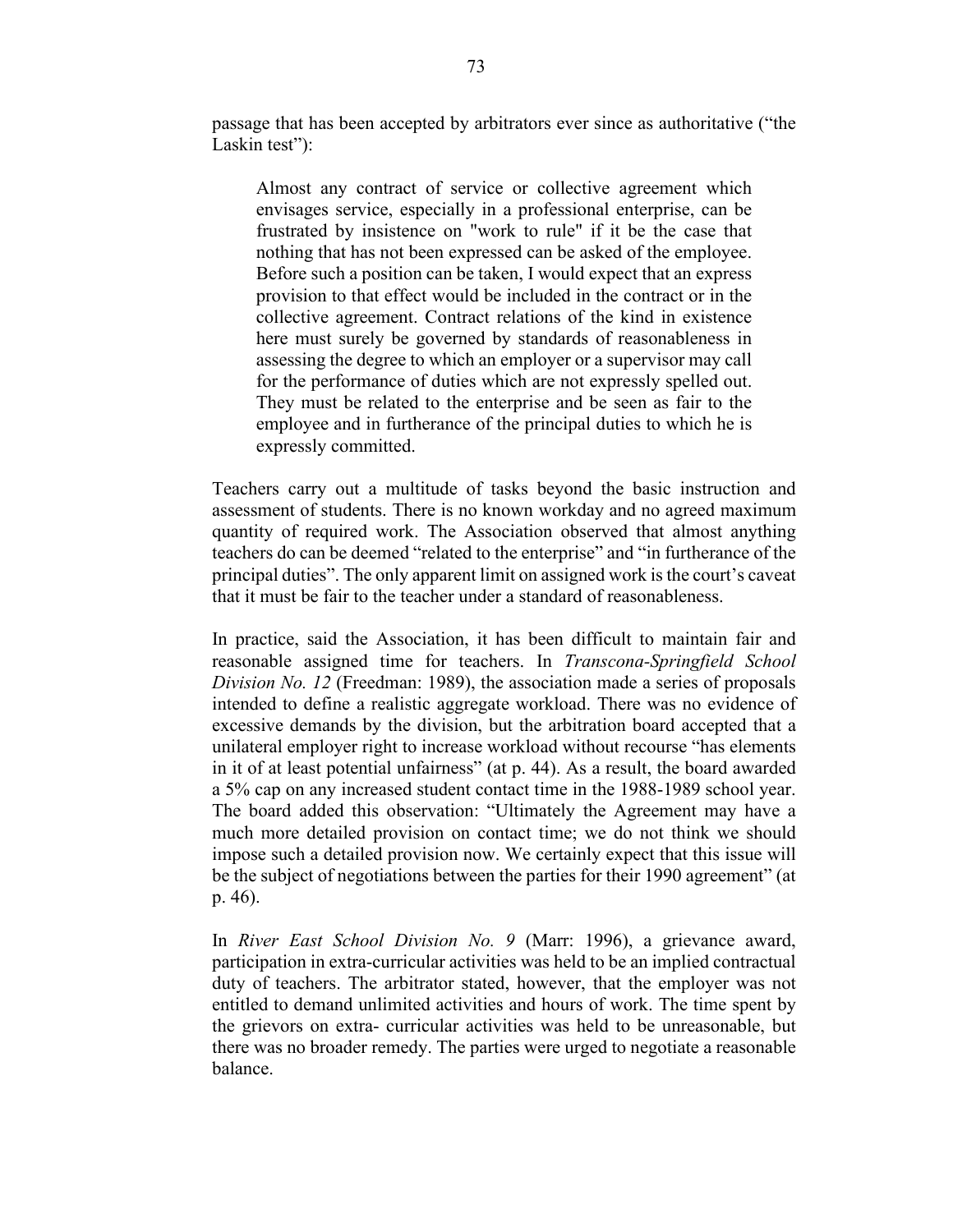However, there still are no quantified teacher hours of work in collective agreements. …

The Association cited a 2017 workload survey of its members, a subsequent survey in 2019 and the considerable literature on teacher workload in support of its position.

The latest member survey showed that 90% of teachers felt adequate support for students in the classroom was not available. As a result, teachers are working outside of school hours to meet these needs. Most teachers reported they lacked adequate time for course development, planning, collaboration with colleagues and communication with parents/caregivers. A majority come to school even when sick or work at home while sick. Some 67% of teachers don't have enough time for self- care.

The Division's most recent Annual Report to the Community confirmed that due to funding limitations, it is impossible to meet all the system's needs. The School Board said that to balance the budget, it was considering a series of cutbacks, most of which adversely impact the ability of teachers to do their jobs, in the Association's view.

According to research, teachers in Canada commonly work an average of 45- 55 hours per week, which includes instructional time, non-instructional time during the school day and largely autonomous work outside the school day. Surveys and research indicate that classrooms are becoming more complex and the work itself is intensifying. Educating special needs students is especially demanding. Under the *Appropriate Educational Programming Regulation, Regulation 155/2005*, students have a legal right to an appropriate education in a regular class of their peers, without undue delay. There are legal rights to specialized assessment, individual education plans, parental participation and dispute resolution. …

The Association said that many hours of work have become "heavy hours", a phenomenon characterized by rapid professional decision-making, an overload of conflicting demands and a lingering residual effect once the hour has passed. Yet needed resources are diminishing. Teachers are reporting that they cannot manage the cumulative expectations imposed upon them by parents, employers, communities and educational policy makers. They cannot maintain a reasonable work-life balance in their chosen profession. …

The Association stated that in presenting its current proposals, the intent was not to change any current practices but only to establish certain limits on teacher working time, as a matter of basic fairness. The Division would retain its full right to assign the kind of work that teachers must perform. There would not be cost consequences to the Division, according to the Association.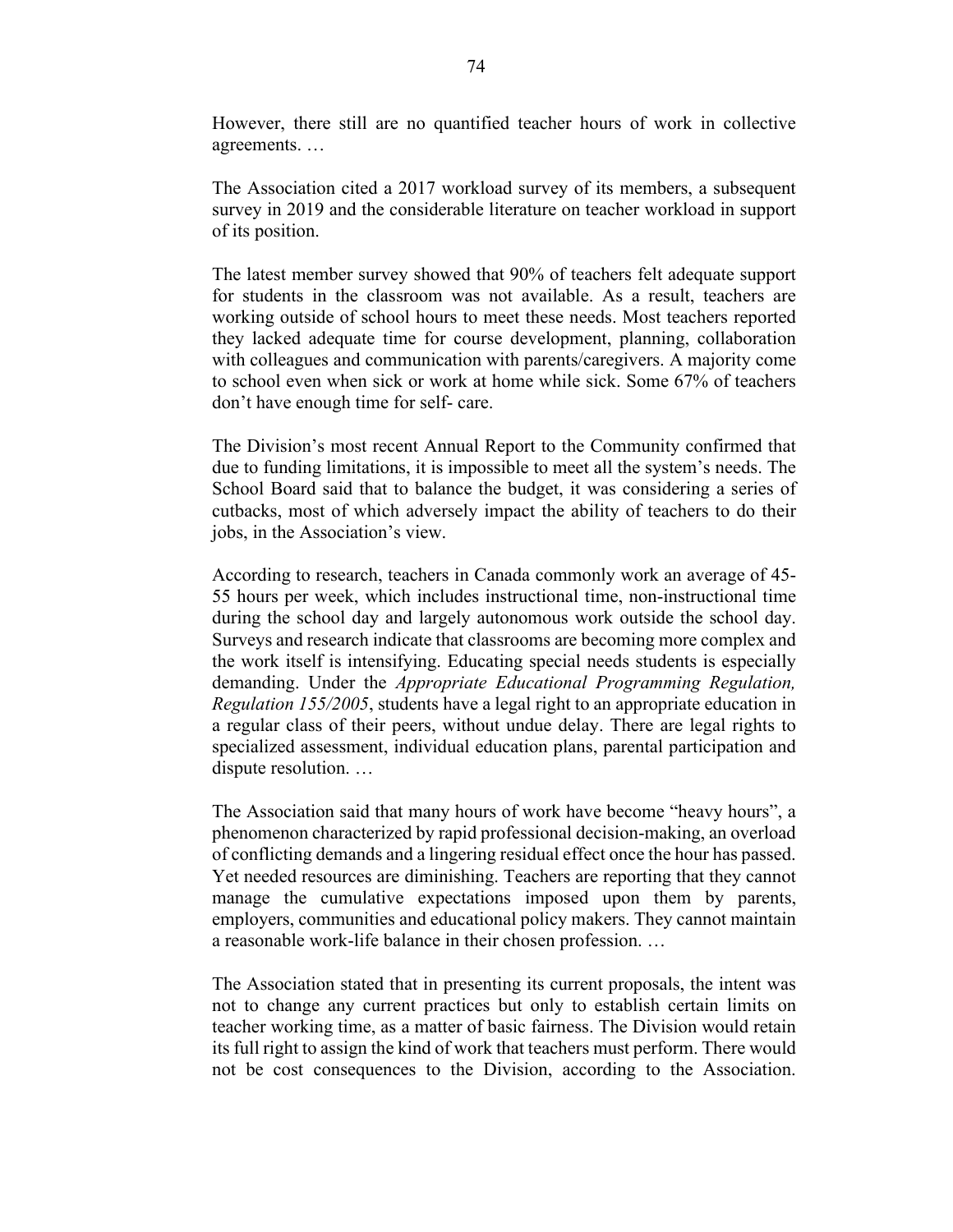Admittedly, there is no precedent in Manitoba for the article advanced by the Association.

In Saskatchewan, however, the *Task Force on Teacher Time Final Report*  (January 2016) reached a consensus among school boards, government and the Teachers' Federation recommending a maximum of 1,044 assigned hours per year, along with detailed collective agreement language. Notably, beyond assigned time, teacher time also included time spent on professional responsibilities, as well as time spent on voluntary activities beneficial to students and the educational system. The proposed language was implemented in 2019 by arbitral award: *Saskatchewan Teachers' Federation*, cited above. …

The Division stated that the Association's proposed new article would fundamentally change the provision of education and was entirely unacceptable. …

Moreover, the notion that teacher time can be contractually prescribed minute by minute contravenes the holding of the court in *Winnipeg Teachers' Association* that duties are governed by standards of reasonableness. Even if not specifically spelled out in the agreement, teacher work may be assigned if it is related to the enterprise, fair to the teacher and in furtherance of the principal duties. As stated by Justice O'Sullivan in *School District of Snow Lake v. Snow Lake Local Association No. 45- 4*, [1987] M.J. No. 273 (C.A.), a dispute over assigned noon hour supervision (at p. 6, 9):

I deplore any tendency to relegate teachers to the sole function of classroom instruction. Education is much more than merely instructing; it is a process of formation. …

I would say rather that the normal or general rule is that the teacher is not confined to any time period for carrying out his or her professional role.

In *Re Winnipeg School Division and Winnipeg Teachers' Association*, [2005] M.G.A.D. No. 28 (Hamilton), where teachers were assigned supervision during opening patriotic exercises, the arbitrator stated (para. 64):

Neither can "instructional day" be equated with a teacher's working day. The mandatory 5 1/2 hour instructional day does not reflect all of the assignments which may be given to a teacher by the Division. ... So, it is clear that a teacher's working day can encompass assignments beyond those performed during the "instructional day" and such assignments can be broader than both the "instructional day" and the "school day".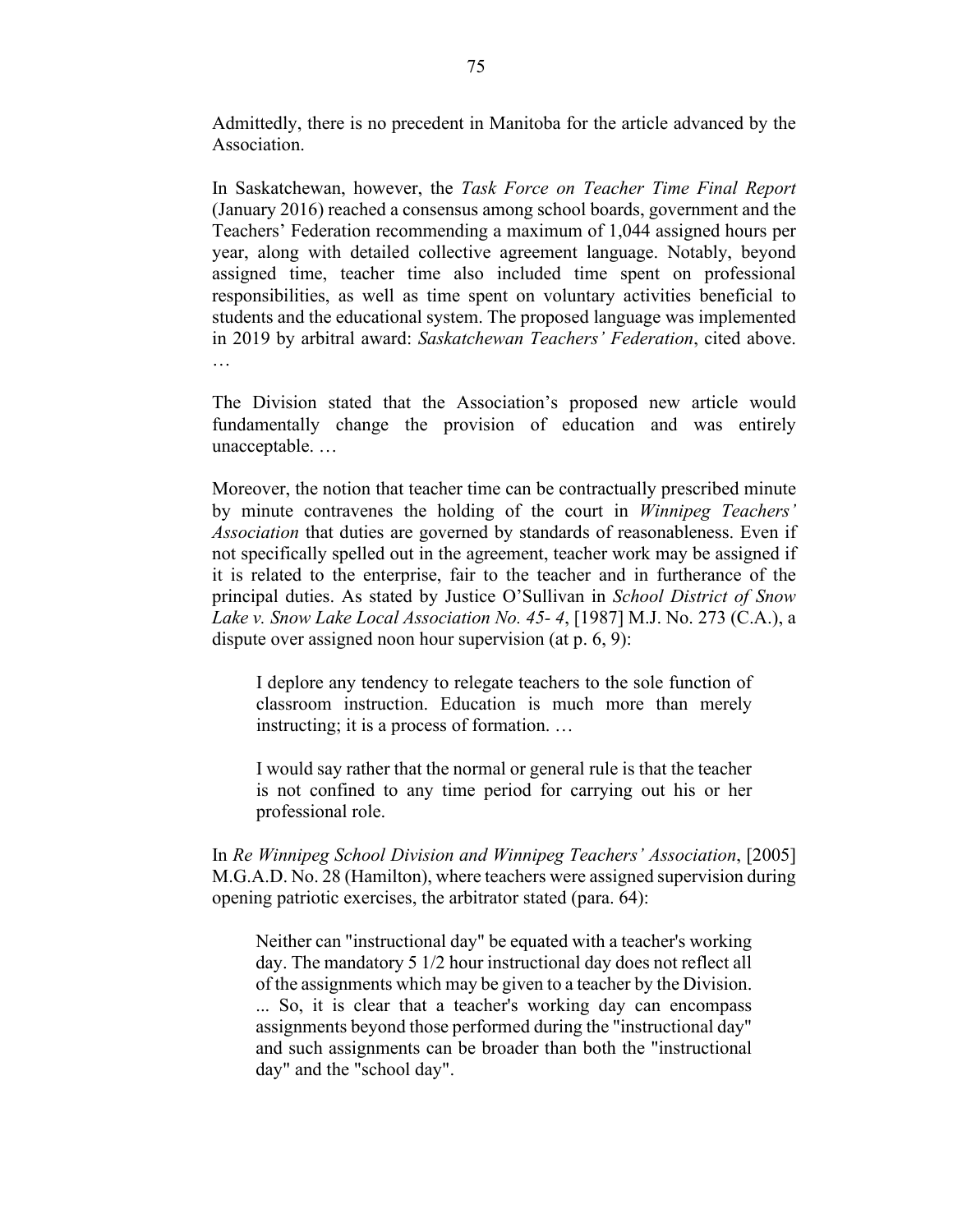Similarly, in *Re Portage La Prairie Teachers' Association and Portage La Prairie School Division* (LaBossiere: 2018), a longstanding directive that all teachers remain available in the school until 4 pm daily was upheld under the Laskin test. The analysis showed how the interests of both employer and employees are carefully balanced, arriving at a reasonable outcome. The Division argued that these arrangements have served the parties for many years and should not be drastically altered as proposed by the Association. …

# 168. *Louis Riel* declined to make any award on teacher time but urged the parties to engage again on the subject, noting as follows (at p. 74):

It should not be assumed that discussion is futile, despite the obvious differing perspectives of the parties. In Saskatchewan, a tri-partite task force process produced a consensus report on teacher time, which was later awarded in arbitration. The Task Force framed the issue before it in these terms: "What can be expected of a teacher, quantitatively, by their employing board in exchange for their salary?" There is a nexus between salary and working time, although ultimately the award in *Saskatchewan Teachers' Federation* stated as follows (at p. 66-67):

Much was said about teacher professionalism and the fact that teachers do not work on the clock. This topic was explored at length by the Task Force and we accept its assessment of the issue. A negotiated limit can be put on assignable hours of teacher work, as defined, while still recognizing that professionalism requires teachers to perform the rest of their duties autonomously.

As the Division said, disputes over assigned duties have been governed by the Laskin test for many years. Reasonableness has been the touchstone. However, in *Winnipeg Teachers* the Chief Justice was considering whether the employer "may call for the performance of duties which are not expressly spelled out" in the contract. The question of how much time must be devoted to such assigned duties has been left for the parties to address. In Manitoba, arbitration is available when teacher bargaining fails. Generally speaking, interest arbitration is not a vehicle for introducing fundamental changes to an existing bargaining relationship, but each case depends on the circumstances.

### **Submission of the Association**

169. The Association explained the history of Article 5.1 and the 5% limit on increased student contact time. It was awarded in *Fort Garry* (Fox-Decent: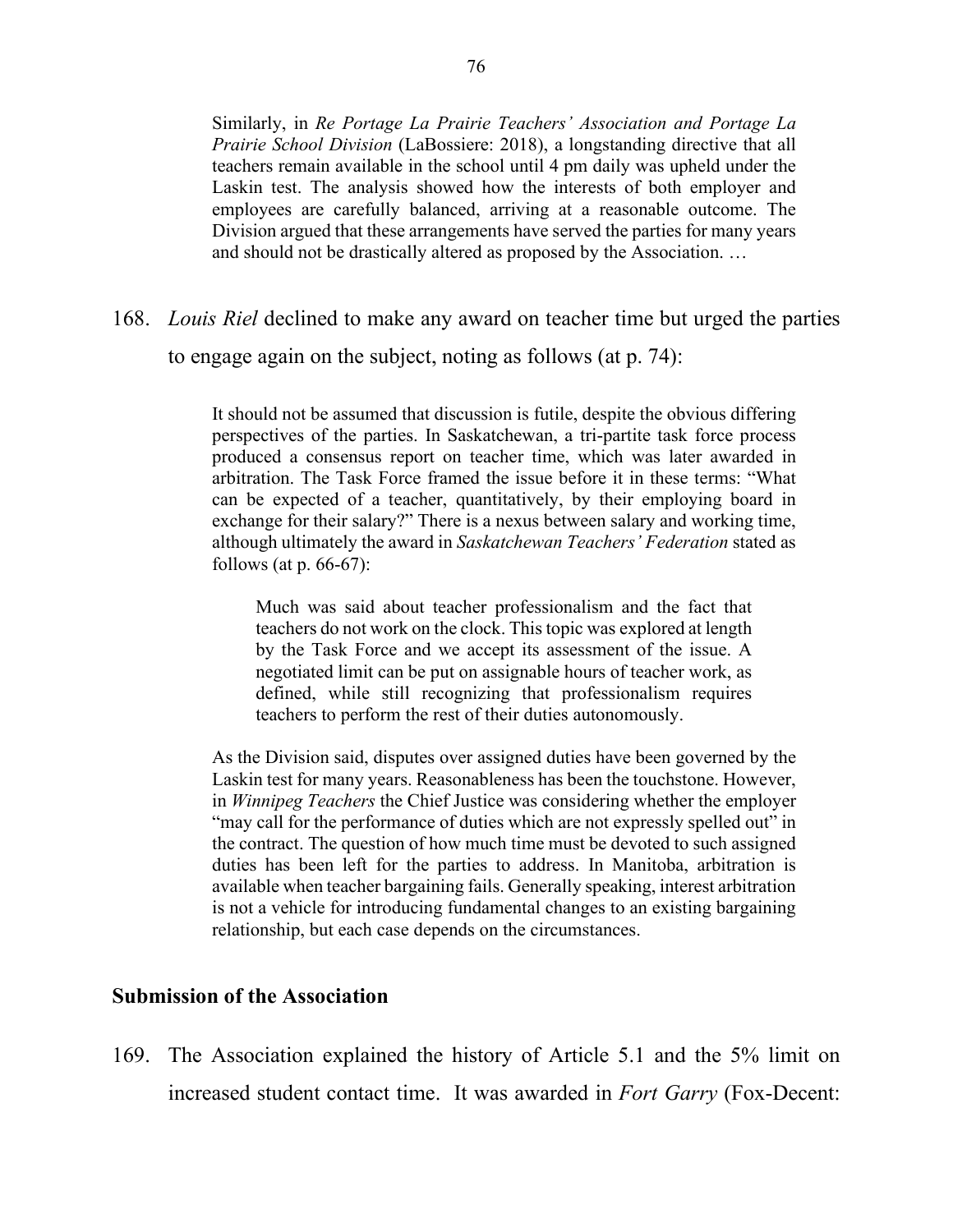2000), based on *Transcona-Springfield* (Freedman: 1989), and the *Fort-Garry* board stated after reviewing the parties' positions: "It is reasonable and timely to award positively on this proposal." The Association believes that average contact time in 1999-2000 was 270 minutes but the Division does not concur, and the parties have never settled the point. As a result, the article is not necessarily sufficient to define job expectations. A grievance could be problematic because of a lack of consensus regarding the base year average contact time.

- 170. A membership survey taken in 2019 highlighted many serious concerns over teaching and learning conditions, similar to what was described in *Louis Riel*. Most teachers reported they had insufficient time to deal with pressing tasks and obligations, including self-care. Almost all teachers come to work sick or work at home while sick. Across all grade levels, they say their classrooms are more complex than ever.
- 171. Three teachers presented to the arbitration board and tried to communicate the reality of teaching today. All are active in extracurricular activities and have devoted themselves to various academic and program initiatives. Leah Scantlebury (Acadia Junior High) has taught for 28 years in the Division and described graphically how "her plate fills up" to overflowing every day. She said things have really changed over the course of her career. She feels just as overwhelmed now, as a senior educator, as when she started teaching. "It's just simply too much. ... Teachers need their workload to be manageable." Mary-Ann Mitchler has taught for 34 years at Oakenwald School and remains enthusiastic: "What a beautiful way to spend a life!" Still, over this period of time, class size, diversity and complexity have changed incredibly. The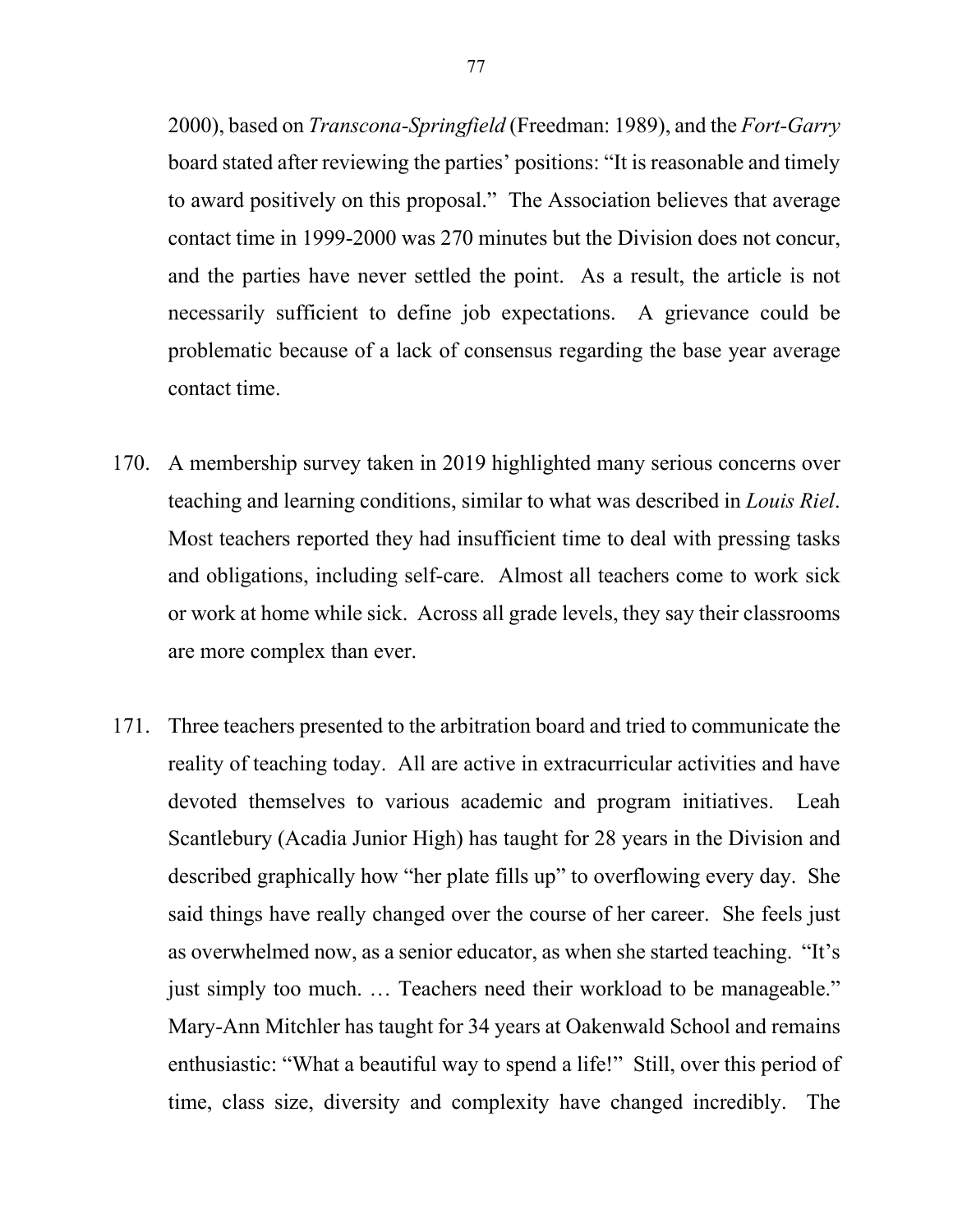expectations are now completely unrealistic, she stated. Finally, Chace Porter (Shaftesbury High School, Phys-Ed and Health), worked on multiple term contracts until he became permanent in 2016. "The reality is educators are consistently required to do more and provide more, with less. Less time, less resources and less support. Collectively we are exhausted. … Even if the pandemic goes away tomorrow, I don't believe the current system is sustainable."

- 172. The Association emphasized that it is not asking that teacher duties be reduced. The present proposals are intended to limit when and how long teachers may be assigned to work.
- 173. Two Metro divisions have collective agreement clauses on the instructional day. In Seven Oaks, exclusive of the lunch period, the instructional day is 5.5 hours for K-8 schools and 5.75 hours for high schools, or as determined by the Minister. Winnipeg School Division has a 5.5 hour standard instructional day, or as determined by the Minister, to be worked consecutively unless otherwise agreed. Both divisions specify minimum periods for preparation time. One rural division, Park West, lists specific school opening, noon and closing times, using an attached schedule similar to the present proposed Appendix A. Many other divisions across the province have workload articles dealing with prep time and extracurricular activities. The Association therefore argued there are comparators that support the proposal.
- 174. The requirement of inherent fairness is met, said the Association. The Laskin judgement contemplated that parties would negotiate clauses of this nature to better define teacher duties. Now is the time. *Saskatchewan Teachers'*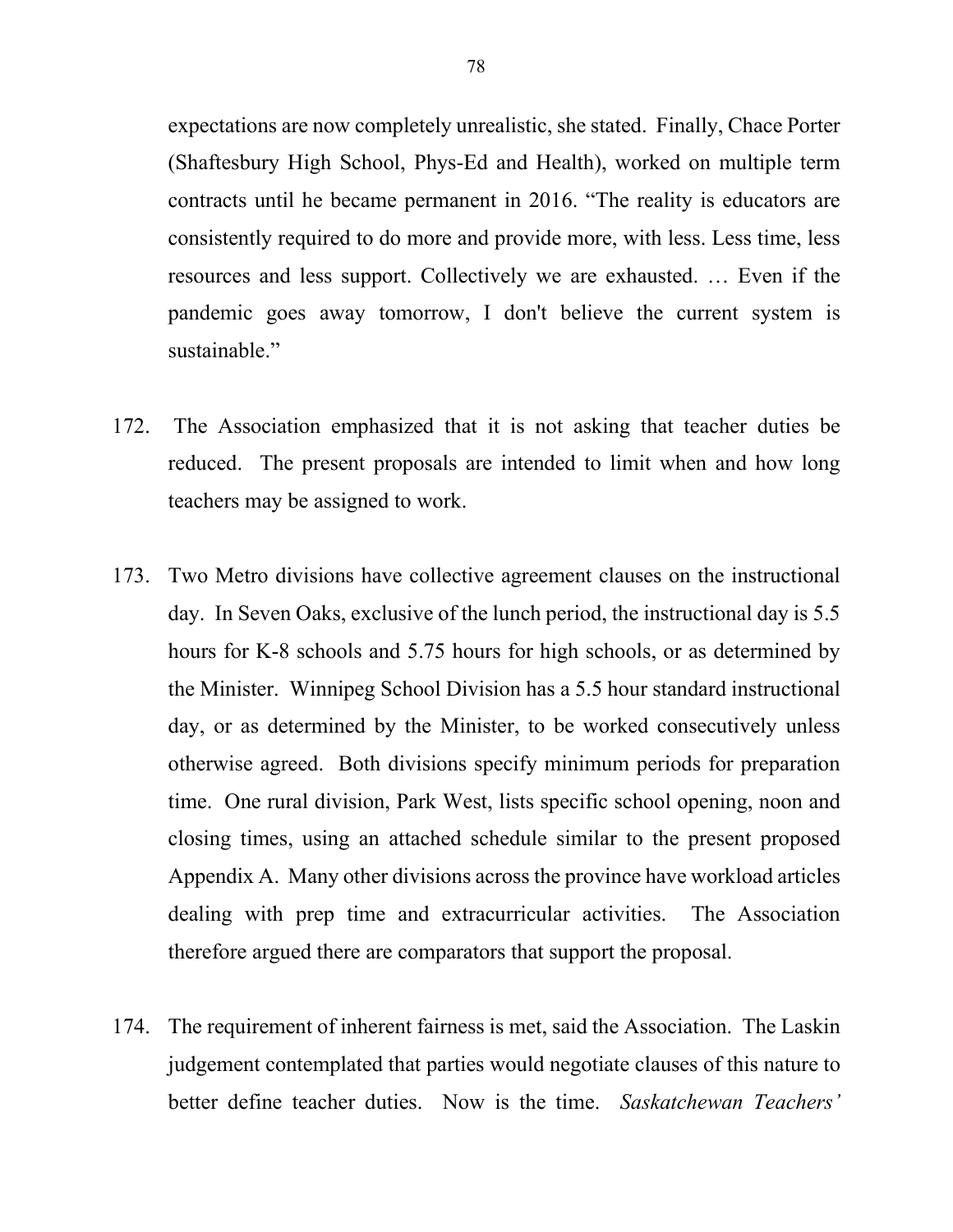*Federation* awarded a maximum of 1,044 hours of assigned time per year in 2018, while still recognizing other professional working time and voluntary duties undertaken by teachers. In *Brandon School Division* (Freedman: 2020), a grievance award, it was held that convening school meetings during dedicated prep time violated the Laskin test and the collective agreement (at para. 204). In *Portage la Prairie* (LaBossiere: 2018), the instructional day was lengthened by the division and the arbitrator denied a grievance. In the Association's submission, these cases illustrate the need for language in the collective agreement to prevent "instructional day creep" by employers.

- 175. The Association cited a series of teacher workload studies, which were also discussed in *Louis Riel*. It has been found that teachers work 50 hours or more per week on average, much of it outside the classroom and the instructional day. The intensification of teacher work has also been well documented. All the teacher presenters spoke to this issue.
- 176. The Association stated that teacher time language in Manitoba collective agreements has resulted solely from arbitration. Employers have not been willing to bargain in this area and legislation does not stipulate a maximum, only a minimum. The reasonableness of a defined work time has been borne out by the decisions of numerous arbitration boards.
- 177. In closing, the Association emphasized that its final proposal on the instructional day is by definition a status quo article that the Division should find acceptable. It is cost neutral. It states the current practice, and yet the Division continues to resist. While the Association had hoped to address equity as between different school instructional days, it has foregone that goal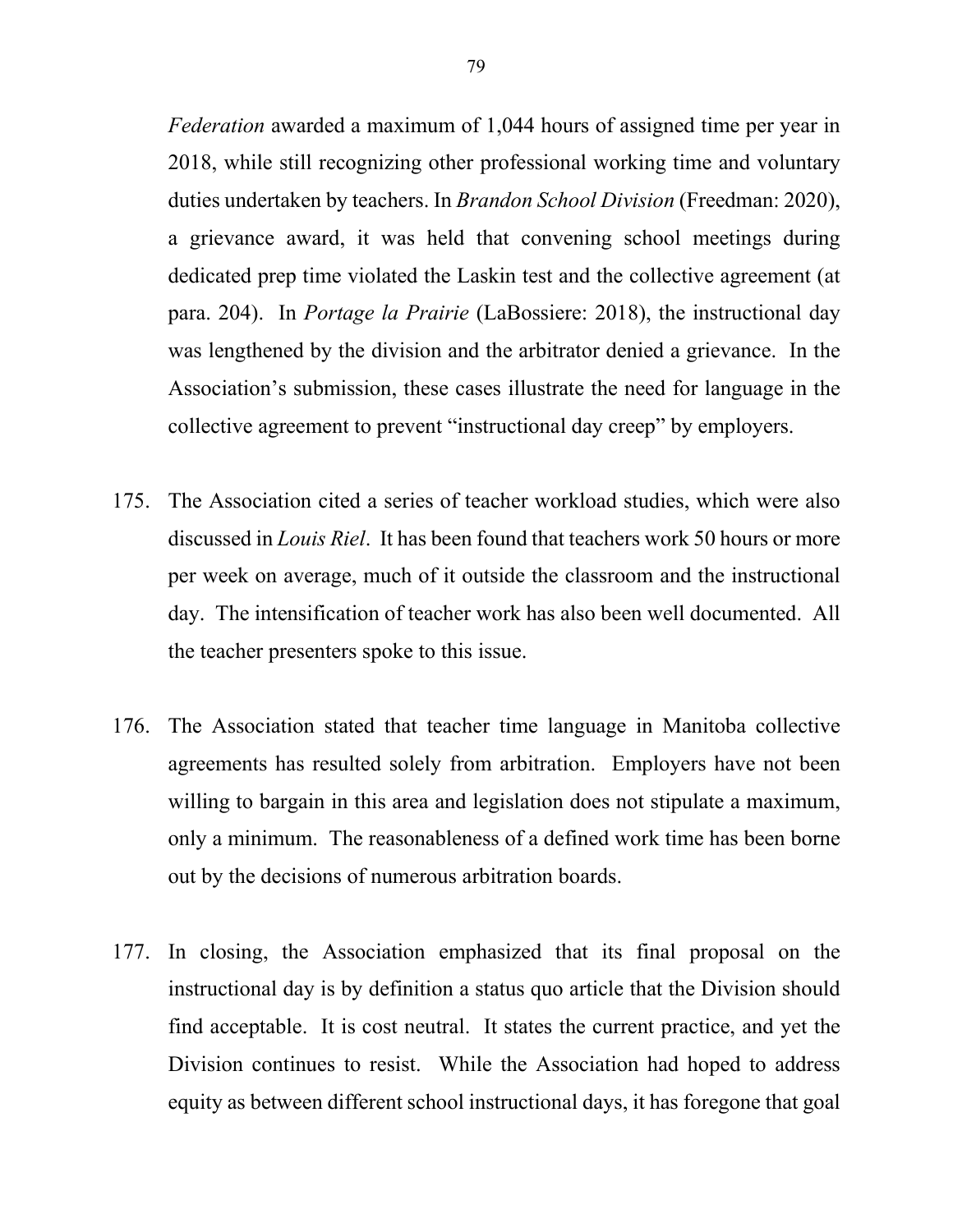for now. The modest proposed language is a start toward defining teacher working time and can be built upon in future rounds. It also maintains three after-school events as maximum assignable time, recognizing that teachers regularly meet their obligations outside the instructional day as a matter of professional responsibility. The proposal gives teachers greater certainty but without adversely impacting the management of schools by the Division.

### **Submission of the Division**

- 178. The Division submitted that a change from "contact time" to assignable time in the collective agreement, even under the most recent amended proposal, was unprecedented, unnecessary and unjustified. It would amount to a breakthrough, but the *Turtle River* test has not been met. The Division's refusal to agree is entirely logical and fair. The evidence did not establish that current practice is impractical, inequitable or out of step with other divisions. The onus of proof under *Turtle River* is on the Association. The member surveys submitted to the board were unhelpful and did not relate directly to the length of the instructional day. The workload studies and literature were generalized and made no reference to actual conditions in Pembina Trails. None of the presenters said a cap on the instructional day would be beneficial to them.
- 179. The Division did not object to retaining Article 5.1 (Contact Time) and stated that this clause already provides protection against instructional day "creep" or incursion into non-contact time. However, reverting to existing language at this stage of the arbitration does underscore the Association's lack of evidentiary support for its position.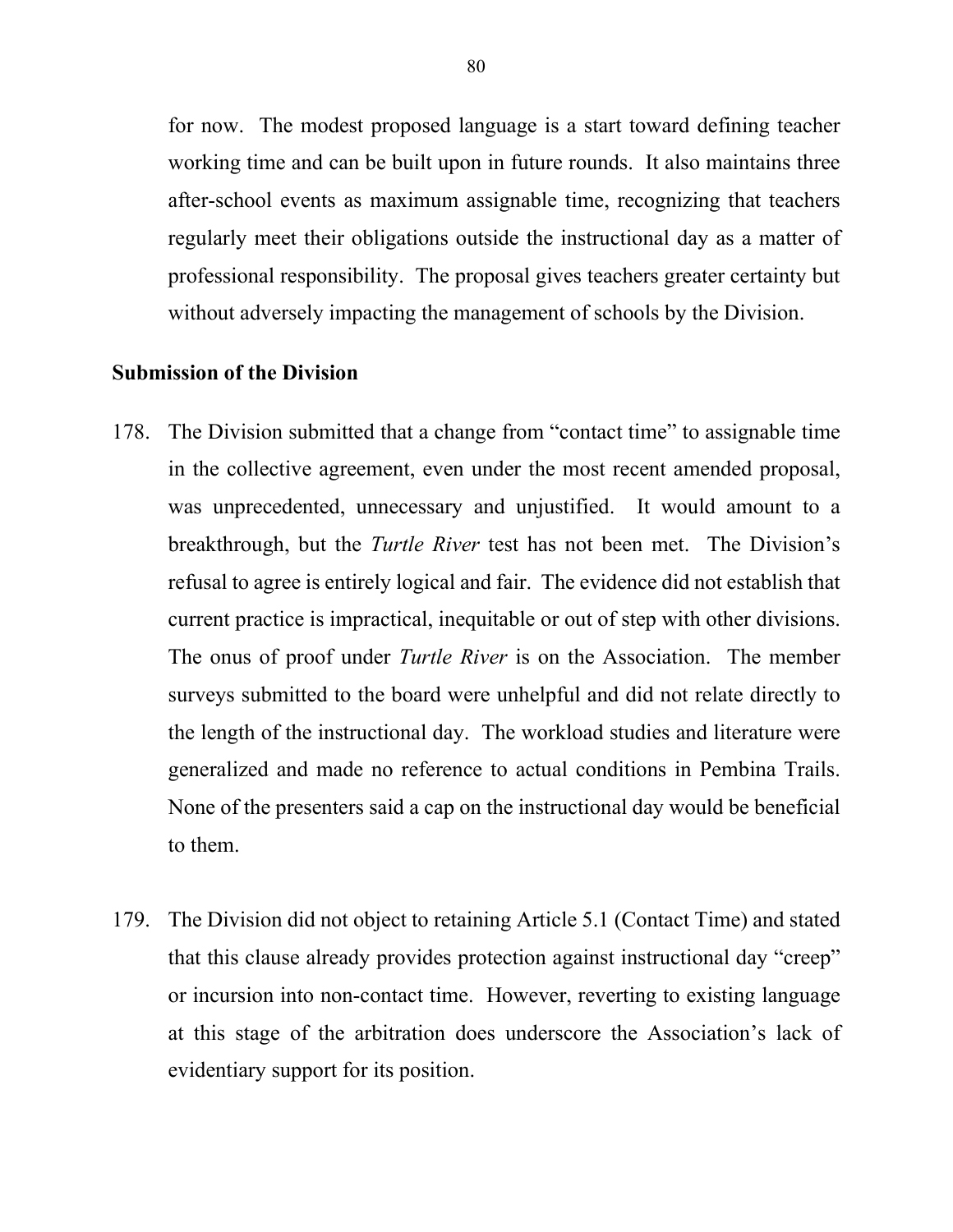- 180. Government determines the curriculum and then the Division is responsible for allocating the time required in schools to deliver the necessary educational program. There is variation across schools. Schedules change over time in response to changing needs. Moreover, there could be future curriculum changes by government, with implications for the minimum necessary hours of instruction for purposes of student credits. The proposal would remove the Division's flexibility to manage. The proposal does not account for future costs of potentially hiring more teachers and the outcome on student learning outcomes.
- 181. In *School District of Snow Lake, supra* (1986), Justice O'Sullivan said that he would "deplore any tendency to relegate teachers to the sole function of classroom instruction. Education is much more than more than merely instructing …" (at p. 261). In *Winnipeg School Division, supra* (1975), Chief Justice Laskin called for teacher contracts to be "governed by standards of reasonableness" in assessing an employer's assignment of duties not spelled out in the agreement (at p. 274). *Brandon School Division* (Freedman: 2020) was an application of the Laskin test, where it was found to be unreasonable to schedule school meetings during prep time. This decision underlined that school divisions do not have unfettered discretion under the Laskin test, as asserted by the Association in support of its proposal.
- 182. The Division argued that the Association's proposal, which limits a teacher's time on a minute-by-minute basis, was inconsistent with these established principles. By strictly dictating the parameters of a teacher's day, the parties would actually be infringing on teacher professional autonomy, as well as management rights under legislation. This exact point was made by MTS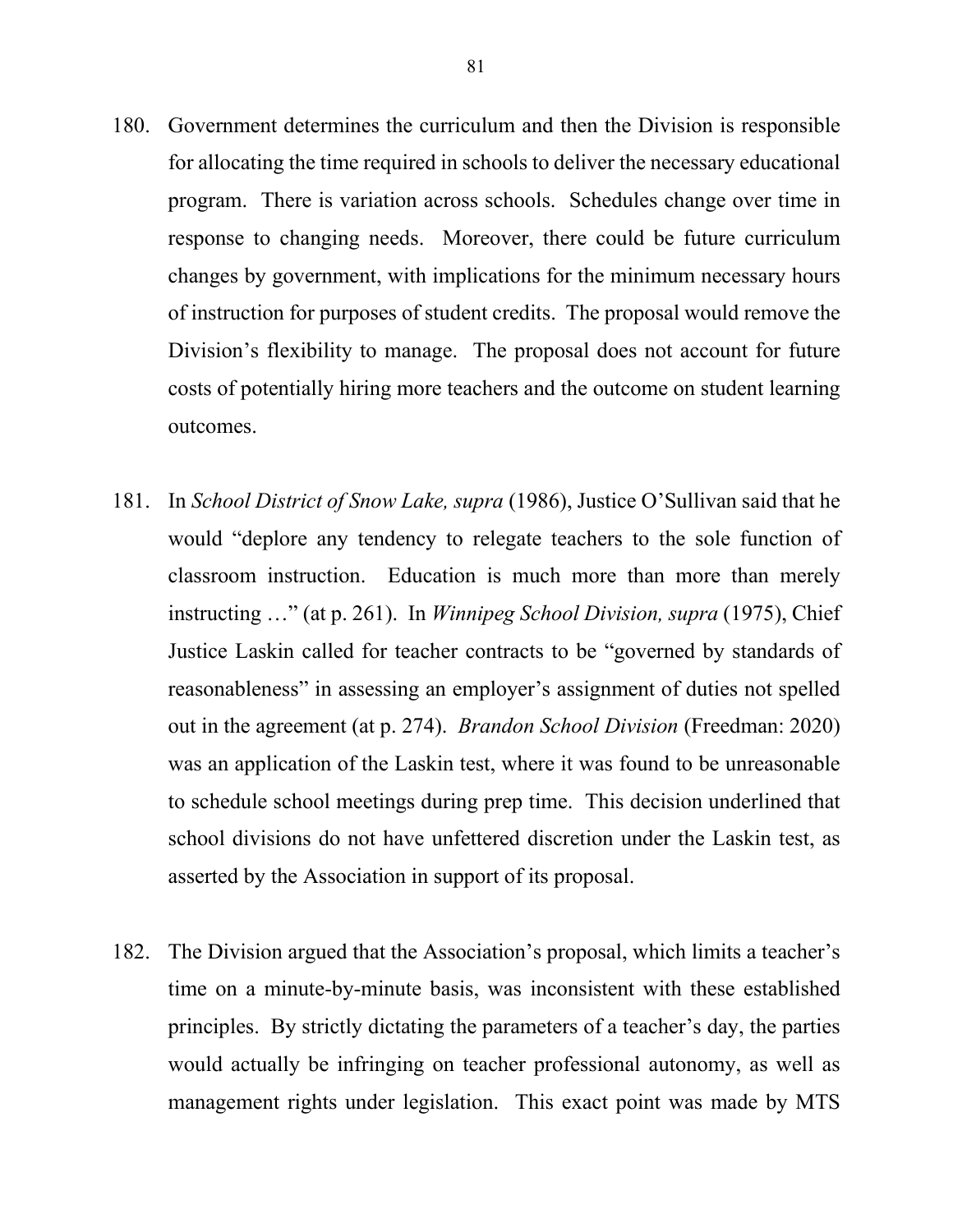itself in the *Portage la Prairie School Division* (2018) litigation, where "the 4 pm directive" required teachers to stay at school after the end of the instructional day. MTS grieved and said that teachers are not clock punchers. The Division agrees.

183. In *Portage la Prairie*, the grievance was denied on the basis that the directive was reasonable under all the circumstances. Judicial review was dismissed: 2020 M.J. No. 150 (Q.B.). The judge concluded her decision as follows (at para. 44):

> I will add that I understand why the applicant challenged the Directive. Speaking generally, requiring teachers to remain at school until a specific time each day may be incongruous with both their professional status and the reality that they often work outside of the instructional day in any event. From a practical perspective, teachers can and should manage their own time appropriately. Having said that, the merits of the Directive were not before me on this application.

- 184. The Division submitted that after school events should not be arbitrarily limited to three per year, as proposed by the Association. The Division has parent teacher night, meet the teacher, Kindergarten information evenings, numeracy nights, concerts, open houses and year-end celebrations. It is crucial that the Division maintain its ability to ensure staffing of these events as needed. Robust parent engagement with their children's teachers is correlated with student success. These are not "extras" but rather primary teacher duties. Some after-school events are voluntary and teachers always come through for the students.
- 185. The Division referred in particular to a teacher's legal responsibility for "administering and marking any assessment of pupil performance that the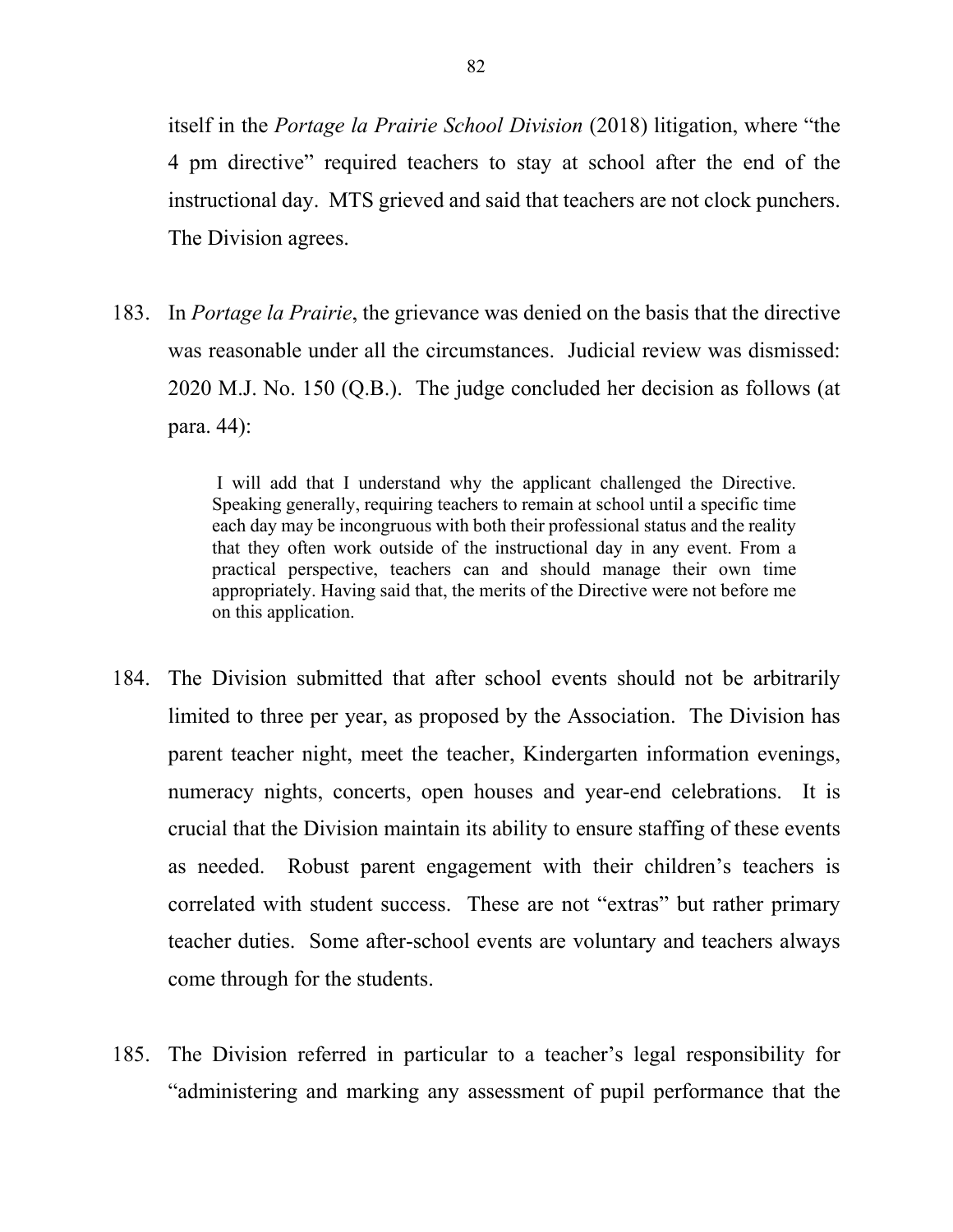minister may direct, in the manner that the minister directs": *Education Administration Miscellaneous Provisions Regulation*, Regulation 468/88R, section 39(e), made under the *Education Administration Act*. Teacher participation in tri-conferences is considered mandatory and there are currently four such events in the course of each year.

- 186. None of the presenters said they were ever directed to attend evening events. All were very active in extracurricular activities and the Division provides time off with pay pursuant to policy. A teacher's level of commitment to such activities is a matter of personal choice and teachers are able to scale back their involvement to alleviate the pressure of their total workload. There are various student support services provided by the Division that help classroom teachers deal with the complexity and intensity of their work. As well, the Division said it is very concerned for teacher work-life balance and general well-being. It will support temporary FTE reductions if teachers make such a request. Codifying teacher time would not be a helpful step.
- 187. The Division said there has been no significant discussion of Article 5 in BACE meetings, and in any event, BACE is not a labour relations forum. As for collective bargaining, since there was virtually none this round, the parties did not engage on the teacher time issue. These are serious and complicated matters. They should be left to the parties for future discussion, as suggested by the board in *Louis Riel*.

## **Association reply submission**

188. The Association reiterated that its proposal does not displace current practice but does seek to enshrine it in the collective agreement. There should be a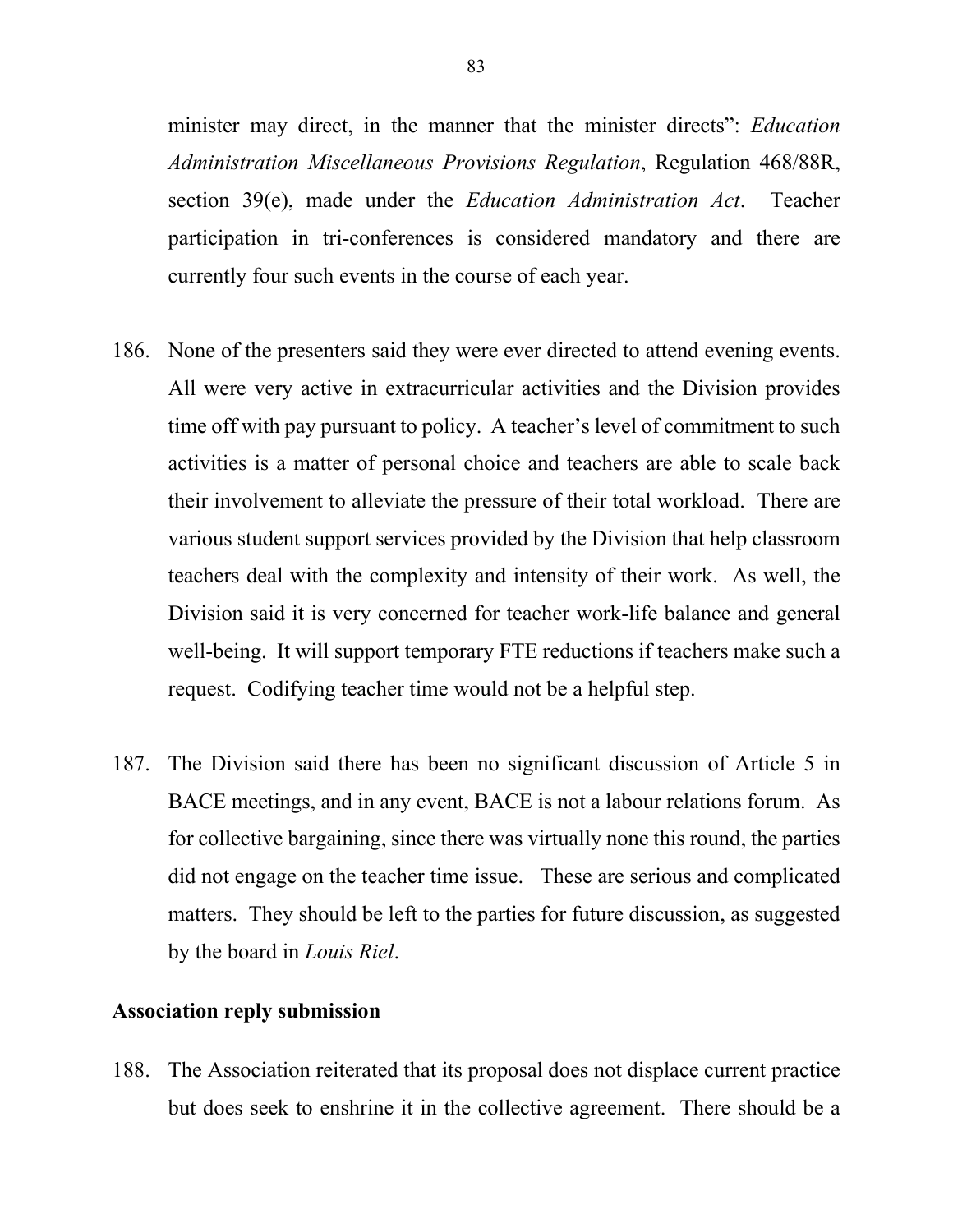clear limit on how much time the Division can assign to its teachers. The status quo would become the limit. This is cost neutral. It is a practical solution to a longstanding problem that would never be resolved in collective bargaining, as the Division confirmed in its submission.

189. The proposal does not reduce a teacher's total working time spent carrying out their professional duties. However, said the Association, providing teachers with certainty on assignable time will help them manage their obligations beyond the hours when they are expected to be at school.

### **Decision on assignable time**

- 190. The Association's decision to amend its proposal twice caused some disruption to the arbitration process, which was unfortunate and inefficient. At the same time, it was responsive to real concerns raised by the Division and focussed the board's attention on a potential zone of reasonableness between the two contending positions. Interest arbitration has been described as a component or extension of collective bargaining, so parties should not be discouraged from adjusting their positions if by doing so they may enhance the possibility of reaching agreement.
- 191. The Division rejected in principle collective agreement language on teacher time. It sought to preserve its management rights and maintain operational flexibility. Given the current bargaining environment, as described earlier in these reasons, this approach may be understandable. For its part, the Association aspired to insert highly prescriptive provisions on assignable time. It readily conceded that the job extends far beyond the hours spent in school. However, the Association sought to achieve certainty over teacher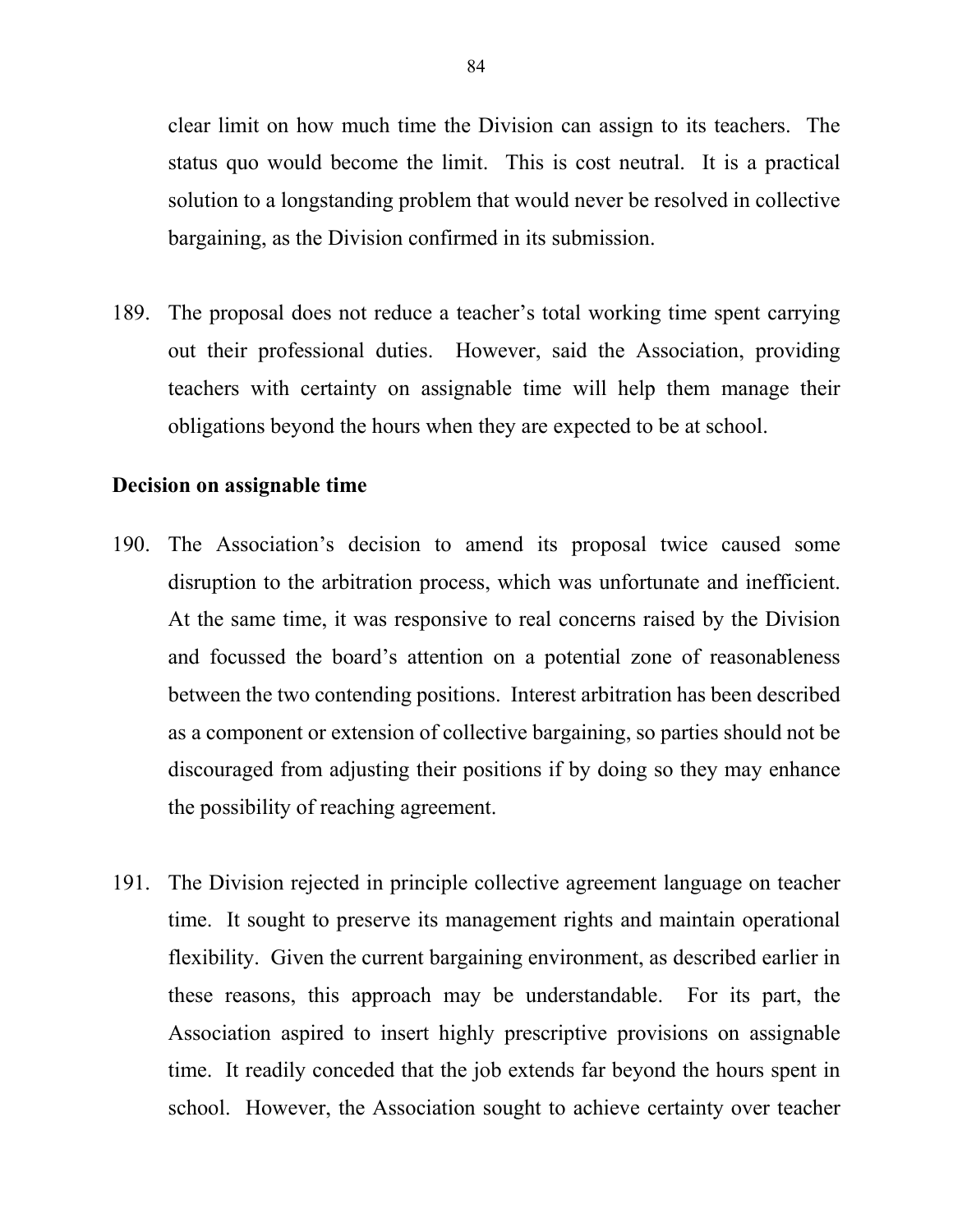working time during the school day. The board has considered whether there is there a mutually acceptable middle ground.

- 192. The teacher time issue is not a new one. Both parties recounted the history, starting with *Winnipeg School Division* and the Laskin test, which was formulated 45 years ago. The reasonableness test is incontrovertible. Work must be related to the educational enterprise, fair to the teacher and in furtherance of the teacher's principal duties. Unfortunately, a reasonableness test does not in itself provide the answer when disputes arise. Conflict and litigation are common. The court in *Winnipeg School Division* stated that the parties can negotiate terms, such as compensation for noon hour supervision, which was the issue in that case. This reflects a fundamental tenet of employment contracts. The employee provides work and the employer provides compensation. For the relationship to succeed, the parties each need to know the terms of their bargain.
- 193. In Manitoba, teacher salaries are bargained and settled in the collective agreement. Teacher duties are generally not listed in the collective agreement but rather in legislation. Teacher work time is not defined anywhere with precision. However, there have been exhortations by arbitrators faced with the Laskin test that the parties should or will negotiate working time in order to avoid further conflict.
- 194. In *Transcona-Springfield* (Freedman:1989), a 5% cap on contact time was ordered and the arbitrator stated: "Ultimately the agreement may have a much more detailed provision on contact time; we do not think we should impose such a detailed provision now. We certainly expect that this issue will be the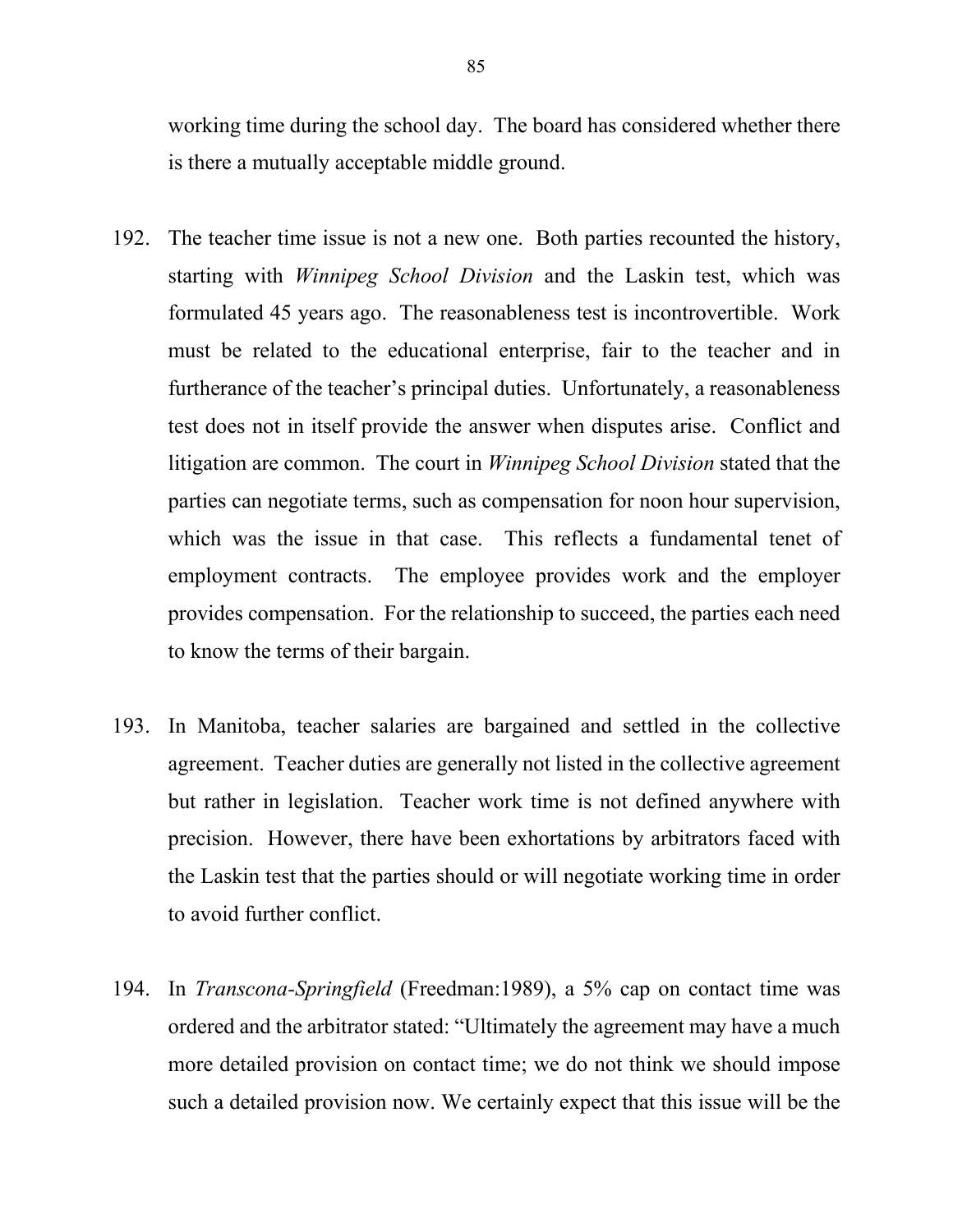subject of negotiations between the parties for the 1990 agreement." That was 30 years ago. There is still no detailed article establishing actual contact time or assigned time.

- 195. In *River East School Division* (Marr: 1996), dealing with extracurricular duties, the arbitrator ruled on the reasonableness of time spent by teachers, but in lieu of any further remedy, urged that the parties negotiate terms.
- 196. In *Fort Garry* (Fox-Decent: 1999), the association sought an article on contact during the instructional day, which the arbitrator defined as including teaching students, consultation with students and supervision of students. The division had "some sympathy" with the proposal but objected on jurisdictional grounds. A 5% cap was awarded on increases but there was no substantive article. Pembina Trails is the successor division and of course this remains in issue 20 years later. As noted, the parties have been unable to agree on the baseline for the 5% cap.
- 197. Winnipeg School Division and Seven Oaks School Division each have an instructional day defined by a specified number of hours, subject to some qualifications. The Association said these were awarded articles, not negotiated. Regardless, they exist in major Metro school division collective agreements.
- 198. In 2020 in *Louis Riel*, it was stated that "[t]he question of teacher time has now been flagged as a major concern of the Association and it deserves to be considered in depth by the parties to see whether some common ground may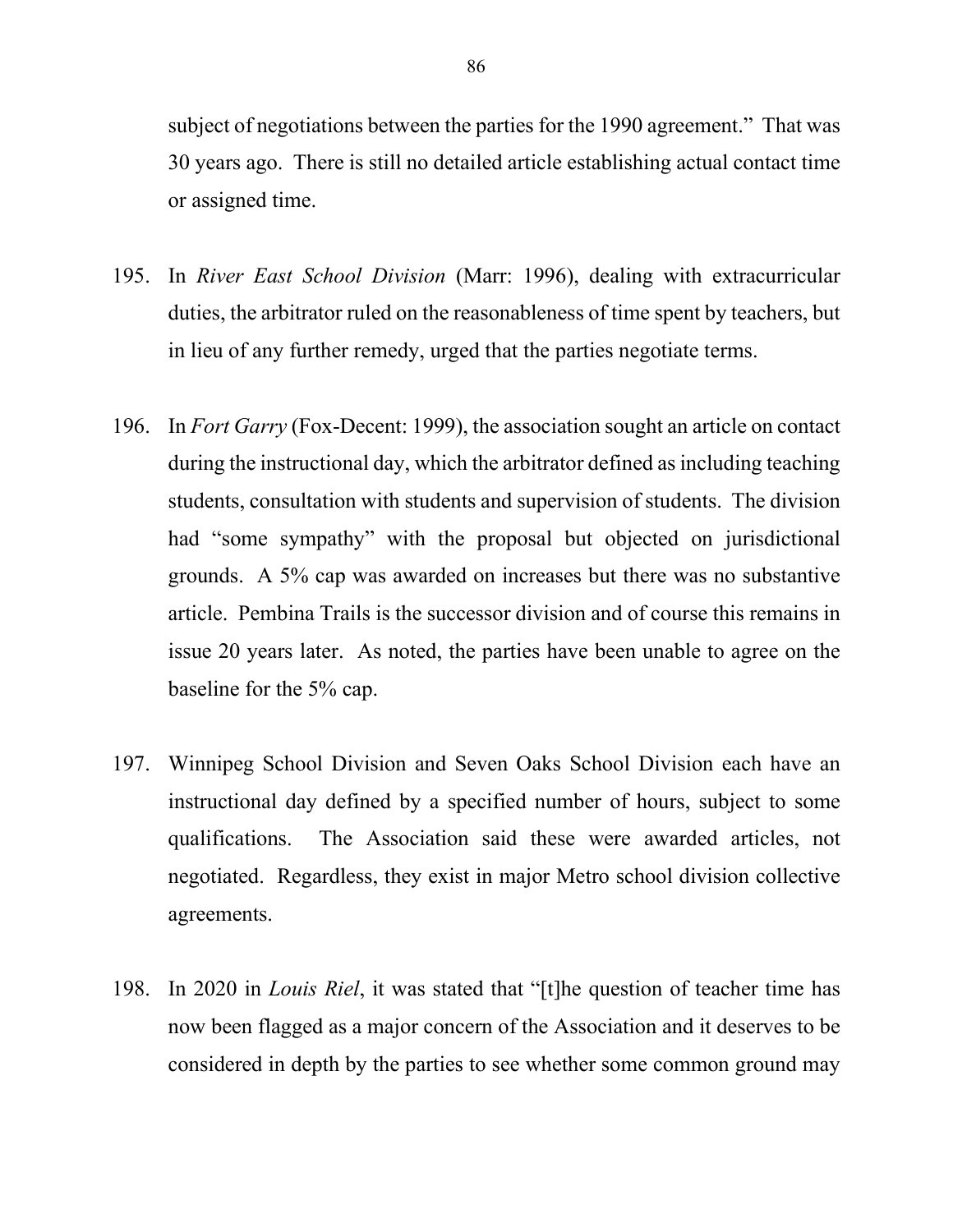be found" (at p. 74). The board said it expected the parties to engage the issue in collective bargaining.

- 199. The foregoing review establishes that the appropriateness of collective bargaining as a means of setting teacher working time was affirmed long ago in Manitoba. To that extent, the Division's position rejecting such provisions in principle would appear to be illogical and unfair, to use the terminology from *Turtle River*. Current practice is clearly impractical because after 20 years, the parties have been unable to give any precise quantification to Article 5.1 on contact time. Arguably the absence of workable language is also inequitable, since it prevents teachers from assessing their current load of contact time and gauging whether it may violate the collective agreement.
- 200. As discussed earlier in these reasons, the *Turtle River* test is evidence based and takes into account logic, fairness, practicality, equity and consistency. The test should not be reduced to a rote, formulaic exercise. The test does not preclude breakthrough awards, but in the present case, whether an award constitutes a breakthrough or merely an improvement depends on precisely what may be awarded. In the end, the board has tried to consider the Association's proposal and the Division's objections on their merits.
- 201. Saskatchewan may not provide a direct comparable due to different local conditions and history, but the outcome in *Saskatchewan Teachers' Federation* should not be ignored. The board quoted from the Task Force on Teacher Time, which framed the issue as follows: "What can be expected of a teacher, quantitatively, by their employing board in exchange for their salary?" The arbitration board in *Saskatchewan Teachers* concluded that a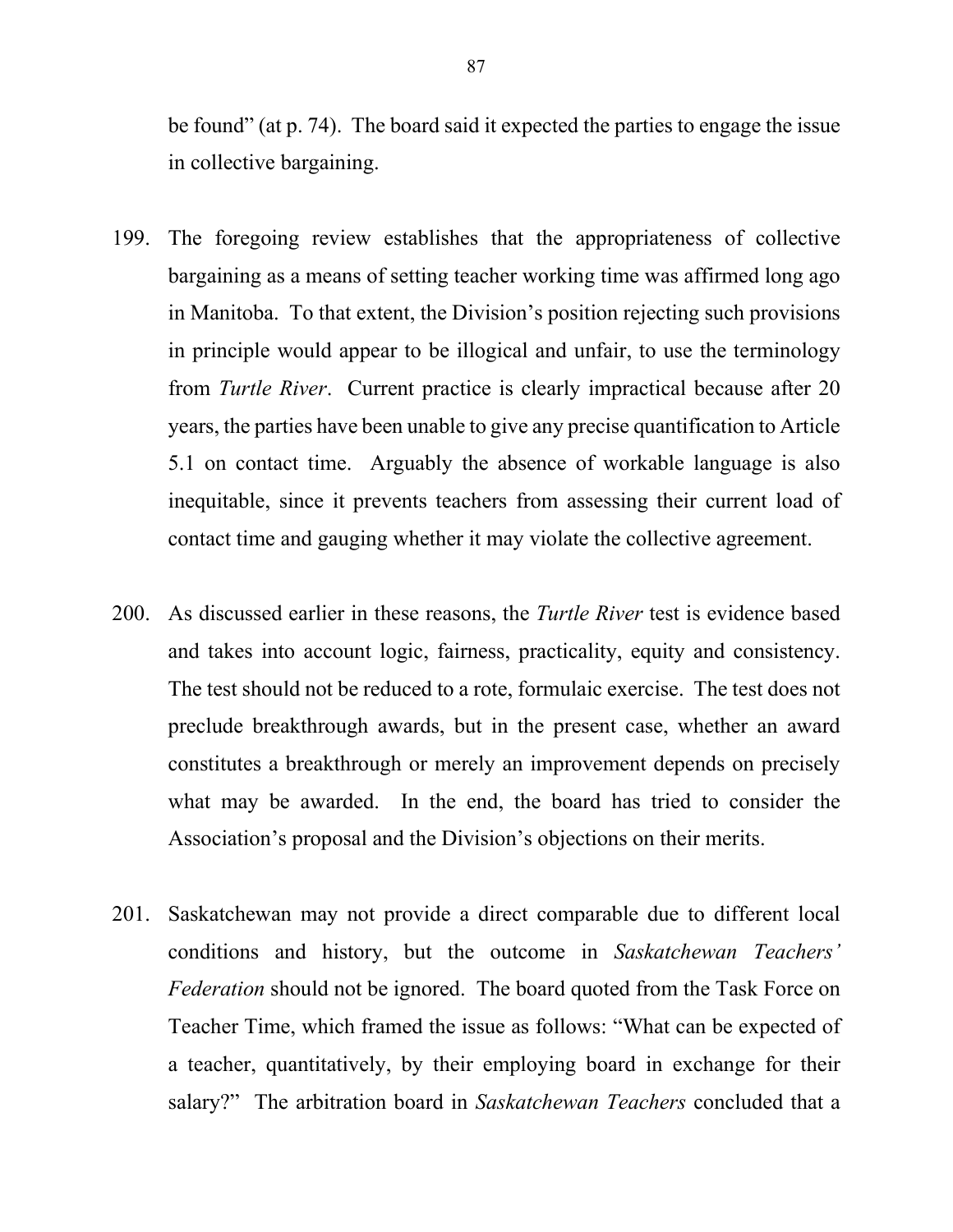negotiated limit can be put on assignable hours of teacher work, as defined, while still recognizing that professionalism requires teachers to perform the rest of their duties autonomously.

- 202. Thus, the real question is not whether assignable time is a legitimate potential collective agreement provision. That question has been answered on numerous occasions in the affirmative. The issue we must consider is what kind of language would meet the test of balancing the parties' interests and concerns. In objectively reasonable collective bargaining, which we must replicate, the parties would agree on a provision that reflected a degree of compromise and respected their competing interests. In this context, the Association's decision to scale back its proposal and request a partial step towards greater certainty deserves serious consideration.
- 203. The board does not believe that it is practical or desirable to define the instructional day by listing the current hours in every Division school. While this is undeniably a status quo clause, the Division has made the compelling point that it needs flexibility to revise schedules and hours from year to year, or even during a school year, depending on circumstances. We therefore do not accept the approach based on Appendix A. However, the board does conclude that there should be some defined limit on the instructional day worked by teachers. We will set that limit at the maximum current school instructional day in the Division, leaving management a fair amount of flexibility, but not giving carte blanche for future increases.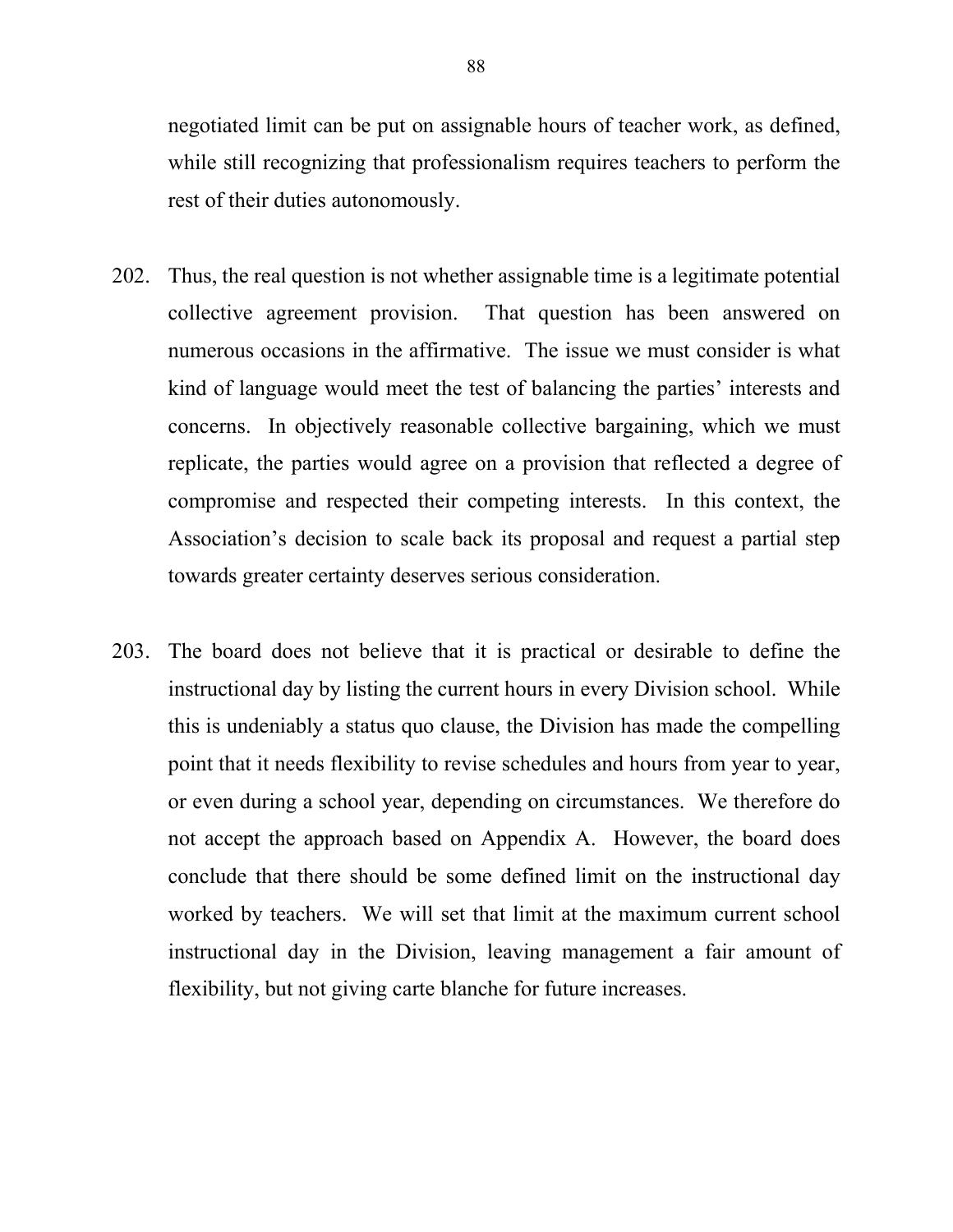- 204. The form of the awarded language tracks the existing clauses in Winnipeg School Division and Seven Oaks School Division, which are significant comparables.
- 205. The Division also pointed out that it may need to respond if the department introduces new curriculum requirements that trigger increased instructional hours for student credit. We will include an exception for this purpose.
- 206. It bears repeating, albeit it was not disputed, that teachers always retain the obligation as professional employees to discharge their responsibilities outside and beyond the defined instructional day. For clarity, we will make this obligation explicit in the awarded language.
- 207. For the reasons advanced by the Division, we decline to award language limiting after-school events to no more than three events per school year.
- 208. Both parties cited *It's About Time!! A Report on the Impact of Workload on Teachers and Students* (Dibbon, Memorial University of Newfoundland, 2004)*.* The board adopts the spirit of the following comments from the report (at p. 35) as justification for taking a modest step on teacher time in this award:

Many possible solutions to the workload problem have been proposed. However, given the diverse nature of teachers' work, no single solution will provide a panacea for all teachers. Reductions in class size will work better for some; increased preparation time will be more beneficial to others. Still others will benefit most from increased professional development and training while for others it will be the elimination of mandatory supervision. The issues associated with teacher workload are real and serious, much too serious to be dealt with exclusively as a collective bargaining issue. Because a one-size-fitsall solution is unlikely to be found, all of the partners/stakeholders … must work together to find appropriate ways to implement solutions that are sensible,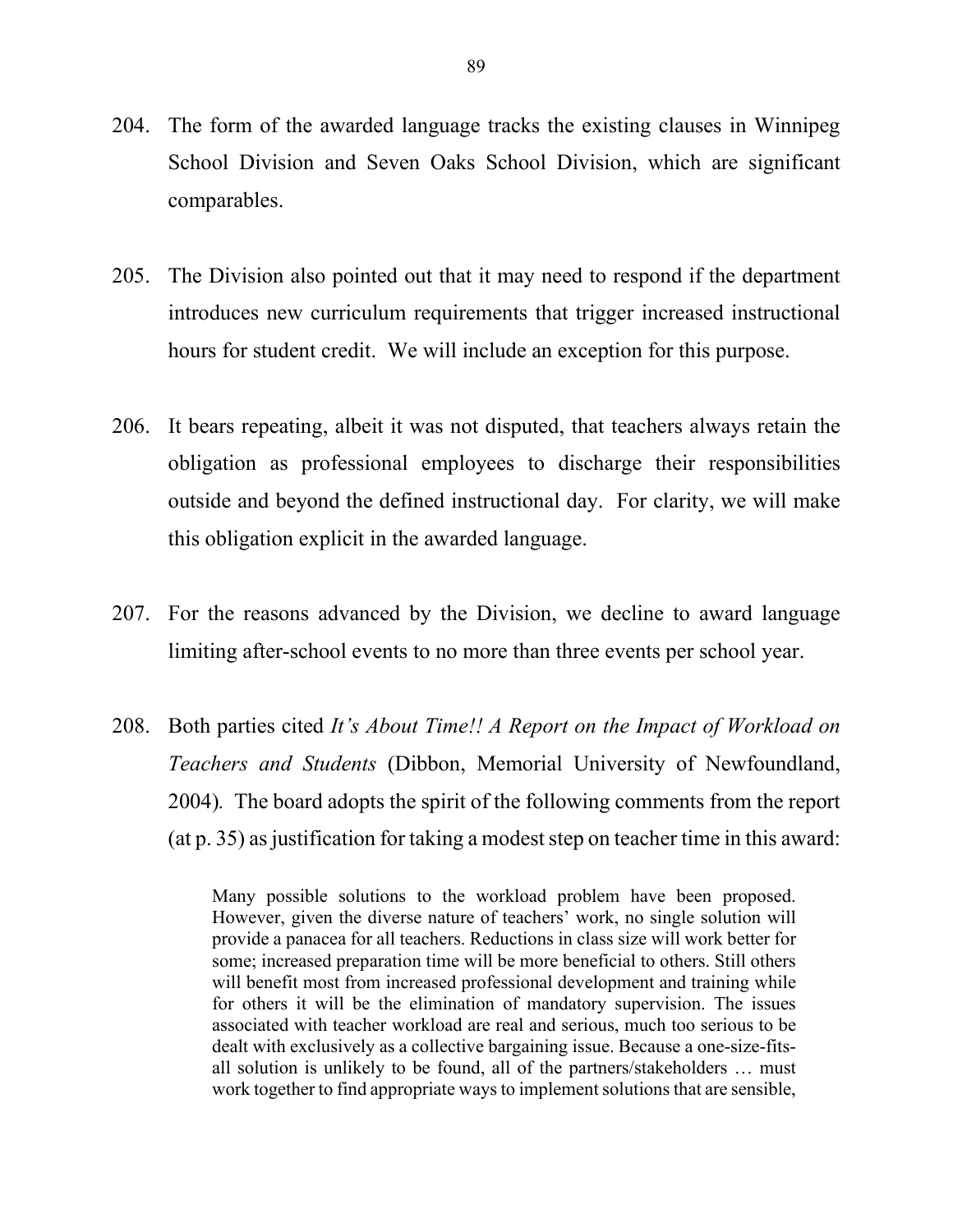meaningful to teachers, and timely. It is common knowledge that we are living in times of fiscal restraint, but the fact that we cannot change everything does not mean that we can or should do nothing.

209. The following is awarded as new Article 5.4, effective June 30, 2021:

#### **Length of Instructional Day**

- (a) The maximum length of the instructional day in each high school (averaged over the week, Monday to Friday) shall be 5 hours and 50 minutes. The maximum length of the instructional day in other schools shall be 5 hours and 45 minutes, averaged over the week if necessary. The instructional day is exclusive of the lunch period outlined in Article 5.3 and exclusive of the statutory obligation of teachers to be on duty at least 10 minutes before the morning session begins and at least 5 minutes before the afternoon session begins.
- (b) The instructional day may be revised by the Division to meet new Department of Education course credit requirements or to comply with statutory requirements.
- (c) Nothing in this article limits a teacher's obligation to discharge their professional responsibilities outside the instructional day.

## **Leave of Absence for Executive Duties: Article 6.3**

210. The Division proposed that the Association pay reimbursement for the full amount of salary and allowances where a teacher is on leave of absence for MTS executive and other committee duties under Article 6.3. The present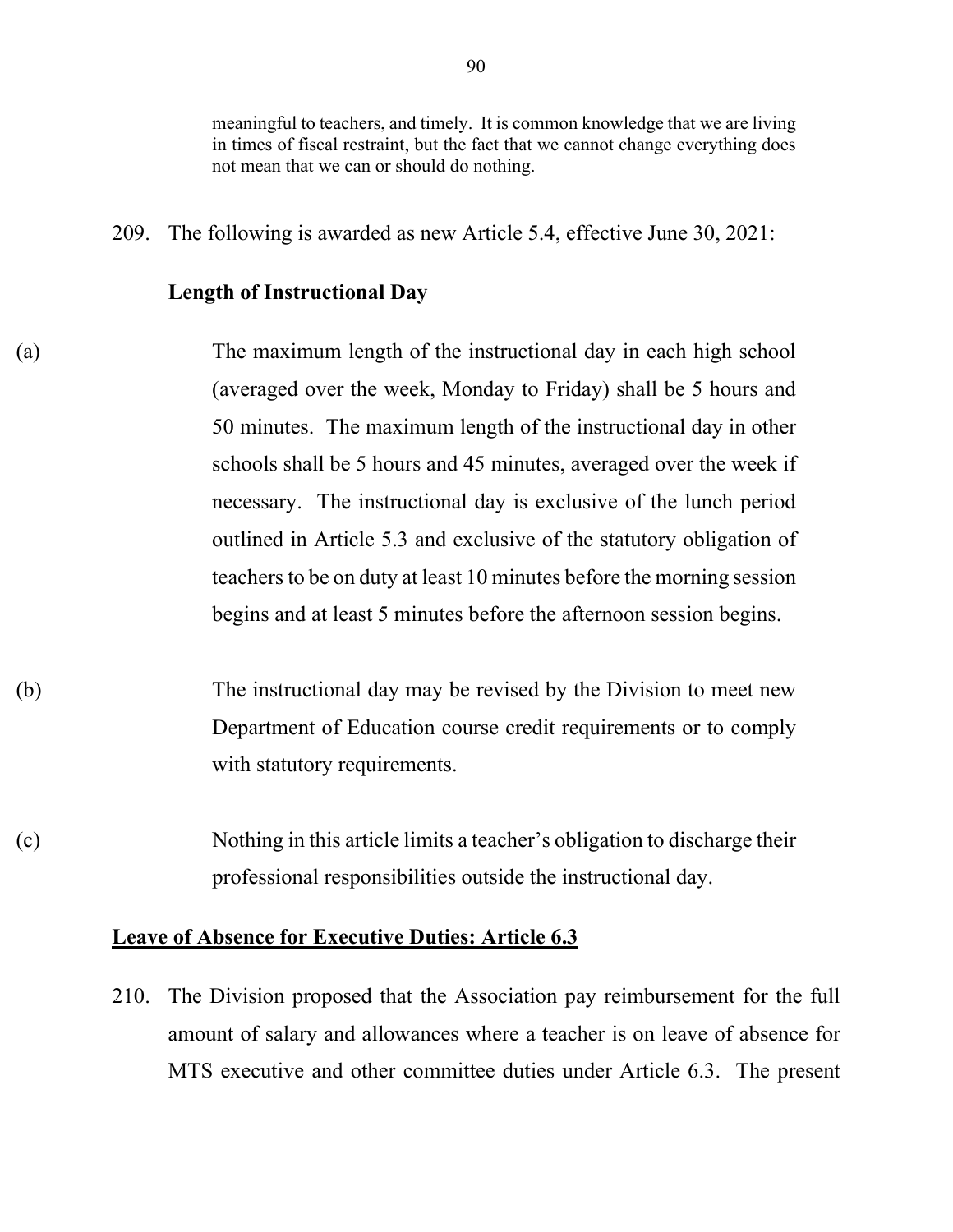language requires the Association to pay the cost of a substitute teacher for the period of absence. The Division argued this represents only partial indemnity for the actual cost. The average daily rate for a teacher is \$448 whereas the substitute rate is \$170 (2018-2019 school year). The Association pays only 38% of salary cost.

- 211. There are numerous committees and groups for which leave of absence is claimed under Article 6.3, and the overall cost to the Division is substantial - \$97,390 over the past five years. There is also the intangible cost of disruption to the teaching process, as noted in *Transcona-Springfield* (Freedman: 1989). The Division said it should not have to devote scarce resources to financing teacher participation in the Union.
- 212. There are five other Pembina Trails collective agreements and each of them requires the union to reimburse the full salary cost during union leaves. While other teacher agreements in Manitoba are consistent with Pembina Trails, this should not outweigh operational and fairness considerations, said the Division. In addition, under Article 6.4 of the present agreement, which covers full time and long term leaves for Association business, reimbursement is based on the full cost of salaries and benefits.
- 213. According to the Division, the status quo is impractical, illogical and unfair. Under the *Turtle River* test, the payment obligation should be changed.
- 214. In response, the Association pointed out that when a non-teacher is absent on a brief union leave (custodian, secretary), there would usually be no replacement hired, so there is a loss of service to the Division. Substitute EA's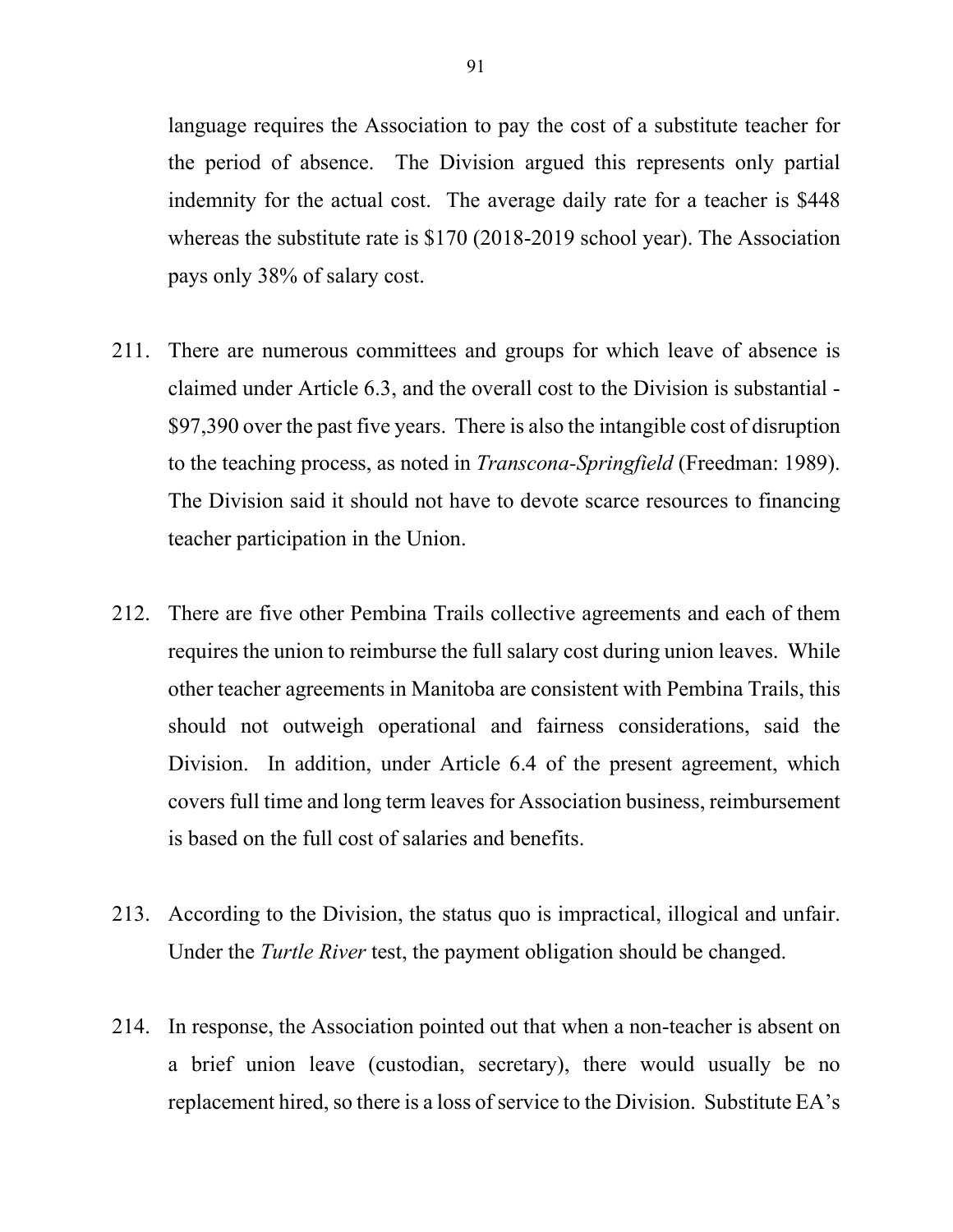are hired but they are paid the full wage rate. By contrast, a teacher on union leave still plans and prepares classes, and is replaced at a fraction of the salary rate. There is no loss of service to the employer. The proposal would actually enrich the Division.

- 215. Article 6.4 leaves are different in that they are extended periods of absence and the replacement teacher receives the full salary rate, reflecting fulsome duties. This is the reason the present agreement provides for full reimbursement to the Division for those leaves.
- 216. The Association referred to *Fort La Bosse, supra*, which held that non-teacher employees of a division are not proper comparables. The present language is consistent with all other Manitoba teacher agreements, so replication dictates that the Division's proposal be rejected.
- 217. The board accepts the Association's submission. The proposal is denied.

### **Bereavement Leave: Article 6.7**

218. Article 6.7 provides that a teacher shall be granted up to five regularly scheduled consecutive workdays leave without loss of salary in the case of death or life-threatening illness in their immediate family, defined as spouse, child, mother, father, brother, sister, grandmother, grandfather, or grandchild, whether the family member is natural, in-law, step or foster, court appointed ward or court appointed guardian. Paid leave shall be granted for one day in the case of death or serious illness of an aunt, uncle, niece or nephew. Lastly, a teacher is entitled to one day of paid leave to act as a pallbearer at a funeral. The Association said the purpose of bereavement leave is to provide paid time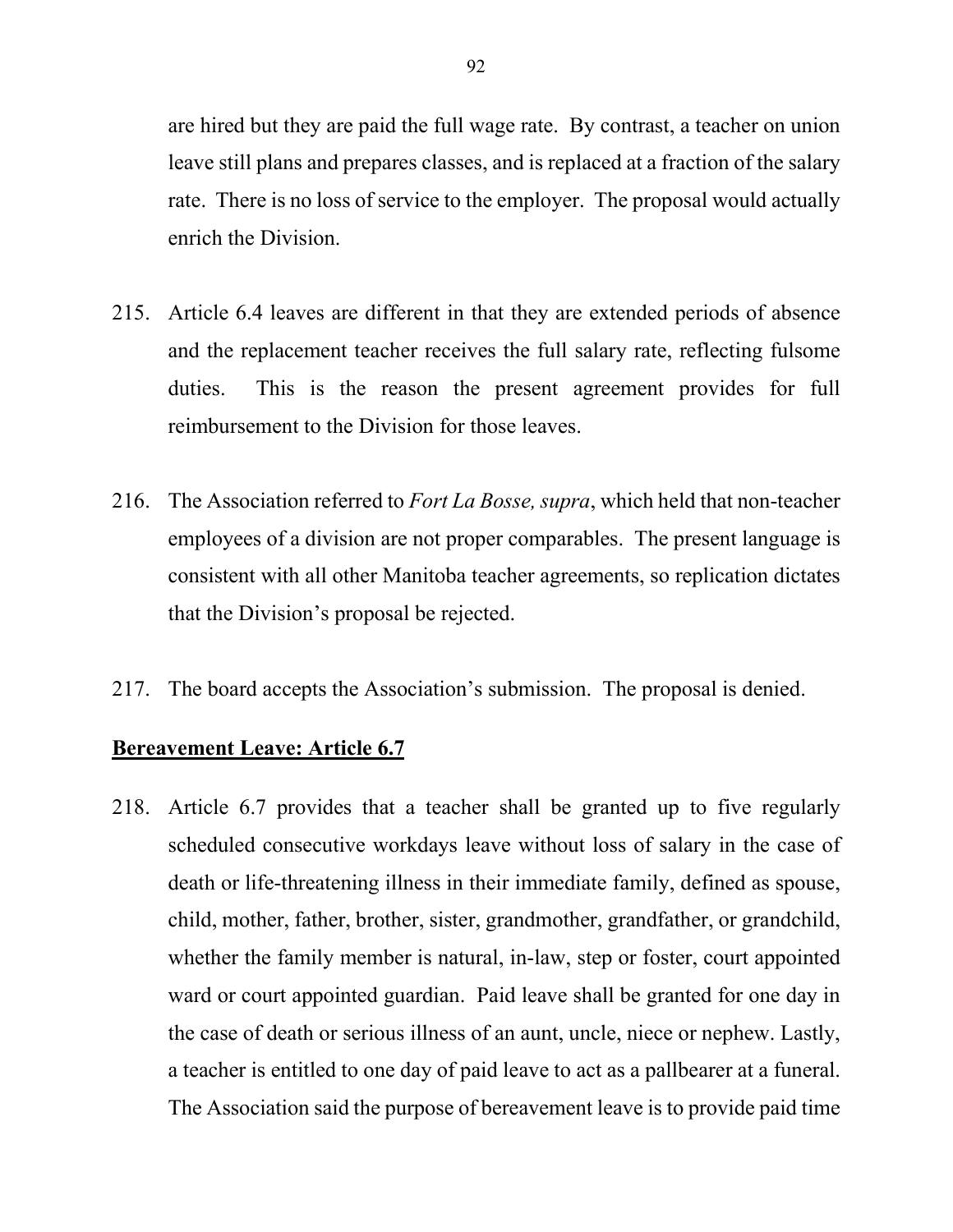off to attend the funeral, tend to business related to the estate of the deceased and also have time to grieve a loved one.

- 219. First, the Association proposed that the word "consecutive" be removed and that the words "or for any matters pertaining to the death or life-threatening illness of a family member" be added. This would provide needed flexibility, given that the nature of funerals and memorials has evolved in our society. Also, since the article provides for leave to deal with the illness of a family member, the consecutive days requirement may prevent a teacher from effectively assisting the ill person. Many teacher collective agreements in Manitoba have bereavement or compassionate leave articles. The government of Canada allows five days of bereavement leave, which may be taken as desired over a period of six weeks from the date of death.
- 220. Second, miscarriage should be added to the clause. While currently a teacher and her partner may access sick leave when a miscarriage occurs, this proposal would treat miscarriage as a loss of life in the same manner as for other family members.
- 221. Third, leave in cases of death or illness of an aunt, uncle, niece or nephew should be increased to five days from one day, with flexible timing as needed, and cousin should be added. Fourth, one day of paid leave should be added for a mourner at a funeral, beyond the current provision for pallbearers. Finally, the article should be revised to provide up to four days paid leave for travel to a funeral. Teachers often have family living outside Manitoba.
- 222. The Association identified the removal of "consecutive" as the priority item.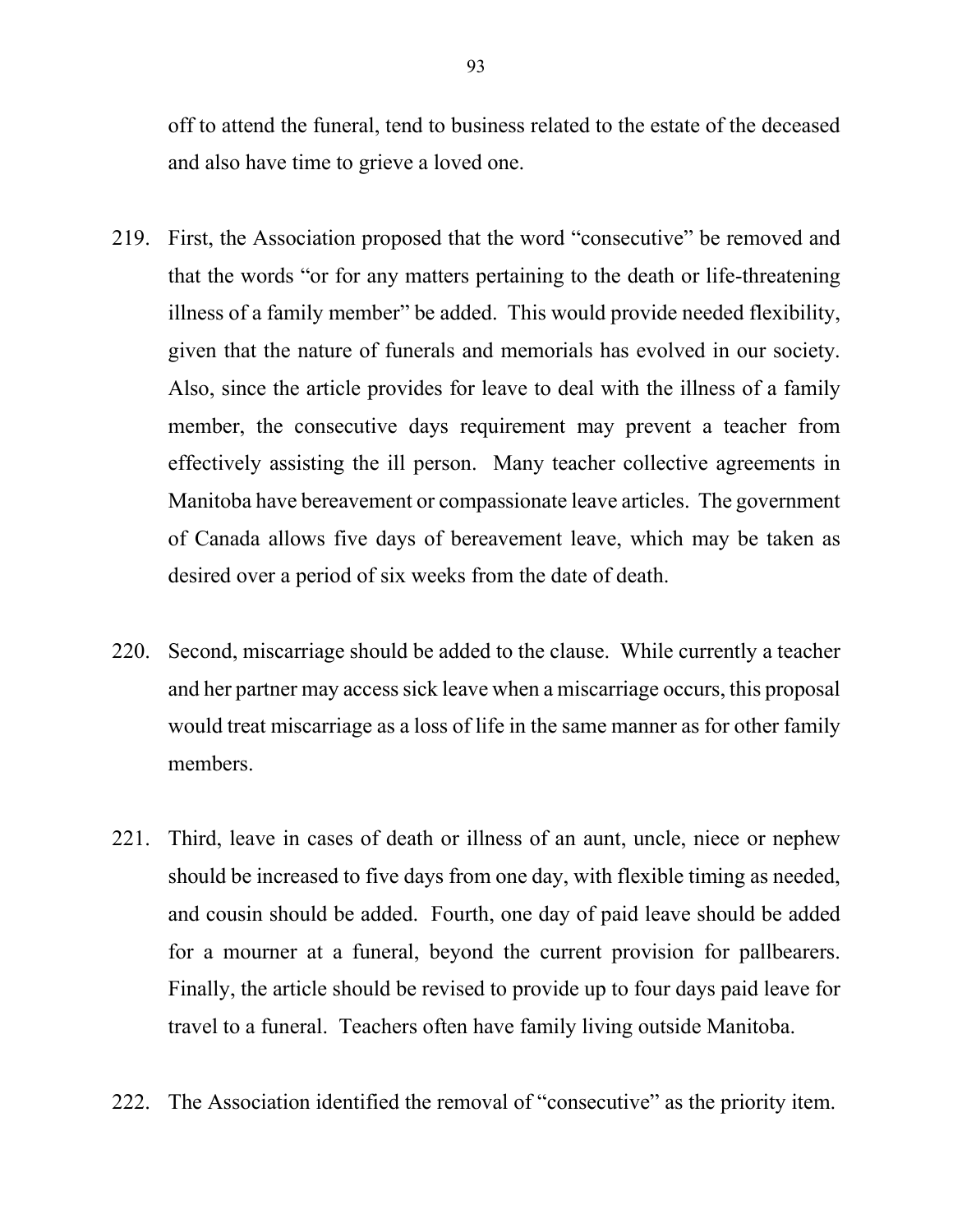- 223. The Division opposed all the proposals as exceeding the benefits available to other employees within the Division as well as other teachers in the province. There is no precedent for deleting the requirement for consecutive days off. The current language is generally consistent with other teacher agreements, although there is some inevitable variation. As for travel days, only 10 of 38 divisions make any such provision, and even then it is generally qualified in various ways. Only Mystery Lake School District in Thompson, a remote northern city, allows four days for travel, again on conditions. The Division submitted that the traditional purpose of bereavement leave should be maintained. It provides time to gather, mourn, give comfort and make arrangements, but not typically to conduct estate or other business.
- 224. Miscarriage is already covered by sick leave and in some cases EI benefits are available.
- 225. The current article is generous and reasonable, said the Division. The Association's proposals would convert it to an additional personal leave. In the discretion of management, compassionate requests for extra leave with or without pay are now received and granted where necessary. The collective agreement (Article 6.11) also allows two days of personal leave. There was no evidence of need related to the various proposals.
- 226. The board agrees with the Association that the word "consecutive" in Article 6.7(a) should be deleted. Diverse and changing social norms and practices related to bereavement should be recognized. The Division acknowledged that delayed ceremonies and non-consecutive leaves are now accommodated, but on a discretionary basis. There was no indication that providing a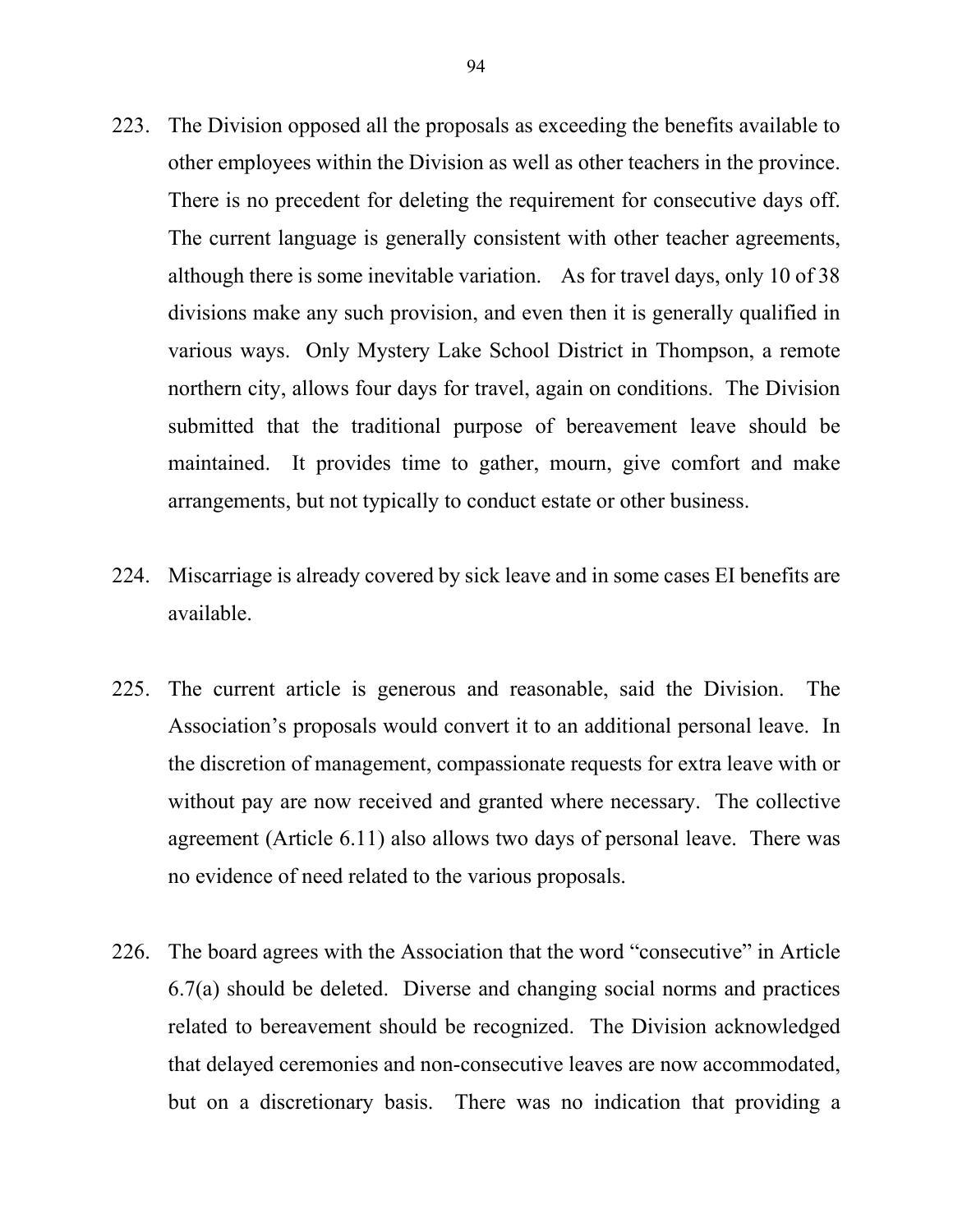contractual right would be a serious burden to the Division, whereas in individual cases, the flexibility may be necessary and important. On grounds of fairness, practicality and equity, we award this aspect of the proposal. Otherwise, the board agrees with the Division that the existing provisions are reasonably generous and broadly comparable to other divisions in Manitoba. Further changes should be negotiated or, if presented to an arbitration board, justified based on the *Turtle River* test.

## **Maternity/Parental/Adoptive Leave: Article 6.8**

227. Currently, Article 6.8 top-up benefits do not apply to a term teacher during their first year of employment. All other teachers are eligible for top-up once they have been employed for seven months. The Division proposed to eliminate term teacher eligibility for top-up, as follows:

# *New Article 6.8(f):*

In order to receive any Top-up benefits from the Division, as outlined above, the teacher must be employed by the Division on a Teacher-General Contract for a period of seven (7) consecutive months by the Division.

228. In addition, the Division proposed that a return to work obligation be established in exchange for the receipt of top-up benefits, which will be provided for up to 135 teaching days in the renewal collective agreement at 90% of gross salary. The proposed new language is as follows:

*New Article 6.8(g):*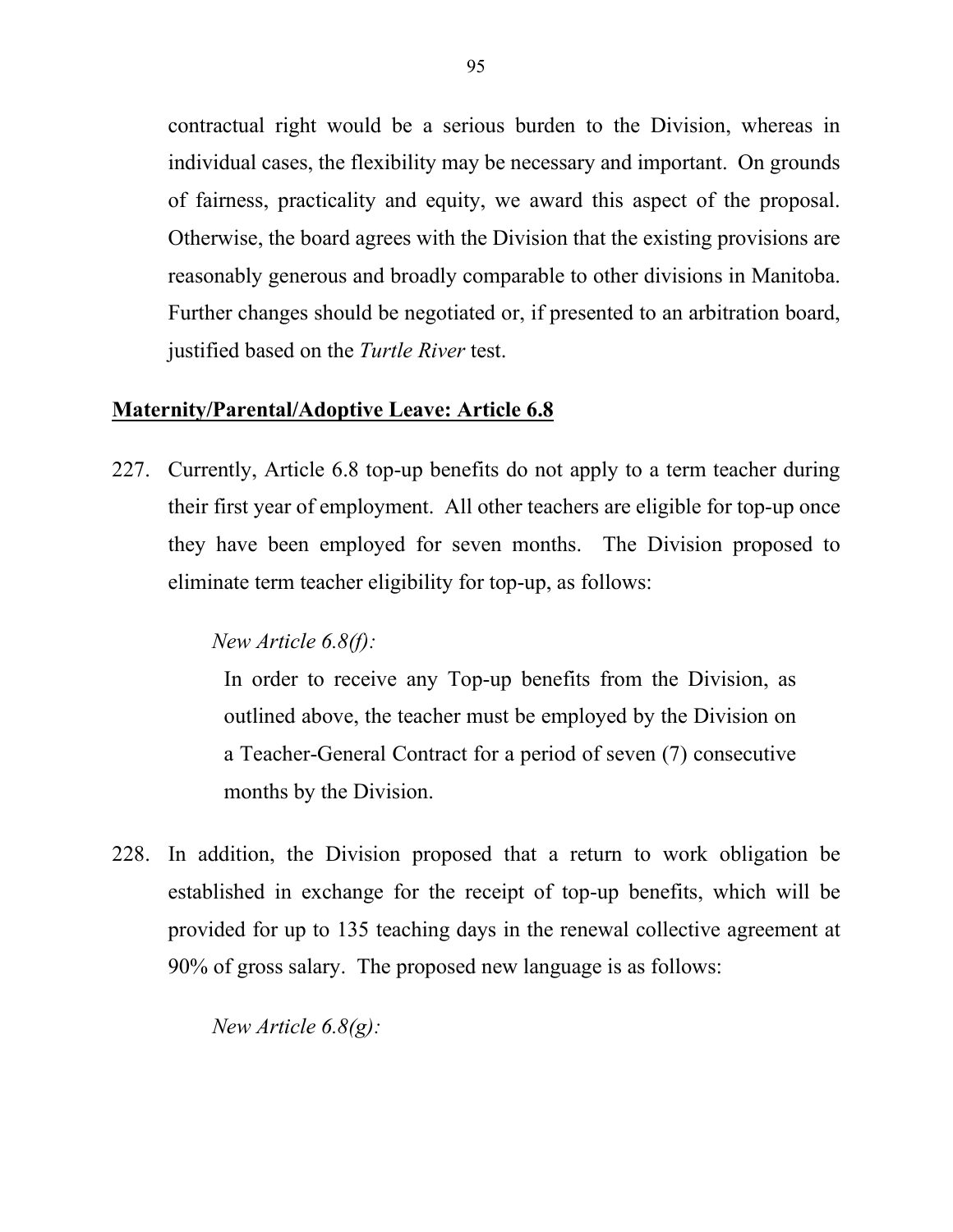Any teacher receiving top-up benefits from the Division, as outlined above, must enter into a written agreement with the Division providing that:

- (i) they will return to work and remain in the employ of the Division for at least the equivalent of one full school year (10 consecutive teaching months) following their return to work; and
- (ii) should they fail to return to work as provided above, they are indebted to the Division for the full amount received from the Division as a top-up during the entire period of leave; or
- (iii) should they return to work as provided above, but fail to complete their work commitment, they are indebted to the Division for a pro-rated amount based on the number of teaching days they have remaining on their return to work commitment.
- 229. The Association strenuously opposed both proposals.

### **Submission of the Division**

230. There is a lengthy evolutionary history of maternity, parental and adoptive leave benefits, commencing in 1990 with UI top-up during the two-week waiting period. In 2000-2001, three arbitrators awarded 17 weeks of maternity top-up and also some adoptive leave top-up. In 2006, a grievance award held that natural fathers were entitled to top-up equivalent to adoptive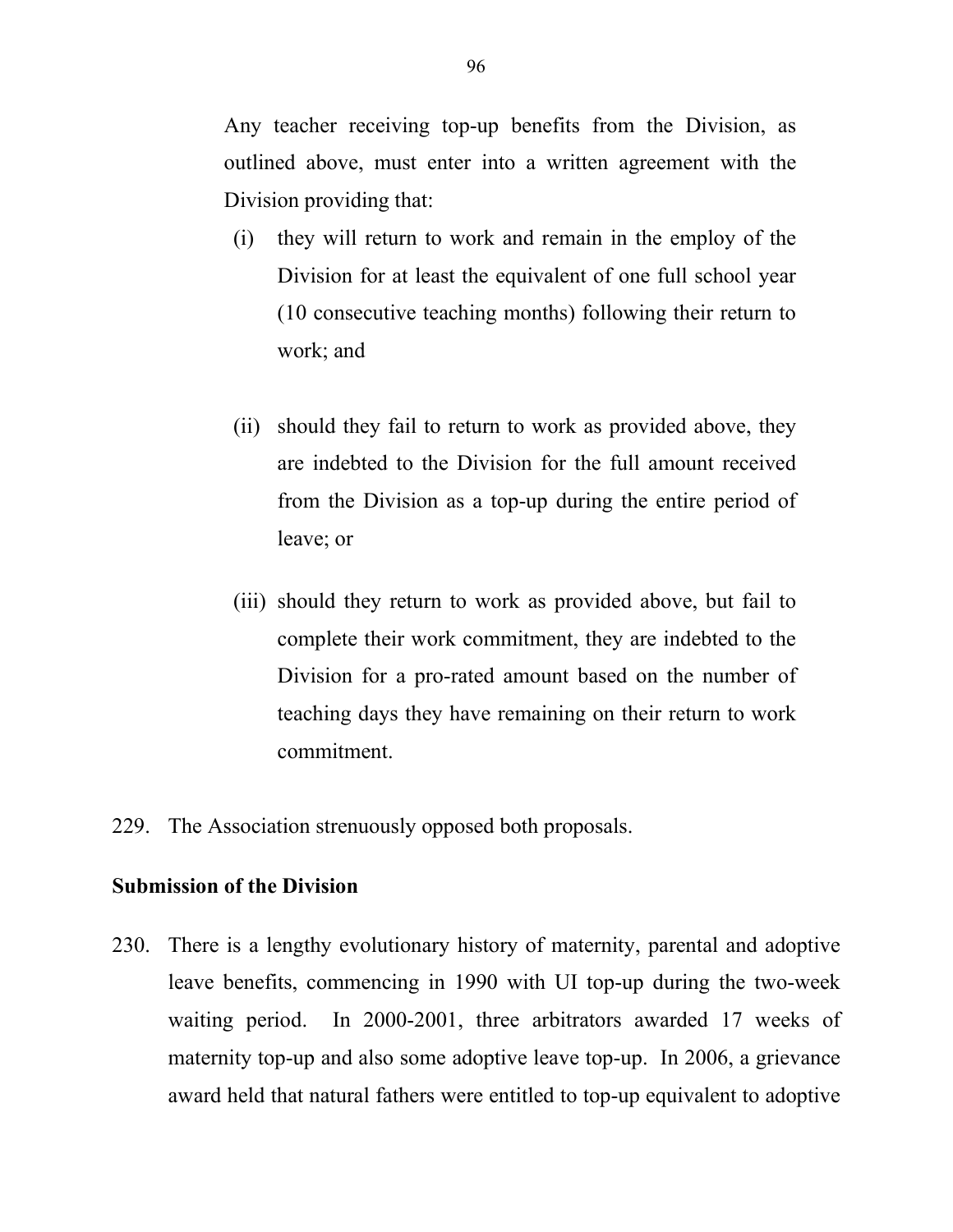leave benefits. These awards triggered negotiations across Manitoba and ultimately all teacher collective agreements included essentially the same maternity, parental and adoptive leaves, along with related top-ups. Pembina Trails negotiated parental leave top-up to 90% of gross salary in 2009. In addition, arrangements were negotiated in some divisions to bridge top-up benefits over break periods to avoid inequitable effects. In 2017, after a further round of grievances, divisions including Pembina Trails agreed to provide up to 50 teaching days of parental top-up, rather than 10 weeks, to avoid alleged discrimination.

- 231. Also in 2017, federal EI amendments provided for an extended eligibility period up to 69 weeks, at a lower payable weekly rate. Because the Division and other employers were committed to top-ups at a 90% level, this change caused an increase in cost as the difference was made up by the employer. Finally, in 2019 the federal government introduced an additional five-week parental sharing benefit.
- 232. Qualifying periods for top-up were historically set at one teaching year or 10 months, but this was later reduced to seven months, matching the statutory qualifying period for maternity leave in Manitoba. In 2017, when Pembina Trails agreed to provide up to 135 teaching days of top-up (85 days of maternity  $+50$  days of parental), the parties also agreed that top-up would not be available to term teachers during their first year of employment.
- 233. The Division said its two present proposals were intended to address key operational issues. It needs to ensure cost containment for top-up benefits, in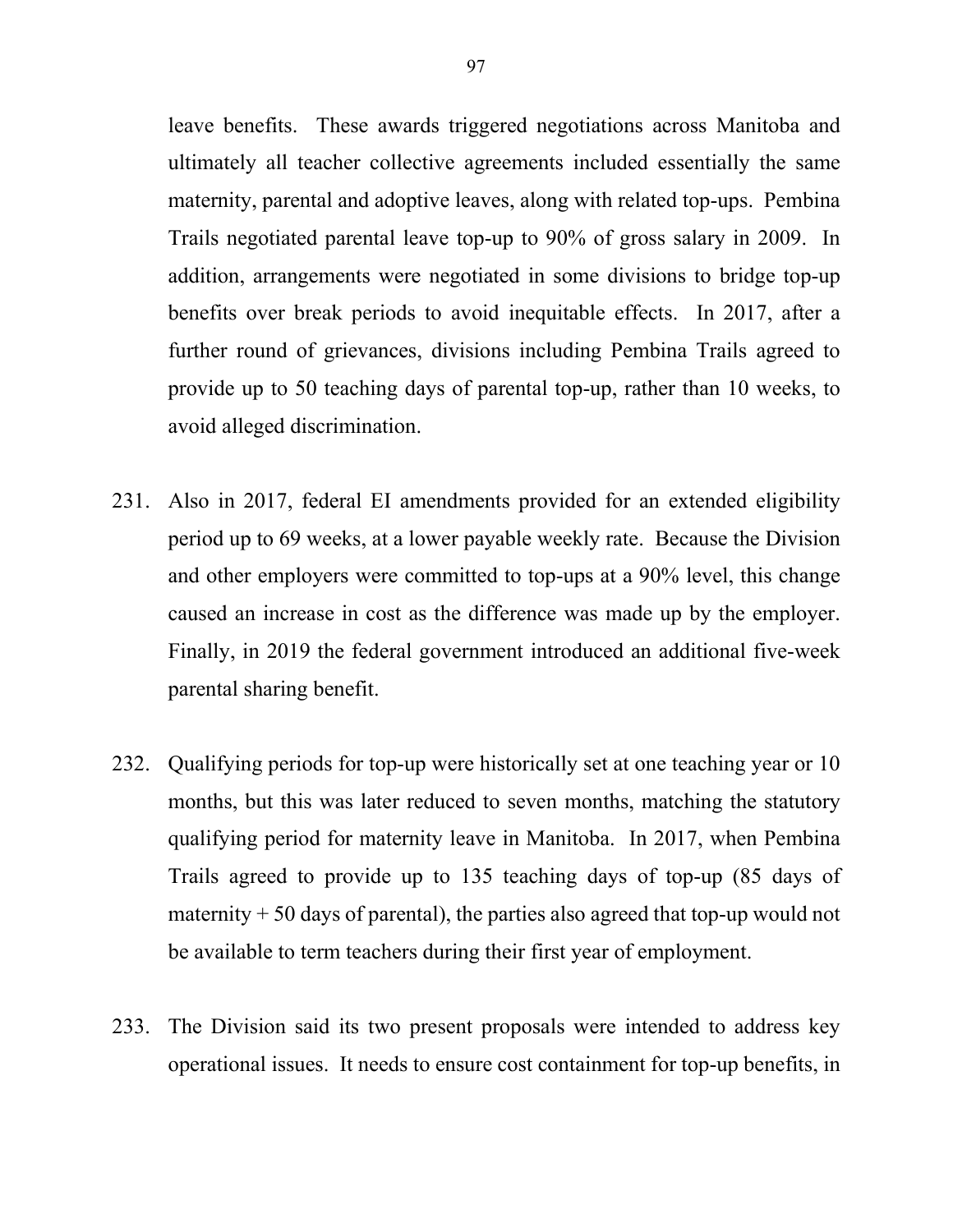an equitable manner. Also, it needs to protect its investment in teaching staff who take advantage of leaves with topped up salary.

- 234. The significant progression of top-up benefits as described above has caused costs to escalate over the past 30 years. A teacher taking maternity leave and the standard EI parental benefit will cost the Division \$39,150 (2019-2020 school year). On average, 33 teachers per year access top-up benefits. It is estimated that 73% of Manitoba public school teachers are women and that a majority of new female hires are in their childbearing years. Maternity and parental leave costs add 1.74% to total payroll cost (2019-2020).
- 235. While the cost is high, the Division said it views these benefits as an investment in its teaching staff. Teachers are able to optimize their leave time with their families and avoid financial pressures. These benefits also help make the Division an attractive, competitive employer. The Division submitted that it should only be required to make the investment once teachers have been signed to a permanent contract, as a matter of prioritizing scarce financial resources.
- 236. Over the past six years, only three term teachers have received top-up benefits, at a cost of \$78,118. The negative impact on teachers is small, but the cost to the Division is significant, and could grow over time based on demographics. There are other collective agreement leave provisions or policies with minimum periods of service as a qualification (leave of absence without pay, teacher exchange policy). In other divisions, sabbatical leave provisions specify minimum service eligibility as well as a return to work obligation.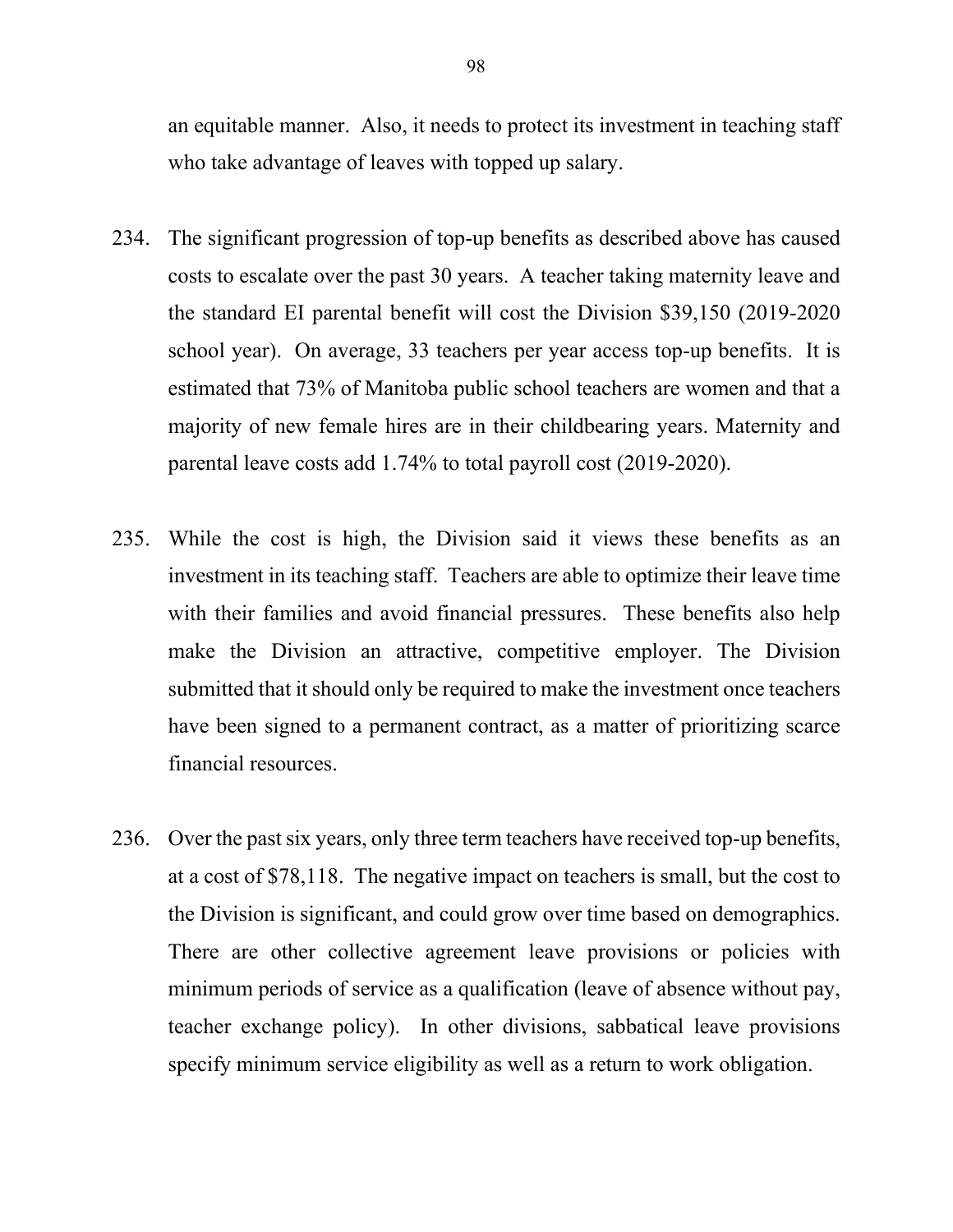- 237. As for a return to work obligation, the Division argued it would help to ensure a fair return on the investment made in the employee. It is a reasonable requirement in exchange for a generous benefit. The Division referred to data and analysis showing that such arrangements enhance employee attachment and long-term success for women in the workforce. Most top-up plans now feature a defined qualifying period for eligibility, proof of EI enrolment and some form of return to work agreement.
- 238. The Division's experience shows that not all recipients of top-up benefit return to work and remain with the Division for another year. Over the past six years, five out of 201 teachers who received top-up did not return for the minimum expected 10 consecutive months. One teacher returned for six months and then resigned. While the non-return percentage is low (2.49%), again the Division's cost is high - \$195,750 for the five teachers in question. These funds could have been put to good use elsewhere in the Division's operation.
- 239. In *Louis Riel*, the board expressed openness to awarding a return to work obligation, but suggested that the language should be better tailored to accommodate individual circumstances (at p. 59):

The board believes that a return to work obligation may be fair and reasonable, given that teachers in the Division receive favourable maternity/parental benefits under the collective agreement and many other public sector employees are obligated to return for a minimum period of time after their leaves. If top-up is an investment, then it is appropriate for the employee to contribute to the payback. It would be inequitable for the Division to provide \$40,000 or more to support a teacher's leave, only to have the teacher end the employment relationship, at least in the absence of reasonable grounds for declining to return. On the other hand, return to work has not proven to be an issue outside of a handful of cases over a period of years, and the board received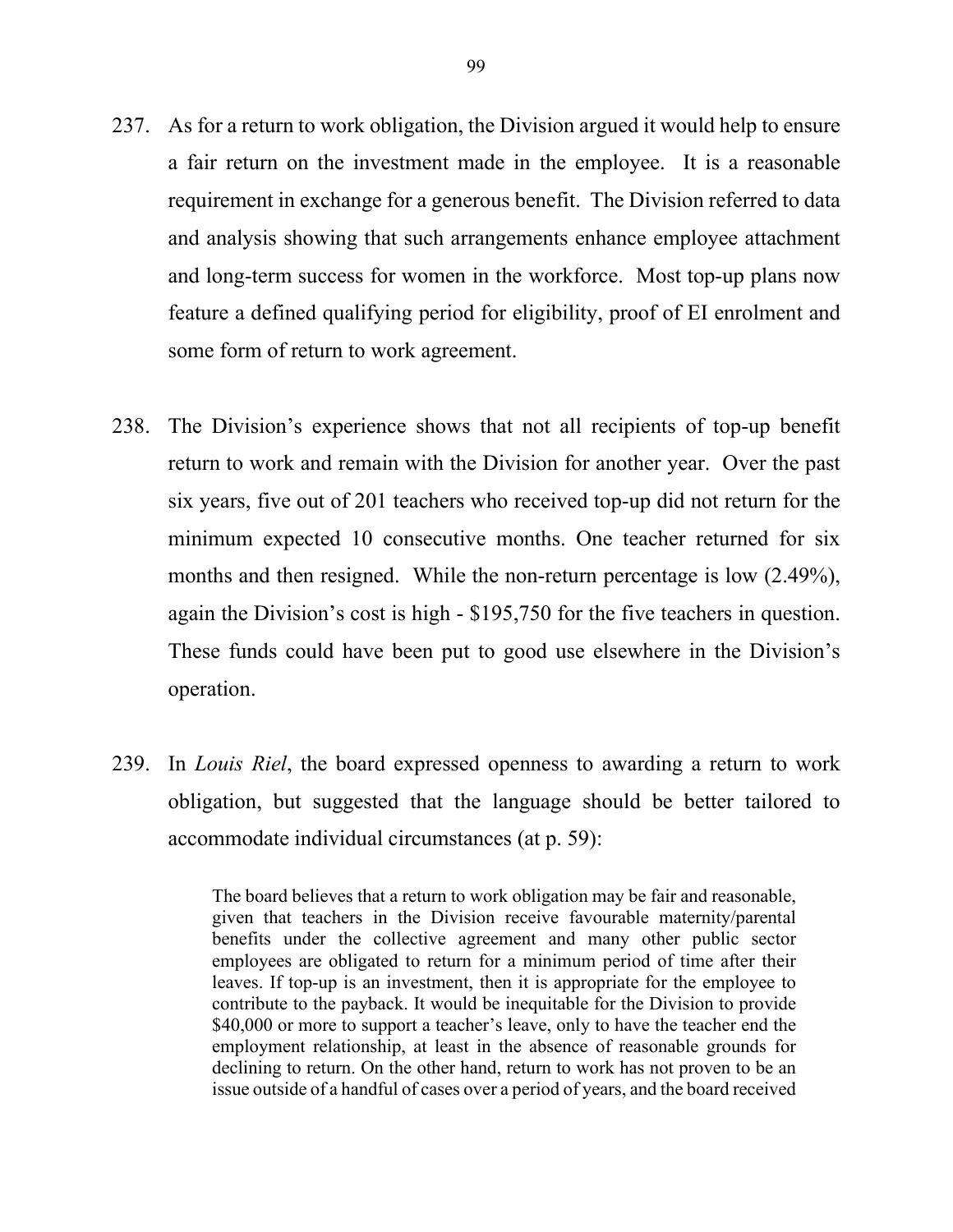no information on the circumstances in each case. If a teacher fails to return after receiving top-up, it may be justifiable due to their family and personal situation at the time. The Division's proposed language is inflexible and would need to be tailored for individual circumstances, but that is a task the parties should undertake themselves.

The board declines the proposal but suggests that the parties resolve the issue in the next bargaining round, which will begin soon.

- 240. The Division said it added a prorating provision to its proposal in response to these comments in *Louis Riel*. Prorating of repayment is a feature rarely found in public sector collective agreements, so the concession is significant. Moreover, it undertook to exercise management discretion to forego repayment where there are extenuating circumstances, such as the unexpected death of a spouse. The proposal now provides reasonable flexibility and should be awarded.
- 241. The Division acknowledged that there are no Manitoba teacher agreements containing the current proposals. However, the proposals are consistent with non-teaching staff contract provisions and many other public sector agreements, including professional employee bargaining units. MTS has been unyielding on these issues over many rounds of past bargaining and refused all consideration of the merits, calling them deal breakers. The Division's only recourse is an interest arbitration award, based on fair and reasonable terms.

### **Submission of the Association**

242. The Association agreed that there has been an evolution in teacher maternity and parental leave rights, flowing from collective bargaining and grievance litigation, often based on human rights principles. In light of the progress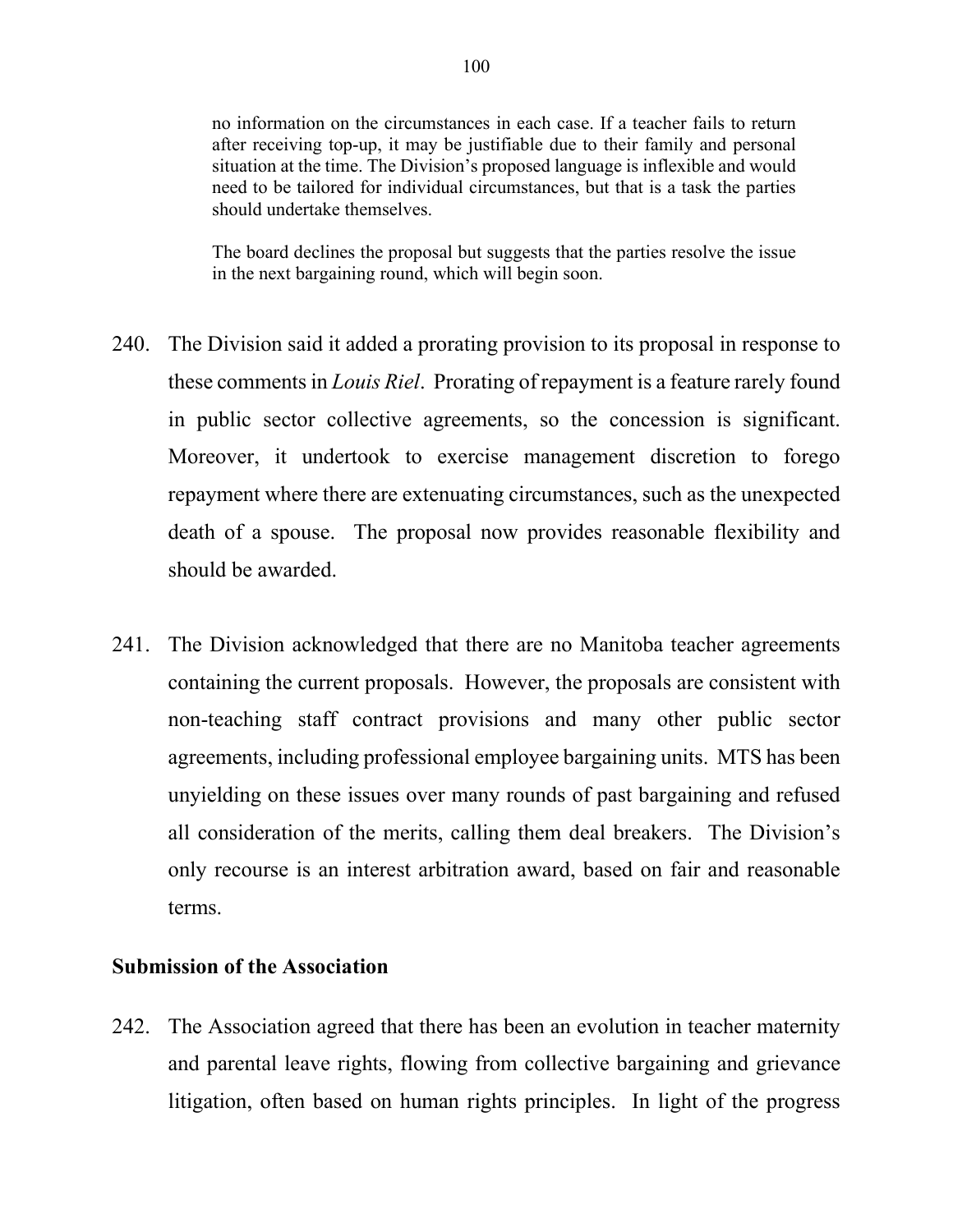made, it is unacceptable to impose restrictions of the kind requested by the Division. The burden of these proposals will fall disproportionately on women.

- 243. Only three term teachers have accessed top-up benefits since 2014-2015. The potential saving of about \$13,000 per year amounts to petty cash for the Division. Yet the impact on an individual teacher and their family would be substantial and harmful. There are already length-of-employment qualifiers to access these benefits, based on employment standards legislation and the EI program. Sabbatical leave is an irrelevant consideration as there is no such leave in the Pembina Trails agreement. The proposed exclusion of term teachers impacts younger, vulnerable members who are just beginning their careers. It should be rejected.
- 244. A return to work obligation should also be denied. Maternity and parental top-up benefits are a benefit of employment, not a benefit of future employment. No such provision has ever been negotiated or arbitrated in a Manitoba teacher collective agreement. Non-teaching contracts and other public sector agreements are not useful comparables, and in any event, in those cases there would have been an exchange for other improvements. Here the Division offered nothing.
- 245. The Association argued that the Division's return to work proposal remains inflexible despite the concerns raised in *Louis Riel*. The amended proposal does nothing to address the fact that a teacher's life situation can change dramatically in 12 to 18 months, including a spouse being transferred, a child being ill or any other significant life circumstance that would prevent someone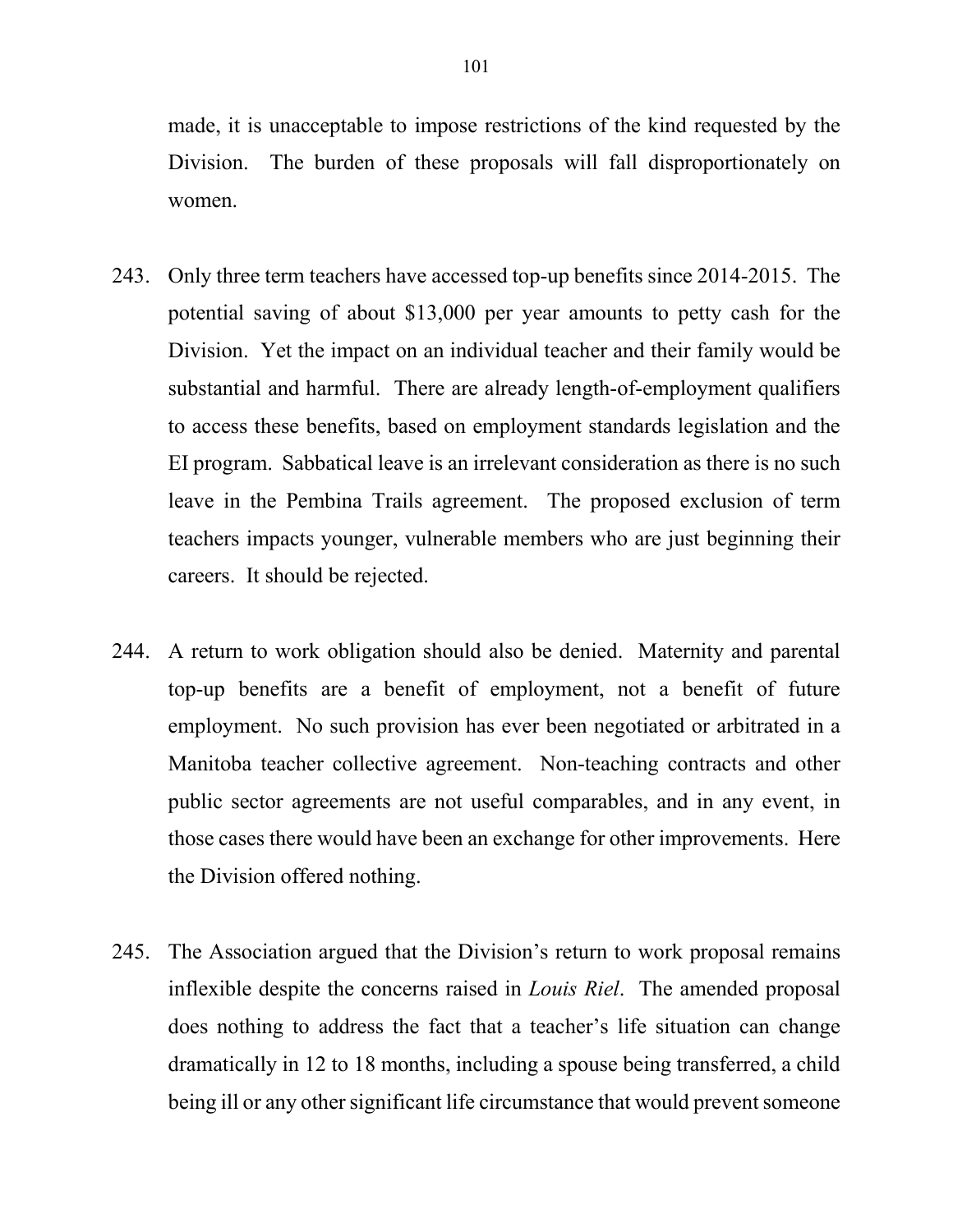from returning to work. The Division's amended proposal is still too inflexible and does not address the fundamental issue that was identified in *Louis Riel* regarding changes in individual circumstances.

#### **Decision on maternity and parental top-up benefits**

- 246. The *Louis Riel* board heard and denied a proposal to exclude term teachers from to-up benefits, somewhat similar to the present Division proposal. In *Louis Riel*, the impact on teachers was more serious because top-up would not be available until a teacher had been employed for two consecutive school years on a Teacher-General Contract. However, in this board's view, the argument against exclusion is applicable to both versions of the proposal. The Division's savings are not substantial but the teachers likely to be most in need of the benefit would be denied. This cuts against the progress made over many years, through legislation and collective bargaining, to enhance gender equity in the teaching profession and to support family life for teachers. The proposal is denied.
- 247. Different considerations apply to the Division's proposed return to work obligation. The present board echoes the comments made in *Louis Riel* (at p. 59) that the proposal may be fair and reasonable if it includes sufficient flexibility to accommodate individual circumstances. The Division responded to *Louis Riel* by adding a proration clause. Should the teacher return to work but fail to complete their work commitment, they are indebted to the Division for a pro-rated amount, based on the number of teaching days they have remaining on their return to work commitment.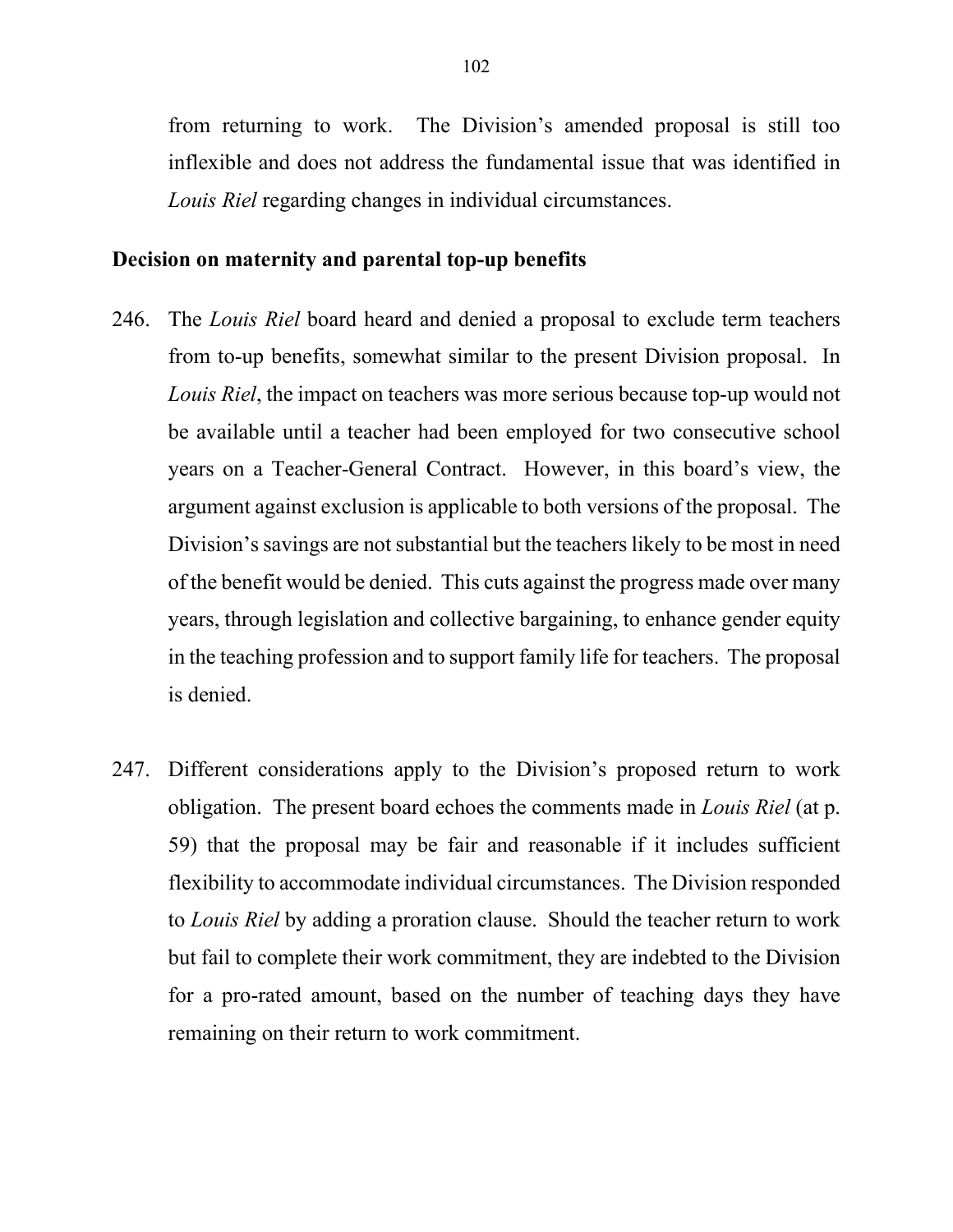- 248. This is a positive step, but it does not address the situation of a teacher who is unable to return at all following maternity or parental leave, due to extenuating personal circumstances. Such a teacher would be indebted for the entire amount of the top-up received during their leave. The Division might exercise its discretion to mitigate the debt but that would be an act of kindness, not a recognition that there should be no debt, as a matter of right. Kindness is a quality the Division said permeates its personnel practices. The board has no reason to doubt this assertion. However, in a collective bargaining environment, employee debts in the order of \$25,000 or more should be governed by more formal safeguards.
- 249. The board does not regard a back to work obligation as regressive. This is evidenced by the fact that the arrangement, in different forms, predominates in public sector collective agreements where unions have fought hard for family friendly working conditions. It protects the employer's investment while providing a generous employee benefit, which is fair to both sides.
- 250. Would this clause be a breakthrough if awarded to the Division in arbitration? The Association stressed that it has never agreed to entertain such a proposal in bargaining. Earlier in these reasons, the board reviewed the *Turtle River* test and held, as have other boards, that significant operational changes may be awarded in some circumstances. In this case, moreover, the Association has achieved what might be considered a breakthrough on term teacher contracts and assignable time. The overall balance of a new collective agreement is important in interest arbitration, as it is collective bargaining.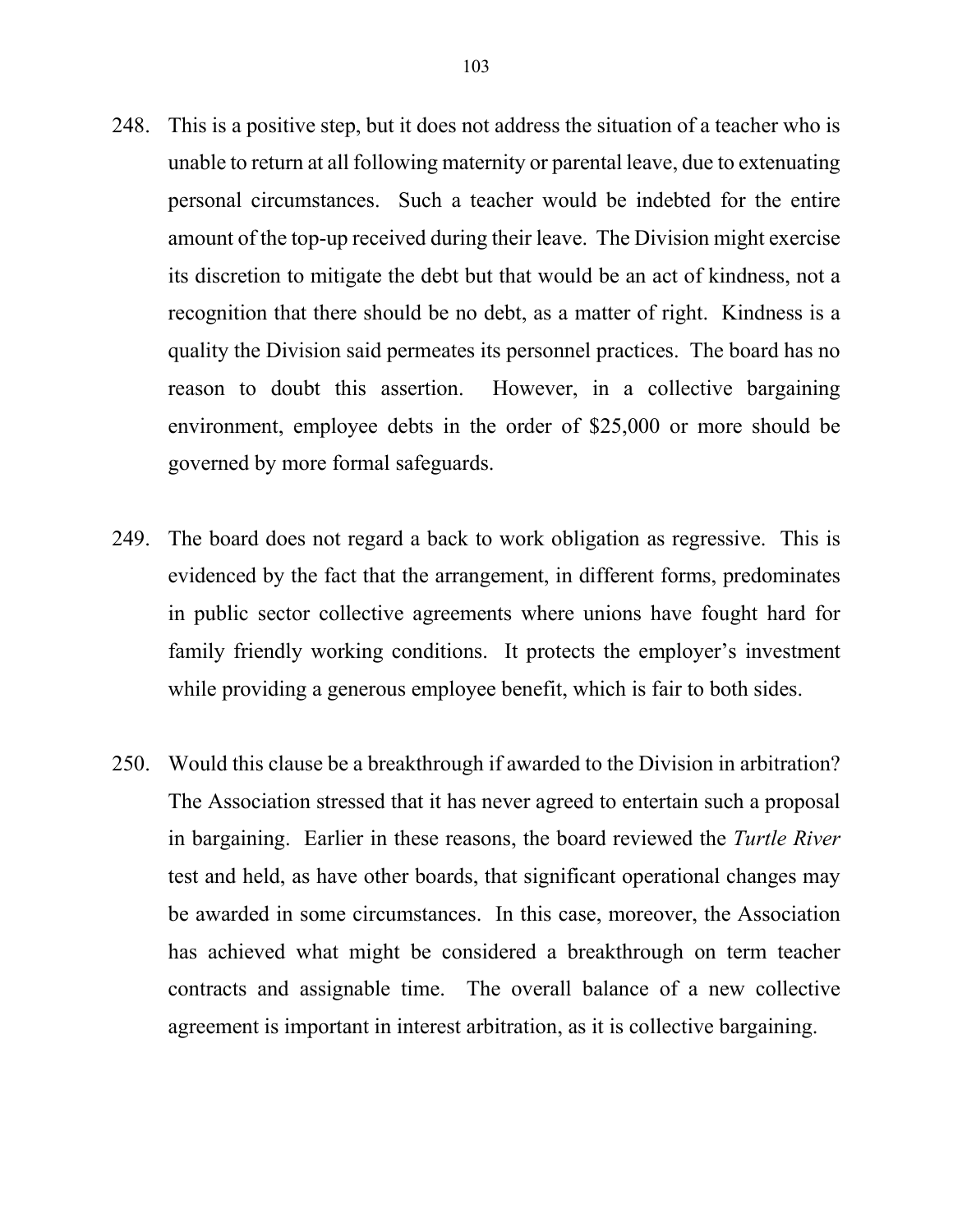- 251. Applying considerations of logic, fairness, practicality and equity, the board awards the Division's proposal, amended to provide for extenuating personal circumstances.
- 252. The board awards as follows, effective April 1, 2021:

### *New Article 6.8(g)*

Any teacher receiving top-up benefits from the Division, as outlined above, must enter into a written agreement with the Division providing that:

- (i) subject to extenuating personal circumstances, they will return to work and remain in the employ of the Division for at least the equivalent of one full school year (10 consecutive teaching months) following their return to work; and
- (ii) should they fail to return to work as provided above, they are, subject to extenuating personal circumstances, indebted to the Division for the full amount received from the Division as a top-up during the entire period of leave; or
- (iii) should they return to work as provided above, but fail to complete their work commitment, they are, subject to extenuating personal circumstances. indebted to the Division for a pro-rated amount based on the number of teaching days they have remaining on their return to work commitment.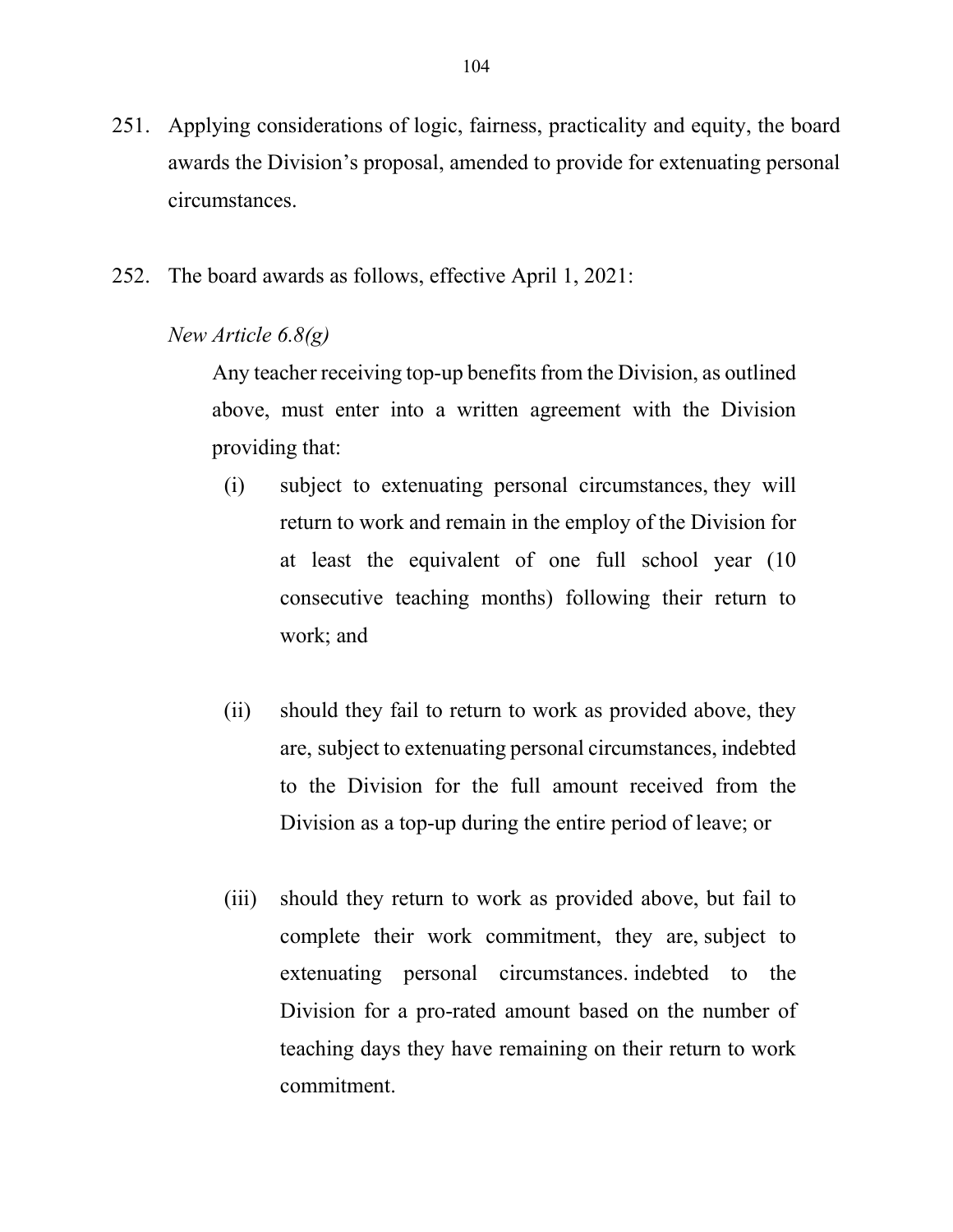# **Personal Leave: Article 6.11**

- 253. Currently the agreement provides for two days of paid leave to attend to personal business, at the discretion of the Superintendent. One unused day may be carried over to another school year. The Association proposed that teachers be allowed to take either full or half days under this article. The Division has applied this article as authorizing only full days.
- 254. The Association said that members have found they often require only a half day off to deal with a personal of family matter. The proposal would allow for flexibility and efficiency.
- 255. Second, the Association proposed to delete reference to the discretion of the Superintendent. The Superintendent does not in fact use discretion in granting personal leave. Based on Letter of Understanding (LOU), teachers are not required to give reasons when making a personal leave request. However, at times the Division has enforced policies limiting personal leaves taken around other break periods. The Association stipulated that the Superintendent has the inherent right to restrict a leave if it would inhibit the Division's ability to operate.
- 256. Third, the Association asked to move the language of the LOU into the body of the collective agreement, for clarity and durability.
- 257. The Division opposed all proposals. It said the interpretation allowing only full days has been a shared one for many years. Only one teacher agreement in Manitoba allows half days. It is difficult to arrange for half day substitutes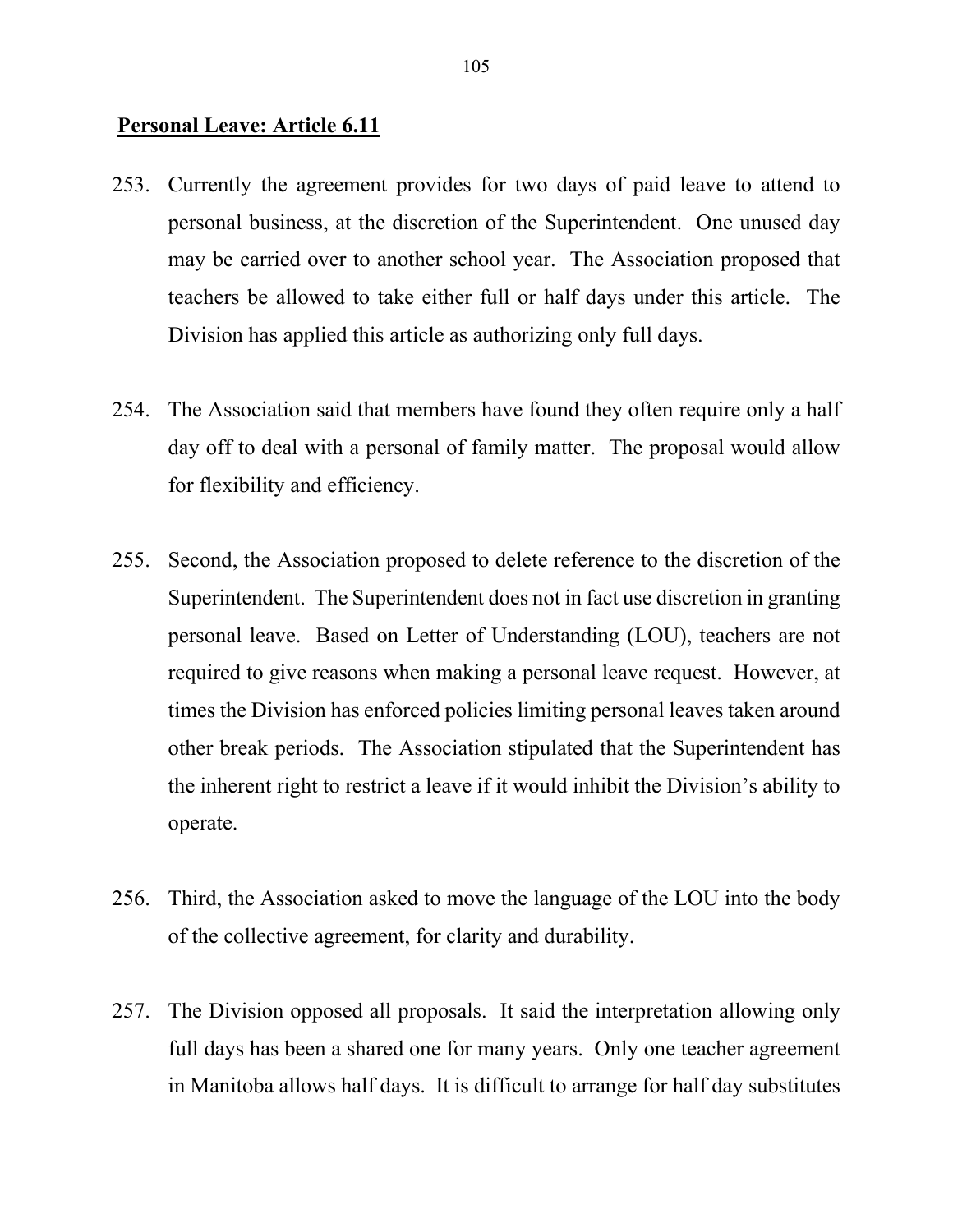if a teacher takes less than a full day and it requires greater administrative resources to record the data in personnel files.

- 258. The Division denied that the Superintendent does not currently exercise discretion in dealing with personal leaves. Admittedly, reasons are not required from a teacher but there is still a necessity to consider operational and scheduling constraints. For example, in November 2020 the Division asked teachers not to apply for personal leaves because there was a shortage of substitutes and there was a public health directive in effect for COVID. The LOU affirms that reasons are not required and it forms an appendix to the collective agreement. There is no reason to move the language.
- 259. The Division added that management exercises discretion to accommodate teachers informally if they have used up their personal leave days and still need to be away from work. In that instance, it is helpful to know the reason.
- 260. The board declines the proposals.

#### **Professional Development Fund: Article 7.5**

261. Article 7.5 establishes a professional development fund which is jointly administered by the parties. The Division allocates specified amounts annually to the fund. In 2017-2018, the allocation was \$495,927, and it was agreed that the general pay increase would apply to the amount of the allocation. A large surplus has developed in the fund (\$559,294 as of June 30, 2020) which must be counted as part of the Division's general surplus. The Division said this amounts to 11% of accumulated surplus. This limits the Division's fiscal flexibility because government has imposed a cap on school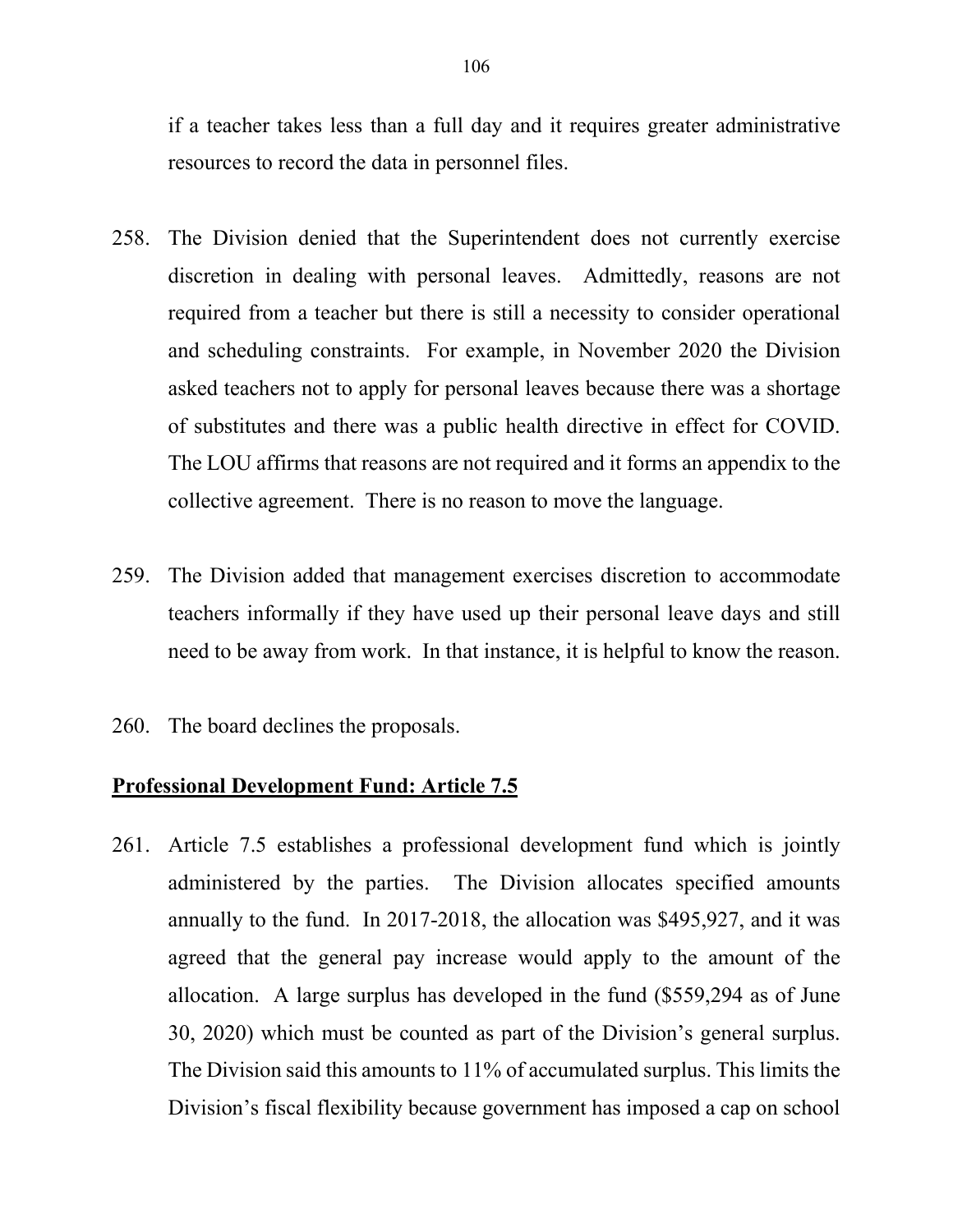division surplus (4% of operating budget). Surplus funds are normally used to manage unbudgeted expenses and contingencies.

- 262. The Division proposed that if the year-end fund surplus exceeds 50% of the annual allocation for that year, the excess be remitted to the Division for its own use, and not be retained in the fund.
- 263. There are 20 teacher agreements with professional development fund articles, and two agreements require that *all* unused funds be returned to the division each year. The Division argued it was fair and reasonable to return half the surplus given current fiscal pressures, while leaving the other half in the fund for teacher development. Due to COVID, fund take-up has been reduced but eventually professional development activities will resume. The proposal will not unduly affect the future operation of the fund.
- 264. The Association rejected the proposal. The fund surplus amount that would be reclaimed is a tiny fraction of the total operating surplus and would have a negligible benefit to the Division's operations. While usage is down because of COVID, there is significant pent-up demand for professional development, and once the pandemic passes, the surplus funds will be needed.
- 265. There was considerable debate about the calculation of the affected surplus funds, but regardless of that, the board denies the proposal. The Division's proposal is certainly understandable. On the other hand, the board's review of the activities supported by the fund satisfies us that the supports provided by the fund are important in addressing teacher concerns around the intensification of workload and other issues. We do not believe it is advisable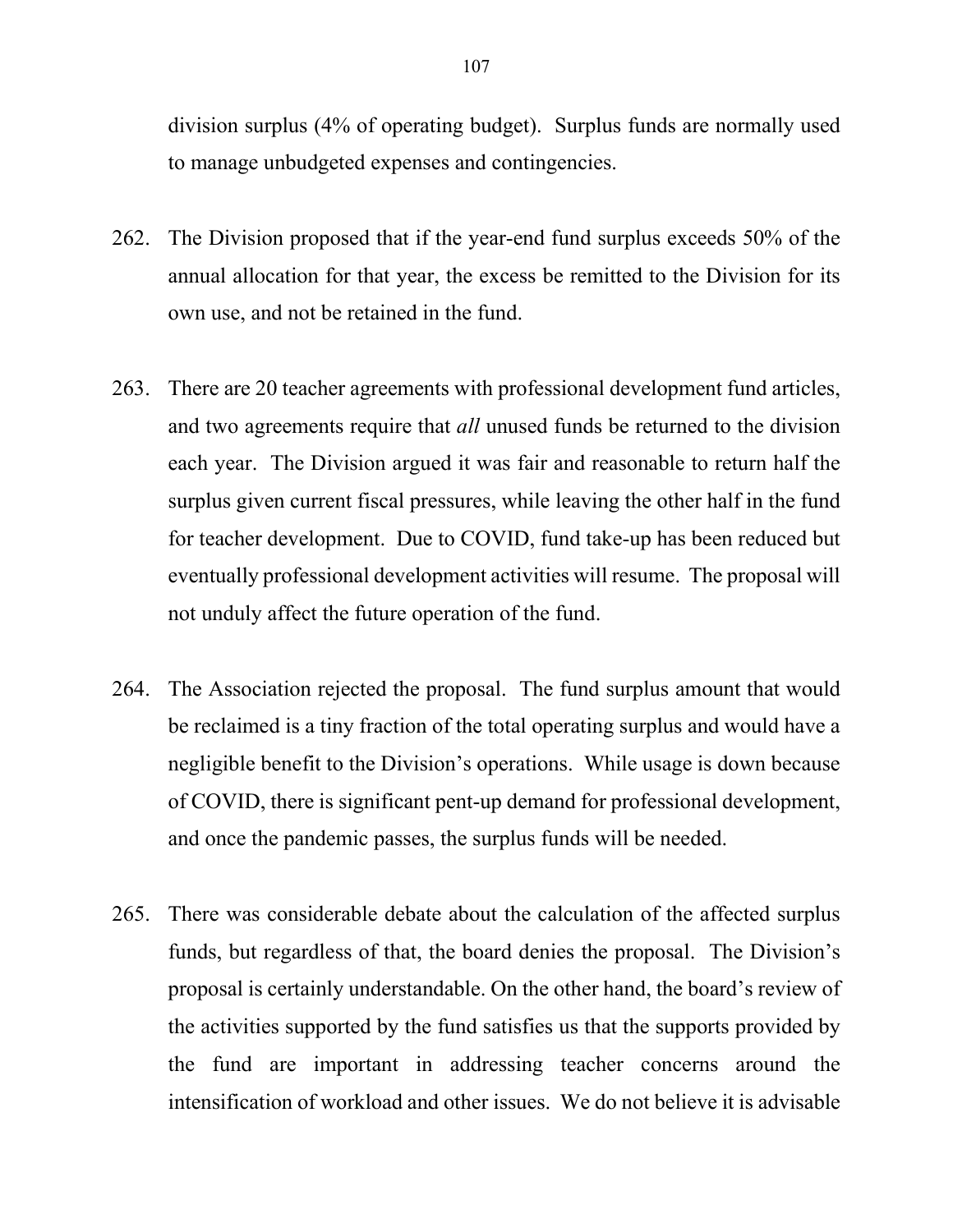to limit the fund's capacity unless the surplus continues to grow unduly. The release of pent-up demand after COVID may scale back the surplus. The Division's proposal is therefore premature. However, the issue may be revisited in future if circumstances change.

### **Health Spending Account: New Article**

- 266. There are no teacher health spending accounts in Manitoba. Teachers pay the full cost of extended health and dental premiums, except for one cost shared plan (Seven Oaks) and one employer paid plan (Mystery Lake). In the Manitoba public sector, many collective agreements include a HSA in addition to employer paid or shared cost health and dental plans.
- 267. The Association proposed that the Division establish and fund a health spending account (HSA) effective January 1, 2020, with an initial credit per member of \$1,000 to supplement existing plans. Balances could be carried forward one year.
- 268. The Association said the annual HSA cost would be \$1.03M, but in practice the cost would be less, because a sizeable portion of group insurance benefits typically goes unused.
- 269. The Division opposed the HSA proposal. No other teacher or non-teaching bargaining unit in Manitoba has this benefit. A nearly identical HSA proposal was made in *Louis Riel* and the board rejected it, as follows:

The Association proposed a Division-paid Health Spending Account (HSA) providing \$1,000 per annum per FTE teacher, with a total potential cost of \$1.1 million per year. In practice, only about 40% of available health spending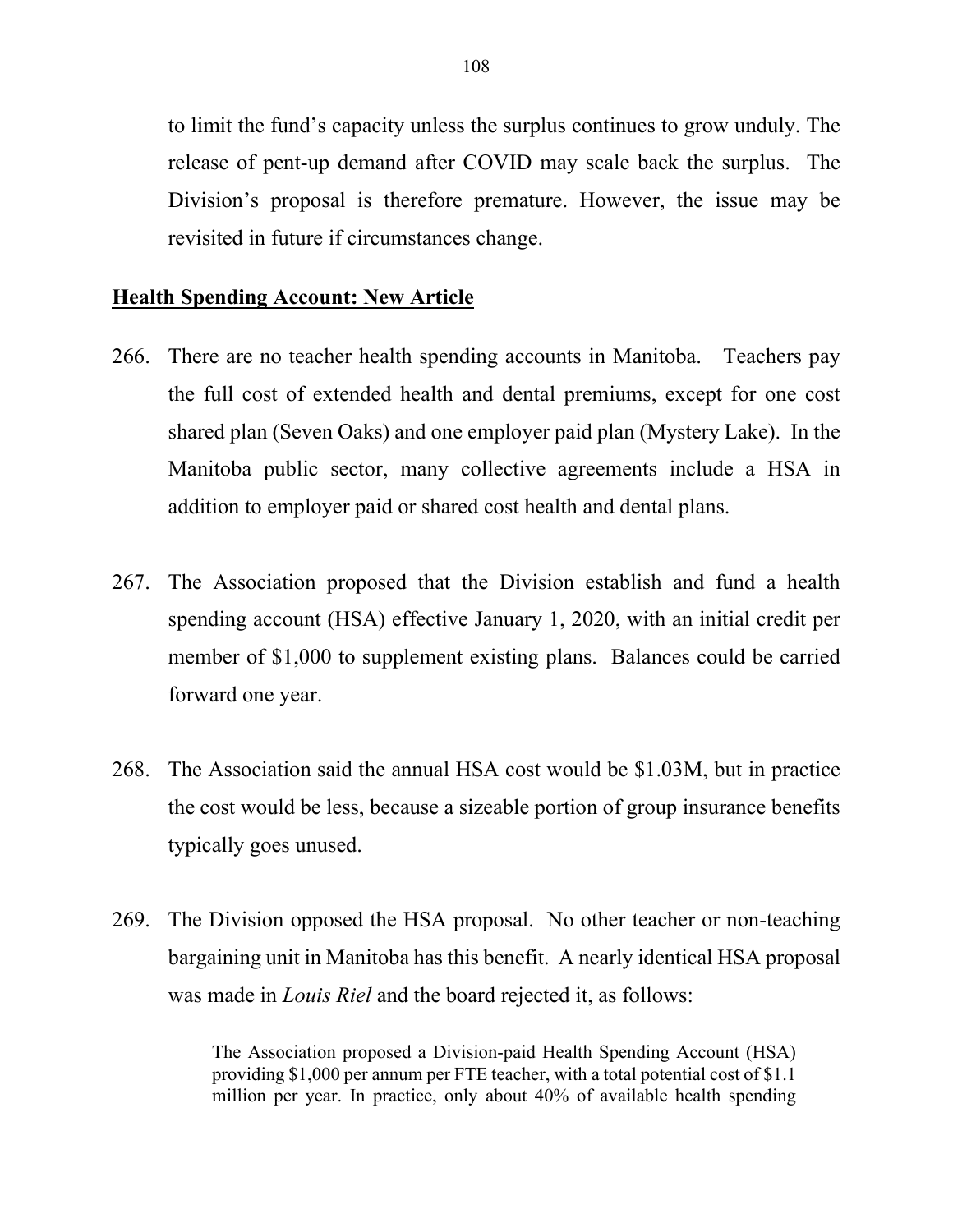account funds are utilized by plan members, so the real cost would be significantly less. There would be one year of carry forward for unused benefits. Currently, teachers in Manitoba pay for their own health and extended benefits, unlike many major collective bargaining units in the province, where some coverage is employer paid under various terms and conditions.

The Division acknowledged that utilization rates are less than 100% but noted it would still be required to budget for the full annual cost of a HSA benefit. The proposal failed to state who would administer the account. HSA plans can be complex, especially with a carry forward clause. The Division posed a series of questions about the operation of the proposal that were not addressed by the Association's presentation. Given the fact that the Division's administrative functionality is already under severe pressure due to government cutbacks, a breakthrough award on HSA is unreasonable. Finally, the Division's teachers are currently very well compensated.

In reply, the Association said that it was not expecting the Division to administer the HSA. Blue Cross or a similar entity would be contracted. There would be no additional burden on the Division.

The arbitration board declines to award a Health Spending Account.

270. In Manitoba, teachers' health and welfare benefits are provided through a trust co-sponsored by MTS and the MSBA. The trust has been structured so that teacher benefit premiums are deducted on a pre-tax basis. As a result, teachers save approximately 40% on the actual cost of their benefits. For these reasons, said the Division, it is incorrect to suggest the teachers suffer relative to other public sector employees who have employer paid or cost shared plans. Teachers elected to create their own self-insured LTD and short term disability plans through MTS. As for pension, teachers enjoy a defined benefit plan partially funded by government. In sum, the Division argued that teachers are well compensated and their benefit packages are very satisfactory.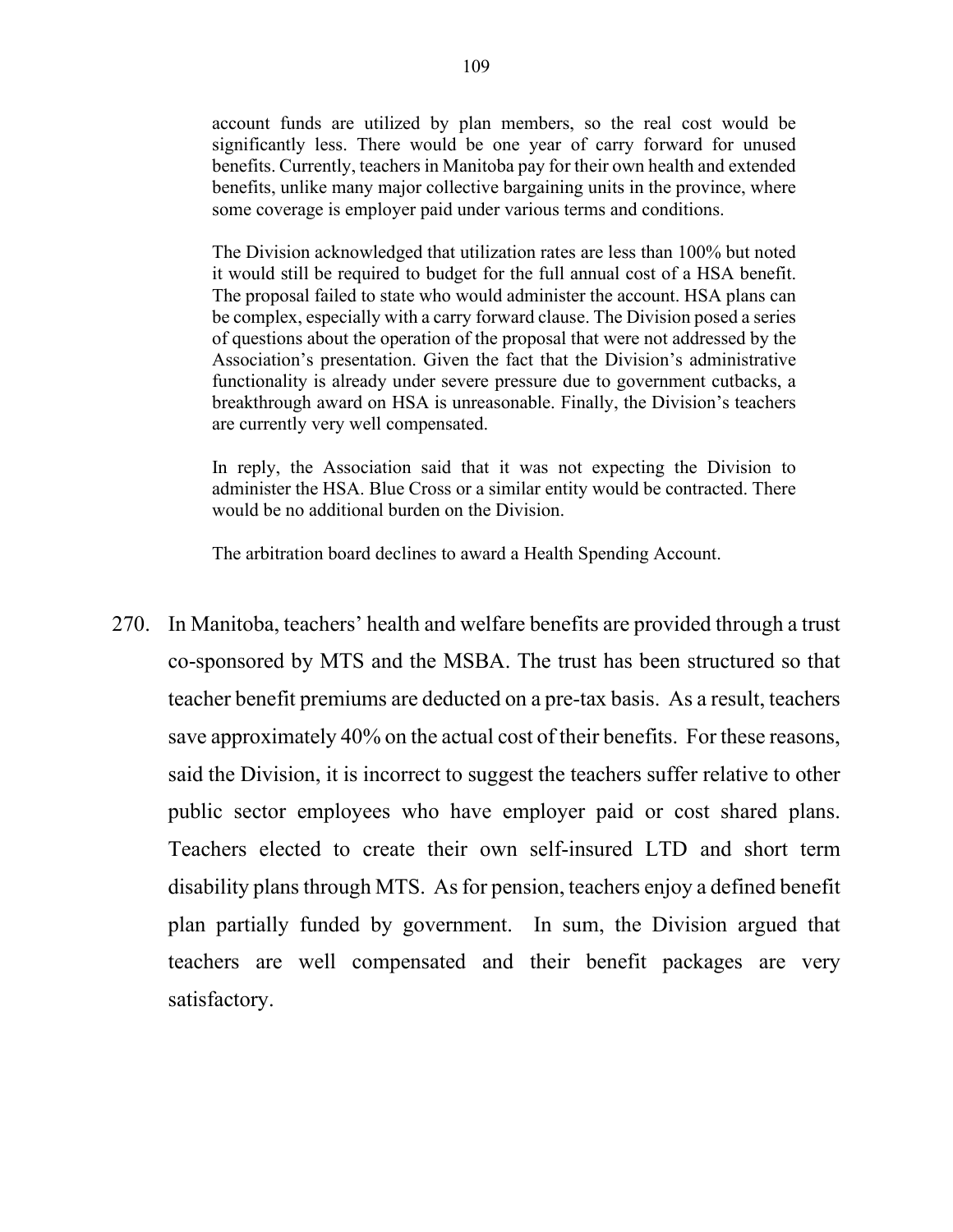- 271. Lastly, the Division said that administration of the proposed HSA would be costly and burdensome. This is not the time for a new, expensive health benefit.
- 272. The board denies the proposal.

#### **Exceptional Students: New Article**

273. The Association withdrew its proposal for a new article on Exceptional Students. The Division raised a question of arbitrability with respect to the proposal. The Association stated its withdrawal was without prejudice to its position that the proposal was fully arbitrable.

#### **Agreed Items**

274. Items agreed between the parties are attached as Appendix A and will be incorporated into the renewal collective agreement.

#### **Conclusion**

- 275. The board wishes to thank the parties and all participants for their excellent input and unfailing courtesy throughout these protracted proceedings, conducted in the midst of the COVID pandemic.
- 276. The award is unanimous. During the course of deliberations, the nominees expressed their candid views while also cooperating in a search for consensus. Each respective nominee of the parties has in certain instances agreed with the other two members, despite some reservations regarding the outcome of particular issues. We have done this because we think it is important to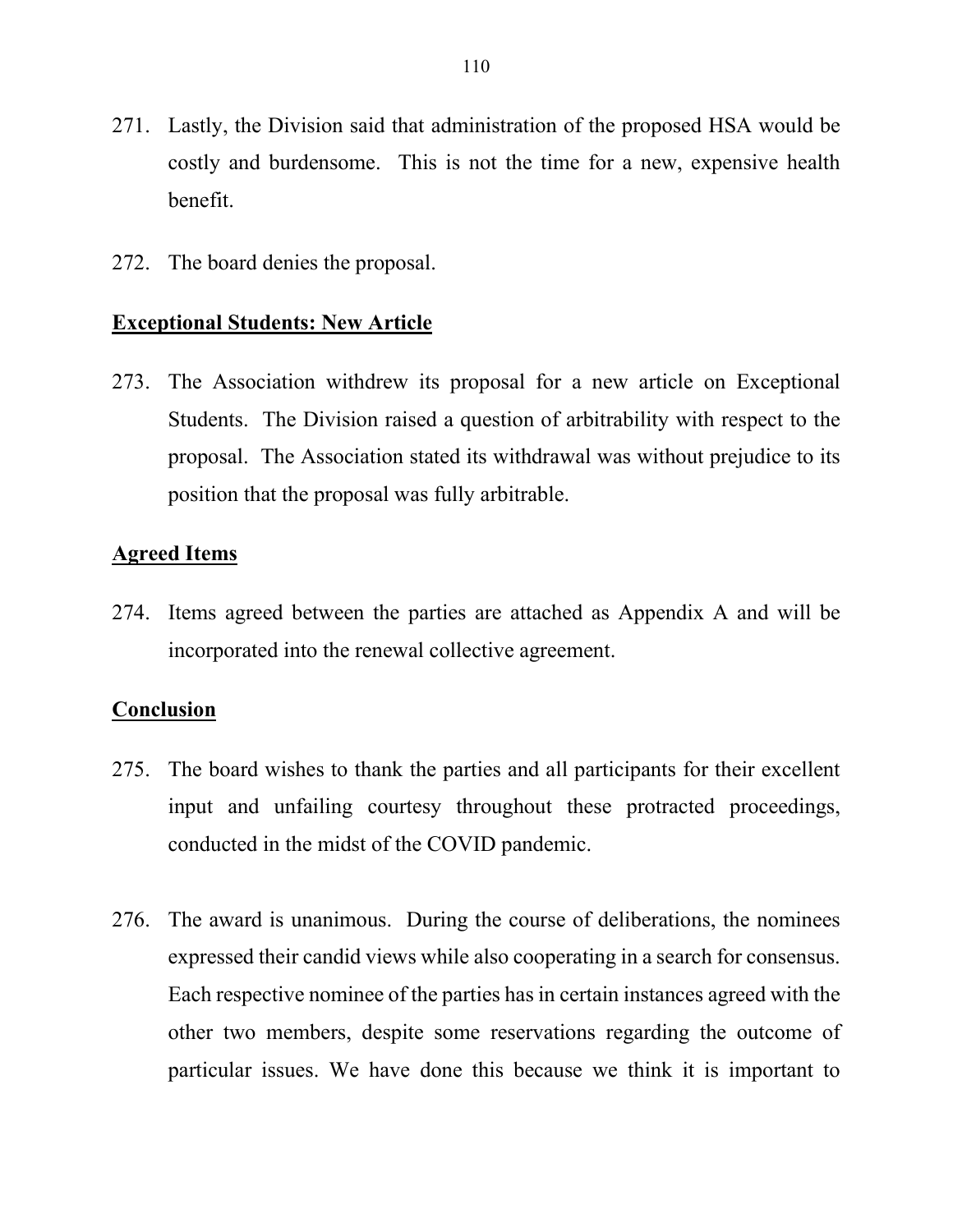achieve a workable, unanimous award that addresses the important matters raised by the parties in this arbitration.

277. These are difficult and uncertain times. More than ever, the parties will need to continue working together in a relationship each side described as respectful and productive.

## **Jurisdiction retained**

278. The board retains jurisdiction to clarify or implement the award as may be necessary.

Issued electronically and dated this 15<sup>th</sup> day of February 2021.

## **ARNE PELTZ, Chair**

# **DENNY KELLS, Nominee of the Division**

# **DAVID SHROM, Nominee of the Association**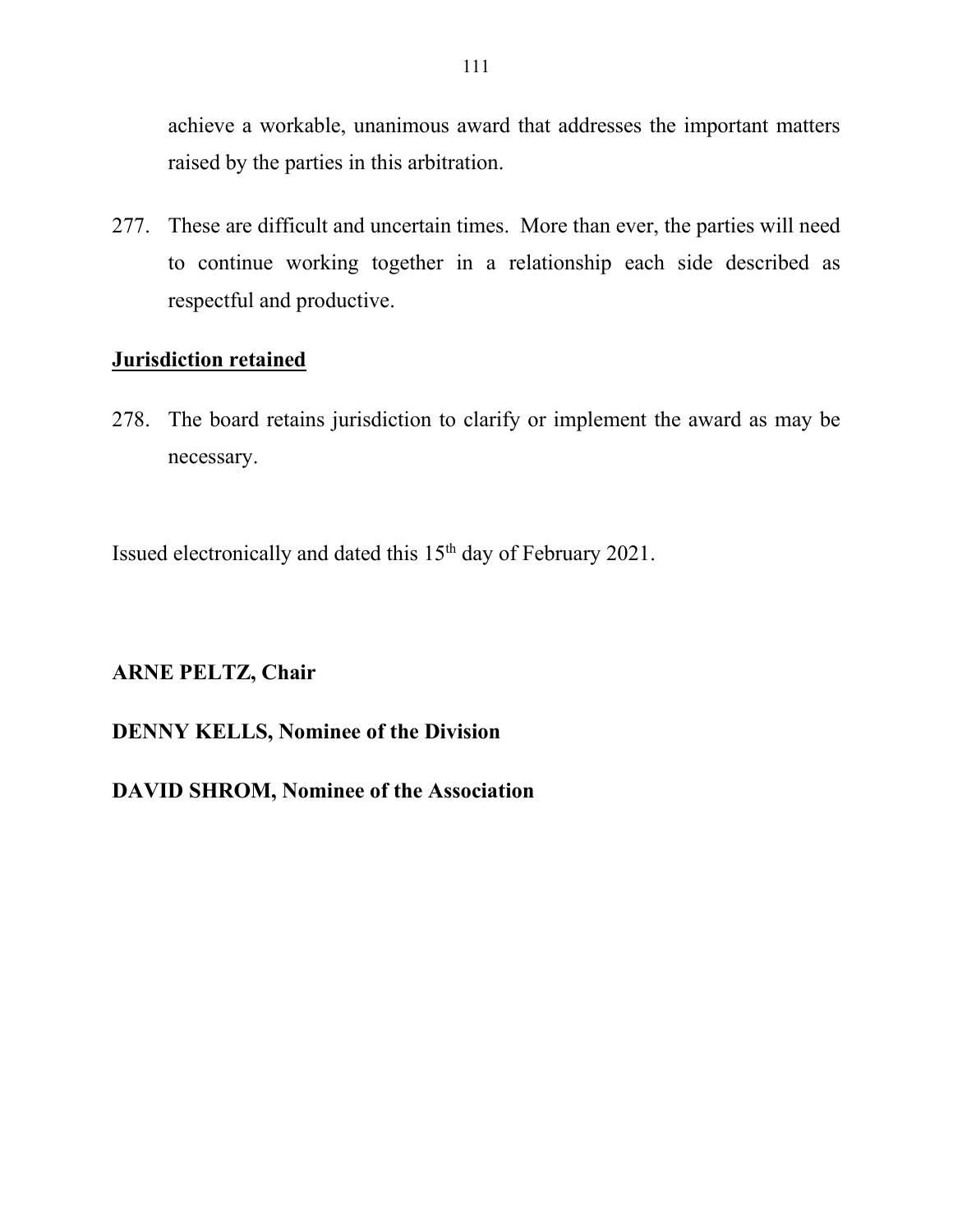#### **APPENDIX A**

#### **ITEMS AGREED BETWEEN THE PARTIES**

Throughout the collective agreement changed "Assistant Superintendent, Human Resources and Policy" to "**applicable Assistant Superintendent**".

### **ARTICLE 2.1 – EDUCATION QUALIFICATIONS**

Amend to read as follows:

Except as otherwise qualified in this Agreement, the classification accorded the teacher by Manitoba Education pursuant to Manitoba Regulation **115/2015** and subsequent amendments shall be used to determine the class in the "Basic Salary Schedule."

#### **ARTICLE 3.2: METHOD OF PAYMENT**

Amend to read as follows:

- (a) For the period September 1, 2014 to August 31, 2014:
	- (i) Teachers shall be paid one-twelfth (1/12) of their annualized salary rate on or before the second last teaching day of each month during the period September to May inclusive in which services were provided from the first teaching day of a month. In the case of a teacher commencing employment on a teaching day other than the first teaching day, the teacher shall be paid on or before the second last teaching day of that month the proportion of the number of days taught bears to the total number of teaching days in the month multiplied by one-twelfth (1/12) of the teacher's annualized salary rate.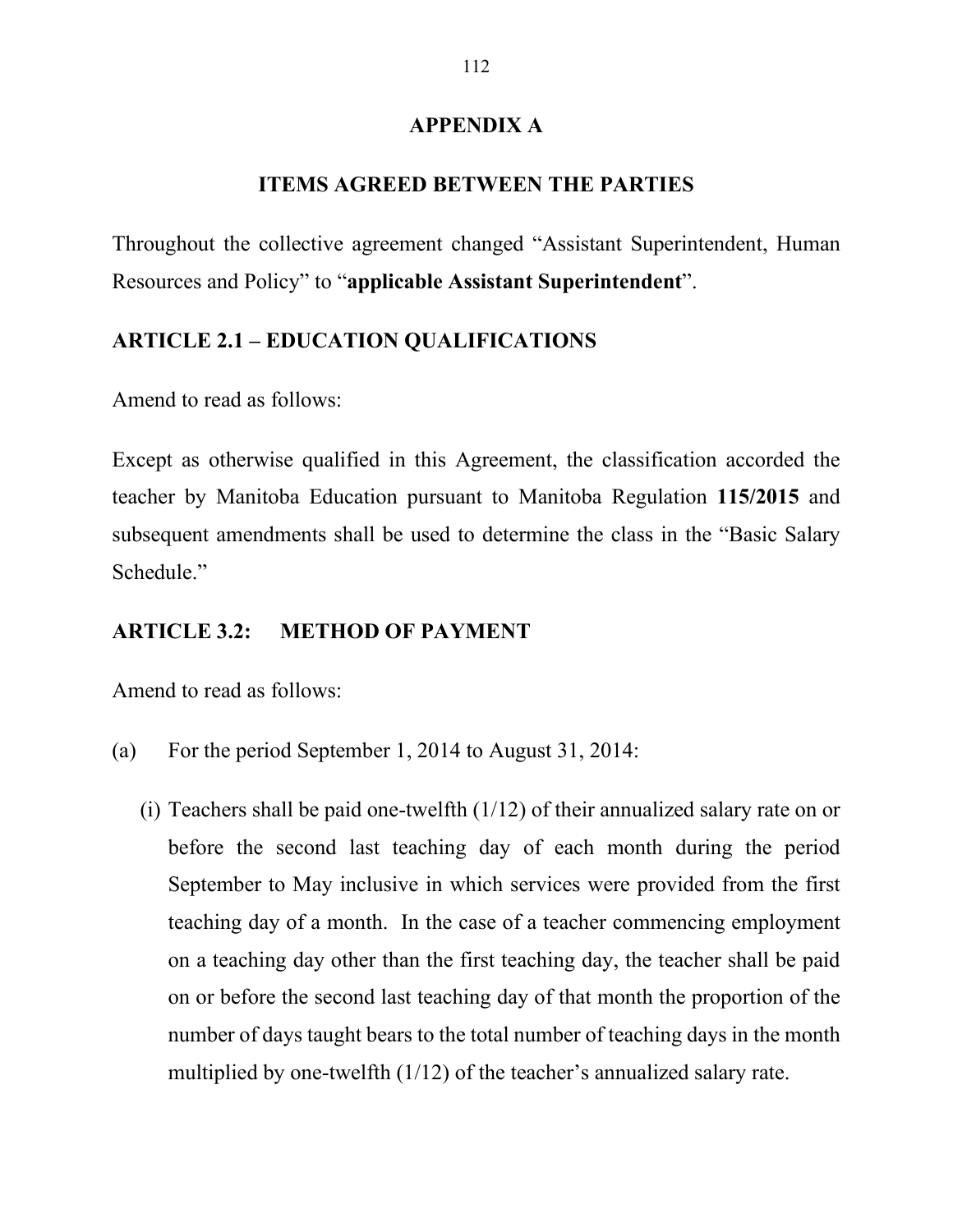- (ii)On or before the second last teaching day of the month of June, teachers shall be paid the difference between the annualized salary earned during the school year and all amounts paid prior to that date. The amount of the annualized salary earned by any teacher shall be determined by taking the total days taught by a teacher as a proportion or percentage of teaching days in the Fall and Spring Terms as prescribed by the Minister of Education multiplied by the annualized salary rates in effect during the school year.
- **(a)** For the period commencing on and from September 1, 2015:

Subject to the Letter of Administration: Method of Payment, dated April 30, 2015, attached to this Agreement, Teachers shall normally be paid one-twenty-fourth (1/24) of their annualized salary rate on or before the fifteenth (15th) day of each month and on or before the last business day of each month, September to August inclusive in which services were provided from the first teaching day of a semimonthly pay period. In the case of a teacher commencing employment on a teaching day other than the first teaching day of the pay period, the teacher shall be paid, for that pay period, the proportion of the number of days taught bears to the total number of teaching days in the pay period multiplied by one- twenty-fourth (1/24) of the Teacher's annualized salary rate.

- **(b)** Where, in any year, teachers who leave the employ of the Division between the expiration of the previous agreement and the date of signing of this agreement shall bear the onus of notifying the Board as to any change in address.
- **(c)** Any perceived discrepancies with respect to the full time equivalency are to be brought to the attention of the **applicable Assistant Superintendent**. Any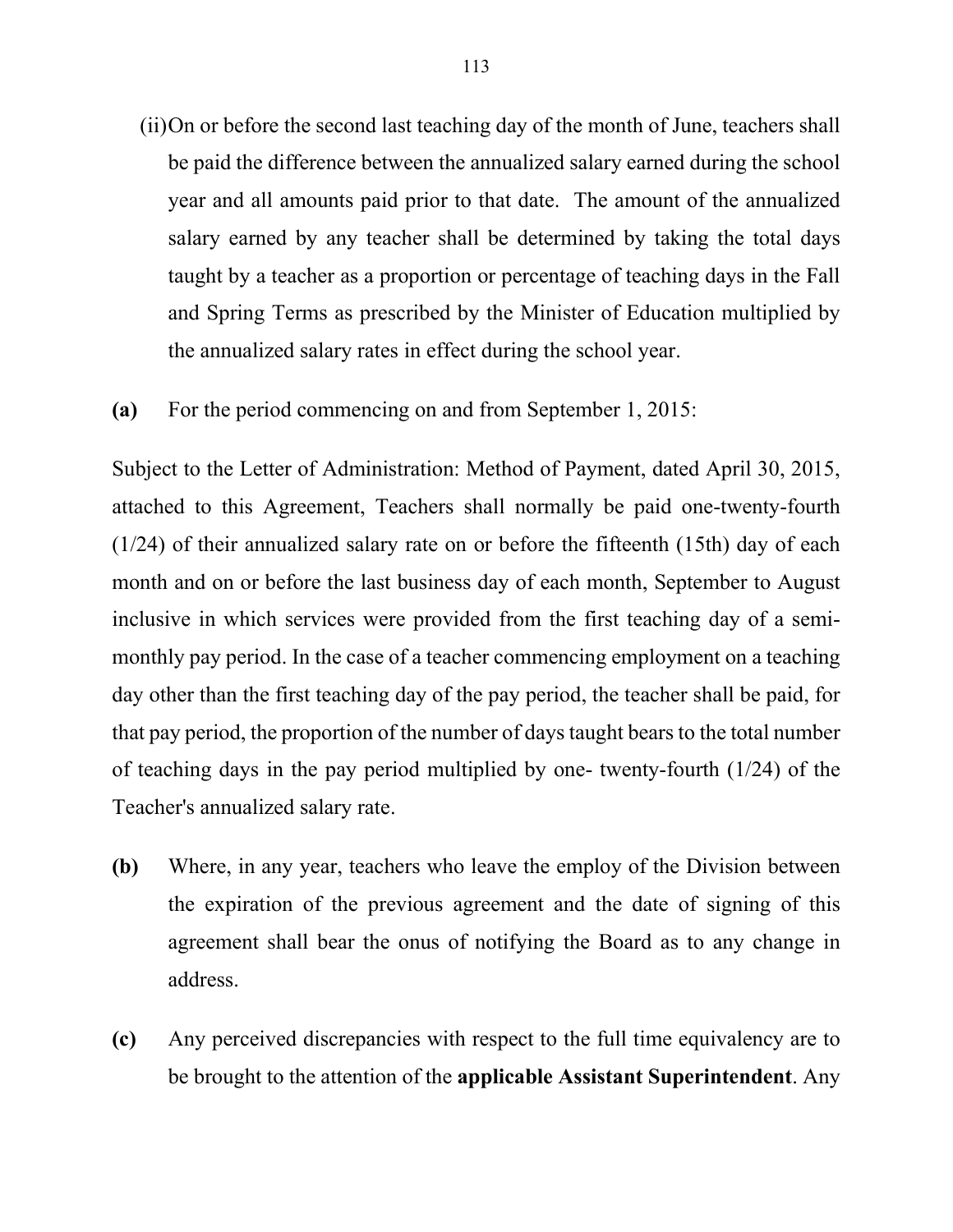perceived discrepancies with respect to classification, step on the salary schedule and deductions are to be brought to the attention of the Secretary-Treasurer.

# **ARTICLE 3.4: Principals and Vice-Principals**

Amend to read as follows:

**f)** Return from Leave:

Principals and vice-principals returning from Deferred Salary Leave or Maternity Leave shall be placed in the same or comparable position as had been occupied at the time leave was taken

# **ARTICLE 3.10 DEDUCTION OF PROFESSIONAL FEES**

Amend to read as follows:

a) Professional fees for a school year will be deducted from every participating teacher. These deductions will be made in **twenty (20)** equal semi-monthly installments, from the first day of the school year in September to the last day of that school year in the following June, according to the scale of fees established by the Manitoba Teachers' Society, starting with the September cheque.

Monthly installments will be forwarded to the Central Office of Manitoba Teachers' Society, normally not later than the twentieth (20th) day of the following calendar month.

b) Pembina Trails Teachers' Association fees will be deducted from every teacher. These deductions will be made in **twenty (20)** equal semi-monthly installments, from the first day of the school year in September to the last day of that school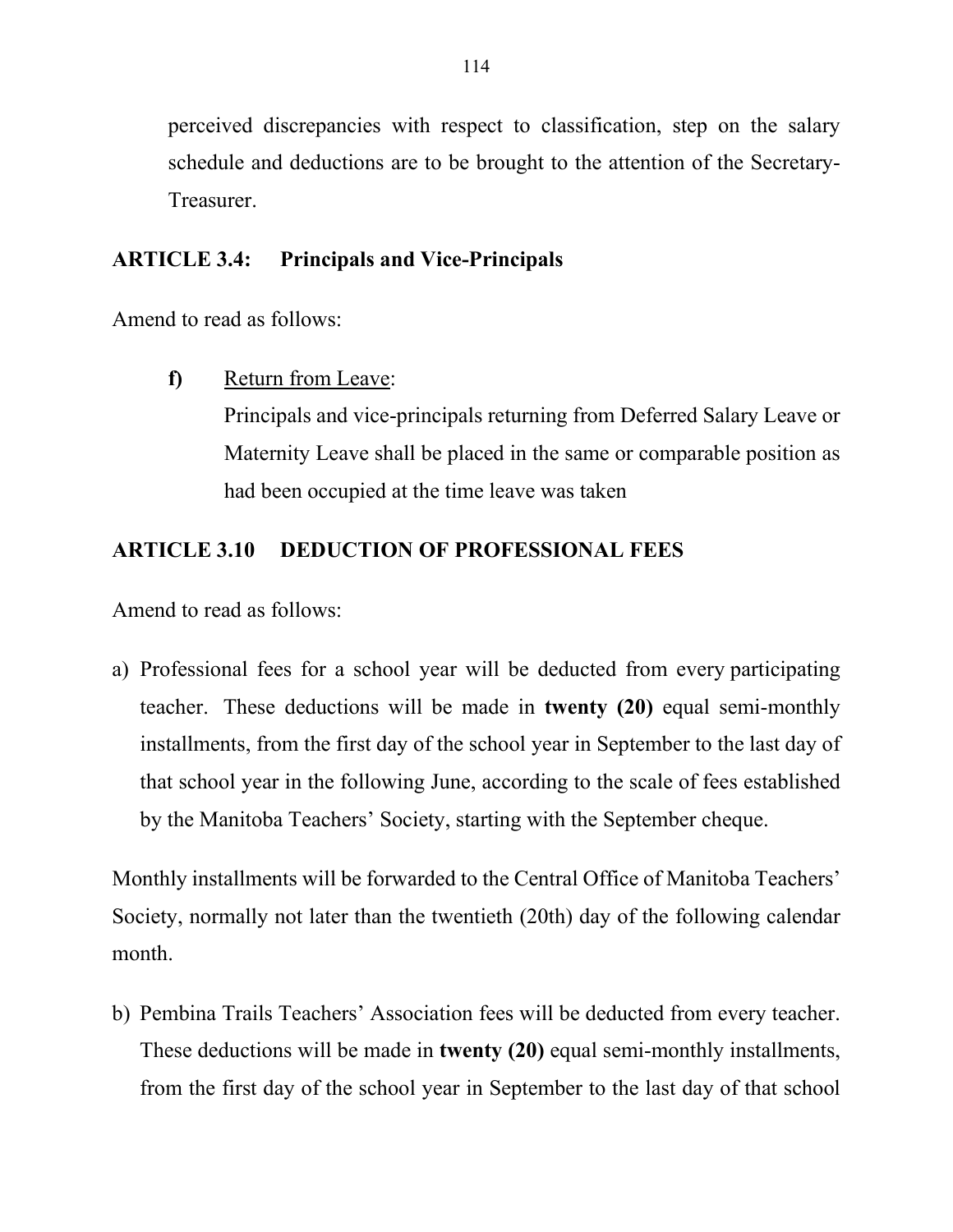year in the following June, in accordance with the current rate of fees set by the Pembina Trails Teachers' Association. The fees will be remitted to the Pembina Trails Teachers' Association not later than the twentieth (20th) day of the calendar month following the month of collection.

- c) remains as Current Agreement
- d) remains as Current Agreement
- e) remains as Current Agreement
- f) remains as Current Agreement

#### **ARTICLE 6.8: Maternity/Parental/Adoptive Leave**

Notwithstanding that the Division maintains other amendments to this article, the parties agree as follows:

Every teacher shall be entitled to maternity and/or parental and/or adoptive leave and any teacher, who has satisfied a seven (7) consecutive months of employment as a teacher with Pembina Trails School Division qualifying requirement, shall be entitled to the Supplementary Employment Benefits as described in items 4, 5 and 6 of this clause.

- a) remains as Current Agreement
- b) remains as Current Agreement
- **(d) a teacher taking Maternity Leave and/or Parental/Adoptive Leave pursuant to this article shall be entitled to receive pay equivalent to ninety percent (90%) of the teacher's gross salary (gross salary means the teacher's gross salary at the time the leave commenced plus any subsequently negotiated salary adjustments) for up to one hundred and thirty-five (135) teaching**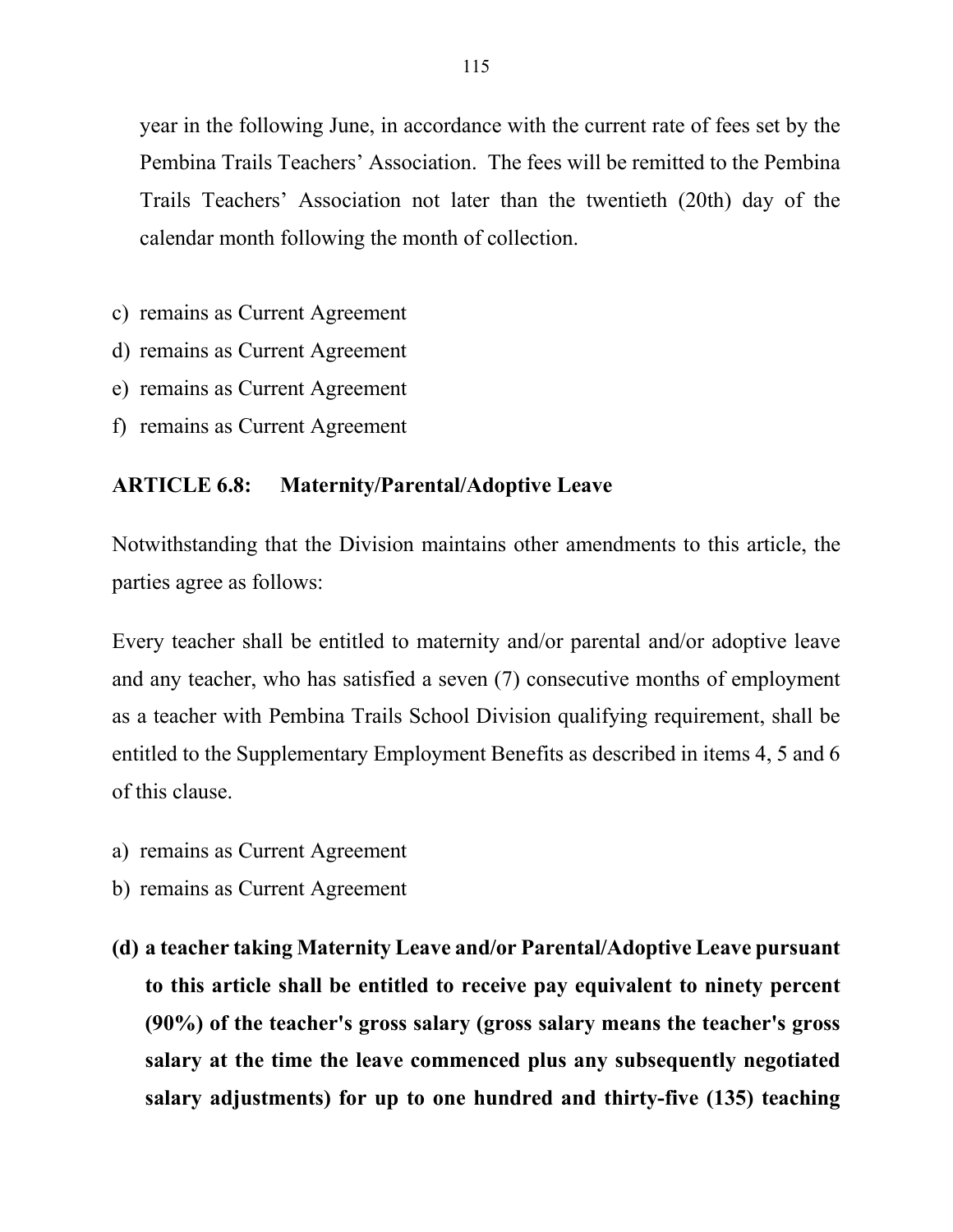**days, which pay will include any employment insurance benefits received in accordance with this article.**

- **(e) effective July 1, 2017 The Division shall pay a teacher on Maternity Leave and/or Parental/Adoptive Leave:**
	- **(1)if the teacher's one (1) week or five (5) day waiting period falls entirely on teaching days, ninety percent (90%) of the teacher's gross salary plus up to eighty (80) teaching days of Maternity Leave Top-Up calculated at the difference between the teacher's employment insurance benefit and ninety percent (90%) of the teacher's gross salary provided the teacher remains on either maternity or parental leave and continues to receive employment insurance benefits;**
	- **(2)if the teacher's one (1) week or five (5) day waiting period falls partially or entirely within a non-teaching period, ninety percent (90%) of the teacher's gross salary for any teaching days and up to eighty-five (85) teaching days of maternity leave top-up calculated at the difference between the teacher's employment insurance benefit and ninety percent (90%) of the teacher's gross salary provided the teacher remains on either maternity or parental leave and continues to receive employment insurance benefits;**
	- **(3)up to fifty (50) teaching days of parental/adoptive leave top-up calculated at the difference between the teacher's employment insurance benefit and ninety percent (90%) of the teacher's gross salary provided the teacher remains on parental/adoptive leave and continues to receive employment insurance benefits.**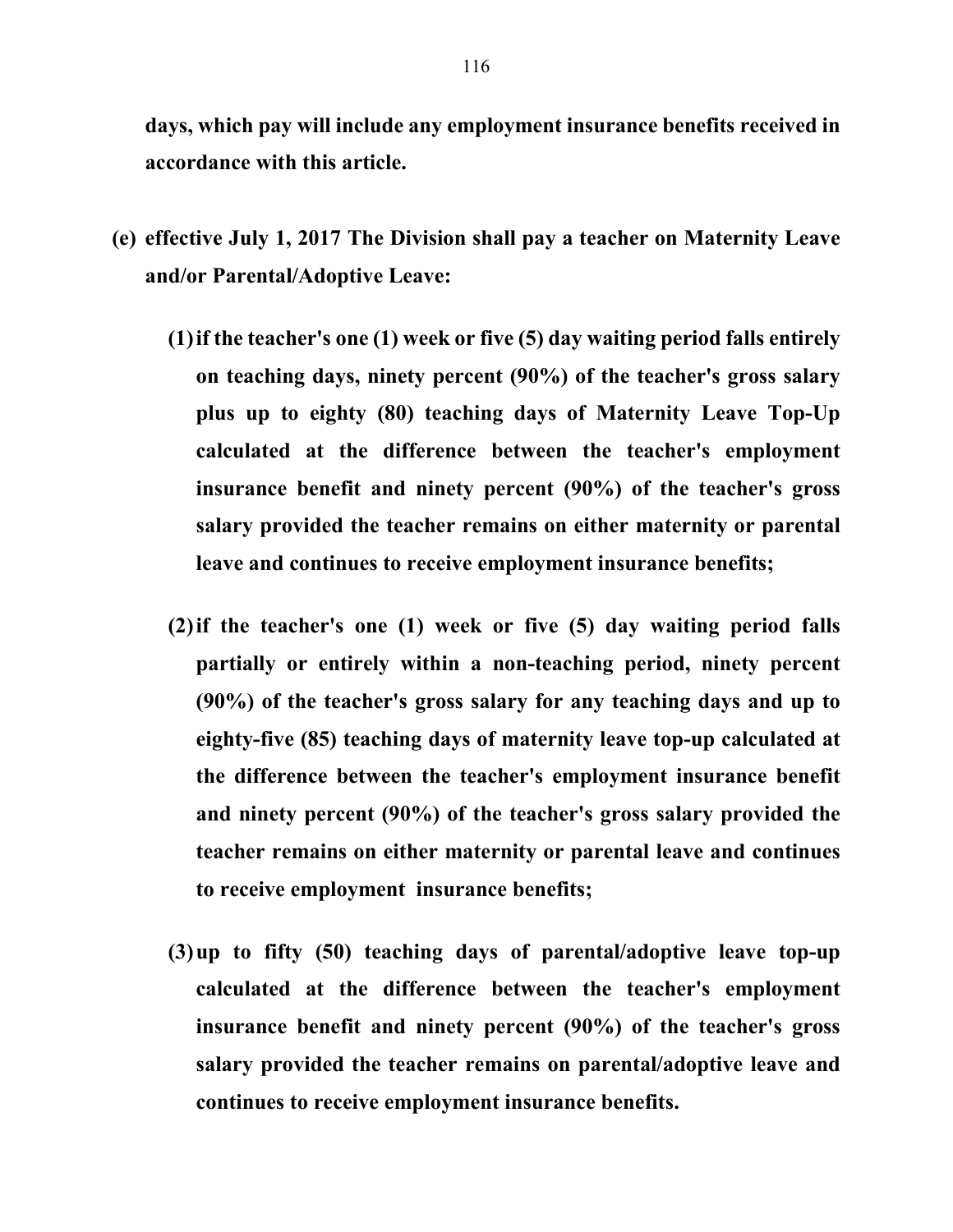**For greater certainty, a teacher who is receiving employment insurance benefits shall be entitled to:**

- **(1)one hundred and thirty-five (135) teaching days of pay and/or top-up benefits if the teacher takes both maternity leave and parental/adoptive leave;**
- **(2) eighty-five (85) teaching days of pay and/or top-up benefits if the teacher only takes maternity leave;**
- **(3)fifty (50) teaching days of pay and/or top-up benefits if the teacher only takes parental/adoptive leave;**

**unless the teacher takes a shorter period of maternity leave or parental/adoptive leave in which case, the pay and/or top-up will be pro-rated to reflect the actual number of teaching days taken. The parties acknowledge that the top-up payments made by the Division for maternity leave may extend into the period of time that the teacher is on parental leave but the payment is intended to be a top-up of maternity leave benefits.**

#### **(f) Non-Application**

**This article shall not apply to any teacher who is employed on a term contract during the teacher's first year of employment. All other teachers shall be eligible to receive the top-up benefits once they have been employed for a period of seven (7) months by the Division.**

#### **ARTICLE 6.15: Educational Leaves**

Amend to read as follows: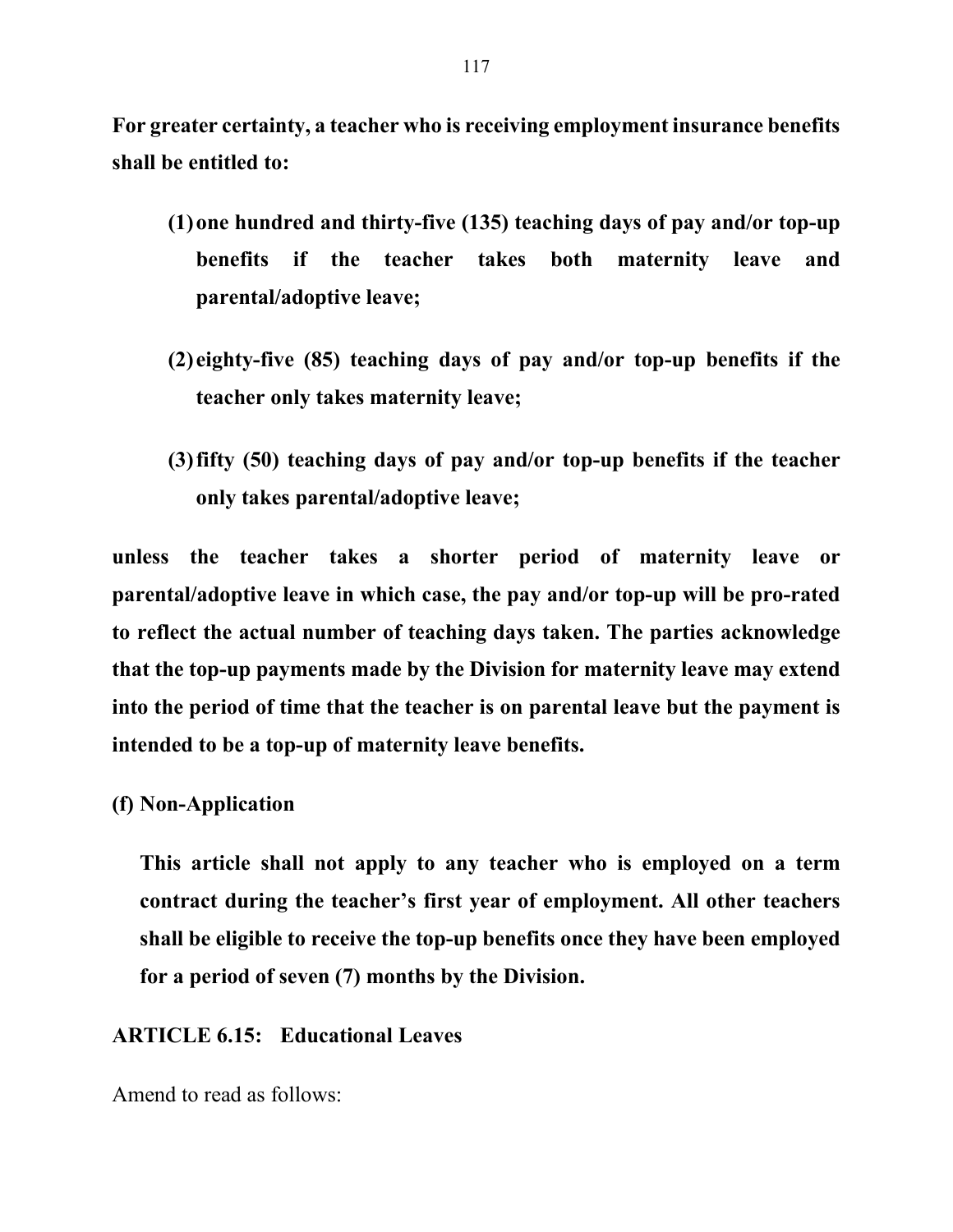A teacher will have the right to one-half day of paid leave for the purpose of writing a university examination or effective April 30, 2015, defending a thesis or dissertation during the school day to a maximum of two examinations or defenses during any school year or for the purpose of attending the teacher's own convocation during the school day.

## **ARTICLE 7.1: GROUP LIFE INSURANCE**

Amend to read as follows:

- a) remains as Current Agreement
- b) remains as Current Agreement
- c) delete "unless granted exclusion"
- d) remains as Current Agreement
- e) remains as Current Agreement
- f) remains as Current Agreement

# **ARTICLE 7.3: SHORT TERM DISABILITY PLAN**

Amend to read as follows:

Commencing on and from September 1, 2015, The Division shall administer the Manitoba Teachers' Society Short Term Disability Plan as follows:

- a) remains as Current Agreement
- b) remains as Current Agreement
- c) remains as Current Agreement
- d) remains as Current Agreement
- e) remains as Current Agreement
- f) remains as Current Agreement